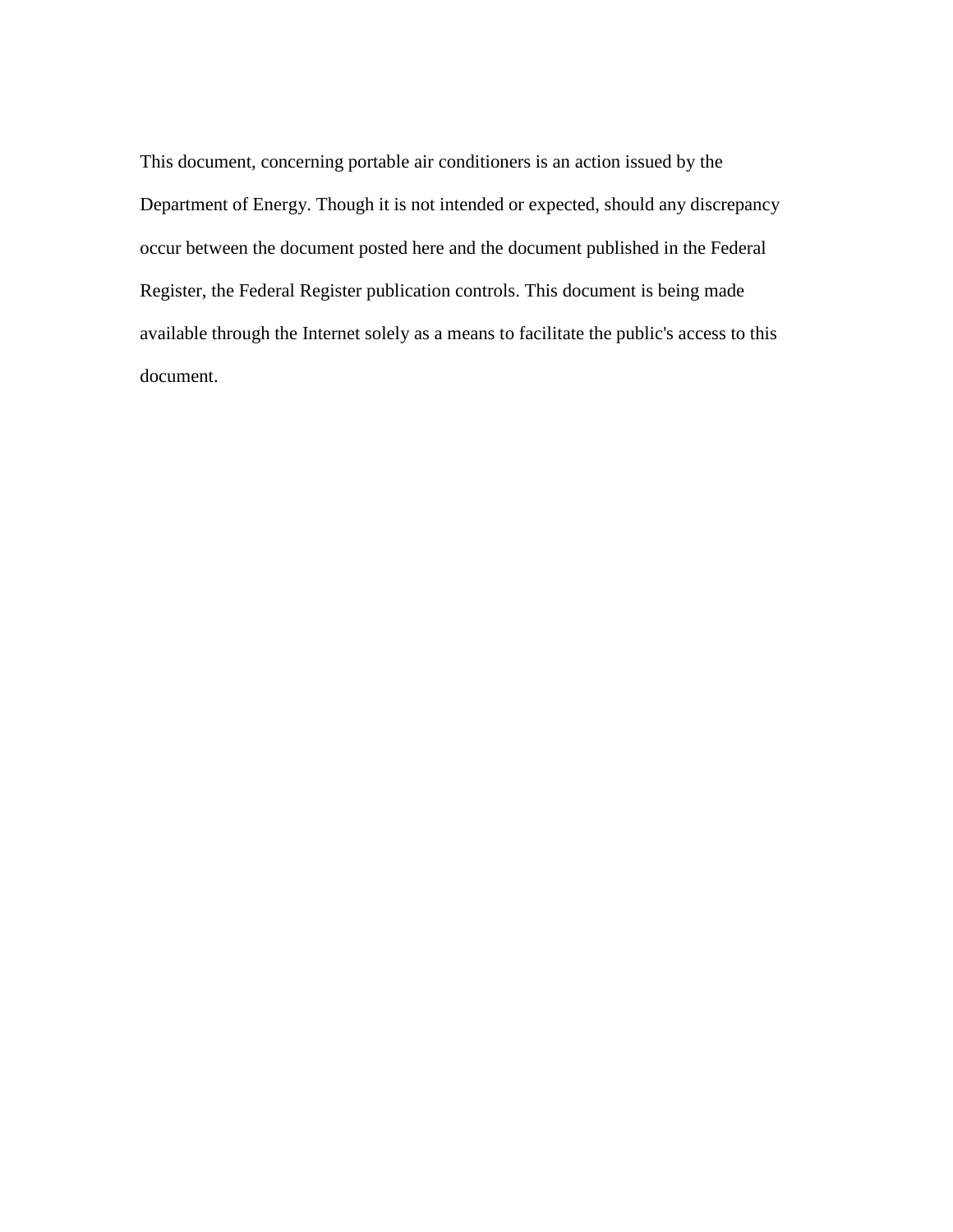# **[6450-01-P] DEPARTMENT OF ENERGY 10 CFR Parts 429 and 430 [Docket No. EERE-2014-BT-TP-0014] RIN 1904-AD22**

# **Energy Conservation Program: Test Procedures for Portable Air Conditioners**

**AGENCY:** Office of Energy Efficiency and Renewable Energy, Department of Energy.

**ACTION:** Final rule.

**SUMMARY:** On February 25, 2015, the U.S. Department of Energy (DOE) published a notice of proposed rulemaking (NOPR), in which it proposed to establish test procedures for portable air conditioners (ACs) to determine capacities and energy efficiency metrics for portable ACs. On November 27, 2015, DOE published a supplemental notice of proposed rulemaking (SNOPR) to revise the proposal by modifying the cooling and heating mode test requirements, introducing the seasonally adjusted cooling capacity (SACC) and a revised combined energy efficiency ratio (CEER), and clarifying several aspects of test setup. The proposed test procedure serves as the basis for this action. DOE is issuing a final rule to establish new a test procedure for portable ACs in a new appendix. The new test procedure in appendix CC will be used to determine the SACC and CEER for portable ACs that are subject to the adopted test procedure. The test procedure is based on industry standards, with several modifications to ensure the test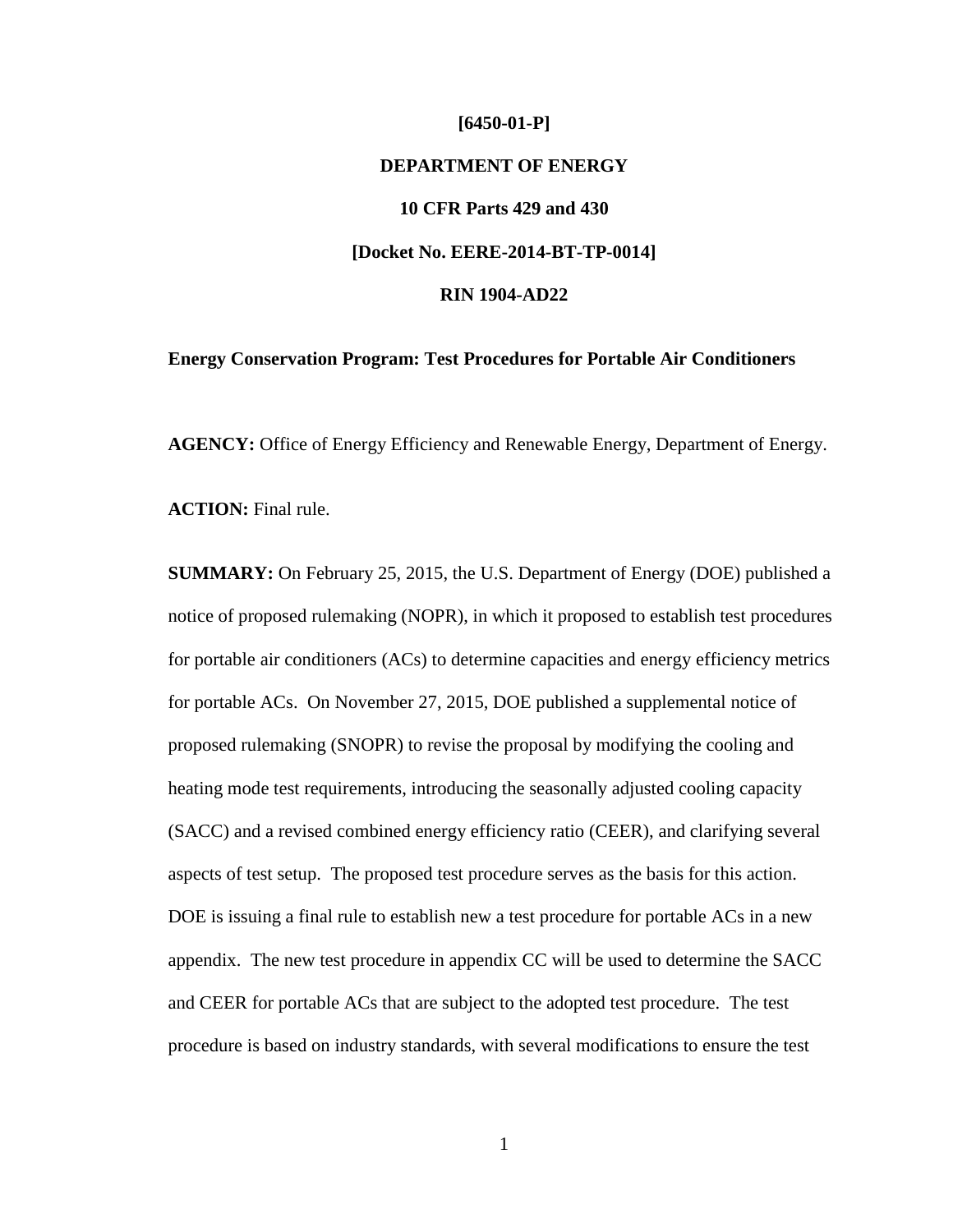procedure is representative of typical use and to improve accuracy and repeatability while minimizing test burden.

**DATES:** The effective date of this rule is **[INSERT DATE 30 DAYS AFTER DATE OF PUBLICATION IN THE FEDERAL REGISTER]**. The final rule changes will be mandatory for representations of energy use or efficiency on or after **[INSERT DATE 180 DAYS AFTER DATE OF PUBLICATION IN THE FEDERAL** 

**REGISTER].** The incorporation by reference of certain publications listed in this rule was approved by the Director of the Federal Register as of [**INSERT DATE 30 DAYS** 

# **AFTER DATE OF PUBLICATION IN THE FEDERAL REGISTER**].

**ADDRESSES:** The docket, which includes Federal Register notices, public meeting attendee lists and transcripts, comments, and other supporting documents/materials, is available for review at [www.regulations.gov.](http://www.regulations.gov/) All documents in the docket are listed in the [www.regulations.gov](http://www.regulations.gov/) index. However, some documents listed in the index, such as those containing information that is exempt from public disclosure, may not be publicly available.

## A link to the docket web page can be found at

[http://www.regulations.gov/#!docketDetail;D=EERE-2014-BT-TP-0014.](http://www.regulations.gov/#!docketDetail;D=EERE-2014-BT-TP-0014) This webpage will contain a link to the docket for this notice on the [www.regulations.gov](http://www.regulations.gov/) site. The [www.regulations.gov](http://www.regulations.gov/) webpage will contain simple instructions on how to access all documents, including public comments, in the docket.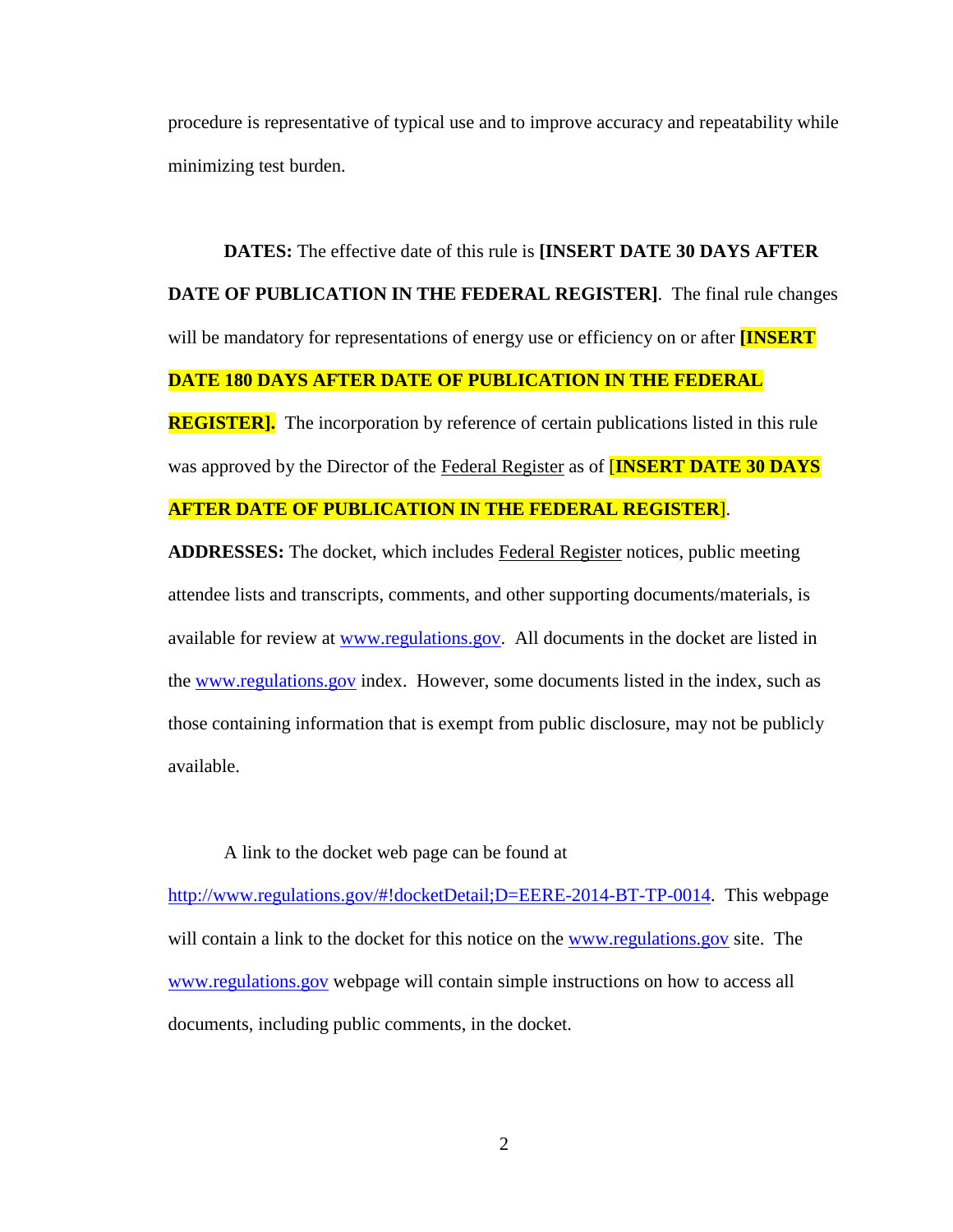For further information on how to review the docket, contact Ms. Brenda Edwards at (202) 586-2945 or by email: [Brenda.Edwards@ee.doe.gov.](mailto:Brenda.Edwards@ee.doe.gov)

## **FOR FURTHER INFORMATION CONTACT:**

Mr. Bryan Berringer, U.S. Department of Energy, Office of Energy Efficiency and Renewable Energy, Building Technologies Office, EE-5B, 1000 Independence Avenue, SW., Washington, DC, 20585-0121. Telephone: (202) 586-0371. Email: [bryan.berringer@ee.doe.gov](mailto:%20bryan.berringer@ee.doe.gov)

Ms. Sarah Butler, U.S. Department of Energy, Office of the General Counsel, Mailstop GC-33, 1000 Independence Ave., SW, Washington, D.C. 20585-0121. Telephone: 202-586-1777. E-mail: [Sarah.Butler@hq.doe.gov.](mailto:Sarah.Butler@hq.doe.gov)

#### **SUPPLEMENTARY INFORMATION:**

This final rule incorporates by reference the following industry standard into 10 CFR parts 429 and 430:

American National Standards Institute (ANSI)/Association of Home Appliance Manufacturers (AHAM) PAC-1-2015, Portable Air Conditioners, June 19, 2015.

Copies of ANSI/AHAM PAC-1-2015 can be obtained from the Association of Home Appliance Manufacturers, 1111 19th Street NW, Suite 402, Washington, DC 20036, 202-872-5955, or by going to<https://www.aham.org/ht/d/Store/> .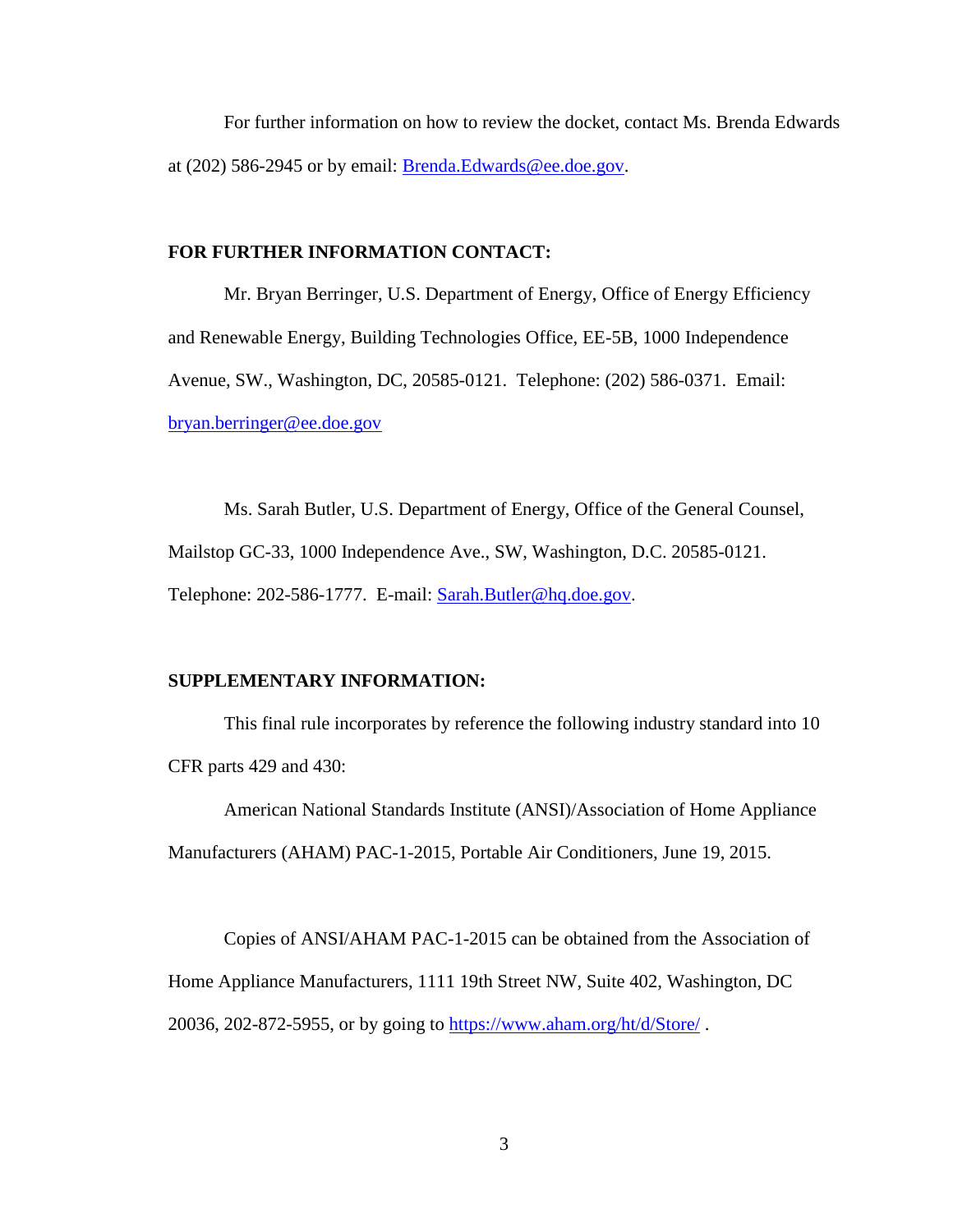This final rule also incorporates by reference the following industry standards into 10 CFR part 430:

ANSI/American Society of Heating, Refrigerating, and Air Conditioning Engineers (ASHRAE) Standard 37-2009, ("ASHRAE Standard 37-2009"), Methods of Testing for Rating Electrically Driven Unitary Air-Conditioning and Heat Pump Equipment, ANSI approved June 25, 2009.

International Electrotechnical Commission (IEC) 62301 ("IEC 62301"), Household electrical appliances—Measurement of standby power*,* (Edition 2.0, 2011- 01).

Copies of ANSI/ASHRAE Standard 37-2009 can be obtained from the American Society of Heating, Refrigerating and Air-Conditioning Engineers, Inc., Publication Sales, 1791 Tullie Circle, NE., Atlanta, GA 30329, 800-527-4723 or 404-636-8400, or go to [http://www.ashrae.org.](http://www.ashrae.org/)

Copies of IEC 62301 can be obtained from the IEC at<https://webstore.iec.ch/> and also from the American National Standards Institute, 25 W. 43rd Street, 4th Floor, New York, NY 10036, (212) 642-4900, or go to **http://webstore.ansi.org.** 

See section [IV.N](#page-95-0) of this rulemaking for a further discussion of these standards.

#### **Table of Contents**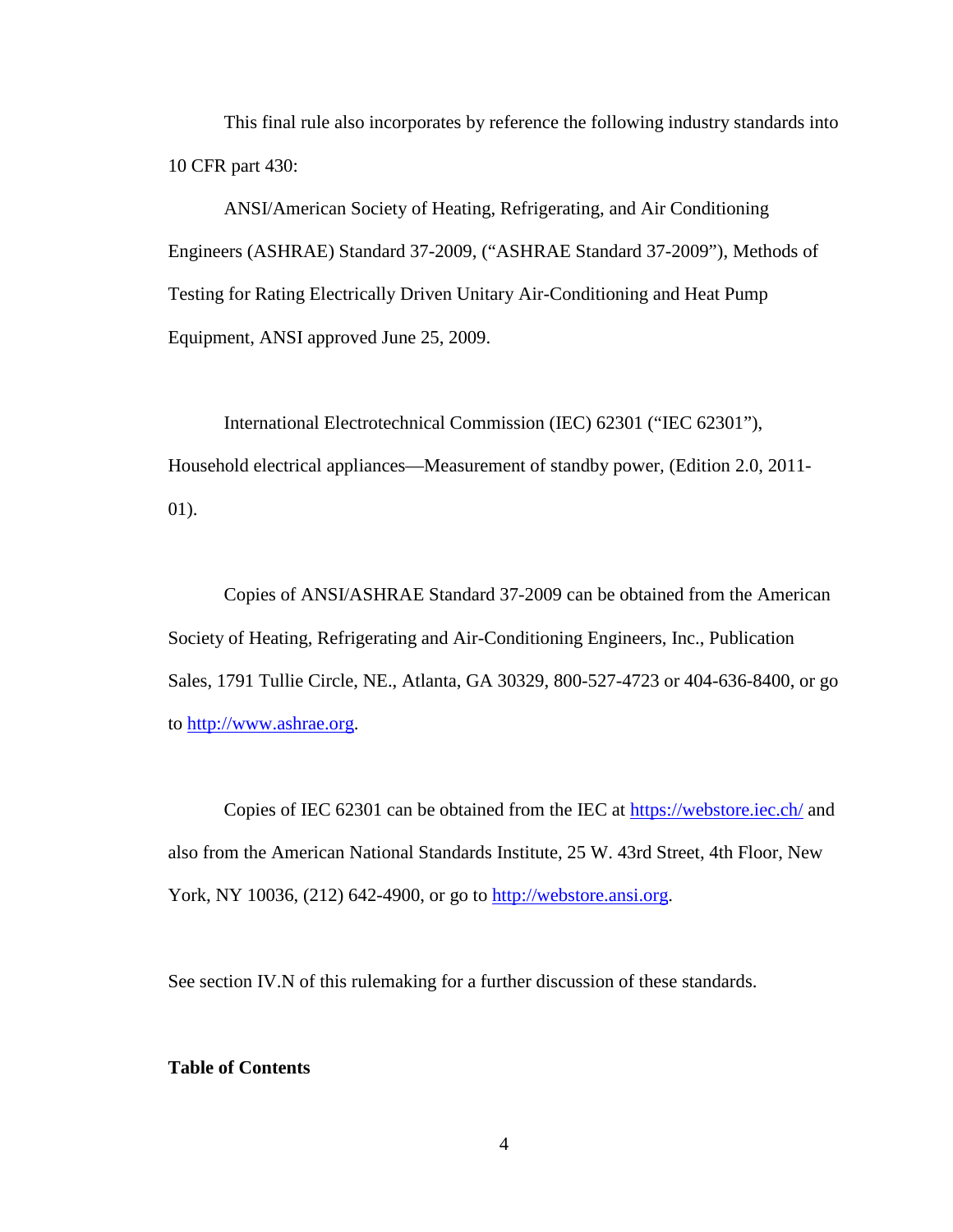[I. Authority and Background](#page-6-0)

- [A. Authority](#page-6-1)
- [B. Background](#page-8-0)
- [II. Synopsis of the Final Rule](#page-12-0)
- [III. Discussion](#page-12-1)
	- [A. Covered Products and Configurations](#page-14-0)
		- [1. Configuration Definitions](#page-15-0)
		- [2. Convertible Products](#page-23-0)
	- [B. Active Mode](#page-25-0)
	- [C. Cooling Mode](#page-25-1)
		- [1. General Test Approach](#page-25-2)
		- [2. Rating Conditions](#page-31-0)
		- [3. Seasonally Adjusted Cooling Capacity](#page-45-0)
		- [4. Test Duration](#page-49-0)
		- [5. Duct Heat Transfer and Leakage](#page-50-0)
		- [6. Case Heat Transfer](#page-55-0)
		- [7. Test Setup and Unit Placement](#page-58-0)
		- [8. Condensate Collection](#page-61-0)
		- [9. Control Settings](#page-62-0)
		- [10. Electrical Supply](#page-64-0)
		- [11. Power Factor](#page-64-1)
		- [12. Test Condition Tolerances](#page-66-0)
	- [D. Heating Mode](#page-66-1)
	- [E. Air Circulation Mode](#page-69-0)
	- [F. Off-Cycle Mode](#page-69-1)
	- [G. Standby Mode and Off Mode](#page-72-0)
		- [1. Mode Definitions](#page-72-1)
		- [2. Determination of Standby Mode and Off Mode Power Consumption](#page-73-0)
	- [H. Energy Efficiency Metrics](#page-74-0)
		- [1. Annual Operating Mode Hours](#page-74-1)
		- [2. CEER Calculation](#page-75-0)
		- [3. Annual Operating Costs](#page-77-0)
	- [I. Compliance with other Energy Policy and Conservation Act Requirements](#page-78-0)
		- [1. Test Burden](#page-78-1)

[2. Potential Incorporation of International Electrotechnical Commission Standard](#page-79-0)  [62087](#page-79-0)

- [J. Sampling Plan and Rounding Requirements](#page-80-0)
- [K. General Comments](#page-82-0)
- [IV. Procedural Issues and Regulatory Review](#page-82-1)
	- [A. Review Under Executive Order 12866](#page-82-2)
	- [B. Review under the Regulatory Flexibility Act](#page-83-0)
	- [C. Review Under the Paperwork Reduction Act of 1995](#page-88-0)
	- [D. Review Under the National Environmental Policy Act of 1969](#page-89-0)
	- [E. Review Under Executive Order 13132](#page-89-1)
	- [F. Review Under Executive Order 12988](#page-90-0)
	- [G. Review Under the Unfunded Mandates Reform Act of 1995](#page-91-0)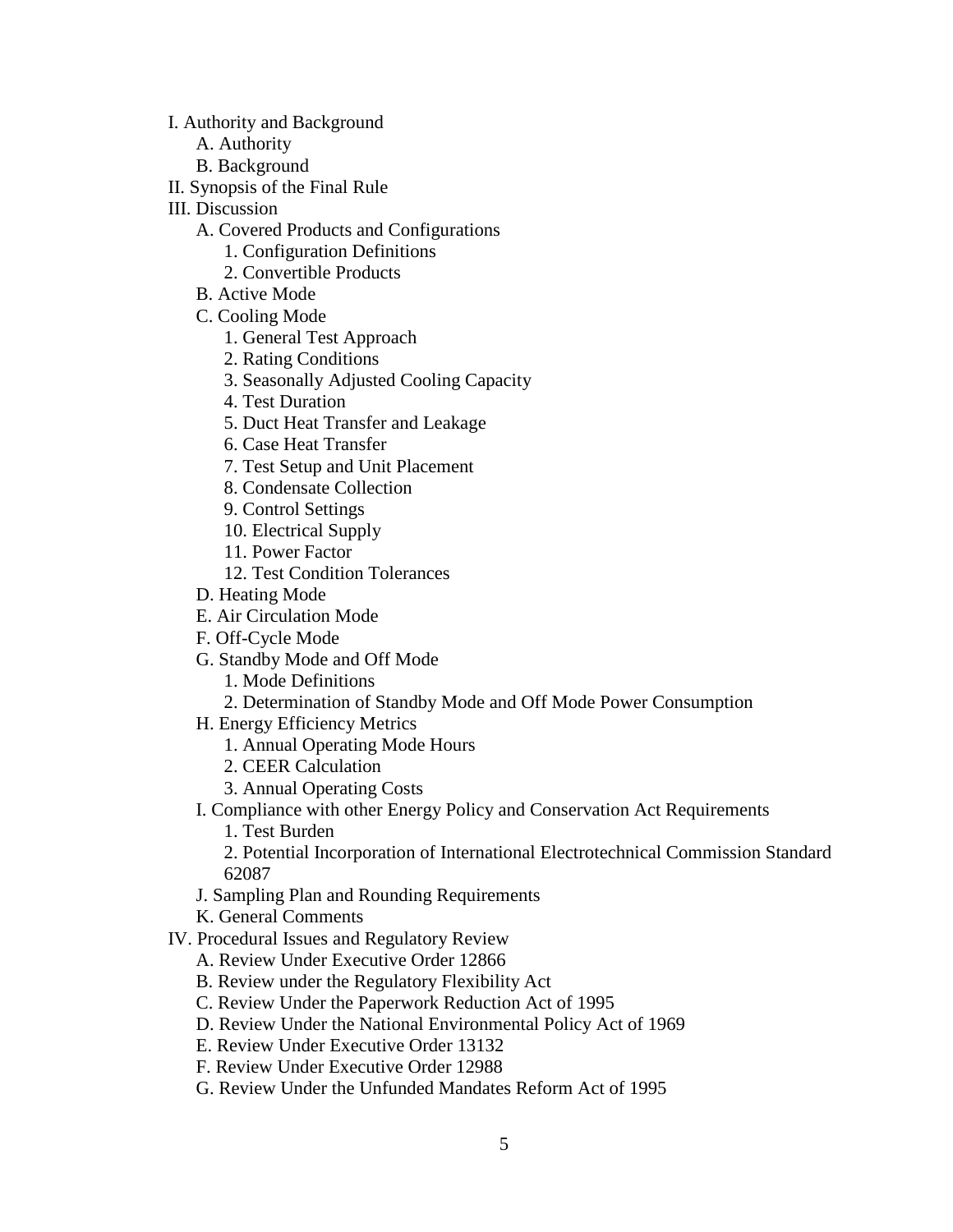[H. Review Under the Treasury and General Government Appropriations Act, 1999](#page-92-0) [I. Review Under Executive Order 12630](#page-92-1) [J. Review Under Treasury and General Government Appropriations Act, 2001](#page-93-0) [K. Review Under Executive Order 13211](#page-93-1) [L. Review Under Section 32 of the Federal Energy Administration Act of 1974](#page-94-0) [M. Congressional Notification](#page-95-1) [N. Materials Incorporated by Reference](#page-95-0)

V. Approval of the Office of the Secretary

## <span id="page-6-0"></span>**I. Authority and Background**

Portable air conditioners (portable ACs) are a type of heating, cooling, and airconditioning equipment, for which the U.S. Department of Energy (DOE) is establishing test procedures, subject to the requirements of  $42$  U.S.C.  $6293(b)(1)(B)$ . DOE is considering energy conservation standards for portable ACs in a concurrent rulemaking. The following sections discuss DOE's authority to establish test procedures for portable ACs and relevant background information detailing the history of the portable AC test procedure rulemaking.

## <span id="page-6-1"></span>A. Authority

Title III of the Energy Policy and Conservation Act of 1975 (42 U.S.C. 6291, et seq.; "EPCA" or, "the Act")<sup>[1](#page-6-2)</sup> sets forth various provisions designed to improve energy efficiency. Part  $B^2$  $B^2$  of title III establishes the "Energy Conservation Program for Consumer Products Other Than Automobiles," which covers consumer products and

<span id="page-6-2"></span> $<sup>1</sup>$  All references to EPCA refer to the statute as amended through the Energy Efficiency Improvement Act</sup> of 2015, Public Law 114-11 (April 30, 2015).

<span id="page-6-3"></span><sup>2</sup> For editorial reasons, upon codification in the U.S. Code, Part B was re-designated Part A.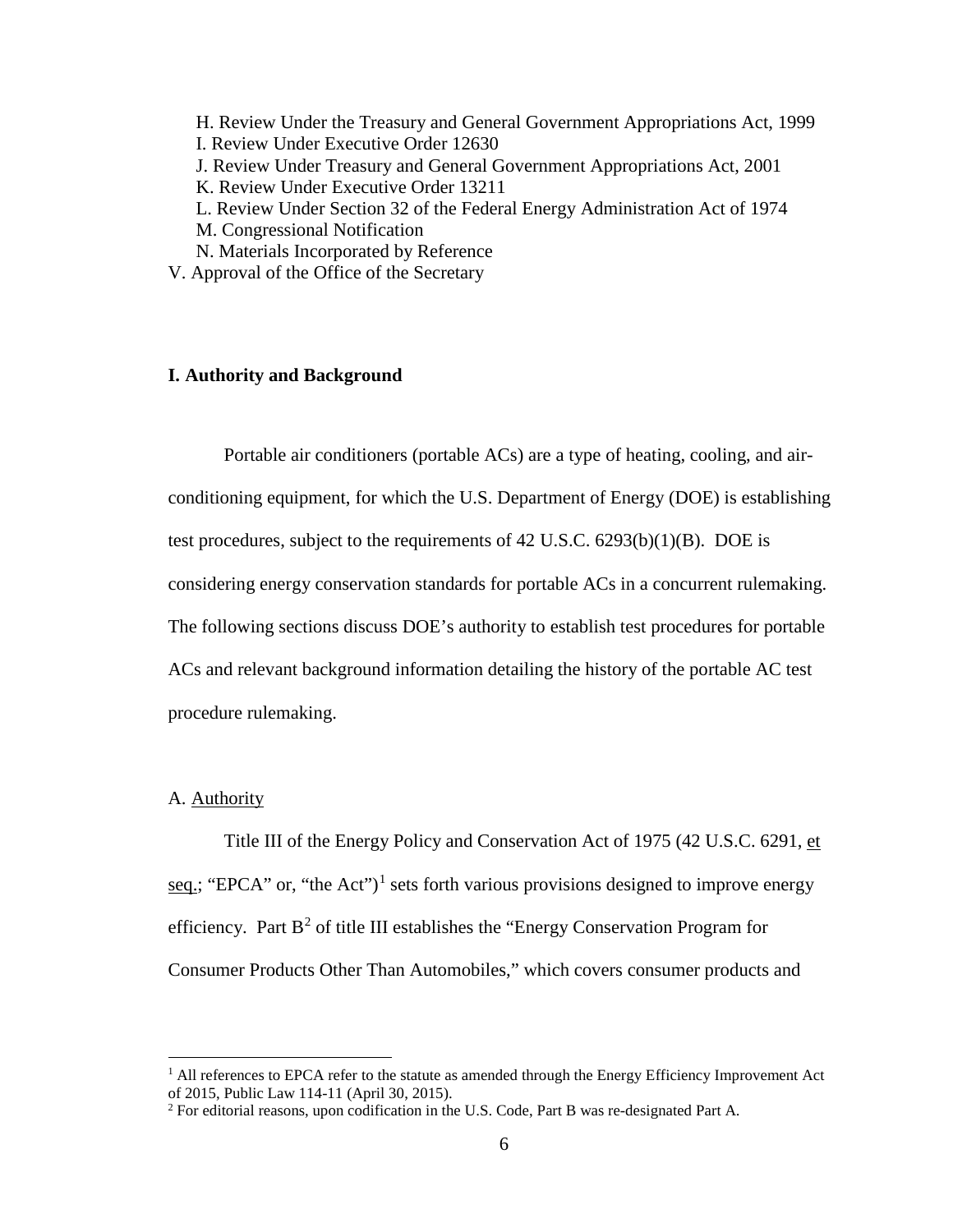certain commercial products (hereinafter referred to as "covered products"). EPCA authorizes DOE to establish technologically feasible, economically justified energy conservation standards for covered products or equipment that would be likely to result in significant national energy savings.  $(42 \text{ U.S.C. } 6295(o)(2)(B)(i)(I)–(VII))$  In addition to specifying a list of covered consumer and industrial products, EPCA contains provisions that enable the Secretary of Energy to classify additional types of consumer products as covered products.  $(42 \text{ U.S.C. } 6292(a)(20))$  For a given product to be classified as a covered product, the Secretary must determine that:

(1) Classifying the product as a covered product is necessary for the purposes of EPCA; and

(2) The average annual per-household energy use by products of each type is likely to exceed 100 kilowatt-hours (kWh) per year.  $(42 \text{ U.S.C. } 6292(b)(1))$ 

Under EPCA, the energy conservation program consists essentially of four parts: (1) testing, (2) labeling, (3) Federal energy conservation standards, and (4) certification and enforcement procedures. The testing requirements consist of test procedures that manufacturers of covered products must use as the basis for: (1) certifying to DOE that their products comply with the applicable energy conservation standards adopted under EPCA, and (2) making representations about the efficiency of those products. Similarly, DOE must use these test procedures to determine whether the products comply with any relevant standards promulgated under EPCA.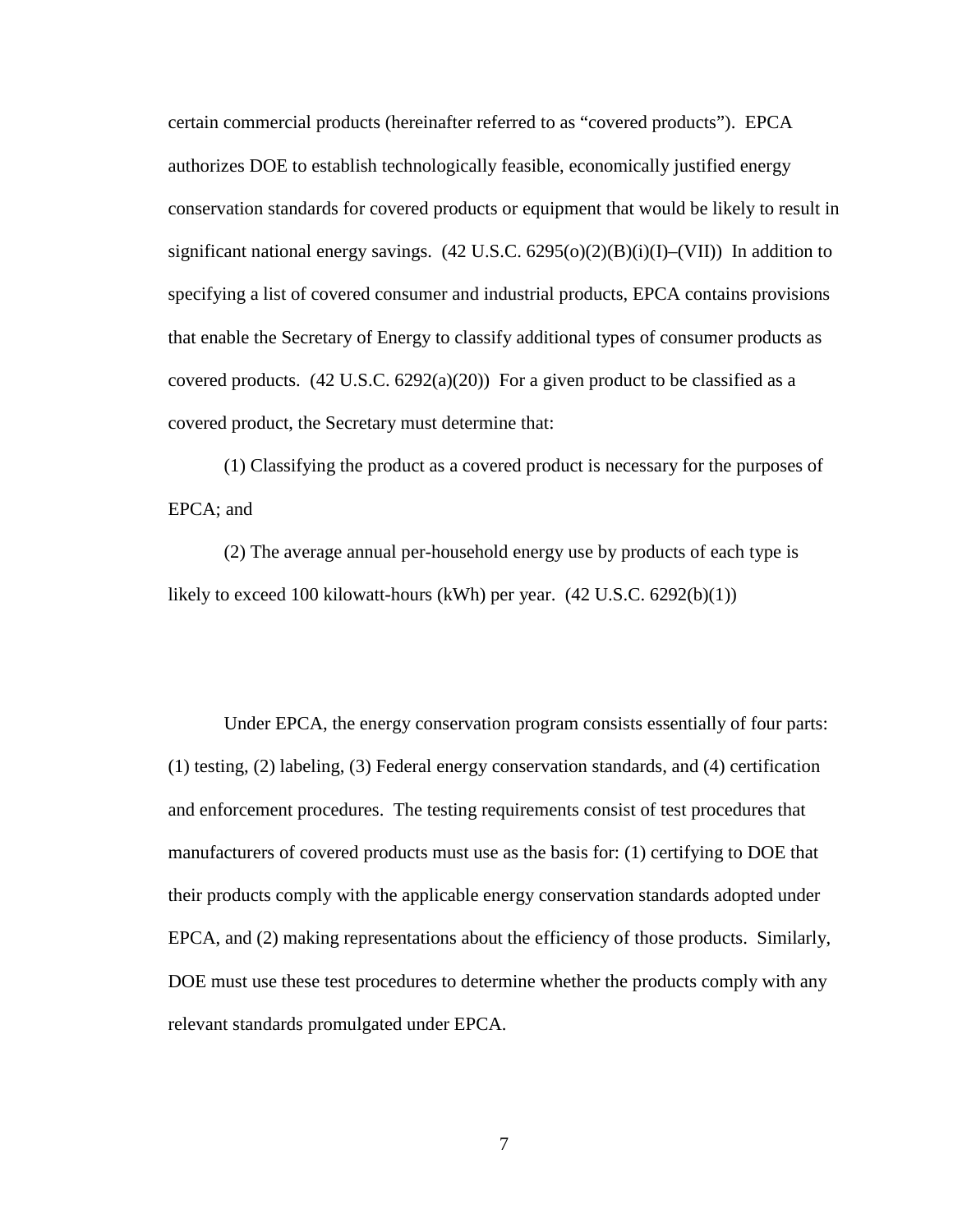Under 42 U.S.C. 6293, EPCA sets forth the criteria and procedures DOE must follow when prescribing or amending test procedures for covered products. EPCA provides in relevant part that any test procedures prescribed or amended under this section shall be reasonably designed to produce test results that measure energy efficiency, energy use or estimated annual operating cost of a covered product during a representative average use cycle or period of use and shall not be unduly burdensome to conduct. (42 U.S.C. 6293(b)(3)) In addition, if DOE determines that a test procedure should be prescribed or amended, it must publish proposed test procedures and offer the public an opportunity to present oral and written comments on them. (42 U.S.C.  $6293(b)(2)$ 

#### <span id="page-8-0"></span>B. Background

There are currently no DOE test procedures or energy conservation standards for portable ACs. On July 5, 2013, DOE issued a notice of proposed determination (NOPD) of coverage (hereinafter referred to as the "July 2013 NOPD"), in which DOE announced that it tentatively determined that portable ACs meet the criteria under 42 U.S.C.  $6292(b)(1)$  to be classified as a covered product. 78 FR 40403. In a final determination of coverage published in the Federal Register on April 18, 2016 (the April 2016 Coverage Determination), DOE classified portable ACs as covered consumer products under EPCA. 81 FR 22514.

Concurrently, DOE has initiated rulemaking processes to establish test procedures and energy conservation standards for portable ACs. DOE initiated this test procedure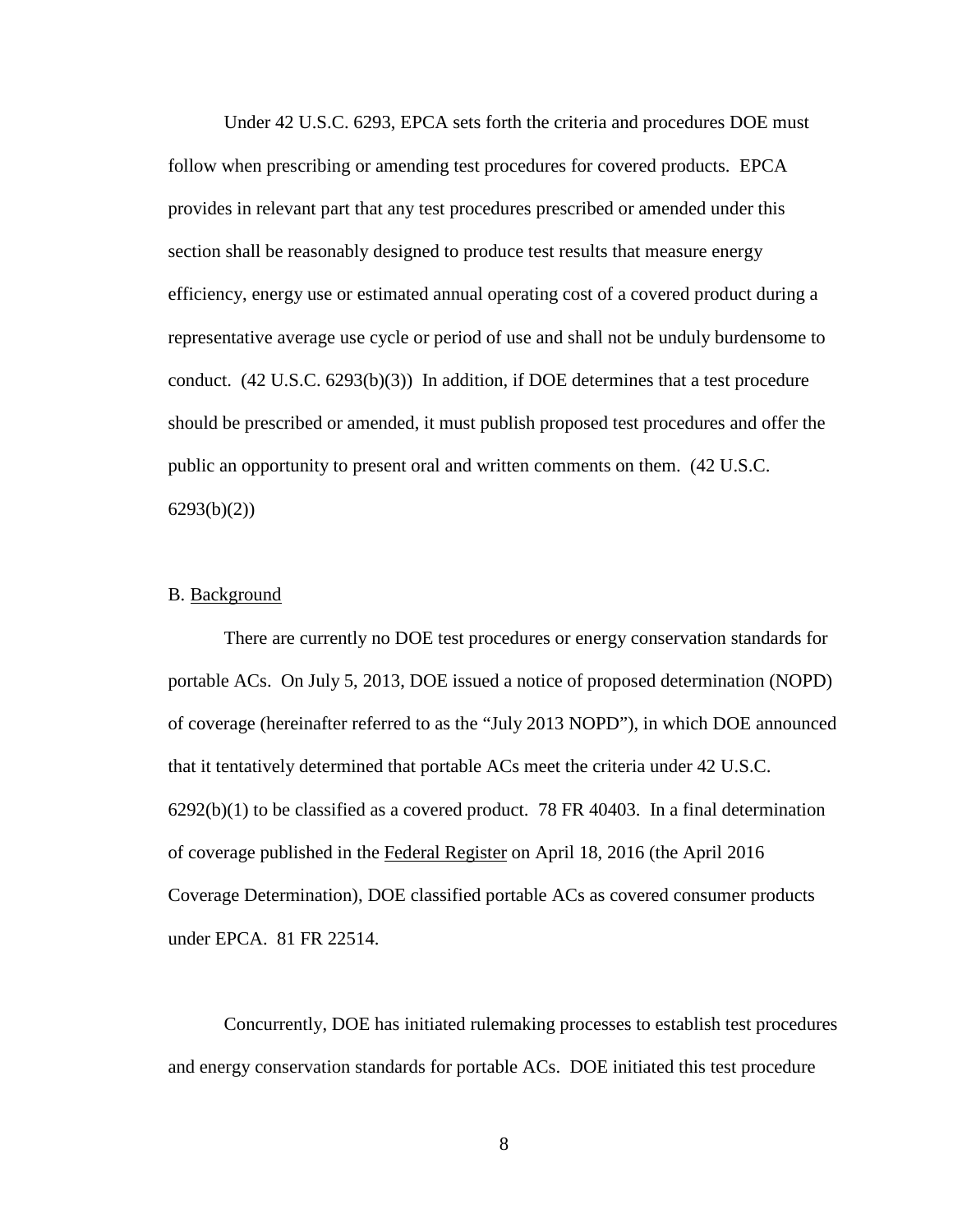rulemaking with a notice of data availability (NODA), published on May 9, 2014 (hereinafter referred to as the "May 2014 NODA"). 79 FR 26639 (May 9, 2014). In the May 2014 NODA, DOE addressed comments received in response to the June 2013 NOPD, and specifically recognized those comments that supported the development of a DOE test procedure for portable ACs to provide consistency and clarity for representations of energy use of these products. DOE evaluated available industry test procedures to determine whether such methodologies would be suitable for incorporation in a future DOE test procedure. To support development of a standardized DOE test procedure for portable ACs, DOE conducted testing on a range of portable ACs to determine typical cooling capacities and cooling energy efficiencies based on the existing industry test methods and other modified approaches for portable ACs. DOE presented the results of this testing for public review and comment in the May 2014 NODA. 79 FR 26639, 26640 (May 9, 2014).

On February 25, 2015, DOE published in the Federal Register a notice of proposed rulemaking (NOPR) (hereinafter referred to as the "February 2015 NOPR"), in which it addressed comments received in response to the July 2013 NOPD that were not previously addressed in the May 2014 NODA, and proposed test procedures for singleduct and dual-duct portable ACs that would provide a means of determining efficiency in various operating modes, including cooling mode, heating mode, off-cycle mode, standby mode, and off mode. 80 FR 10211. For cooling mode and heating mode, DOE proposed test procedures based on the then-current industry-accepted test procedure, AHAM PAC-1-2014, "Portable Air Conditioners," with additional provisions to account for heat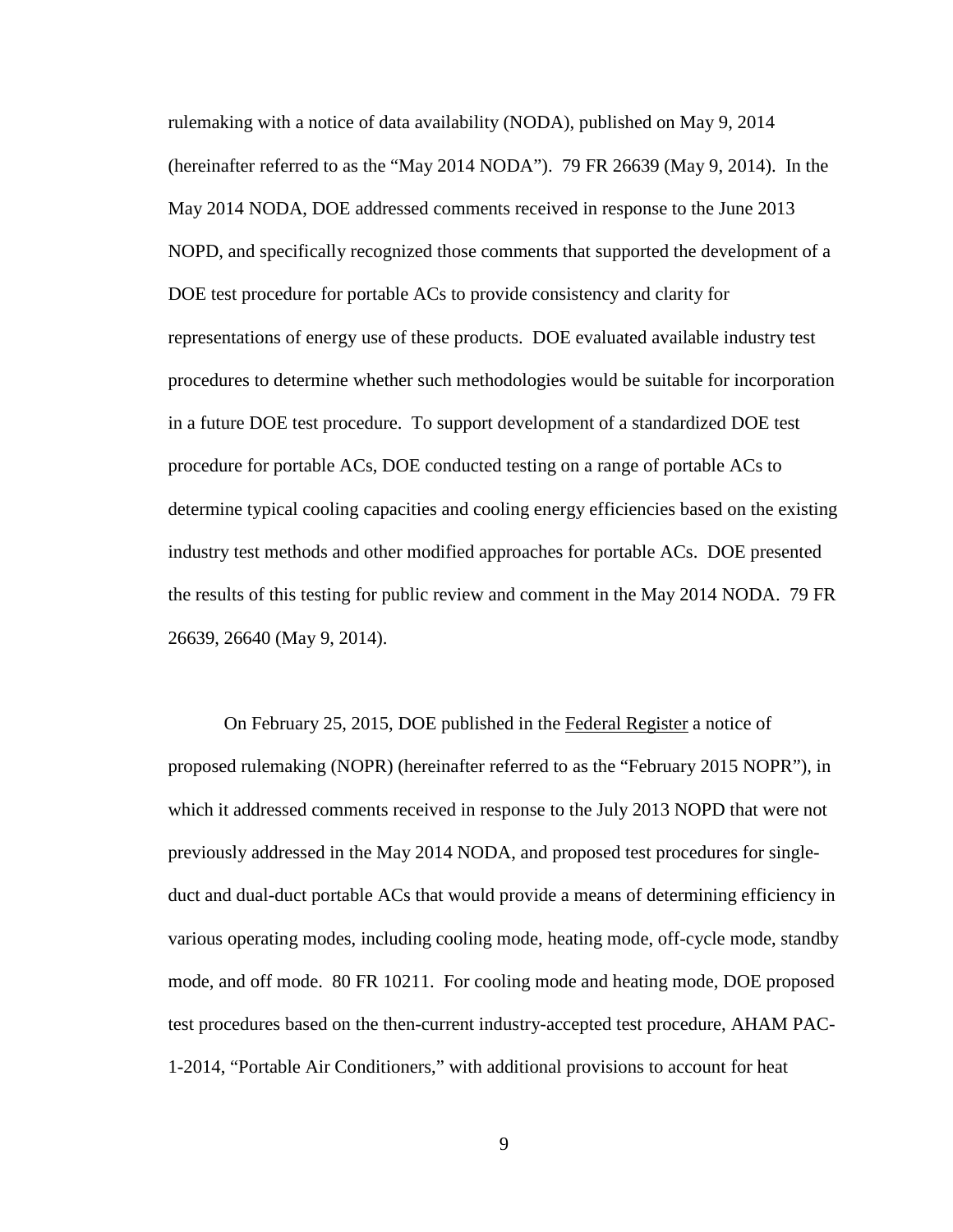transferred to the indoor conditioned space from the case, ducts, and any infiltration air from unconditioned spaces. DOE also proposed various clarifications for cooling mode and heating mode testing, including: (1) test duct configuration; (2) instructions for condensate collection; (3) control settings for operating mode, fan speed, temperature set point, and louver oscillation; (4) clarification of test condition tolerances; and (5) unit placement within the test chamber. For off-cycle mode, DOE proposed a test procedure that would measure energy use when the ambient dry-bulb temperature is at or below the setpoint. DOE also identified relevant low-power modes, proposed definitions for inactive mode and off mode, and proposed test procedures to determine representative energy consumption for these modes. Id.

In the February 2015 NOPR, DOE proposed to use a combined energy efficiency ratio (CEER) metric for representing the overall energy efficiency of single-duct and dual-duct portable ACs. The CEER metric would represent energy use in all available operating modes. DOE also proposed a cooling mode-specific CEER for units that do not provide a heating function to provide a basis for comparing performance with other cooling products such as room ACs. In addition, DOE proposed separate energy efficiency ratio (EER) metrics for determining energy efficiency in cooling mode and heating mode only. 80 FR 10211, 10234–10235 (Feb. 25, 2015). In response to the February 2015 NOPR, DOE received comments during a public meeting, in which DOE presented the proposals, as well as in eight written comments from interested parties. DOE has addressed these comments in the subsequent rulemaking publications discussed below, including this final rule.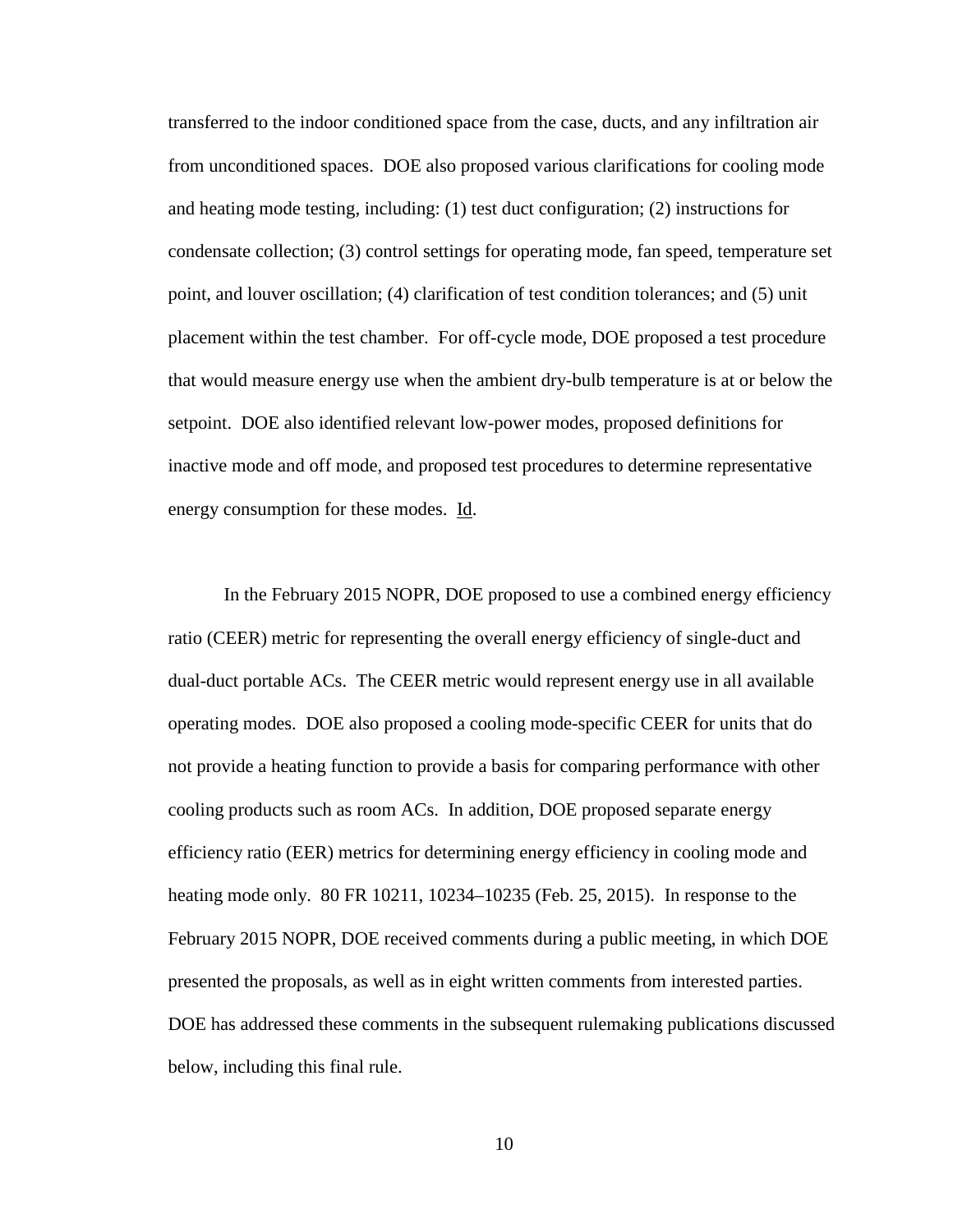On November 17, 2015, DOE published in the Federal Register a supplemental notice of proposed rulemaking (SNOPR) (hereinafter referred to as the "November 2015 SNOPR), in which DOE proposed additions and clarifications to its proposed portable AC test procedure. The additions and clarifications included: (1) minor revisions to the indoor and outdoor cooling mode test conditions; (2) an additional test condition for cooling mode testing; (3) updated infiltration air and capacity calculations to account for the second cooling mode test condition, in the form of new condition-specific adjusted cooling capacities ( $ACC<sub>95</sub>$  and  $ACC<sub>83</sub>$ ) and the newly introduced seasonally adjusted cooling capacity (SACC); (4) removal of the measurement of case heat transfer; (5) a clarification of test unit placement within the test chamber; (6) removal of the heating mode test procedure; (7) a revision to the CEER calculation to reflect the two cooling mode test conditions and removal of heating mode testing; (8) a clarification of the active mode test duration; and (9) additional technical corrections and clarifications. Other than the specific amendments newly proposed in the SNOPR, DOE continued to propose the general test procedure originally included in the February 2015 NOPR. 80 FR 74020 (Nov. 17, 2015). In response to the November 2015 SNOPR, DOE received four written comments from interested parties. In the relevant sections of this final rule, DOE presents those comments, DOE's responses, and any applicable modifications to DOE's test procedure.

DOE also recently initiated a separate rulemaking to consider establishing energy conservation standards for portable ACs. DOE received additional test procedure-related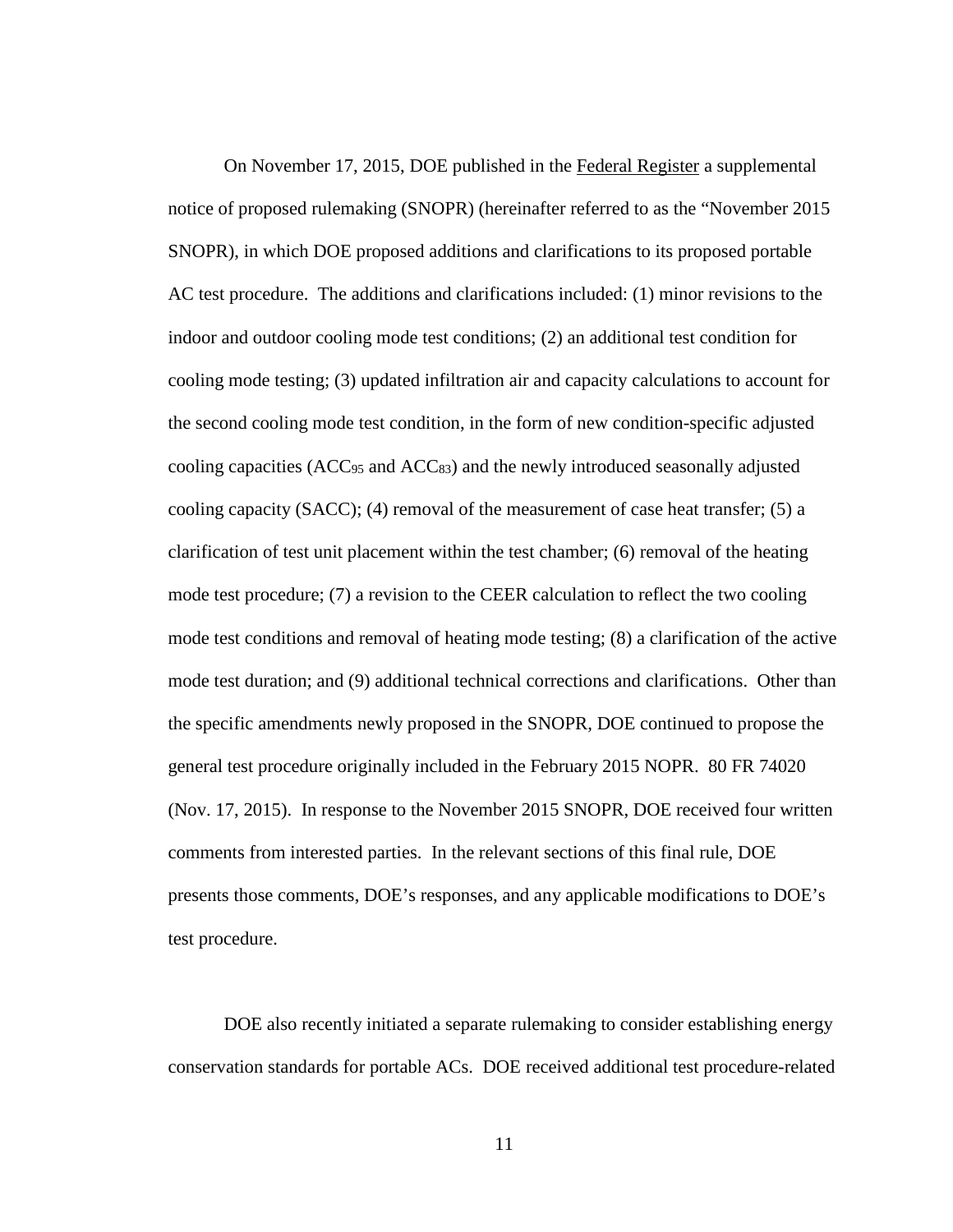comments during the preliminary analysis stage of this concurrent energy conservation standards rulemaking and addresses those comments in this final rule. Any new standards would be based on the same efficiency metrics derived from the test procedure that DOE is establishing in this final rule.

#### <span id="page-12-0"></span>**II. Synopsis of the Final Rule**

<span id="page-12-1"></span>DOE has reviewed its analysis and comments received in response to the November 2015 SNOPR, and has concluded that the proposals contained therein, including proposals that remained unchanged from the February 2015 NOPR, warrant adoption of a new test procedure for single-duct and dual-duct portable ACs except as follows: (1) adopting a lower value for the duct convection heat transfer coefficient; (2) slightly revising the proposed definitions of "single-duct portable air conditioner" and "dual-duct portable air conditioner" and withdrawing the proposed definition for "spot cooler;" (3) requiring that any single-duct or dual-duct portable ACs that may be configured in both single-duct and dual-duct configurations must be tested in both configurations; and (4) incorporating clarifying edits to the duct installation instructions and duct surface area calculation. DOE is codifying the new test procedure at 10 CFR part 430, subpart B, appendix CC, to contain provisions for measuring the energy consumption of single-duct and dual-duct portable ACs in active, standby, and off modes. In addition, in this final rule, DOE establishes provisions for certification, compliance, and enforcement for portable ACs in 10 CFR part 429. Specifically, these amendments add new section 10 CFR 429.62 with requirements for determining SACC and CEER for a basic model.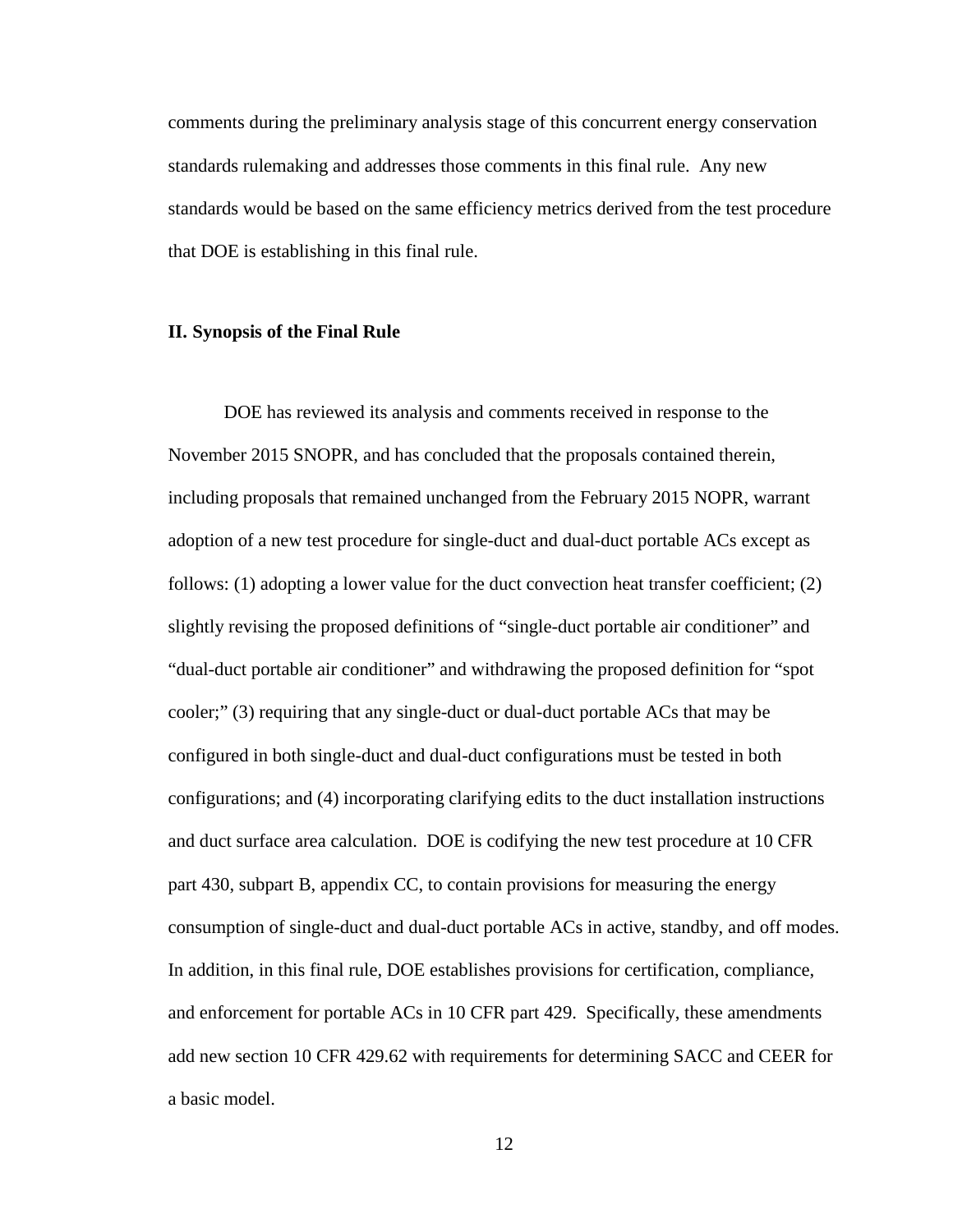## **III. Discussion**

In this test procedure final rule, DOE is adopting definitions, test procedures, and certification and enforcement requirements for portable ACs. These provisions will be incorporated into relevant sections of parts 429 and 430 of Title 10 of the CFR, as specified in [Table III.1.](#page-13-0) The definitions discussed and established in this final rule include various operating modes (cooling mode, off-cycle mode, standby mode, inactive mode, and off mode), duct configurations (single-duct and dual-duct), and performance metrics (seasonally adjusted cooling capacity and combined energy efficiency ratio). The test procedures established in this final rule provide a measure of portable AC performance under representative operating modes and conditions, which are discussed further in this final rule. DOE further establishes test sampling requirements.

<span id="page-13-0"></span>**Table III.1 Summary of Final Rule Provisions, their Location within the Code of Federal Regulations, and the Applicable Preamble Discussion**

| <b>CFR</b> Location                                        | <b>Topics</b>                 | <b>Summary of Provisions</b>                                                                | <b>Applicable</b><br><b>Preamble</b><br><b>Discussion</b> |
|------------------------------------------------------------|-------------------------------|---------------------------------------------------------------------------------------------|-----------------------------------------------------------|
| 10 CFR 429.62                                              | Sampling Plan                 | Minimum number of portable ACs to be<br>tested to rate a portable AC basic model            | Section III.J                                             |
| 10 CFR 430.2                                               | Definitions                   | Definitions pertinent to categorizing and<br>testing of portable ACs                        | Section III.A                                             |
| 10 CFR 429.4 and<br>10 CFR 430.3                           | Incorporation<br>by Reference | Description of industry standards<br>incorporated by reference in the DOE<br>test procedure | Section IV.N                                              |
| 10 CFR<br>$430.23$ (dd) and<br>Appendix CC to<br>Subpart B | <b>Test Procedure</b>         | Instructions for determining the SACC<br>and CEER for applicable portable ACs               | Sections III.C, III.F.<br>III.G, and III.H                |

The Pacific Gas and Electric Company (PG&E), Southern California Gas Company (SCGC), Southern California Edison (SCE), and San Diego Gas and Electric Company (SDG&E) (hereinafter the "California Investor-Owned Utilities (IOUs)"), the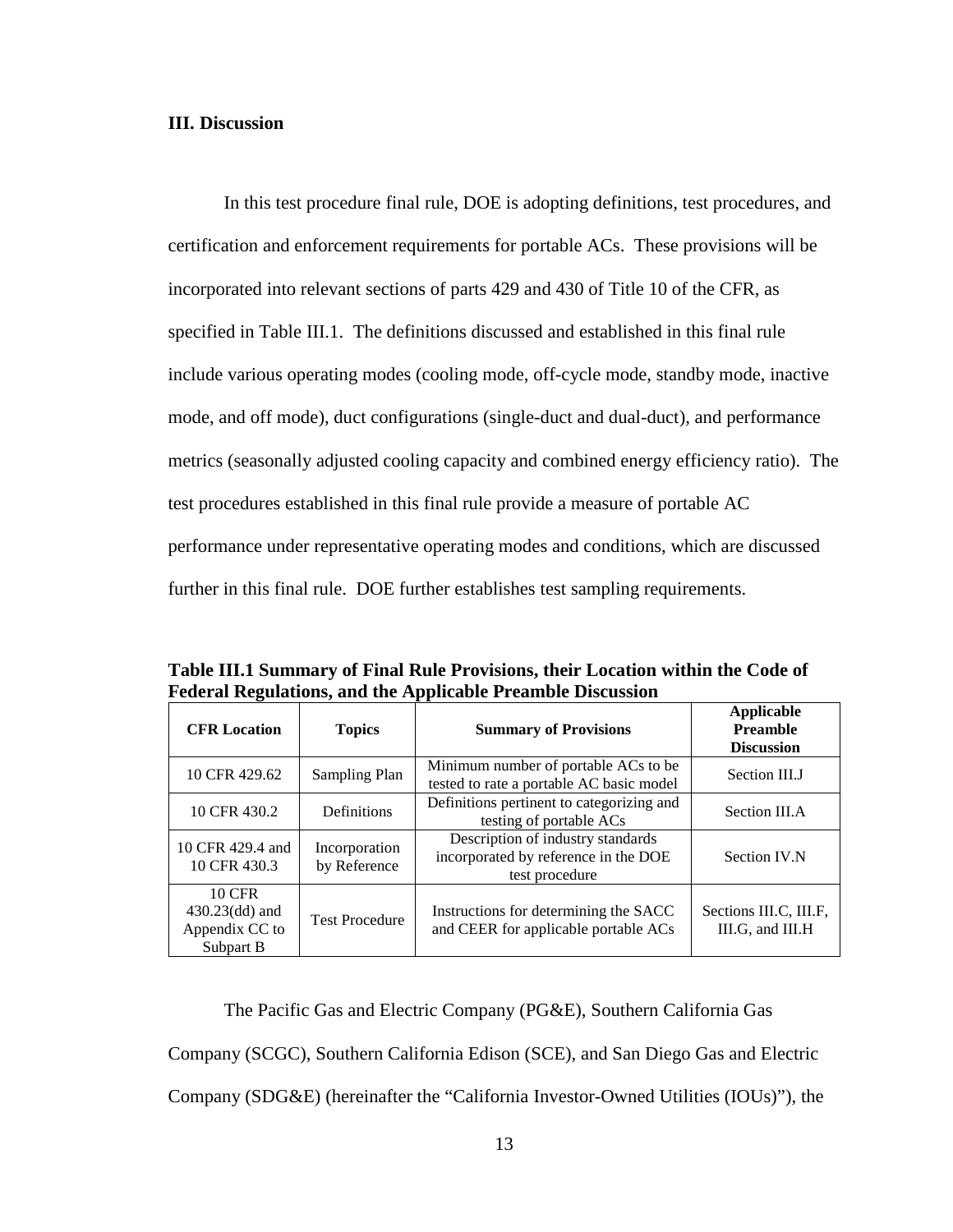National Association of Manufacturers (NAM), and AHAM supported DOE's rulemakings to establish energy conservations standards and test procedures for portable ACs. AHAM further stated that the test procedure should include repeatable and reproducible measures that are representative of actual consumer use, but not unduly burdensome to conduct. (California IOUs, No. 20 at p. 1; NAM, No. 17 at p. 1; AHAM, No. 18 at p. 1; AHAM, No. 2[3](#page-14-1) at pp.  $1-2$ )<sup>3</sup>

## <span id="page-14-0"></span>A. Covered Products and Configurations

In the April 2016 Coverage Determination, DOE established the definition of a portable AC as a portable encased assembly, other than a packaged terminal air conditioner, room air conditioner, or dehumidifier, that delivers cooled, conditioned air to an enclosed space, and is powered by single-phase electric current. The definition also states that a portable AC includes a source of refrigeration and may include additional means for air circulation and heating.  $81$  FR  $22514$ ,  $22516$ ,  $22519-22520$  (April 18, 2016). This definition encompasses several categories and configurations of portable ACs. For the purposes of specifying the appropriate test method(s) and, potentially, energy conservation standards for these different categories and configurations of portable ACs, DOE is adopting specific definitions for "single-duct portable air conditioner" and "dual-duct portable air conditioner," and clarifying the test method for

<span id="page-14-1"></span> $3$  A notation in the form "California IOUs, No. 20 at p. 1" identifies a written comment: (1) made by the Pacific Gas and Electric Company, Southern California Gas Company, Southern California Edison, and San Diego Gas and Electric Company ("the California IOUs"); (2) recorded in document number 20 that is filed in the docket of this test procedure rulemaking (Docket No. EERE–2014– BT–TP–0014) and available for review at [www.regulations.gov;](http://www.regulations.gov/) and (3) which appears on page 1 of document number 20.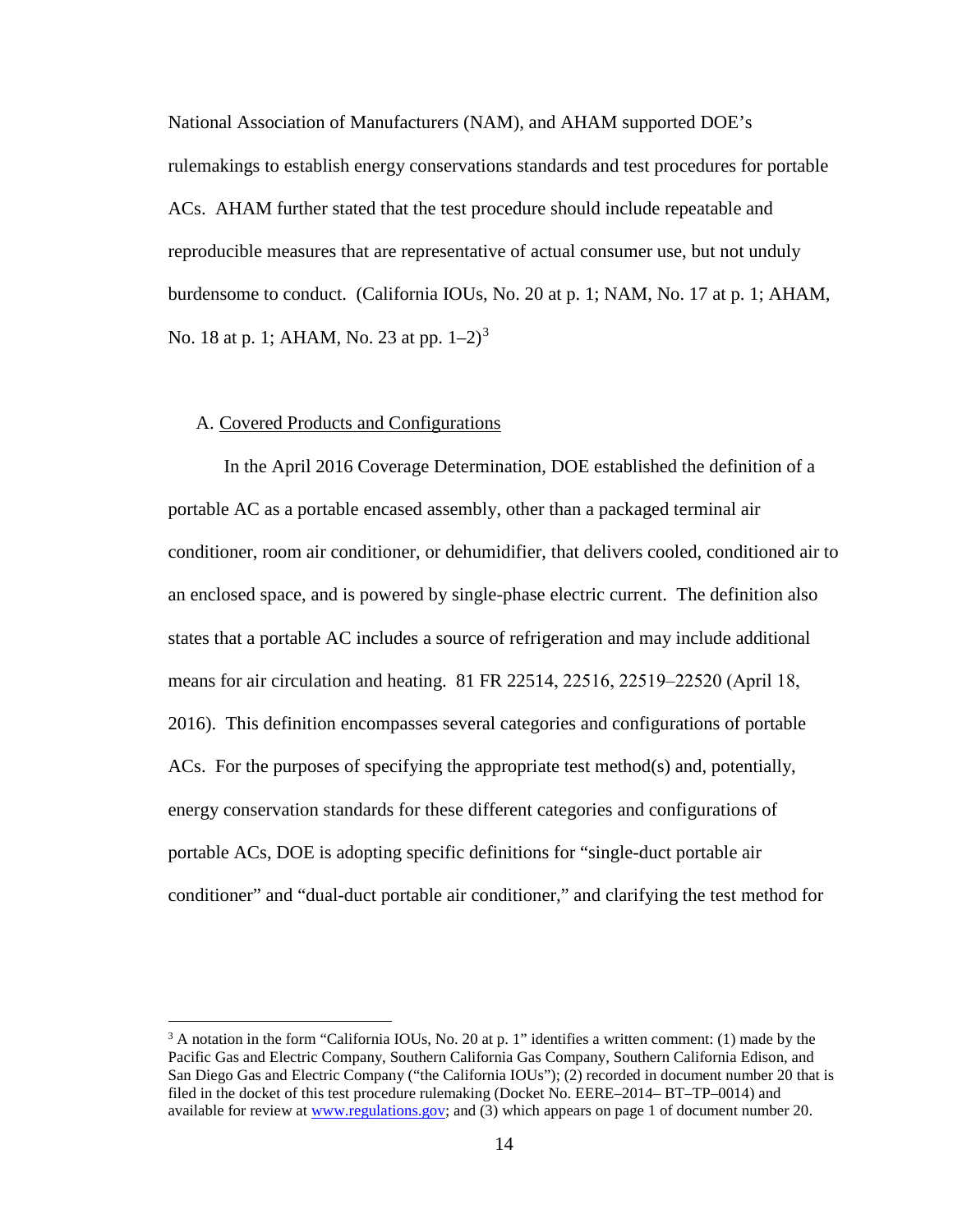convertible products. DOE discusses these definitions and test provisions, including any comments received related to them, in section [III.A.1](#page-15-0) and section [III.A.2](#page-23-0) of this rule.

#### <span id="page-15-0"></span>1. Configuration Definitions

In the February 2015 NOPR, DOE identified three general categories of portable ACs, distinguished by duct configuration and associated handling of condenser air flow. Accordingly, DOE proposed definitions for these three configurations: "single-duct portable air conditioners," "dual-duct portable air conditioners," and "spot coolers." 80 FR 10211, 10214–10216 (Feb. 25, 2015). The various ducting configurations are discussed in more detail in the following sections.

#### a. Single-Duct and Dual-Duct Portable ACs

<span id="page-15-1"></span>DOE proposed in the February 2015 NOPR to define a single-duct portable AC as a portable AC that draws all of the condenser inlet air from the conditioned space without the means of a duct, and discharges the condenser outlet air outside the conditioned space through a single duct. 80 FR 10211, 10215–10216 (Feb. 25, 2015). DOE also proposed a definition of a dual-duct portable AC as a portable AC that draws some or all of the condenser inlet air from outside the conditioned space through a duct, and may draw additional condenser inlet air from the conditioned space. DOE further defined a dualduct portable AC as discharging the condenser outlet air outside the conditioned space by means of a separate duct. Id. at 10216. The portable AC configuration definitions proposed in the February 2015 NOPR were the basis for the development of the concurrent energy conservation standards rulemaking preliminary analysis, published on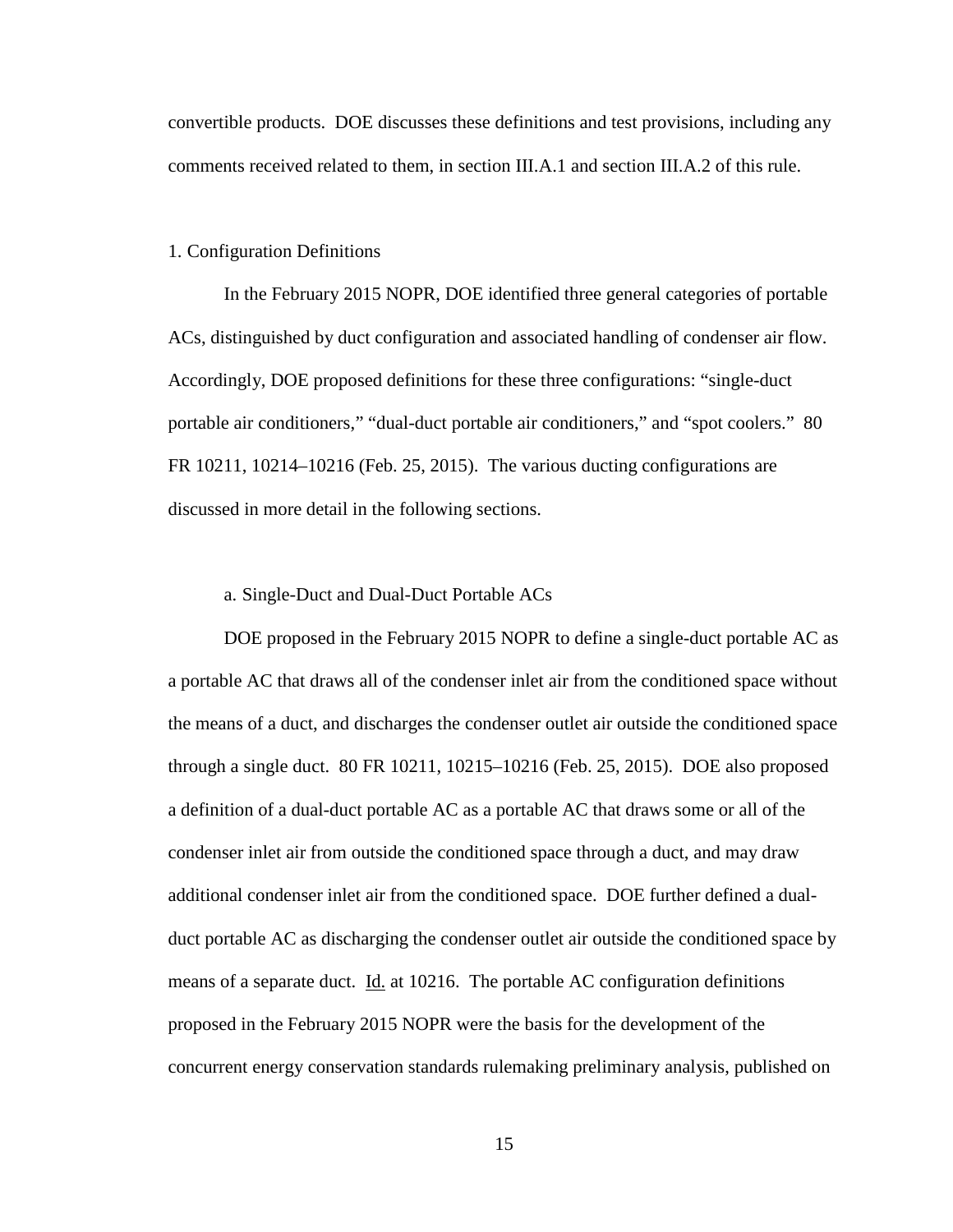February 27, 2015 (February 2015 Preliminary Analysis). DOE also maintained these proposed definitions in the November 2015 SNOPR.

In response to the February 2015 Preliminary Analysis, DENSO Products and Services Americas, Inc. (DENSO) expressed concern that the terminology for a dual-duct configuration could be potentially misleading. (DENSO, Standards Preliminary Analysis, No. 13 at p. 9)<sup>[4](#page-16-0)</sup> DOE notes that the definition of a dual-duct portable AC requires ducts at both the condenser inlet and outlet. This definition would exclude other portable AC configurations with two ducts, such as portable ACs equipped with inlet and outlet ducts on the evaporator side, but without ducts at the condenser inlet and outlet. However, DOE is aware that some manufacturers may sell these portable ACs (defined as "spot coolers" in the February 2015 NOPR and November 2015 SNOPR) with optional inlet and/or outlet ducts for the condenser side. Therefore, DOE considered whether these products with the optional duct(s) installed could be considered single-duct or dualduct portable ACs. DOE reviewed product specifications, manufacturer information, and available accessories for spot coolers. DOE observed that the optional ducting accessories for these products are typically available in a range of sizes and configurations, which precludes DOE from determining a representative ducted setup for testing. See section [III.A.1.b](#page-18-0) of this notice for further discussion of the testing concerns for spot coolers with optional ducting.

<span id="page-16-0"></span> $4$  A notation in the form "DENSO, Preliminary Analysis, No. 13 at p. 9" identifies a written comment: (1) made by DENSO Products and Services Americas, Inc.; (2) recorded in document number 13 that is filed in the docket of the concurrent energy conservation standards rulemaking (Docket No. EERE–2013– BT– STD–0013) and available for review at [www.regulations.gov;](http://www.regulations.gov/) and (3) which appears on page 9 of document number 13.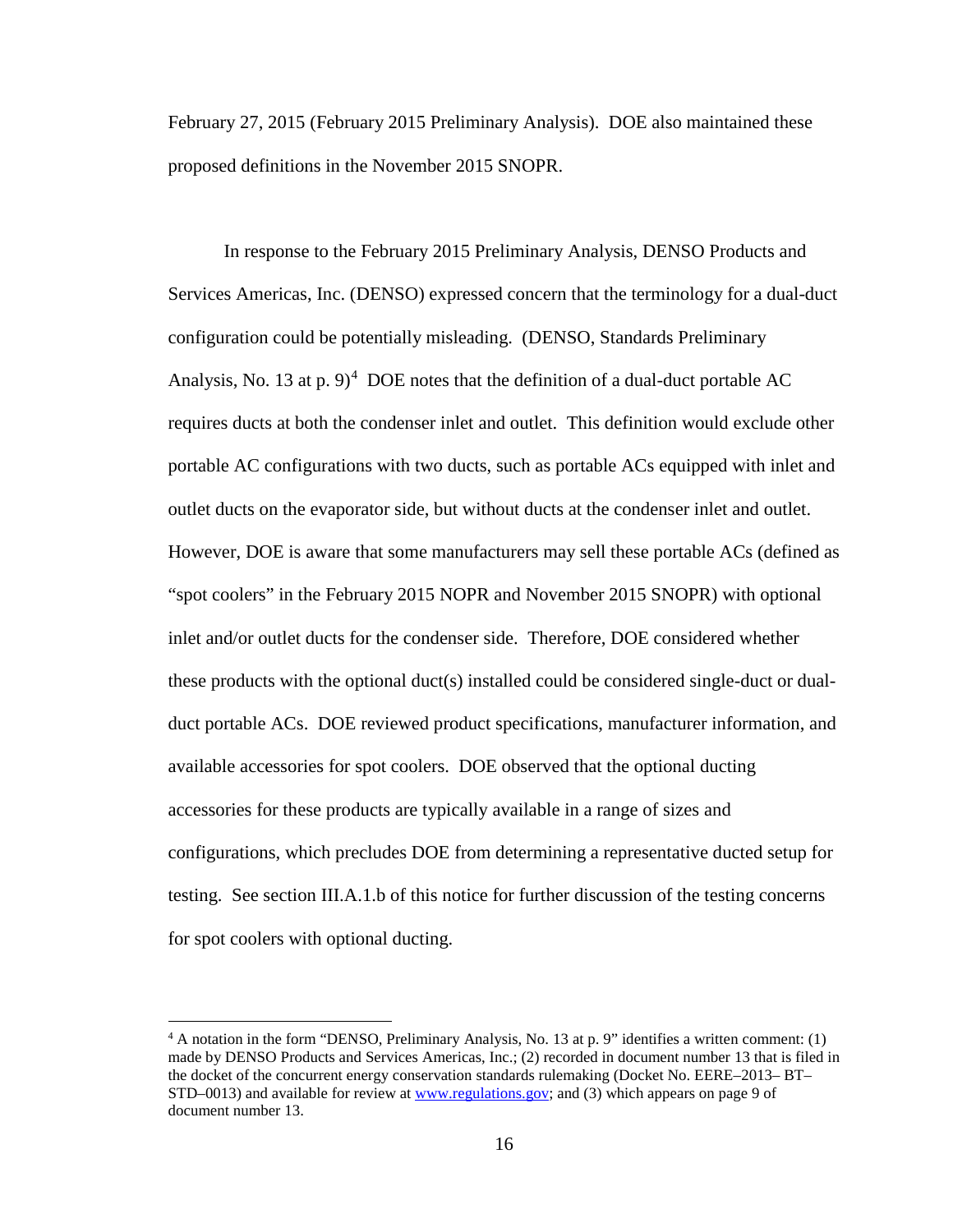DOE also revisited the product specifications and manufacturer information for the products it had considered single-duct and dual-duct portable ACs in the February 2015 Preliminary Analysis. DOE observed that all single-duct and dual-duct portable ACs include similar ducting configurations that include adjustable window mounting brackets for the condenser ducts. DOE determined that single-duct and dual-duct portable ACs implement an adjustable window mounting bracket to maintain portability and flexibility for users to install these products in multiple locations while exhausting condenser air outside through the most common available spaces – windows of varying sizes. DOE also notes that it found no spot coolers that have an adjustable window mounting bracket with the optional duct accessories. DOE identified the presence of an adjustable window mounting bracket as a primary feature of single-duct and dual-duct portable ACs. The corresponding consistency in installation enabled the development of a test procedure that yields energy use results representative of real-world use. As discussed in section [III.A.1.b](#page-18-0) of this notice, portable ACs without adjustable window mounting brackets for condenser ducts (e.g., spot coolers) may be installed and used in a variety of applications and are not addressed by this test procedure. DOE, therefore, establishes in this final rule the following single-duct portable AC and dual-duct portable AC definitions in 10 CFR 430.2, which include the requirement for an adjustable window bracket.

Single-duct portable air conditioner means a portable air conditioner that draws all of the condenser inlet air from the conditioned space without the means of a duct, and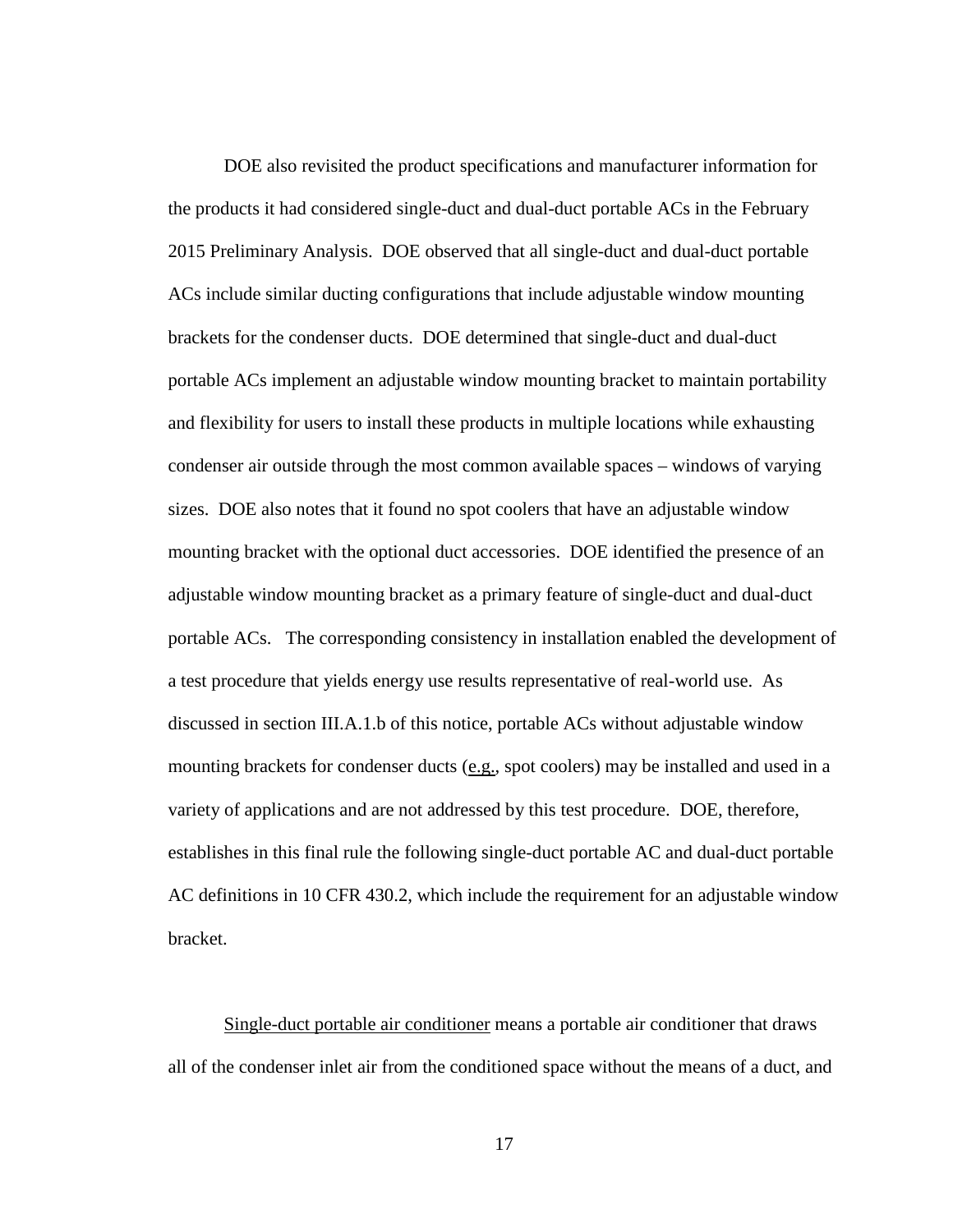discharges the condenser outlet air outside the conditioned space through a single duct attached to an adjustable window bracket.

Dual-duct portable air conditioner means a portable air conditioner that draws some or all of the condenser inlet air from outside the conditioned space through a duct attached to an adjustable window bracket, may draw additional condenser inlet air from the conditioned space, and discharges the condenser outlet air outside the conditioned space by means of a separate duct attached to an adjustable window bracket.

In reviewing the February 2015 NOPR proposal, DOE noted that the terms "single-duct portable air conditioner" and "dual-duct portable air conditioner" are used in provisions of the DOE regulations outside of the test procedure that will be codified at appendix CC to part 430 of Title 10 of the CFR. For example, the terms are used in the general test procedure instructions to be codified at 10 CFR 430.23(dd). Therefore, to ensure the appropriate scope of applicability for the single-duct and dual-duct portable AC definitions, DOE is codifying these definitions at 10 CFR 430.2.

#### b. Other Portable ACs

<span id="page-18-0"></span>In the February 2015 NOPR, DOE described "spot coolers" as portable ACs that have no ducting on the condenser side and may utilize small directional ducts on the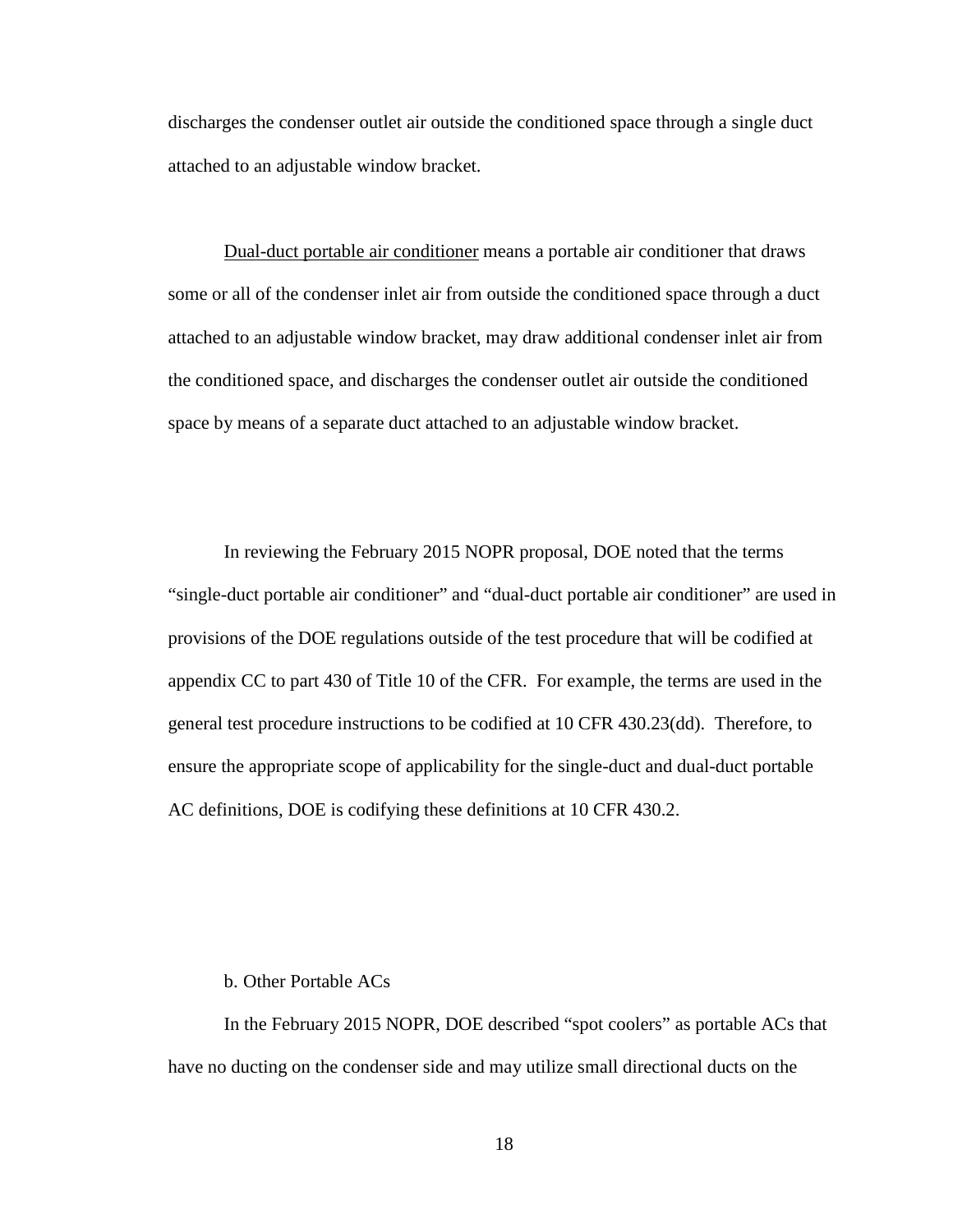evaporator exhaust. DOE noted that typical applications for spot coolers are those that require cooling in one localized zone and can tolerate exhaust heat outside of this zone. These applications are typically larger spaces with harsh conditions, and spot coolers are therefore generally more robust in construction than their single-duct and dual-duct portable AC counterparts. As such, DOE proposed defining a spot cooler as a portable AC that draws condenser inlet air from and discharges condenser outlet air to the conditioned space, and draws evaporator inlet air from and discharges evaporator outlet air to a localized zone within the conditioned space. In the February 2015 NOPR, DOE did not propose testing provisions for measuring the energy performance of spot coolers because these products do not provide net cooling to the conditioned space, and because they incorporate different design features and usage patterns than single-duct and dualduct portable ACs. 80 FR 10211, 10213, 10214–10215 (Feb. 25, 2015).

In response to the February 2015 Preliminary Analysis, DENSO commented that a spot cooler with optional ducts on either the condenser or evaporator side should still be classified as a spot cooler rather than a single-duct or dual-duct portable AC. (DENSO, Standards Preliminary Analysis, No. 13 at pp. 1–2)

DOE agrees that a portable AC with no ducts on the condenser side, but with ducts on the evaporator side, would not be considered a single-duct or dual-duct portable AC because the portable AC would not be able to reject heat from the condenser to the ambient air through a window to space outside that in which the unit is located  $(i.e.,$  the conditioned space), as is required by the single-duct and dual-duct portable AC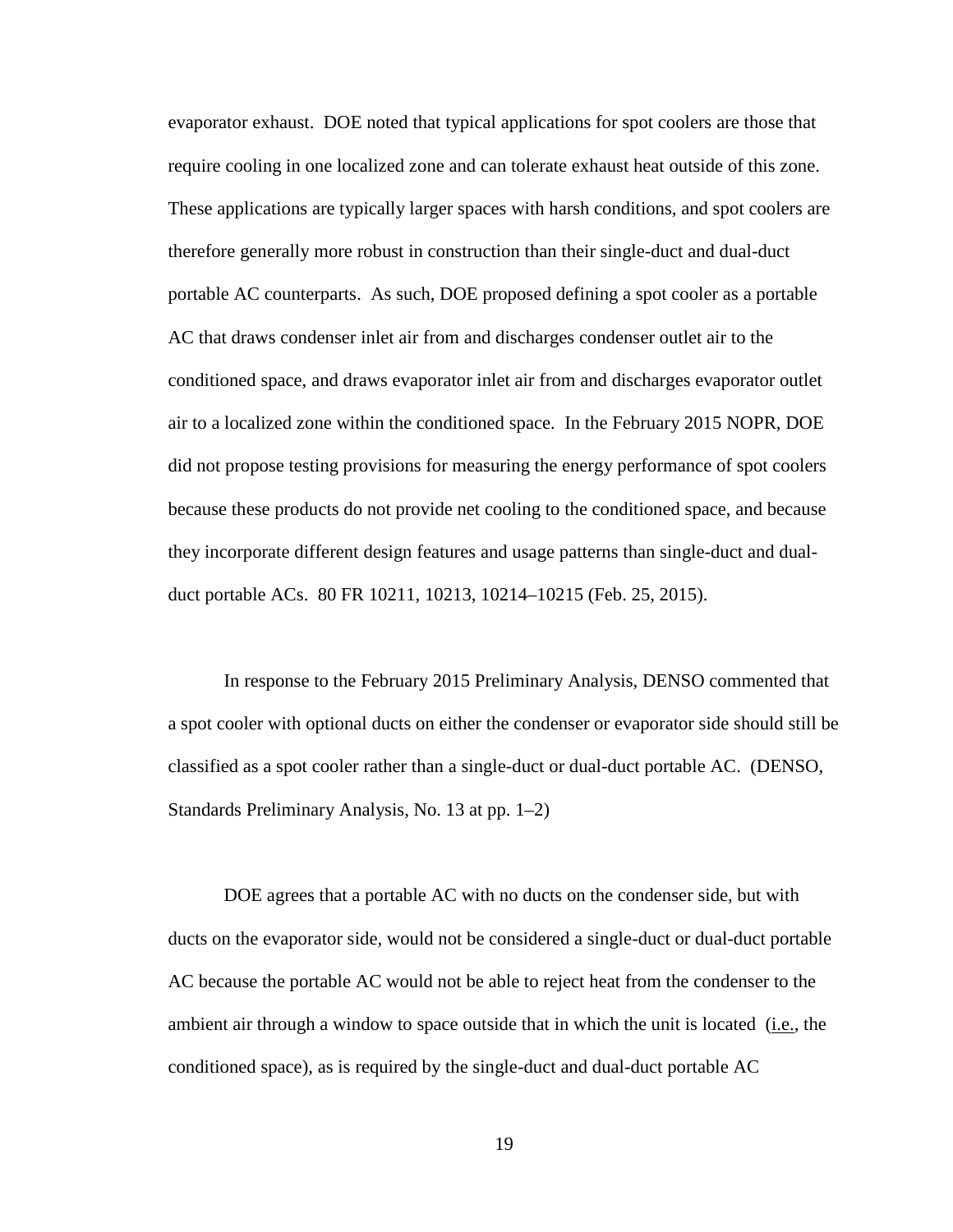definitions. Ducts optionally attached to the evaporator side would simply direct the delivery of the cooling air to a specific zone within the conditioned space.

Optional ducts that may be attached to spot coolers on the condenser side vary significantly in purpose and design from those accompanying single-duct and dual-duct portable ACs (i.e., spot cooler condensers are not typically intended to be ducted through a window by means of an adjustable mounting bracket, but instead may be ducted through the ceiling or to a specific location within or outside the conditioned space by typically longer and larger-diameter ducts). Under the definitions established in this final rule for single-duct and dual-duct portable ACs, a portable AC with optional ducts on the condenser side that do not attach to an adjustable window mounting bracket would not classify the product as a single-duct or dual-duct portable AC.

The California IOUs urged DOE to adopt test procedures and consider future performance standards for spot coolers under DOE's proposed definitions. The California IOUs noted that 321 of the 427 spot cooler models in the California Energy Commission (CEC) Appliance Efficiency Database have cooling capacities below 14,000 British thermal units per hour (Btu/hr), and assumed this distribution is an indicator of widespread market availability of products below 14,000 Btu/hr. The California IOUs further commented that, should DOE decide not to adopt test procedures for spot coolers, DOE should define spot coolers as a non-covered product in order to avoid coverage for a category of equipment without establishing any standards, thereby preempting any state regulations. (California IOUs, No. 20 at pp. 1‒2; California IOUs, No. 24 at p. 4) In this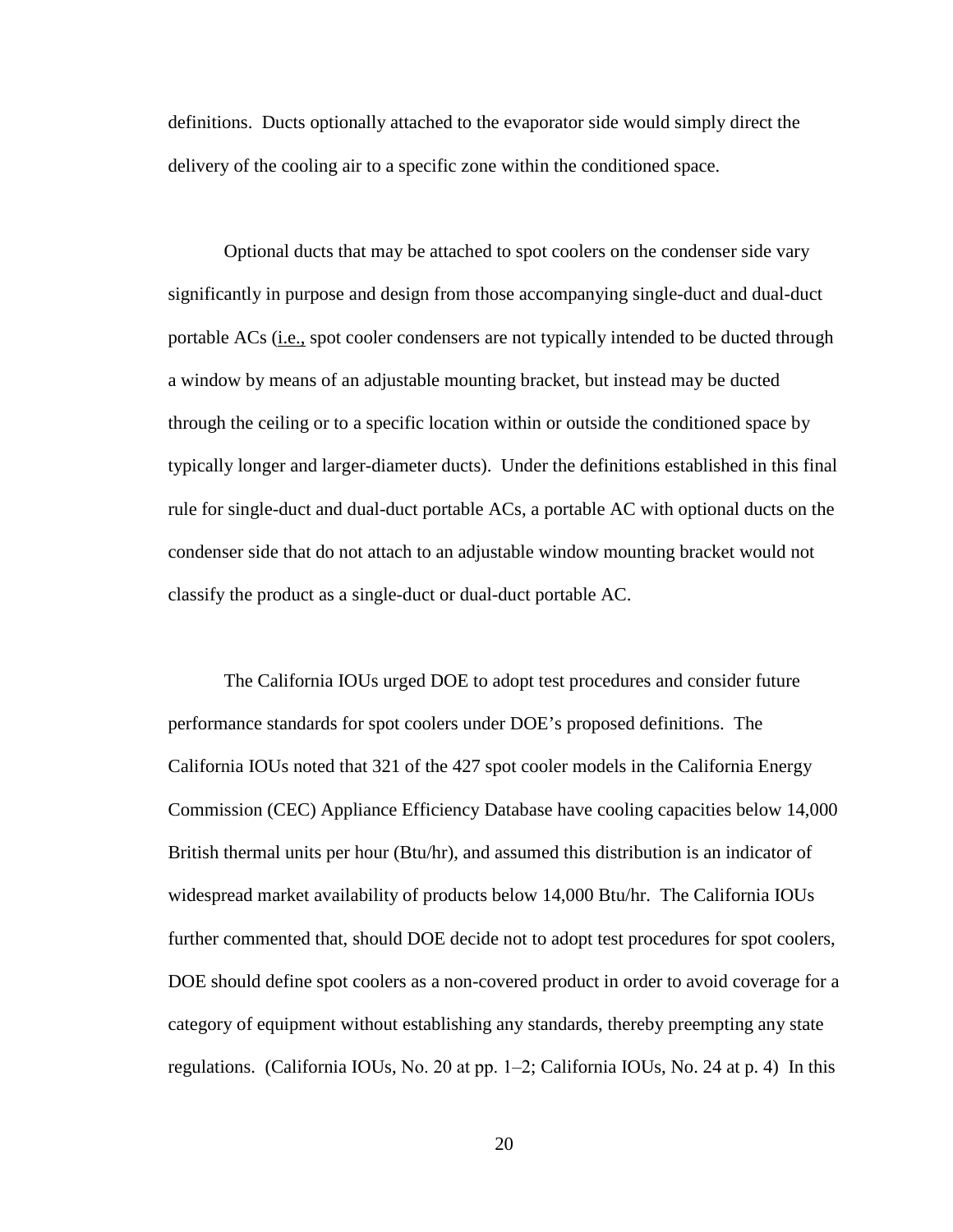final rule, DOE maintains the approach proposed in the February 2015 NOPR to not establish test procedures for spot coolers because they do not provide net cooling to the conditioned space and they incorporate different design features and usage patterns than single-duct and dual-duct portable ACs. Additionally, due to the significant variability in operating conditions and installation configurations (including the variety of optional accessories) for spot coolers with optional condenser ducting attached, DOE does not have information to determine appropriate test setup and testing conditions to measure spot cooler energy use in a representative test procedure. Therefore, DOE is establishing testing requirements for only single-duct and dual-duct portable ACs at this time, as discussed in section [III.A.1.a](#page-15-1) of this notice.

Upon review of the spot cooler entries in the CEC Appliance Efficiency Database,<sup>[5](#page-21-0)</sup> DOE concludes that a number of listed products would meet DOE's definitions of single-duct or dual-duct portable ACs. Such single-duct or dual-duct portable ACs would be covered by the test procedures adopted in this final rule. DOE also notes that, because spot coolers meet the definition of a portable AC as established by the April 2016 Coverage Determination, they are covered products under EPCA.

The Appliance Standards Awareness Project (ASAP), Alliance to Save Energy (ASE), American Council for an Energy-Efficient Economy (ACEEE), National Consumer Law Center (NCLC), Natural Resources Defense Council (NRDC), and Northwest Energy Efficiency Alliance (NEEA) (hereinafter the "NOPR Joint

<span id="page-21-0"></span> <sup>5</sup> The CEC Appliance Efficiency Database is accessible at [https://cacertappliances.energy.ca.gov/Pages/ApplianceSearch.aspx.](https://cacertappliances.energy.ca.gov/Pages/ApplianceSearch.aspx)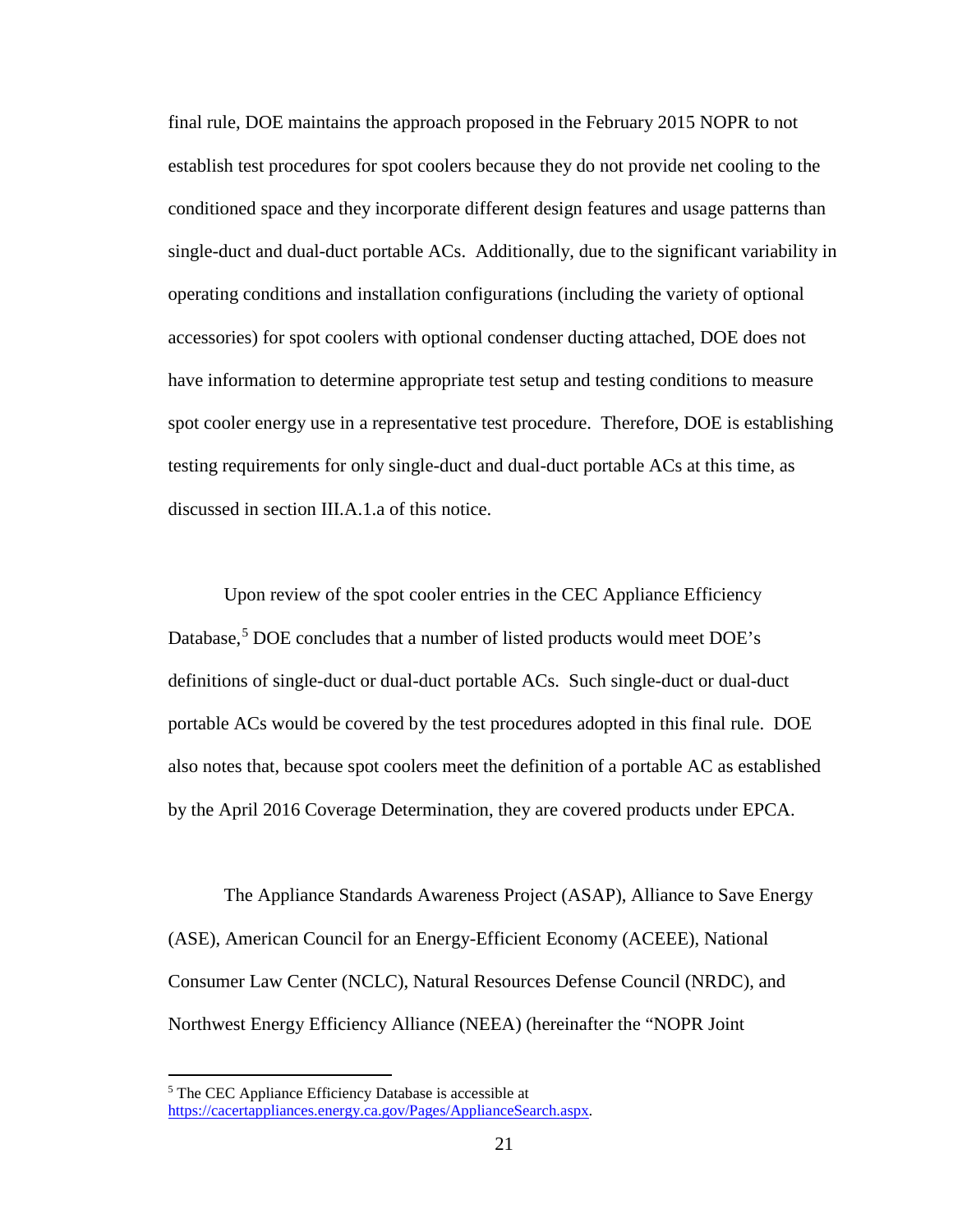Commenters") and the California IOUs, expressed concern, in response to the February 2015 NOPR, that products not intended to be used as spot coolers could meet the definition of spot cooler and thereby avoid having to comply with portable AC standards. (NOPR Joint Commenters, No. 19 at p. 2; California IOUs, No. 20 at p. 2) In response to the concern raised by the NOPR Joint Commenters and California IOUs, DOE does not expect that manufacturers would begin selling products in spot cooler configurations due to the consumer utility impacts of exhausting the hot condenser air within the conditioned space.

NAM urged DOE to exclude commercial portable  $ACs<sup>6</sup>$  $ACs<sup>6</sup>$  $ACs<sup>6</sup>$  from the portable AC test procedure due to the unique construction and limited energy use of these niche products. Oceanaire and NAM explained that commercial portable ACs are primarily used to address temporary or short-term extreme conditions (elevated temperature, humidity, and corrosive surroundings). These commenters stated that commercial portable AC environmental conditions vary more significantly than those in consumer households, and therefore, claimed that a single ambient test condition would not accurately reflect commercial portable AC performance. (Oceanaire, No. 10 at pp. 2‒3; NAM, No. 17 at pp. 2‒3) DOE established a definition and coverage for portable ACs in the April 2016 Coverage Determination. 81 FR 22514, 22516–22517, 22519–22520 (April 18, 2016). This definition requires that a portable AC operate on single-phase electric current, which DOE expects would exclude those products intended only for use in industrial

<span id="page-22-0"></span> <sup>6</sup> DOE expects that "commercial portable ACs," as discussed by NAM and Oceanaire, likely refers to spot coolers. This determination was based on reviewing their overall comments and Oceanaire's product availability.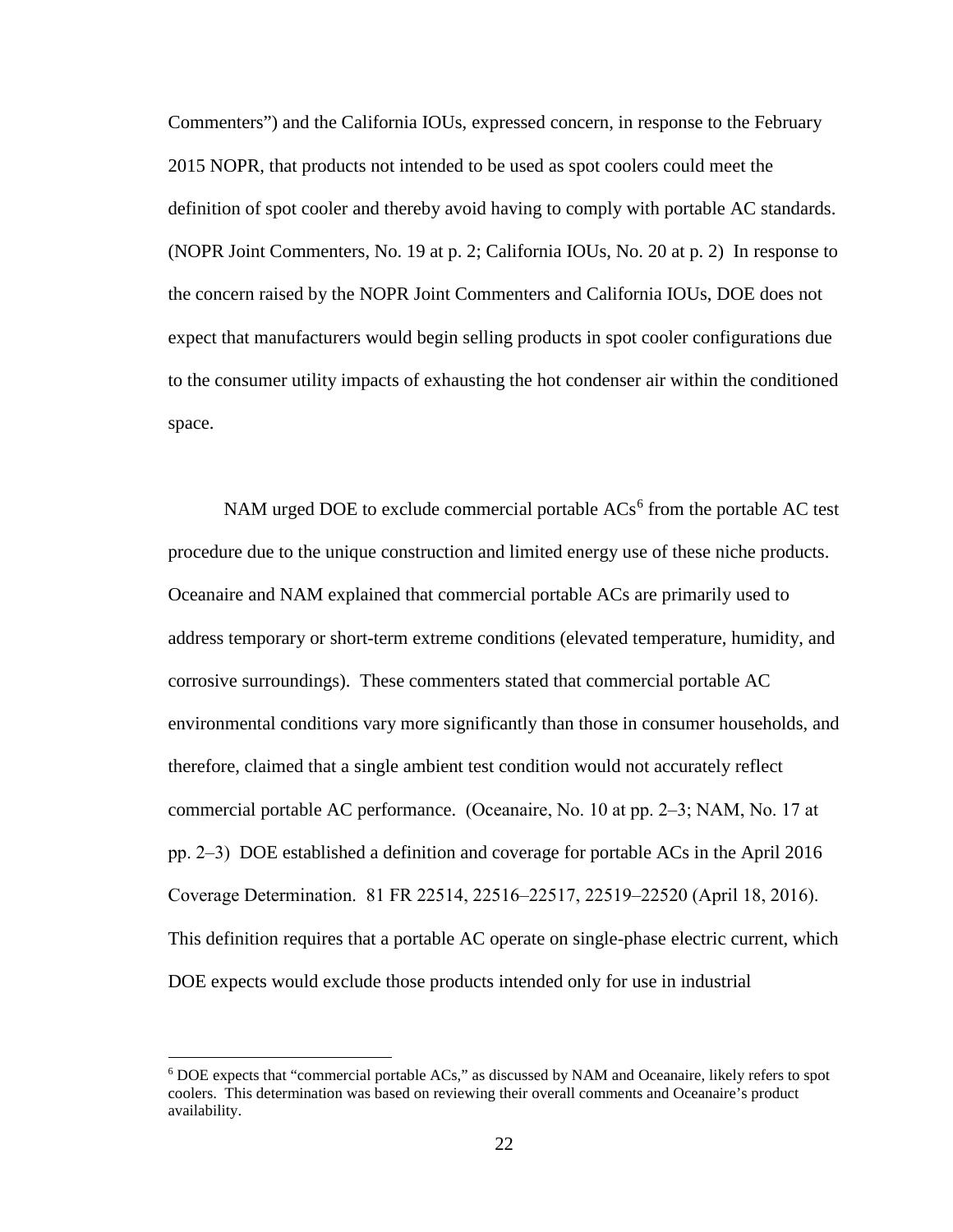applications. Any products that meet the portable AC definition are subject to the test procedures in this final rule, if applicable, and would be subject to any energy conservation standards should DOE establish them. As discussed earlier in this section, DOE is establishing test procedures only for single-duct and dual-duct portable ACs in this final rule. Accordingly, any portable ACs that meet the single-duct and dual-duct portable AC definitions are required to be tested according to appendix CC. Although DOE has identified portable AC configurations other than single-duct and dual-duct portable ACs, DOE is not establishing test procedures for such portable ACs in this final rule because it has not identified testing provisions that would be representative of operation during typical use. Further, because the test procedures established in this final rule apply only to single-duct and dual-duct portable ACs as discussed previously in this rule, DOE is not establishing the spot cooler definition proposed in the February 2015 NOPR and November 2015 SNOPR, as DOE has determined that it is not necessary for purposes of testing or product classification.

In conclusion, DOE is establishing, in this final rule, definitions for single-duct and dual-duct portable ACs. As noted in section [III.A.1.a](#page-15-1) of this final rule, DOE is codifying these definitions at 10 CFR 430.2, rather than appendix CC, to reflect their applicability to the entirety of DOE's portable AC regulations, not only the test methods contained in appendix CC.

#### <span id="page-23-0"></span>2. Convertible Products

DOE recognizes that some single-duct or dual-duct portable ACs may provide the consumer with the option to operate the unit as either a single-duct or dual-duct portable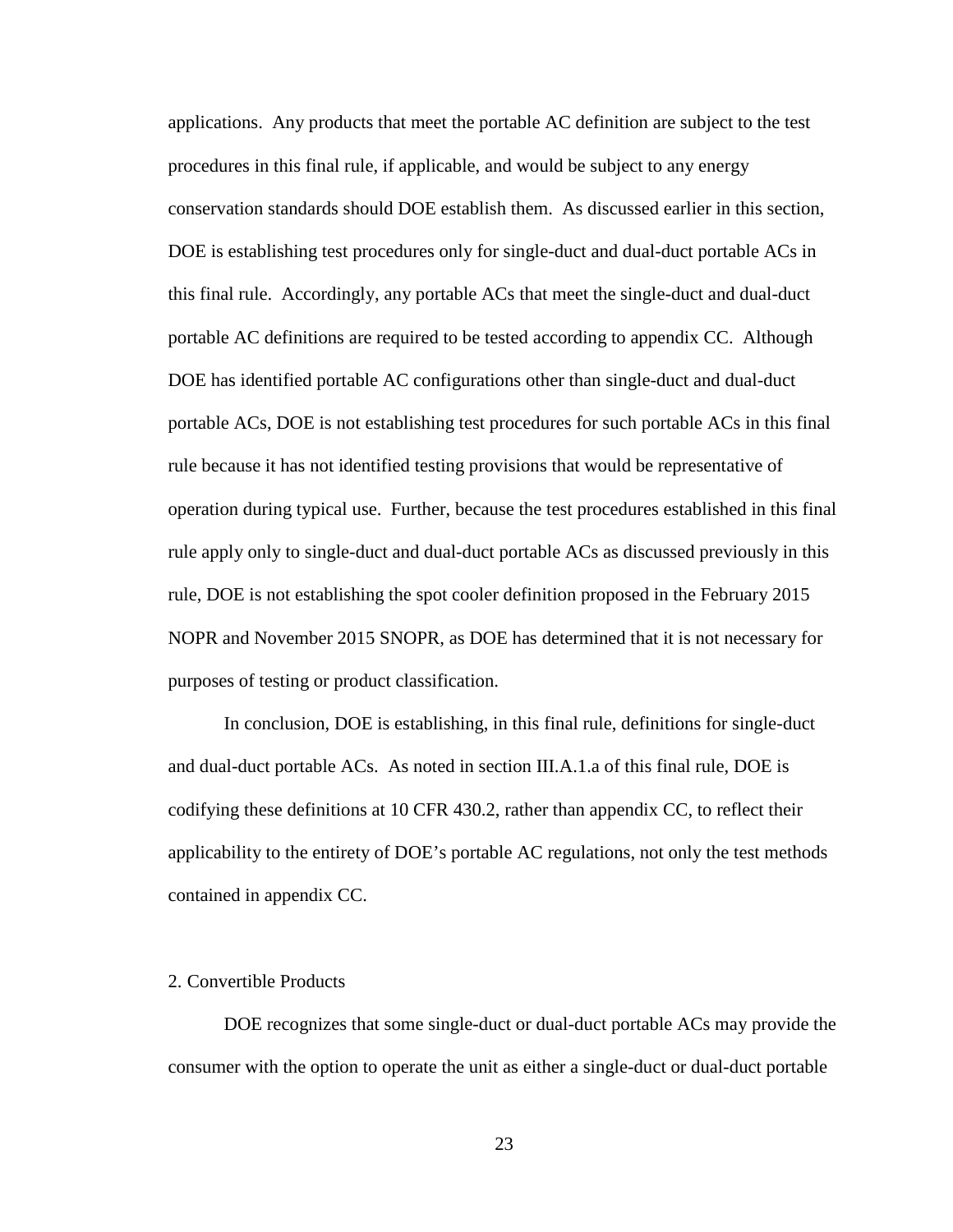AC. If a product is distributed in commerce in both configurations, the different configurations represent different "basic models" within DOE's regulatory framework and the product must be rated and certified in both configurations. If a single-duct or dual-duct portable AC is offered with options for single-ducting and dual-ducting, such a unit would be required to be tested as a single-duct portable AC and a dual-duct portable AC. To the extent DOE establishes energy conservation standards for single-duct and dual-duct portable ACs, a single-duct or dual-duct portable AC distributed in commerce with multiple duct configurations would also be required to comply with any energy conservation standards applicable to those configurations. DOE notes that DOE's definition of "distributed in commerce" includes any representations made on manufacturer websites or in marketing literature, including optional accessories, regardless of the configuration in which the model is typically sold. That is, if a singleduct or dual-duct portable AC is advertised as capable of operating in both a single-duct and dual-duct configuration, that model would meet DOE's definitions of both singleduct and dual-duct portable ACs and, therefore, would be required to be tested and certified under both configurations.

This approach is similar to how DOE has treated other types of covered products and equipment, including dehumidifiers. In the recent dehumidifier test procedure final rule, DOE explained that products that meet the definitions for both portable and wholehome dehumidifiers as produced by the manufacturer, exclusive of any third-party modifications, must be tested in both configurations and comply with any applicable energy conservations standards for each configuration. 80 FR 45802, 45806 (July 31,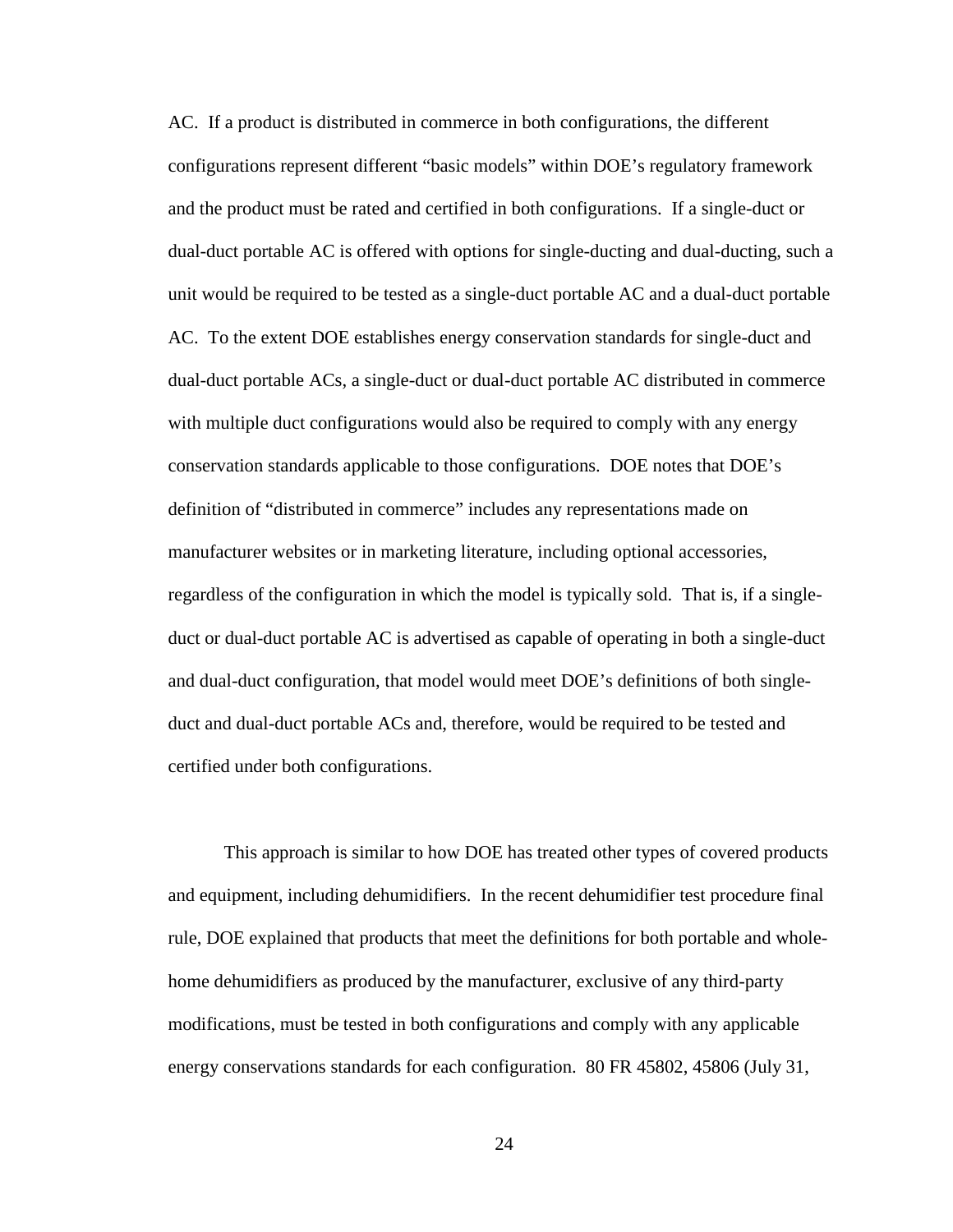2015). Therefore, under this final rule, single-duct and dual-duct portable ACs that are distributed in commerce with multiple duct configuration options must be tested in each applicable configuration and the performance in each tested configuration must comply with any applicable energy conservation standards.

## <span id="page-25-0"></span>B. Active Mode

In the February 2015 NOPR, DOE proposed to define "active mode" as a mode in which the portable AC is connected to a mains power source, has been activated, and is performing the main functions of cooling or heating the conditioned space, circulating air through activation of its fan or blower without activation of the refrigeration system, or defrosting the refrigerant coil. 80 FR 10211, 10216 (Feb. 25, 2015). In the November 2015 SNOPR, DOE determined that the existing statutory definition of "active mode" was sufficient for purposes of the portable AC test procedure and therefore no longer proposed a separate definition of "active mode" for portable ACs. 80 FR 74020, 74022 (Nov. 27, 2015).

AHAM agreed with DOE's proposal to remove the expanded definition for active mode from the test procedure. (AHAM, No. 23 at p. 2) DOE maintains the November 2015 SNOPR proposal and does not establish a separate definition of "active mode" for portable ACs in this final rule.

## <span id="page-25-1"></span>C. Cooling Mode

#### <span id="page-25-2"></span>1. General Test Approach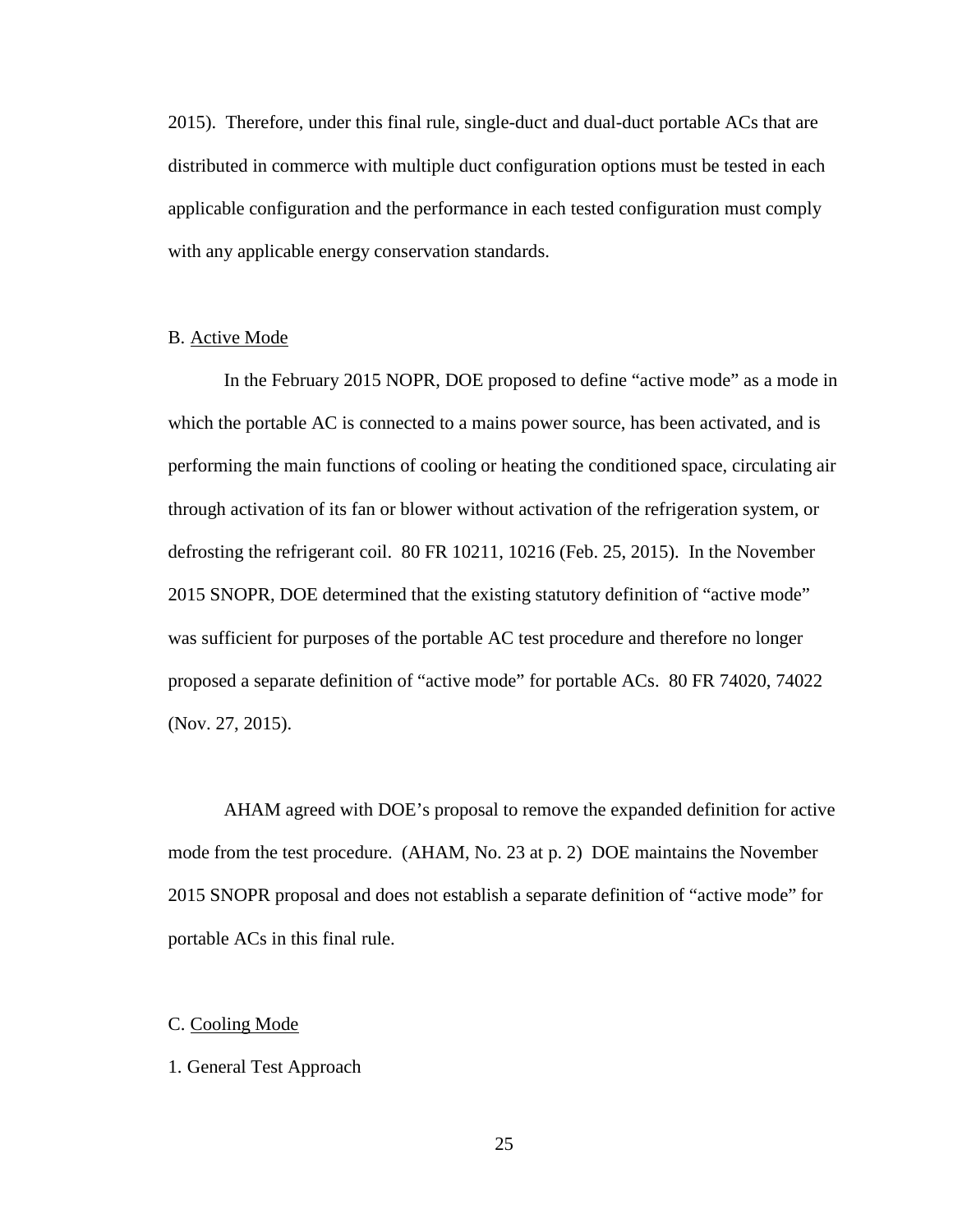In the November 2015 SNOPR, DOE proposed a test procedure with provisions for measuring portable AC energy use in cooling mode that would be based on the current version of AHAM PAC-1, ANSI/AHAM PAC-1-2015. The general test method in ANSI/AHAM PAC-1-2015 measures cooling capacity and EER based on an air enthalpy approach that measures the air flow rate, dry-bulb temperature, and water vapor content of air at the inlet and outlet of the portable AC when it is installed in a test chamber at specified indoor ambient conditions and the ducts are connected to a second chamber at specified outdoor ambient conditions. DOE noted in the November 2015 SNOPR that AHAM issued this new version of PAC-1 in 2015, with no changes in language from the 2014 version. Therefore, although DOE previously proposed in the February 2015 NOPR to adopt a test procedure for portable ACs that would be based on AHAM PAC-1-2014, DOE proposed in the November 2015 SNOPR to reference the identical updated version, ANSI/AHAM PAC-1-2015, in the proposed DOE portable AC test procedure in order to reference the most current industry version. 80 FR 74020, 74023 (Nov. 27, 2015).

AHAM supported the updated reference to ANSI/AHAM PAC-1-2015, confirming that the two versions are identical and noting that ANSI/AHAM PAC-1-2015 was a re-publication under ANSI requirements. (AHAM, No. 23 at p. 2)

DOE maintains the November 2015 SNOPR proposal and establishes ANSI/AHAM PAC-1-2015 as the basis for the DOE portable AC test procedure in this final rule.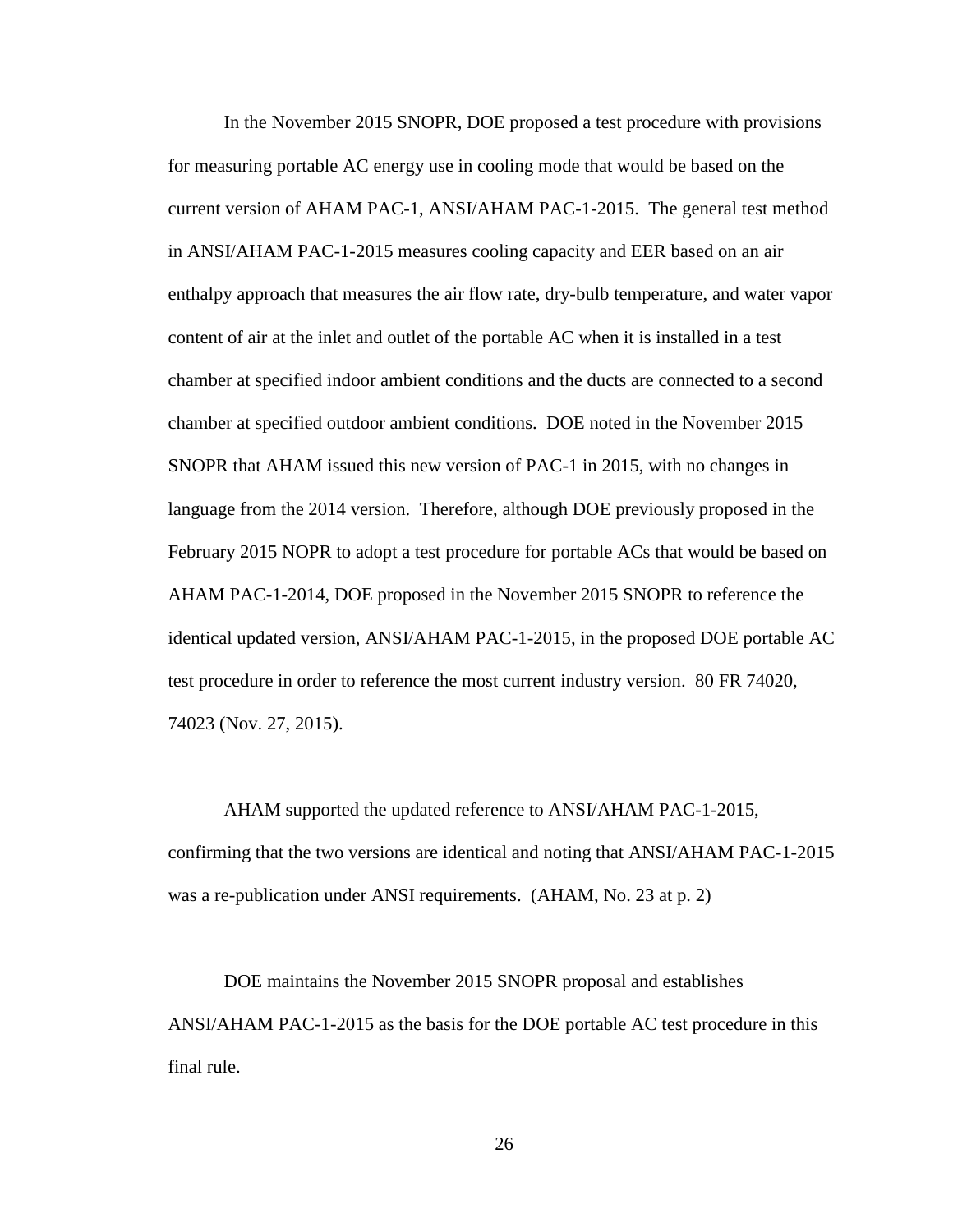DOE determined, however, in the February 2015 NOPR and November 2015 SNOPR that the results from ANSI/AHAM PAC-1-2015 tests do not fully account for operational factors that contribute to an apparent reduction of cooling capacity in the field, namely air infiltration from outside the conditioned space and heat transfer through the ducts and product case. DOE observed that infiltration from outside the conditioned space occurs due to the negative pressure induced as condenser air is exhausted outside the conditioned space. Although this effect is most pronounced for single-duct units, which draw all of their condenser air from with the conditioned space, dual-duct units also typically draw a portion of their condenser air from the conditioned space, which creates a negative pressure in the conditioned space, leading to infiltration air from unconditioned spaces (e.g., outdoors, attics, and crawlspaces). Accordingly, DOE proposed in the February 2015 NOPR numerical calculations that would adjust the measured cooling capacity by subtracting the sensible and latent heat transfer of infiltration air at the outdoor conditions, as well as measured duct and case heat transfer. 80 FR 10211, 10223–10227 (Feb. 25, 2015); 80 FR 74020, 74026–74030 (Nov. 27, 2015). DOE received multiple comments regarding these proposed adjustments. Comments relating to the incorporation of infiltration air adjustments are discussed in this section, while those pertaining to duct and case heat transfer are discussed later in section [III.C.5](#page-50-0) and section [III.C.6](#page-55-0) of this final rule.

Related to an adjustment for infiltration, ASAP supported incorporating the effects of infiltration air in the measure of cooling capacity. (ASAP, Public Meeting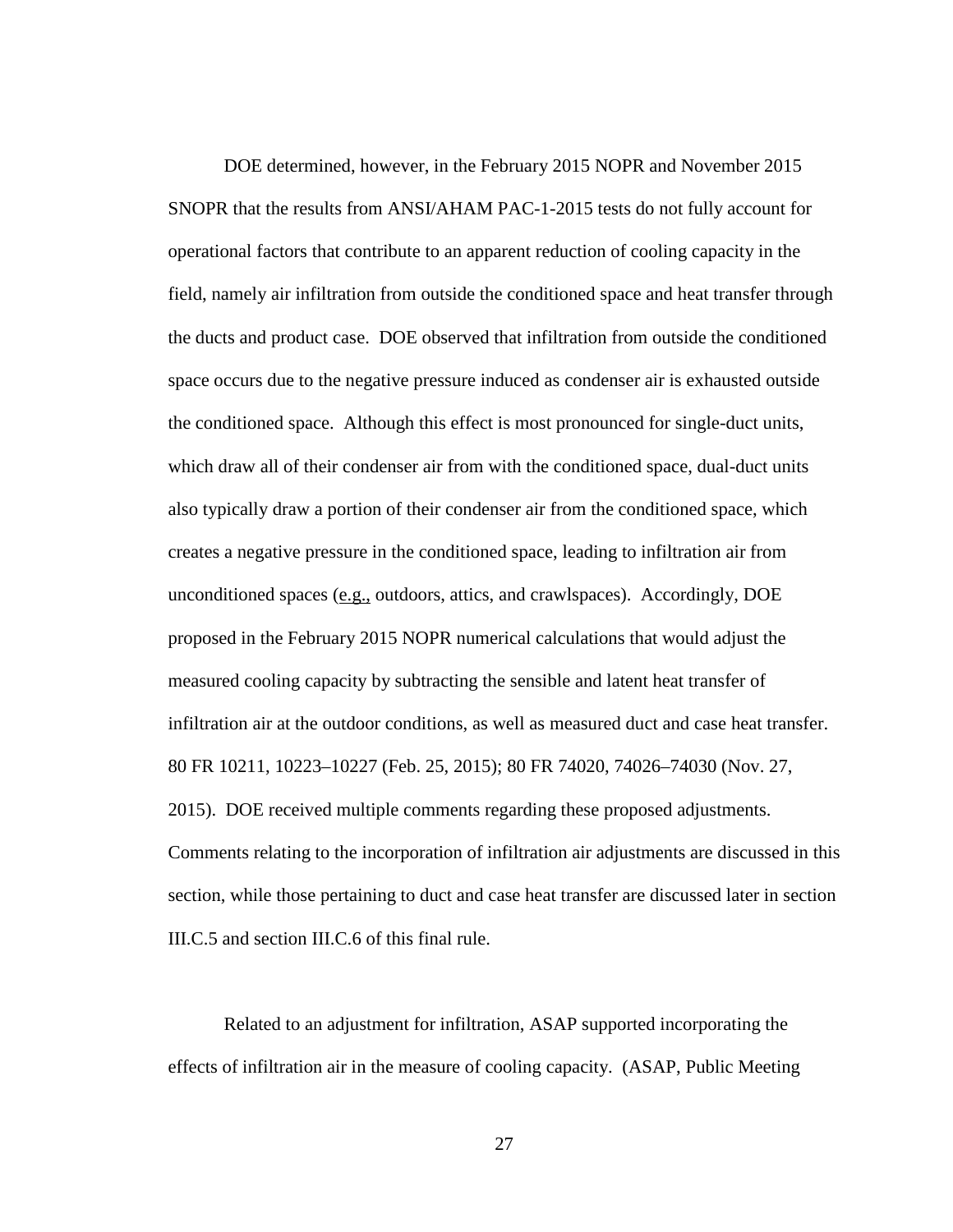Transcript, No. 13 at p. 44) Conversely, AHAM and De' Longhi Appliances s.r.l. (De' Longhi) opposed DOE's proposal to apply a numerical adjustment for infiltration air to the results of ANSI/AHAM PAC-1-2015 testing. They indicated that it is not possible to identify or incorporate realistic infiltration air field conditions in a test procedure. AHAM suggested that factors such as home construction, floorplan, insulation, and leakage are all variables that affect the impact of infiltration air and are outside the control of the manufacturing process. According to AHAM, unlike duct heat transfer and leakage loss which can be controlled and, to some extent, standardized, air infiltration cannot be standardized without assumptions to analyze the variables. Additionally, AHAM urged DOE to obtain portable AC-specific data to support its proposed test procedure. (AHAM, No. 23 at pp. 1–3; De' Longhi, No. 25 at p. 1)

Data presented in the February 2015 NOPR demonstrated that the net cooling of portable ACs is generally significantly lower than the air enthalpy measurements in ANSI/AHAM PAC-1-2015 would suggest, primarily due to the effects of air infiltration. Therefore, DOE determined that the use of ANSI/AHAM PAC-1-2015 alone would not accurately represent portable AC performance. Further, DOE's testing results indicated that varying air flow rates and heat losses among different portable ACs would preclude a fixed translation factor that could be applied to the results of ANSI/AHAM PAC-1-2015 to account for the impact of air infiltration. 80 FR 10211, 10221 (Feb. 25, 2015). DOE requested additional portable AC usage data from interested parties in both the February 2015 NOPR and November 2015 SNOPR and received no specific information that would impact DOE's proposals. DOE further notes, as discussed in section [I.A](#page-6-1) of this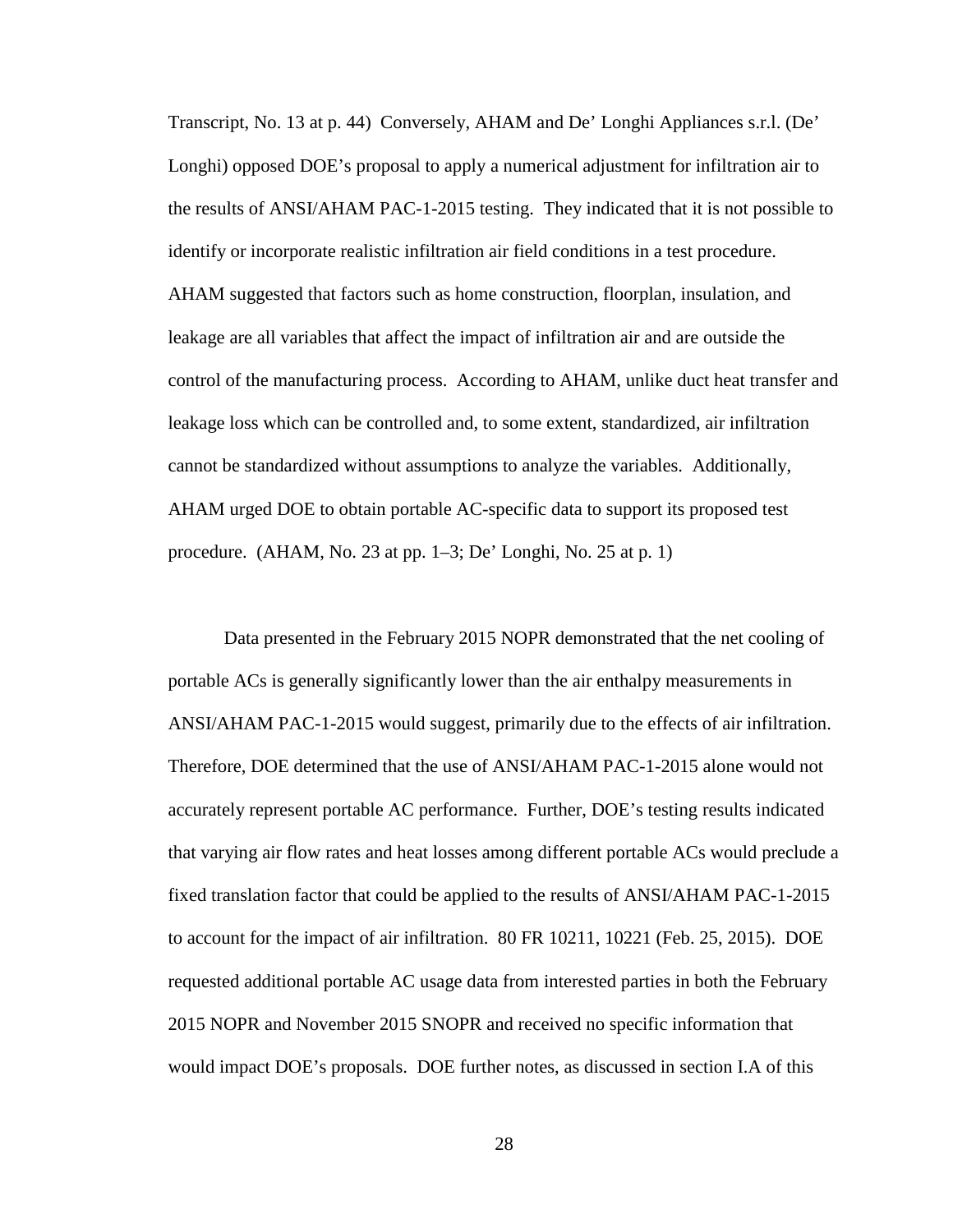final rule, that in accordance with EPCA, a test procedure must be designed to produce test results that measure energy efficiency during a representative average period of use. (42 U.S.C. 6293(b)(3)) Consequently, a DOE test procedure need not predict performance under every application, but rather under reasonably representative conditions applied consistently across all products. Therefore, DOE maintains its determination that the effects of infiltration air must be accounted for in the portable AC test procedure it establishes in this final rule, as it represents the performance of portable ACs under their typical installations and applications.

De' Longhi expressed concern that modifying the AHAM PAC-1-2014 method to account for infiltration air would disproportionately impact single-duct portable AC performance and subsequently cause the removal of such products from the market. De' Longhi asserted that single-duct portable ACs provide a unique consumer utility, allowing for easy installation, lighter weights, smaller dimensions, and the corresponding ability to easily move the equipment from room to room. According to De' Longhi, overall energy consumption may be reduced by using single-duct portable ACs because no room is conditioned unnecessarily. Therefore, De' Longhi did not agree with the proposal to modify the cooling capacity equation in AHAM PAC-1-2014 to address the effects of infiltration air. De' Longhi further noted that a certain amount of fresh air (make up air) is always required for proper ventilation. For residential occupancies, one to two air changes per hour are recommended. So the effect of air ventilation should be considered also, in general, for all air conditioning categories or it should be discounted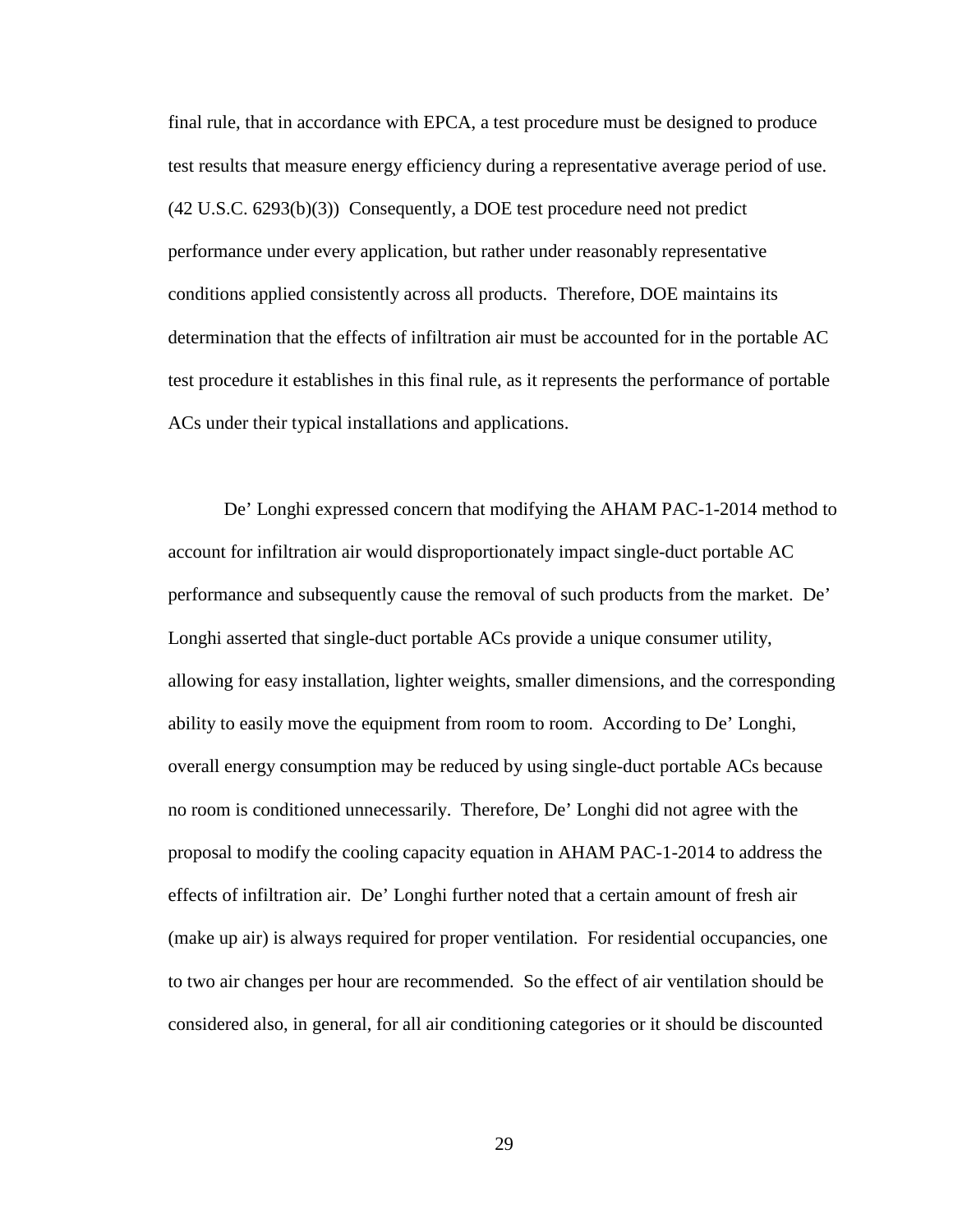for portable ACs. (De' Longhi, Public Meeting Transcript, No. 13 at pp. 13–15, 40; De' Longhi, No. 16 at pp. 1–3)

In response to De' Longhi's concerns regarding disproportionate impacts on single-duct portable ACs when infiltration air is accounted for, DOE notes that DOE's test procedure must provide an accurate representation of portable AC energy consumption during an average cycle of use. As noted previously, single-duct portable ACs typically generate higher rates of infiltration air than comparable dual-duct units, and such infiltration affects the capacity and efficiency. Therefore, DOE believes it is appropriate to address the impacts of infiltration air in the SACC and CEER, as this represents expected installation and performance.

However, as discussed further in section [III.C.2,](#page-31-0) section [III.C.3,](#page-45-0) and [III.H](#page-74-0) of this final rule, the rating conditions and SACC calculation proposed in the November 2015 SNOPR mitigate De' Longhi's concerns. DOE recognizes that the impact of infiltration on portable AC performance is test-condition dependent and, thus, more extreme outdoor test conditions (i.e., elevated temperature and humidity) emphasize any infiltrationrelated performance differences. The rating conditions and weighting factors proposed in the November 2015 SNOPR, and adopted in this final rule (see section [III.C.2.a](#page-31-1) and section [III.C.3](#page-45-0) of this final rule), represent more moderate conditions than those proposed in the February 2015 NOPR. Therefore, the performance impact of infiltration air heat transfer on all portable AC configurations is less extreme. In consideration of the changes in test conditions and performance calculations since the February 2015 NOPR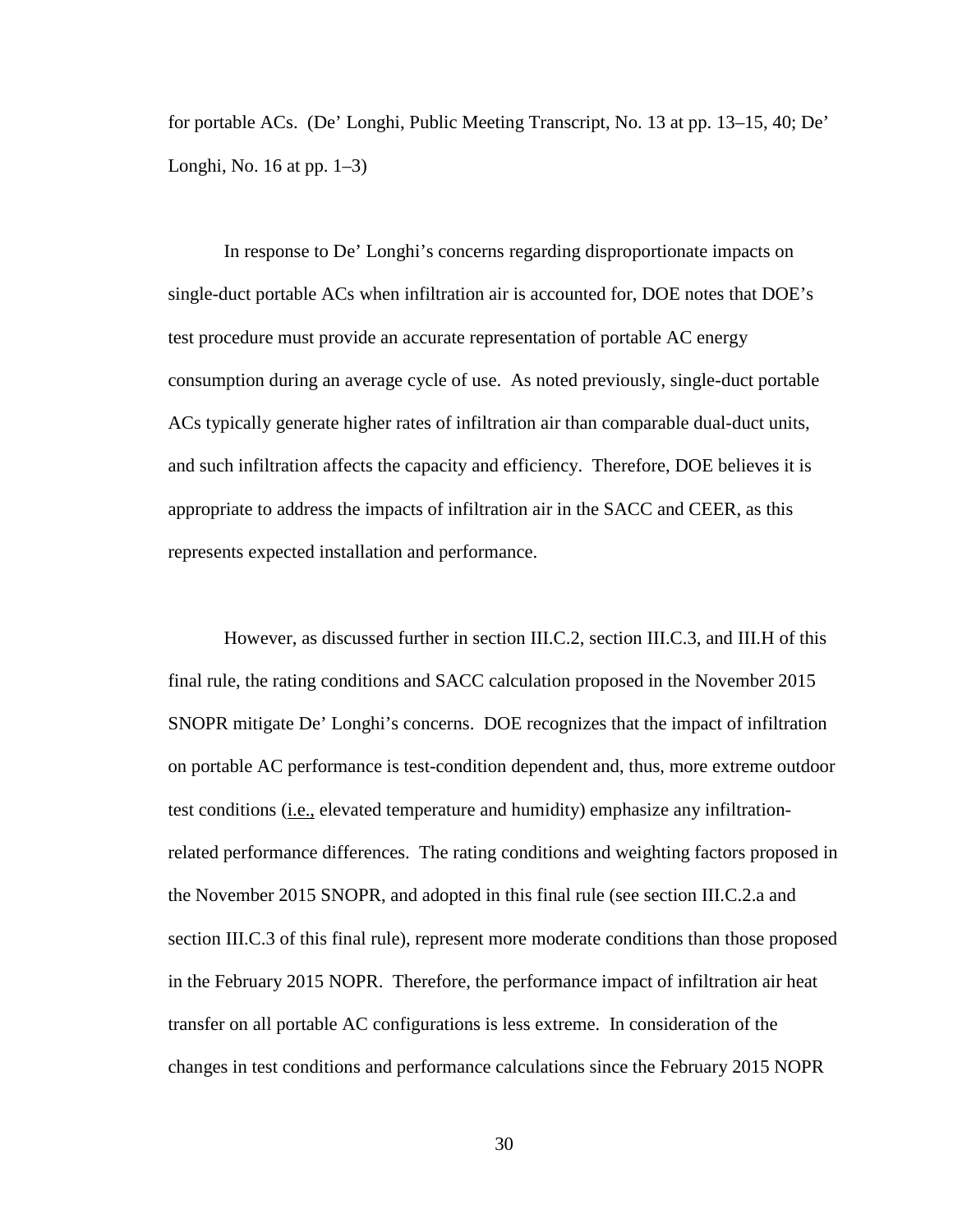and the test procedure established in this final rule, DOE expects that single-duct portable AC performance is significantly less impacted by infiltration air.

Friedrich stated that the test procedure requires both rooms to be within 6 percent of the measured cooling or heating capacity, and therefore, because the rooms are balanced and there is a minor amount of pressure differential between both rooms, there is no need to take into account the infiltrated air. (Friedrich, Public Meeting Transcript, No. 13 at pp. 44–45) DOE infers that Friedrich's comment references Section 7.2 of ANSI/ASHRAE Standard 37-2009, "Methods of Testing for Rating Electrically Driven Unitary Air-Conditioning and Heat Pump Equipment" (ANSI/ASHRAE Standard 37- 2009), which specifies that two simultaneous tests be conducted to determine the capacity of products rated at less than 135,000 Btu/h, and Section 10.1.2 of that standard which specifies that the results of these tests must agree within 6 percent. However, these sections of ANSI/ASHRAE Standard 37-2009 are not referenced in ANSI/AHAM PAC-1-2015, nor were they referenced in the proposed DOE test procedure in the February 2015 NOPR or November 2015 SNOPR. Therefore, Friedrich's comment does not apply to the DOE portable AC test procedure. In this final rule, DOE maintains that the initial measured cooling capacity prior to other adjustments be based on the indoor cooling capacity, as described in Section 7.3 of ANSI/ASHRAE Standard 37-2009 and referenced in Section 7.1.b of ANSI/AHAM PAC-1-2015.

#### <span id="page-31-1"></span><span id="page-31-0"></span>2. Rating Conditions

### a. Test Chamber Temperatures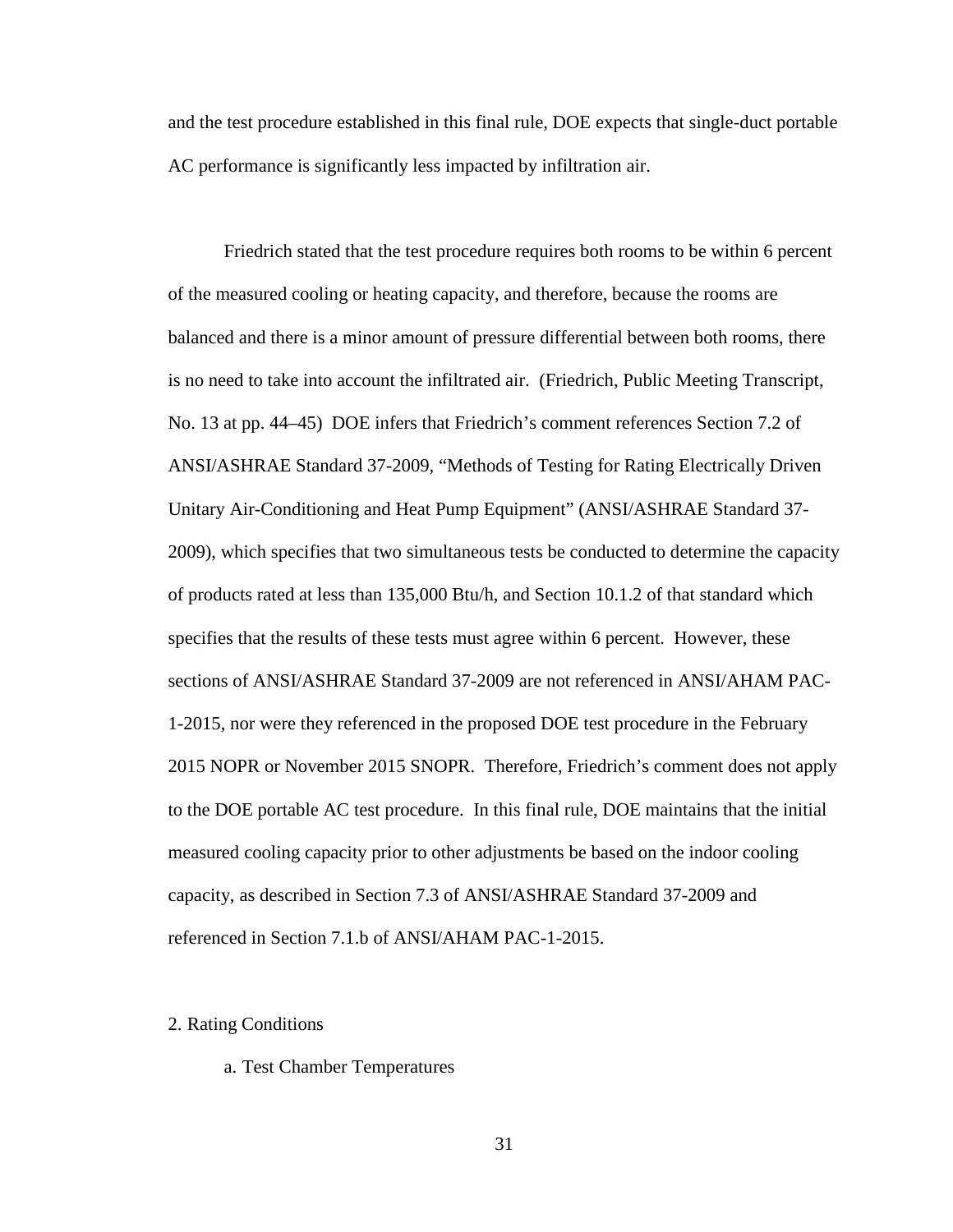In the February 2015 NOPR, DOE proposed the following standard rating conditions for cooling mode testing, adopting the conditions in Table 3, "Standard Rating Conditions," in ANSI/AHAM PAC-1-2015, shown in Table III.2, where Test Configuration 3 applies to dual-duct units and Test Configuration 5 applies to single-duct units.[7](#page-32-0) 80 FR 10211, 10226 (Feb. 25, 2015).

| $\frac{1}{2}$ and $\frac{1}{2}$ $\frac{1}{2}$ $\frac{1}{2}$ $\frac{1}{2}$ $\frac{1}{2}$ $\frac{1}{2}$ $\frac{1}{2}$ $\frac{1}{2}$ $\frac{1}{2}$ $\frac{1}{2}$ $\frac{1}{2}$ $\frac{1}{2}$ $\frac{1}{2}$ $\frac{1}{2}$ $\frac{1}{2}$ $\frac{1}{2}$ $\frac{1}{2}$ $\frac{1}{2}$ $\frac{1}{2}$ $\frac{1}{2}$ $\frac{1}{2$ |                                                  |          |                                                      |          |  |  |  |  |
|------------------------------------------------------------------------------------------------------------------------------------------------------------------------------------------------------------------------------------------------------------------------------------------------------------------------|--------------------------------------------------|----------|------------------------------------------------------|----------|--|--|--|--|
| Test                                                                                                                                                                                                                                                                                                                   | Evaporator Inlet Air, $\degree$ F ( $\degree$ C) |          | Condenser Inlet Air, ${}^{\circ}F$ ( ${}^{\circ}C$ ) |          |  |  |  |  |
| <b>Configuration</b>                                                                                                                                                                                                                                                                                                   | Dry Bulb                                         | Wet Bulb | Dry Bulb                                             | Wet Bulb |  |  |  |  |
| $\vert$ 3 (Dual-Duct)                                                                                                                                                                                                                                                                                                  | 80.6(27)                                         | 66.2(19) | 95(35)                                               | 75.2(24) |  |  |  |  |
| 5 (Single-Duct)                                                                                                                                                                                                                                                                                                        | 80.6 (27)                                        | 66.2(19) | 80.6(27)                                             | 66.2(19) |  |  |  |  |

**Table III.2 Standard Rating Conditions – Cooling Mode – NOPR Proposal**

In response to the February 2015 NOPR, DENSO suggested that the relative humidity conditions differed significantly between the 2009 and 2014 versions of AHAM PAC-1 and that the test conditions should be expressed in whole degrees. Based on DENSO's comment, in the November 2015 SNOPR, DOE examined the relative impact of the varying latent heat differential between the indoor (evaporator) and outdoor (condenser) conditions in the February 2015 NOPR proposal and in AHAM PAC-1-2009, which specified slightly different temperatures in rounded °F. <sup>[8](#page-32-1)</sup> DOE estimated that the change in test conditions from the 2009 to the 2015 version of AHAM PAC-1, proposed in the February 2015 NOPR, would decrease cooling capacity by 5–10 percent, an amount which DOE considered to be significant. DOE further noted that, although the test conditions in ANSI/AHAM PAC-1-2015 are harmonized with those in Canadian

<span id="page-32-0"></span> $7$  Additional information regarding the operating and test configurations can be found in Table 2 and Figure 1 of ANSI/AHAM PAC-1-2015.

<span id="page-32-1"></span><sup>&</sup>lt;sup>8</sup> AHAM PAC-1-2009 prescribed evaporator inlet (indoor) conditions of 80 °F dry-bulb and 67 °F wet-bulb temperature, and condenser inlet (outdoor) conditions of 95 °F dry-bulb and 75 °F wet-bulb temperature.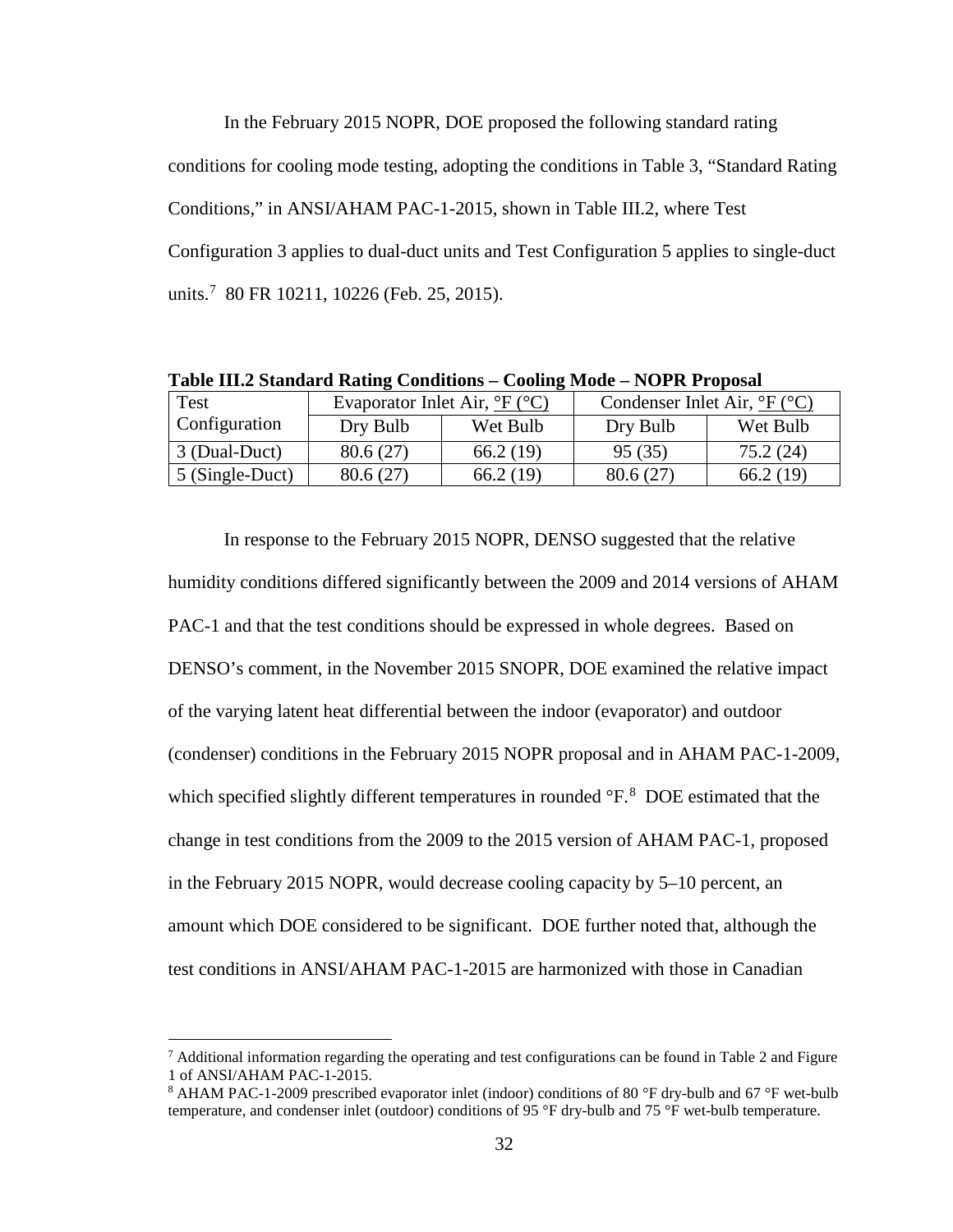Standards Association (CSA) C370-2013 and ANSI/ASHRAE Standard 128-2011, they do not align with the test conditions in the DOE test procedures for other cooling products, particularly room ACs and central ACs. Therefore, to maintain consistency with the DOE test procedures of other cooling products, DOE proposed in the November 2015 SNOPR to revise the test conditions proposed in the February 2015 NOPR to align with the test conditions in AHAM PAC-1-2009. Namely, DOE proposed in the November 2015 SNOPR to specify indoor test conditions of 80  $\degree$ F dry-bulb and 67  $\degree$ F wet-bulb temperature, and a set of outdoor test conditions of 95 °F dry-bulb and 75 °F wet-bulb temperature. 80 FR 74020, 74024 (Nov. 27, 2015).

In the November 2015 SNOPR, DOE also proposed to include a second cooling mode test condition for dual-duct units at outdoor test conditions. Specifically, DOE proposed to reflect both the high-temperature conditions when cooling is most needed and the weighted-average temperature and humidity observed during the hottest 750 hours (the hours during which DOE expects portable ACs to operate in cooling mode) by testing using both the 95 °F dry-bulb and 75 °F wet-bulb temperature test condition and a second 83 °F dry-bulb temperature and 67.5 °F wet-bulb temperature test condition. For single-duct units, as both the evaporator inlet and condenser inlet air conditions are based on the indoor air condition, the air enthalpy test is not affected by the outdoor air conditions. The effects of any infiltration air are then calculated rather than tested directly. Accordingly, DOE proposed to maintain the same air enthalpy test for singleduct units. In addition to the infiltration air impacts assuming 95 °F dry-bulb and 75.2 °F wet-bulb temperature outdoor air, DOE proposed a second set of numerical calculations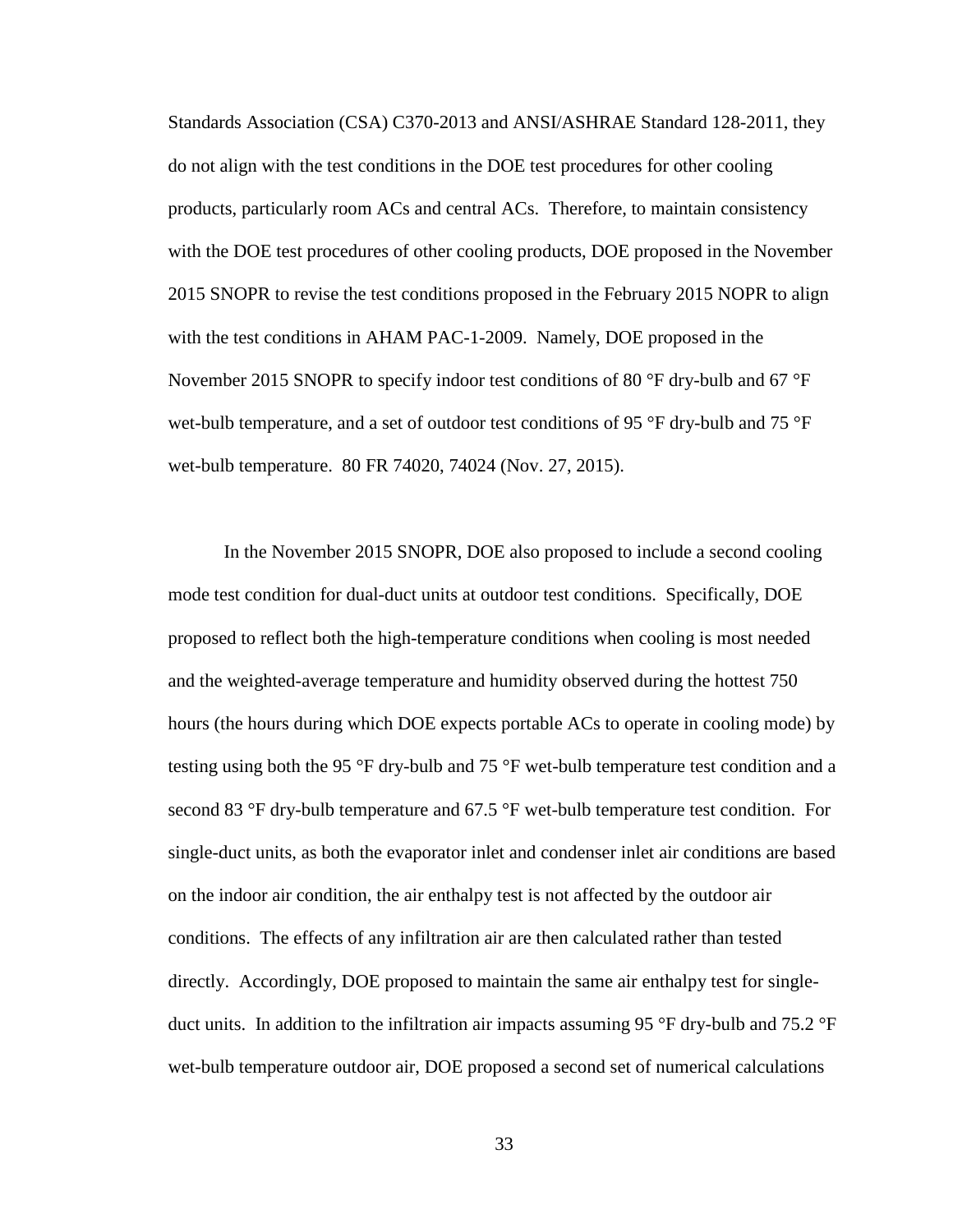for adjusted cooling capacity (ACC) at the specific test conditions, and updated calculations for SACC and CEER based on the two proposed infiltration air conditions. (See section [III.C.2.c](#page-44-0) of this rulemaking for discussion of the numerical adjustments by means of infiltration air calculations.) This approach was designed to minimize testing burden for single-duct portable ACs. [Table III.3](#page-34-0) shows the complete set of cooling mode rating conditions that DOE proposed for portable ACs in the November 2015 SNOPR. 80 FR 74020, 74026 (Nov. 27, 2015).

| Test            | Evaporator Inlet Air, $\frac{\circ}{\circ}F(\circ C)$ |          | Condenser Inlet Air, ${}^{\circ}F$ ( ${}^{\circ}C$ ) |            |
|-----------------|-------------------------------------------------------|----------|------------------------------------------------------|------------|
| Configuration   | Dry Bulb                                              | Wet Bulb | Dry Bulb                                             | Wet Bulb   |
| 3 (Dual-Duct,   | 80(26.7)                                              | 67(19.4) | 95(35)                                               | 75(23.9)   |
| Condition A)    |                                                       |          |                                                      |            |
| 3 (Dual-Duct,   | 80(26.7)                                              | 67(19.4) | 83 (28.3)                                            | 67.5(19.7) |
| Condition B)    |                                                       |          |                                                      |            |
| 5 (Single-Duct) | 80 (26.7)                                             | 67(19.4) | 80(26.7)                                             | 67(19.4)   |

<span id="page-34-0"></span>**Table III.3 Standard Rating Conditions – Cooling Mode – SNOPR Proposal**

AHAM agreed with DOE's assessment of the impact on cooling capacity and measured efficiency due to small changes in the test conditions between the 2009 and 2015 versions of AHAM PAC-1 and therefore supported DOE's proposal to revise the single-duct and the dual-duct (Condition A) test chamber conditions to be consistent with those in AHAM PAC-1-2009. AHAM also supported the proposal to conduct two tests for dual-duct units and noted that the increase in test burden is necessary in order to more accurately measure cooling capacity. (AHAM, No. 23 at pp. 2, 4)

NAM challenged DOE's assertion that portable ACs are used during the hottest 750 hours of the cooling season, suggesting that consumers often use portable ACs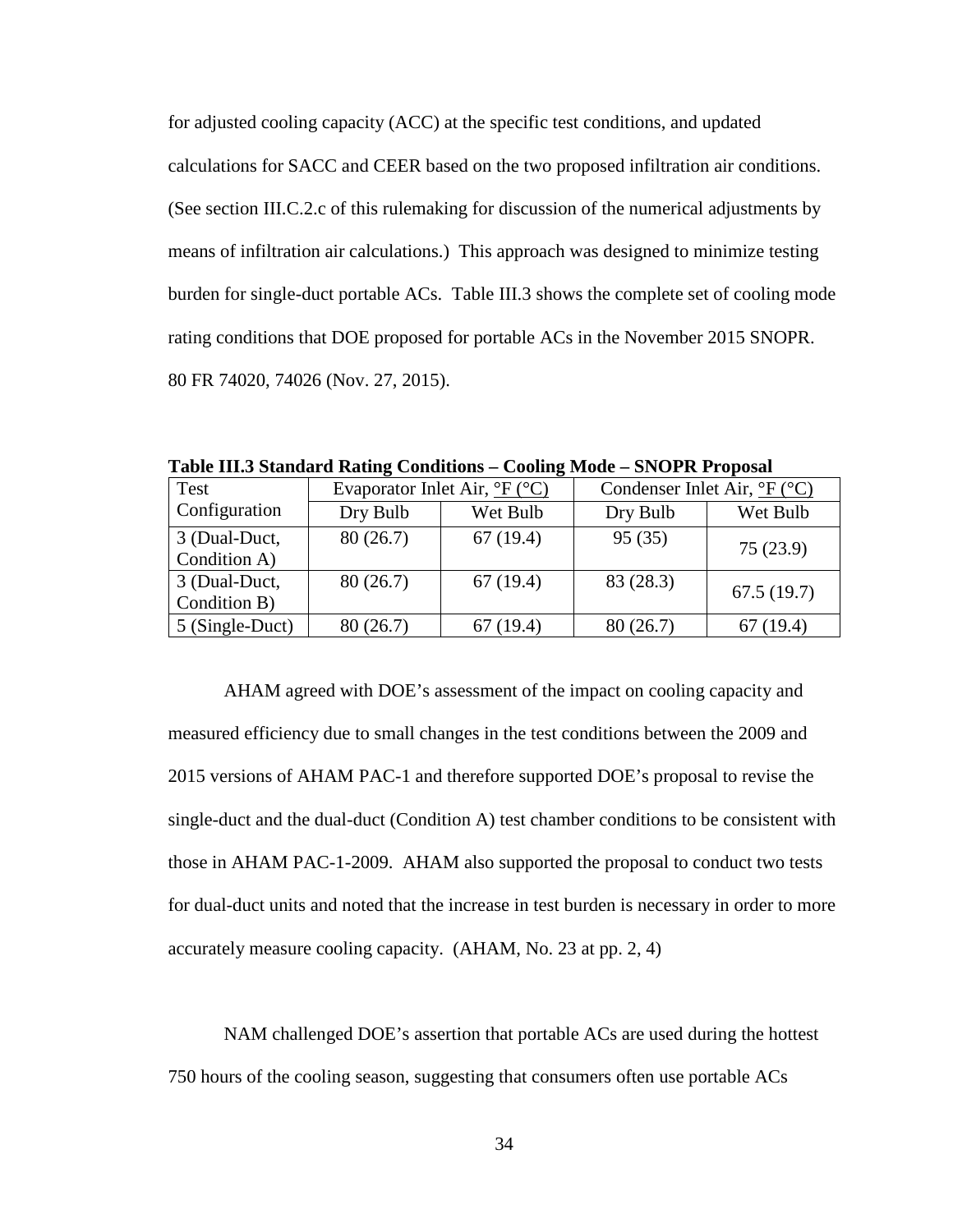during the transition periods before and after summer to cool only a certain room or rooms prior to activating their central cooling or heating and that a temperature representing the hottest times of the cooling season is not representative of consumer use. (NAM, No. 17 at p. 2) DENSO stated that during the off season, the unit would be unplugged. (DENSO, No. 14 at p. 3)

In response to NAM's comment that portable ACs are often used during seasonal transition periods rather than during the hottest 750 hours of the cooling season and therefore test conditions based on the hottest times of the cooling season are not representative of consumer use, DOE notes that, as discussed in the February 2015 NOPR, in developing the representative rating conditions for portable ACs, DOE's view was that the room AC annual operating hours and test conditions presented in the most recent test procedure NOPR (hereinafter the "room AC test procedure NOPR")<sup>[9](#page-35-0)</sup> were an appropriate proxy for portable ACs. DOE made this determination based on the many similarities between room ACs and portable ACs in design, cost, functionality, consumer utility, and applications. In the room AC test procedure in 10 CFR 430.23(f) and appendix F to subpart B of 10 CFR part 430, cooling mode is allotted 750 hours and testing is conducted at 95 °F, a high-temperature outdoor test condition during which cooling is most needed. Based on DOE's approach that the annual operating hours for room AC cooling was a reasonable proxy for portable AC cooling, DOE determined in the February 2015 NOPR that the portable AC cooling mode also should be allotted the hottest 750 hours during the cooling season. DOE requested information regarding this

<span id="page-35-0"></span> <sup>9</sup> See 73 FR 74639 (Dec. 9, 2008).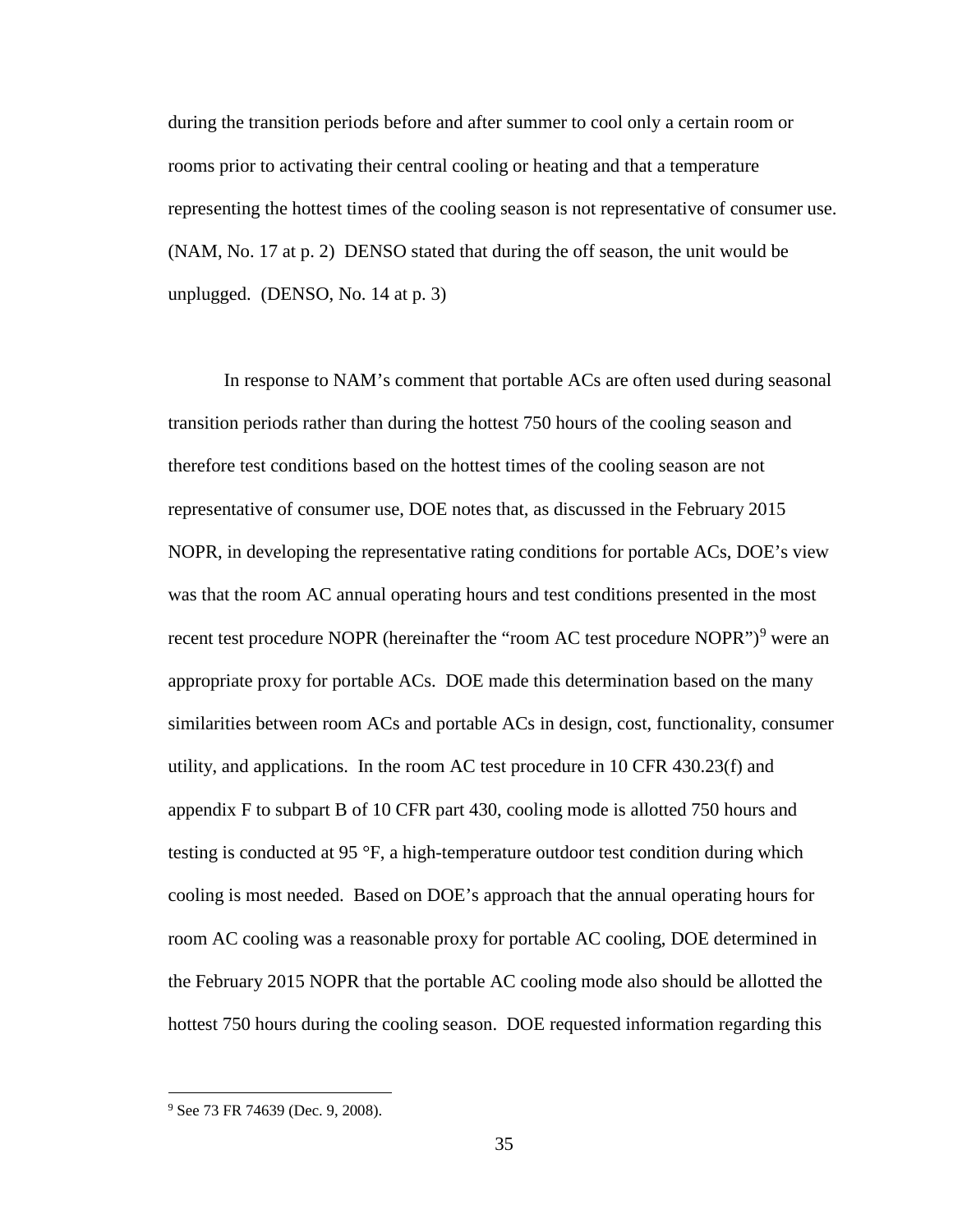determination of cooling mode operating hours in the February 2015 NOPR and the November 2015 SNOPR. 80 FR 10211, 10235, 10242–10243 (Feb. 25, 2015); 80 FR 740202, 74032 (Nov. 27, 2015). No data regarding portable AC annual operating hours were provided to controvert DOE's approach in response to either the February 2015 NOPR or the November 2015 SNOPR.

DOE further notes that portable ACs may be used in spaces within the home that typically have no alternate conditioning equipment, such as new additions, attics, garages, and basements. In those locations, DOE expects portable ACs would be used as the primary conditioning equipment as central cooling is not typically utilized or available. Due to commonality with room AC use and variability in installation location, which suggests portable ACs are likely used as the primary mode of cooling for some applications, DOE maintains its determination that portable AC cooling mode use is most likely to occur during the hottest 750 hours during the cooling season, and has used this determination in establishing the test conditions for portable ACs in this final rule.

ASAP, ASE, and NEEA (hereinafter the "SNOPR Joint Commenters") and the California IOUs commented that with multiple test conditions, the proposed test procedure for portable ACs would not be comparable with the DOE test procedure for room ACs. These commenters suggested that any weight given to a different test condition (e.g., the 83°F outdoor dry-bulb temperature) would result in discrepancies in rated performance that would not allow for accurate comparison between the two similar and competing products. They asserted that the portable AC metric should be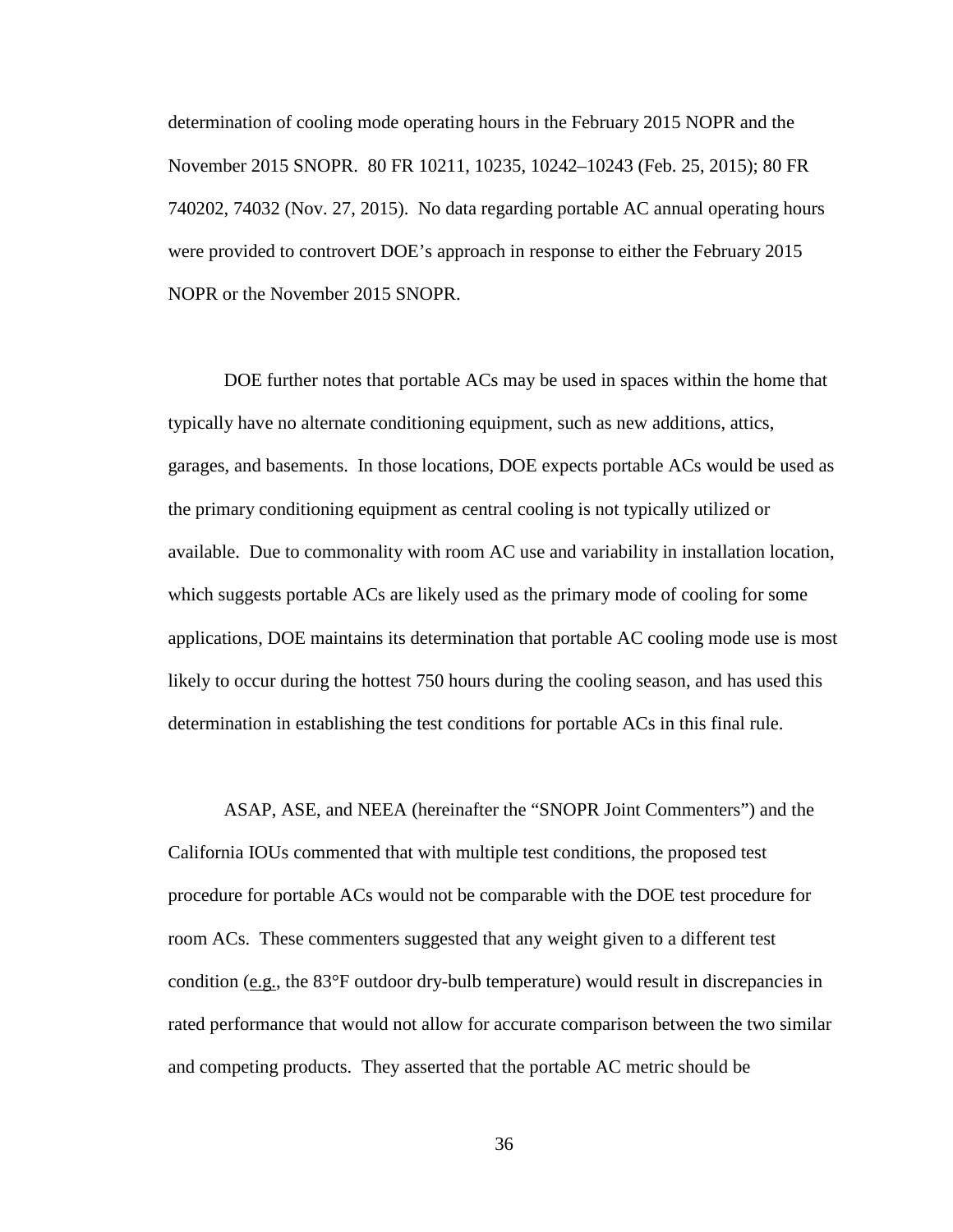comparable with the room AC metric in order to achieve consistency with labeling and consumer expectations of equipment that provides similar utility. The SNOPR Joint Commenters and California IOUs supported a single test condition that reflects energy outputs during peak times when the equipment is most needed, as electric utilities are shifting towards peak-demand pricing. This single test condition would be the same as the current test procedure for room ACs, with an outdoor dry-bulb temperature of 95°F, which these commenters believe best reflects peak usage. Because a seasonal adjustment inherently does not reflect peak performance, the SNOPR Joint Commenters and the California IOUs asserted that it would potentially underestimate peak portable AC energy use. The SNOPR Joint Commenters and the California IOUs further claimed that it is in the best interest of consumers that portable ACs function as anticipated in warmer temperatures. (SNOPR Joint Commenters, No. 22 at p. 1; California IOUs, No. 24 at p. 2)

In developing a test procedure for portable ACs, DOE is required, under 42 U.S.C. 6293(b)(3), to determine performance under common operating conditions to provide relevant information to the consumer and to measure energy efficiency during a representative period of use. DOE recognizes the value in measuring performance at peak operating conditions, as the performance of portable ACs will vary as a non-linear function of outdoor air temperature, such that a single rating at one outdoor test condition to represent the expected average operating condition may not capture the increased energy consumption at peak outdoor air temperatures and, therefore, would not accurately predict performance over an average cycle of use. DOE therefore concludes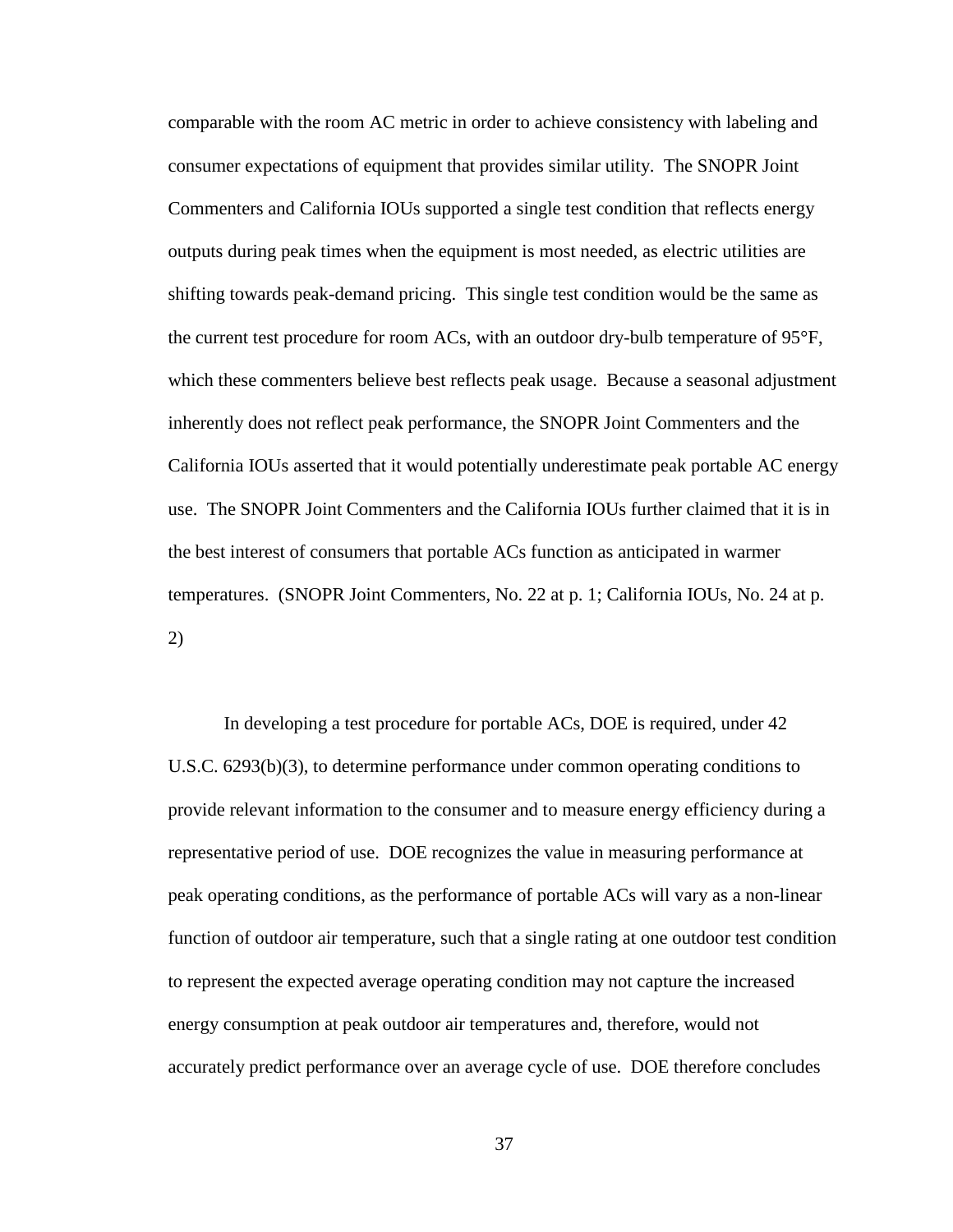that capturing the performance at the peak operating conditions, in light of the variability expected within the cooling season, is necessary. As such, DOE's test procedure as established in this final rule captures performance at both the peak, high-temperature operating condition (95  $\degree$ F dry-bulb and 75  $\degree$ F wet-bulb temperature test condition) and the expected average operating condition (83 °F dry-bulb temperature and 67.5 °F wetbulb temperature test condition) during the cooling season, and with weighting factors applied to the two conditions, collectively represent portable AC operating conditions during the cooling season.

As discussed in section [III.C.3](#page-45-0) of this final rule, the single CEER metric provides a representative measure of overall portable AC performance that accounts for the variability in performance during the cooling season. DOE did not receive comment on the proposed indoor air condition (evaporator inlet air); therefore, DOE is maintaining the indoor conditions as proposed in the November 2015 SNOPR.

In sum, DOE establishes standard rating conditions in this final rule that are identical with those proposed in the November 2015 SNOPR and summarized in [Table](#page-34-0)  [III.3.](#page-34-0) DOE also clarifies that for the purposes of the cooling mode test procedure established in this final rule, evaporator inlet air is considered the "indoor air" of the conditioned space and (for dual-duct portable ACs) condenser inlet air is considered the "outdoor air" outside of the conditioned space. DOE agrees that comparative ratings between room ACs and portable ACs is desirable and will consider whether rating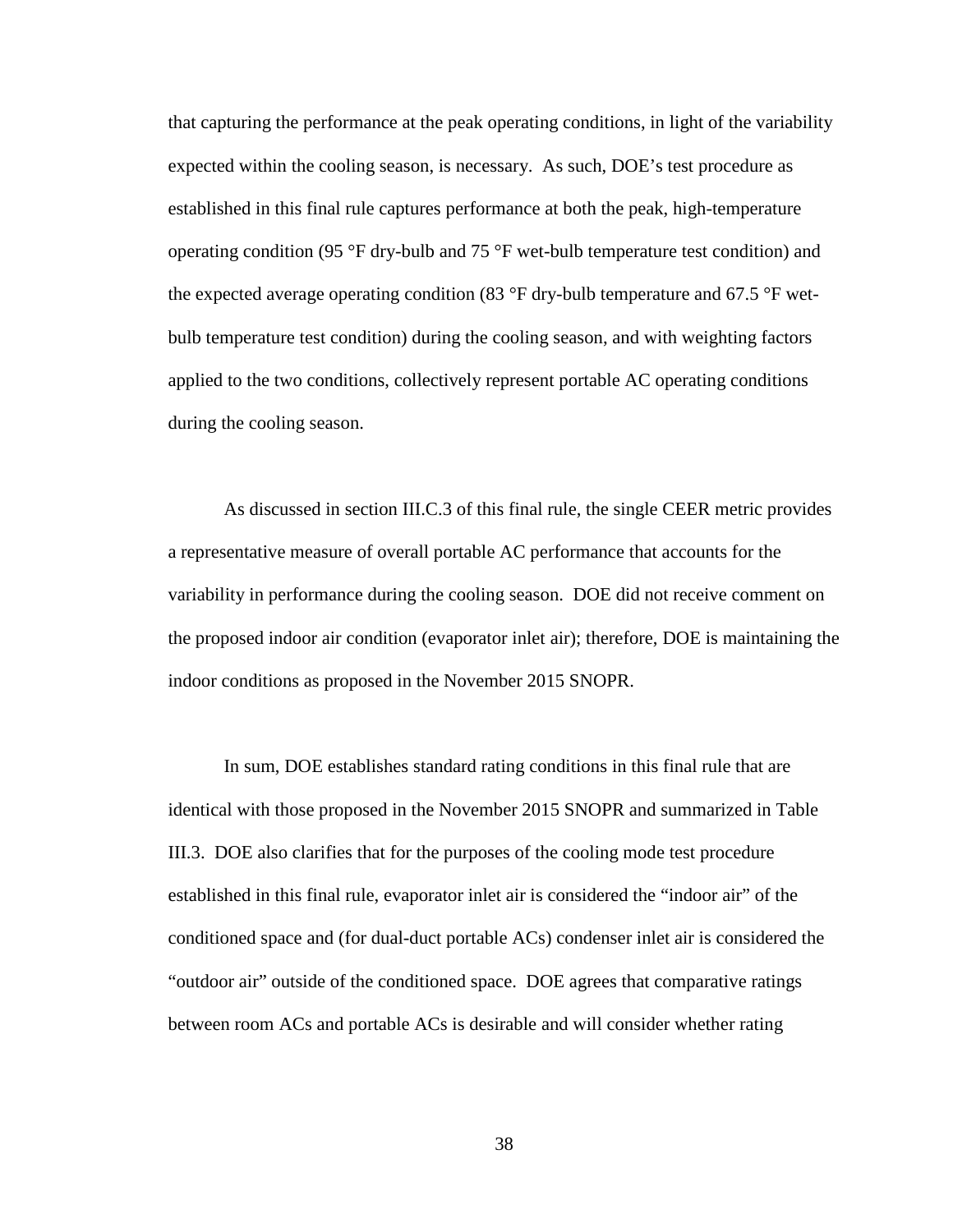conditions representative of room AC usage should be adjusted when it conducts a rulemaking for its room AC test procedures.

b. Infiltration Air Conditions

<span id="page-39-0"></span>DOE proposed in the November 2015 SNOPR a numerical adjustment to the cooling capacity measured under ANSI/AHAM PAC-1-2015 using, in part, the heat transfer from infiltration air at the outdoor conditions (condenser inlet air) specified in [Table III.3](#page-34-0) for Test Configuration 3. 80 FR 74020, 74024–74026 (Nov. 27, 2015).

The SNOPR Joint Commenters supported using infiltration air conditions equivalent to the outdoor test condition. According to the SNOPR Joint Commenters, all infiltration air is ultimately coming from the outdoors, and in many cases, the bulk of the infiltration air may be coming directly from outdoors due to leaks through the window where the portable AC is installed. Although they agree that the temperature of infiltration air coming from sources other than the window bracket could be either higher or lower than the outdoor air temperature, they believe that portable ACs should not derive a de facto benefit by being rated at a lower infiltration air temperature achieved via the energy consumption of other air conditioning equipment. (SNOPR Joint Commenters, No. 22 at p. 2)

AHAM and NAM stated that air temperature and humidity vary for different field installations and among different rooms within a home. Therefore, they do not believe there is a representative infiltration air condition under which to test portable ACs with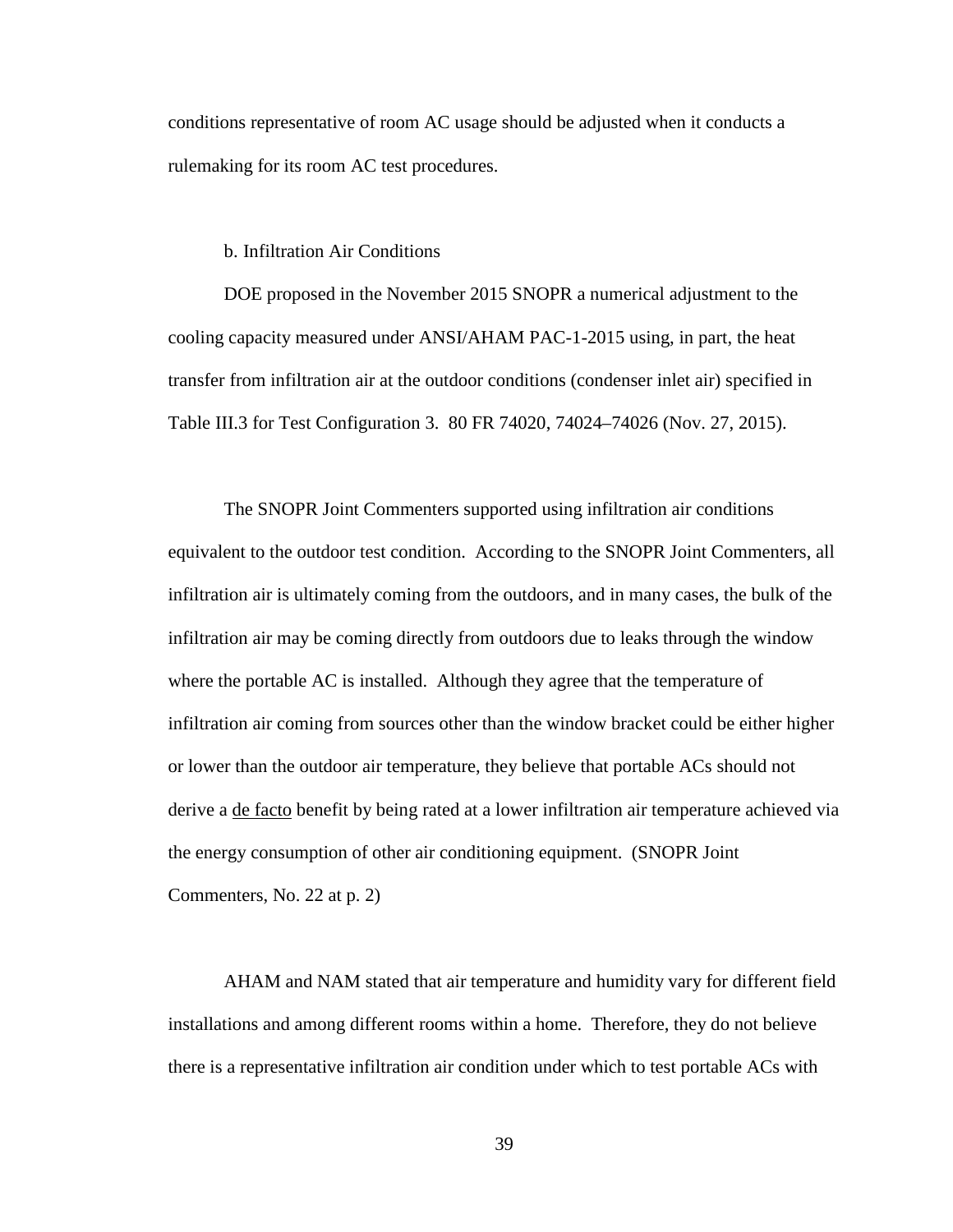considerations for infiltration air heat transfer. (AHAM, No. 18 at p. 3; NAM, No. 17 at p. 2) Nonetheless, AHAM and De' Longhi stated that, should DOE include provisions in the test procedure to account for infiltration air effects despite their objections, DOE must select a representative test temperature for that infiltration air. (AHAM, No. 18 at p. 1; De' Longhi, No. 25 at p. 1) De' Longhi suggested that DOE's analysis is inconsistent by considering both a national average condition (the 83 °F dry-bulb temperature) and a weighted average of the 83 °F and 95 °F dry-bulb temperature conditions when considering a representative temperature for the infiltration air. (De' Longhi, No. 25 at p. 2)

DOE agrees with AHAM and NAM that, in practice, the infiltration air conditions are variable depending on the specifics of installation, time of use, and other parameters. It is therefore necessary to identify testing conditions that best represent the typical range of parameters without being unduly burdensome to conduct. In specifying an appropriate test condition for the infiltration air, DOE maintains its assertion that infiltration air conditions are best represented by the outdoor air conditions. As discussed in the November 2015 SNOPR, DOE's research indicated that infiltration air flow rates are significant and represent a substantial percentage of the evaporator air flow rates for both single-duct and dual-duct portable ACs. These infiltration air flow rates are primarily due to the net negative pressure within the conditioned space due to portable AC operation. Additionally, certain units may have poor sealing in and around the windowmounting apparatus. The lack of sealing at the mounting point was supported by research conducted for room ACs within similar window installations and observation of portable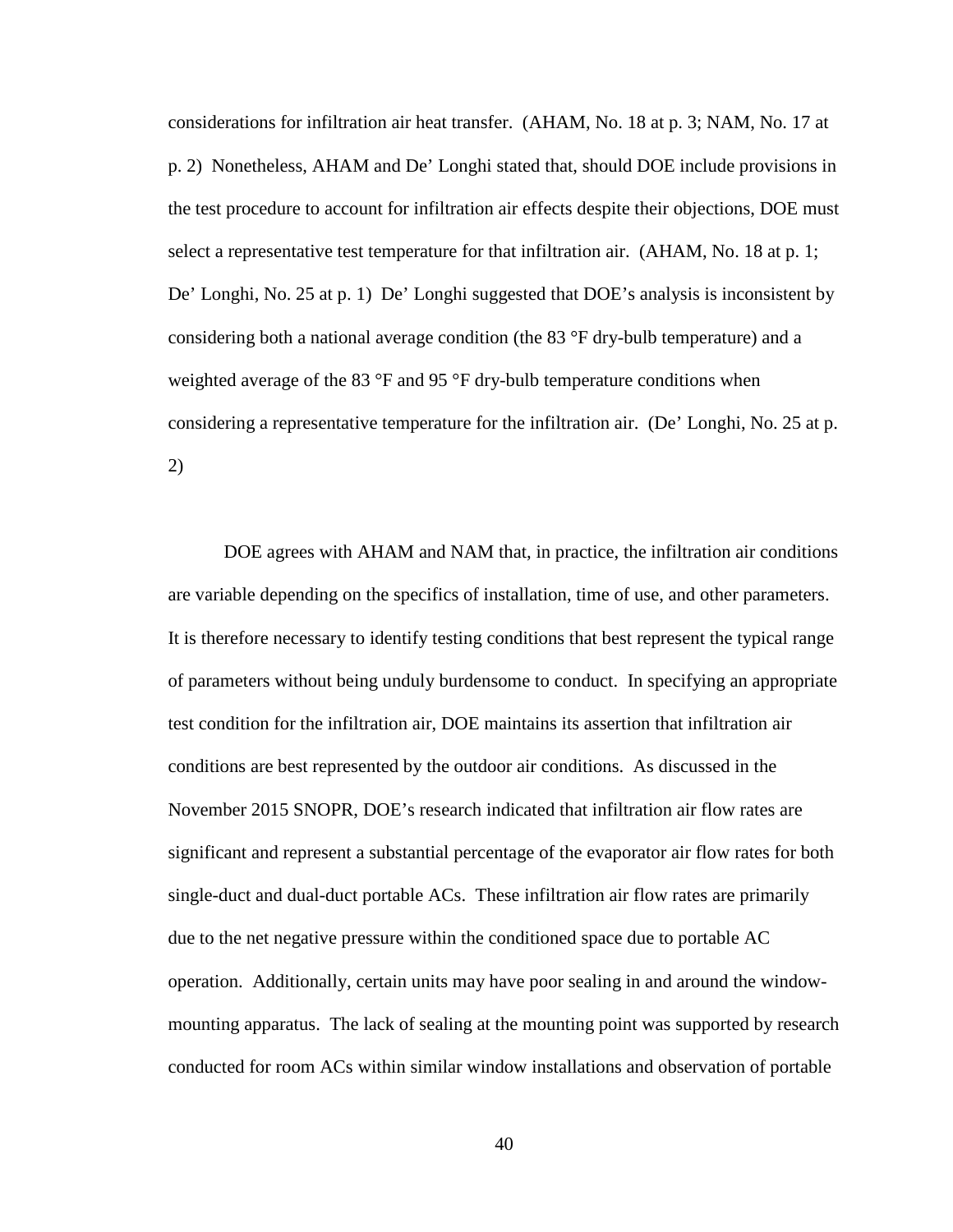AC installation equipment supplied by manufacturers. 80 FR 74020, 74025–74026 (Nov. 27, 2015). Thus, available information points to infiltration air predominantly entering the conditioned space directly from outside the window, and DOE maintains that assertion in specifying the infiltration-related test provisions for portable ACs adopted in this final rule with the conditions listed in [Table III.3.](#page-34-0) Additionally, for the reasons discussed in section [III.C.2.a](#page-31-0) of this final rule, DOE establishes that both the 83 °F and 95 °F dry-bulb temperatures and associated wet-bulb temperatures are representative outdoor conditions to include in the test procedure.

DENSO commented that if the effects of infiltration air are considered, they should be included on an annual basis, in which case the infiltration will lead to net cooling during the majority of the year when the infiltration air will be cooler than the temperature of the conditioned space. (DENSO, No. 14 at p. 2) However, as noted previously, DENSO also stated that during the off season, the unit would be unplugged. (DENSO, No. 14 at p. 3)

As discussed previously in section [III.C.2](#page-31-1) of this final rule, DOE expects that portable ACs operate during the hottest 750 hours of the cooling season based on annual operating hours determined by DOE for its room AC test procedure. DOE does not have information to suggest that the number of cooling season operating hours for portable ACs is significantly different than the average number of operating hours for room ACs, as they provide a similar consumer utility and serve similar applications. However, as suggested by DENSO, DOE expects that portable ACs would be unplugged outside of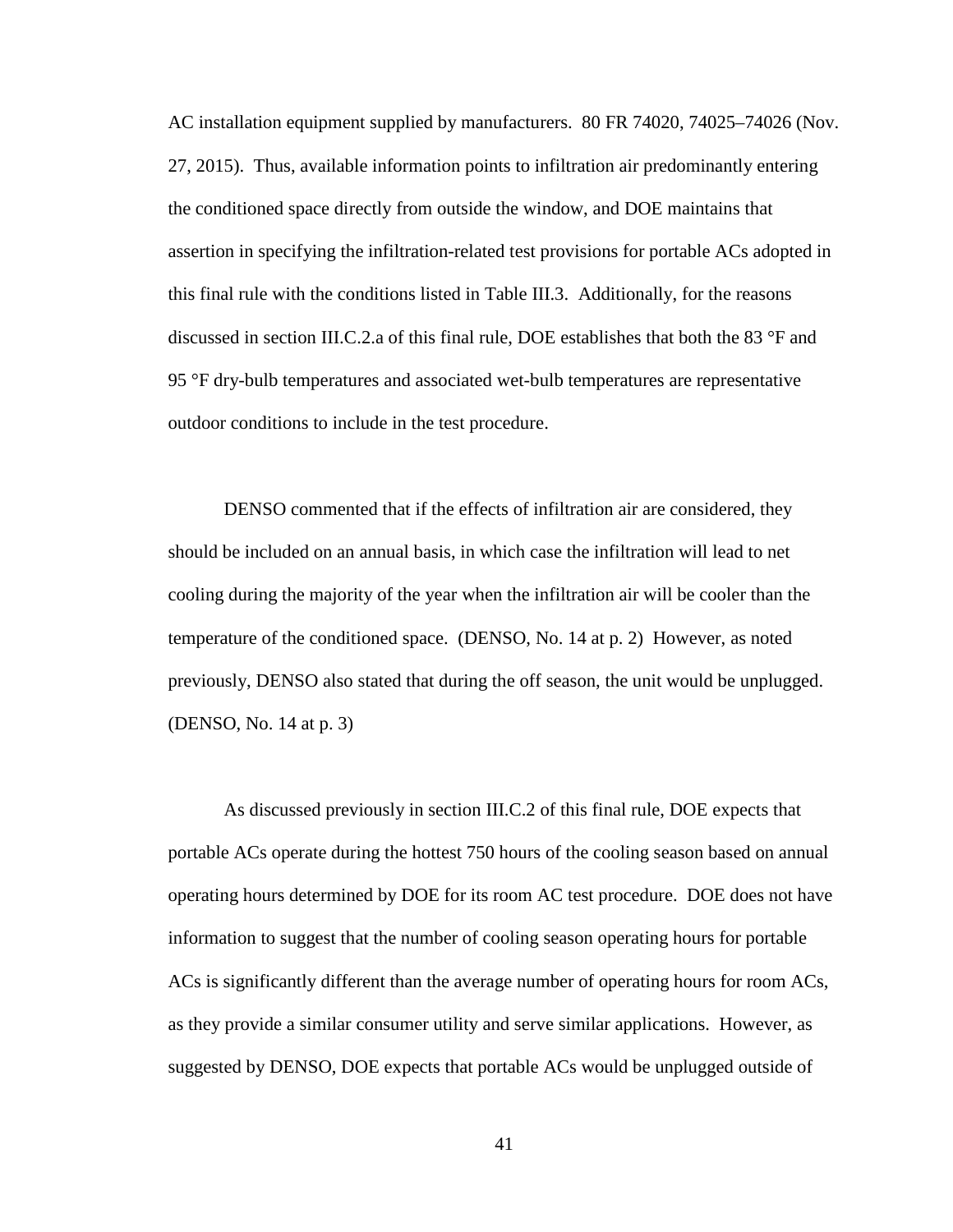their operation during the cooling season. Therefore, DOE does not expect infiltration air associated with portable AC operation to occur outside of the cooling season.

To further address DENSO's comment regarding infiltration air and portable AC operation during the year, DOE presents the following field-metered study for portable ACs that suggests typical portable AC operation occurs only during the cooling season. In research conducted by Burke, et al., using field-metered data for a sample of 19 singleduct and dual-duct portable ACs (hereinafter referred to as the Burke Portable AC Study),  $^{10}$  $^{10}$  $^{10}$  an annual energy use model was developed which included an estimate of the percentage of time that a typical portable AC spends in cooling mode as a function of the outdoor temperature. The linear equation, based on outdoor dry-bulb temperature in °F for residential sites, is expressed as:

#### % Time in Cooling Mode =  $0.005 \times$  Outdoor Temperature - 0.2909

Based on this equation, a portable AC would, on average, operate in cooling mode approximately four to five times more often when the outdoor temperatures are at the rating conditions of 83 °F and 95 °F (12 percent and 18 percent of the time, respectively) than when outdoor temperatures are 65 °F or lower, which are conditions more likely to be experienced outside of the cooling season. For portable ACs installed in commercial

<span id="page-42-0"></span> $10$  T. Burke, et al., "Using Field-Metered Data to Quantify Annual Energy Use of Portable Air Conditioners," Lawrence Berkeley National Laboratory, Report No. LBNL-6868E-Rev (December 2014). Available at [https://publications.lbl.gov/islandora/object/ir%3A6868E-Rev.](https://publications.lbl.gov/islandora/object/ir%3A6868E-Rev)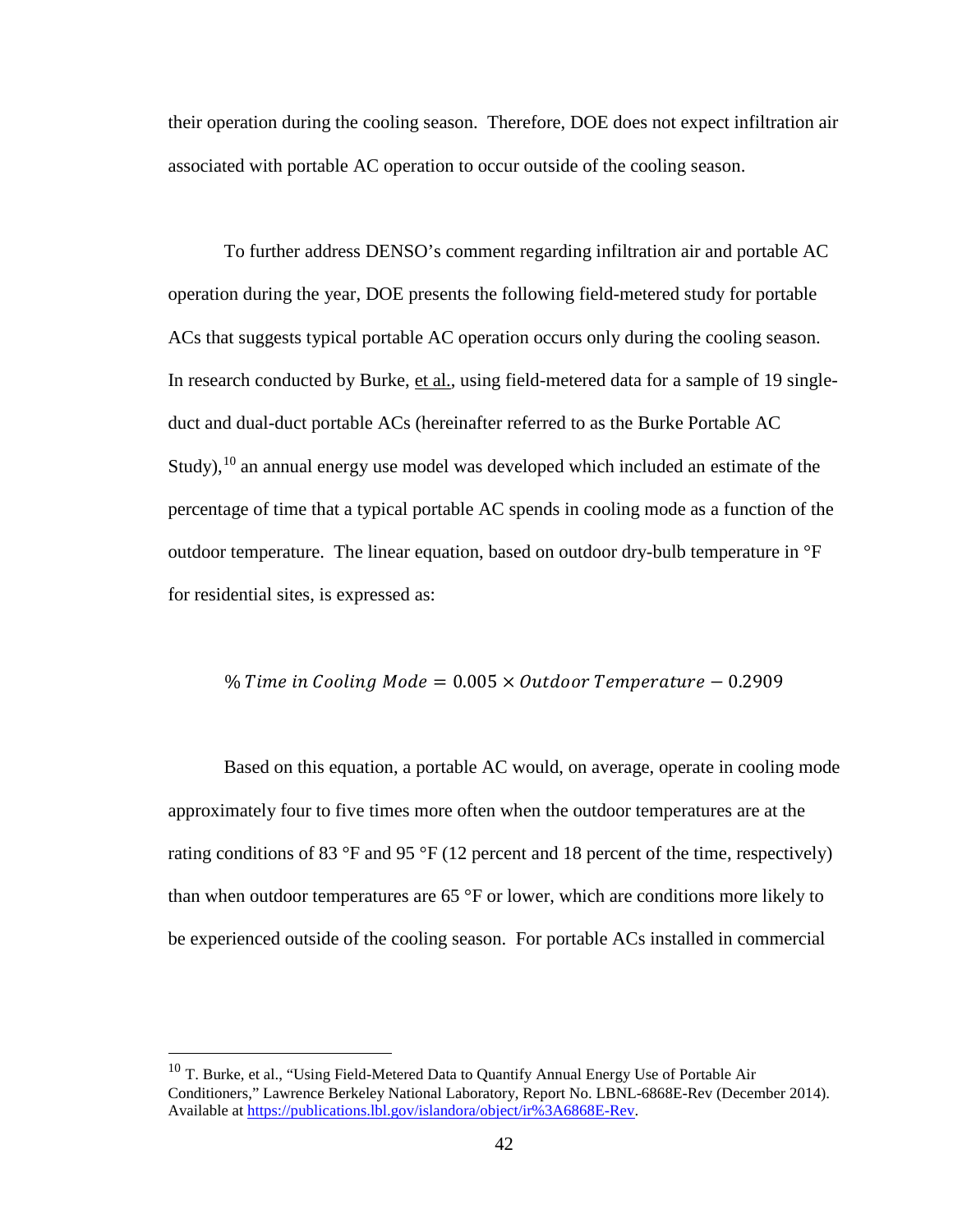sites, the percentage of time spent in cooling mode is even higher, as indicated by the following linear equation from the Burke Portable AC Study:

$$
\% Time in Cooling Mode = 0.0193 \times Outdoor Temperature - 0.9382
$$

When outdoor conditions are 83  $\mathrm{P}F$  and 95  $\mathrm{P}F$ , a portable AC in a commercial location would be expected to spend 66 percent and 90 percent of the time in cooling mode, respectively, versus 32 percent or less when outdoor temperatures are no more than  $65 \text{ °F}$ .

Therefore, because portable ACs operate a significantly greater percentage of the time in cooling mode when outdoor temperatures are those associated with the rating conditions, which are derived from climate data during the cooling season, than when outdoor temperatures are more consistent with time periods outside the cooling season, DOE did not consider year-round operation when evaluating the impacts of infiltration air on portable AC cooling capacity. Furthermore, due to their portability and ease of installation, DOE expects the majority of portable ACs are likely to be installed only during the cooling season rather than year-round, thereby avoiding the infiltration of air cooler than the conditioned space. For these reasons, DOE concludes that the condenser inlet air (outdoor) rating conditions specified for Test Configuration 3 (Conditions A and B) are appropriate temperatures to use in applying the numerical adjustment to account for air infiltration effects.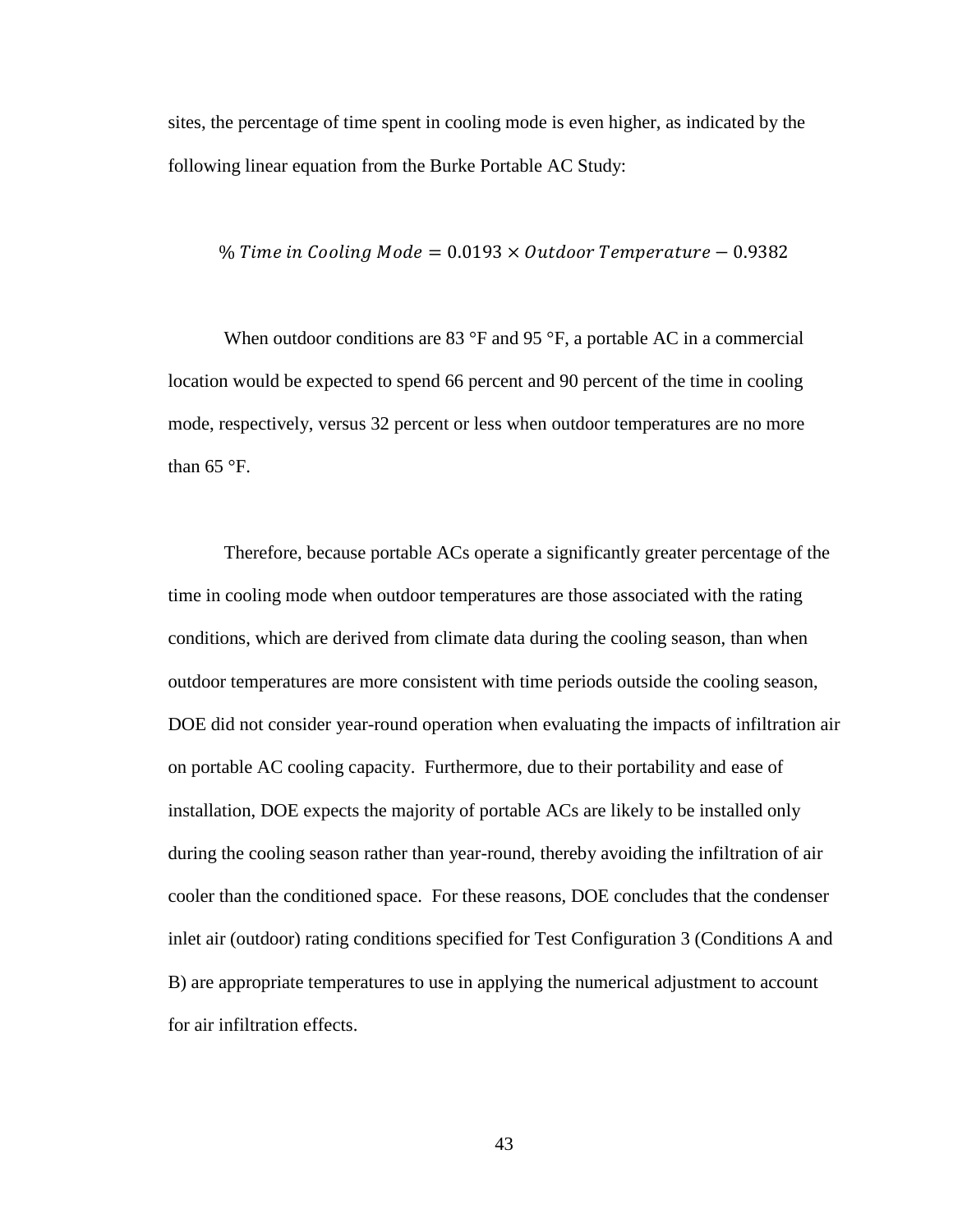c. Infiltration Air Calculations

As discussed in section [III.C.2.b](#page-39-0) of this final rule, DOE proposed in the November 2015 SNOPR a numerical adjustment to the cooling capacity measured under ANSI/AHAM PAC-1-2015 using, in part, the heat transfer from infiltration air at the outdoor conditions. In the November 2015 SNOPR, DOE proposed to calculate the sensible and latent heat components of infiltration air using the nominal test chamber and infiltration air conditions, as:

$$
Q_s = \dot{m} \times 60 \times \left[ \left( c_{p\_da} \times (T_{ia} - T_{indoor}) \right) + \left( c_{p\_wv} \times (\omega_{ia} \times T_{ia} - \omega_{indoor} \times T_{indoor}) \right) \right]
$$
  
Where:

Where:

 $Q<sub>s</sub>$  is the sensible heat added to the room by infiltration air, in Btu/h;

 $\dot{m}$  is the dry air mass flow rate of infiltration air for a single-duct or dual-duct unit, in pounds per minute (lb/m);

 $c_{p\_da}$  is the specific heat of dry air, 0.24 Btu per pound per degree Fahrenheit  $(Btu/lb_m$ -°F).

 $c_{p_{\text{av}}}$  is the specific heat of water vapor, 0.444 Btu/lb<sub>m</sub>- $\mathrm{P}$ F.

Tindoor is the indoor chamber dry-bulb temperature, 80 °F.

 $T_{ia}$  is the infiltration air dry-bulb temperature, 95 °F.

 $\omega_{ia}$  is the humidity ratio of the infiltration air, 0.0141 pounds of water per pounds of dry air  $(lb_w/lb_{da})$ .

 $\omega_{\text{indoor}}$  is the humidity ratio of the indoor chamber air, 0.0112 lb<sub>w</sub>/lb<sub>da</sub>.

60 is the conversion factor from minutes to hours.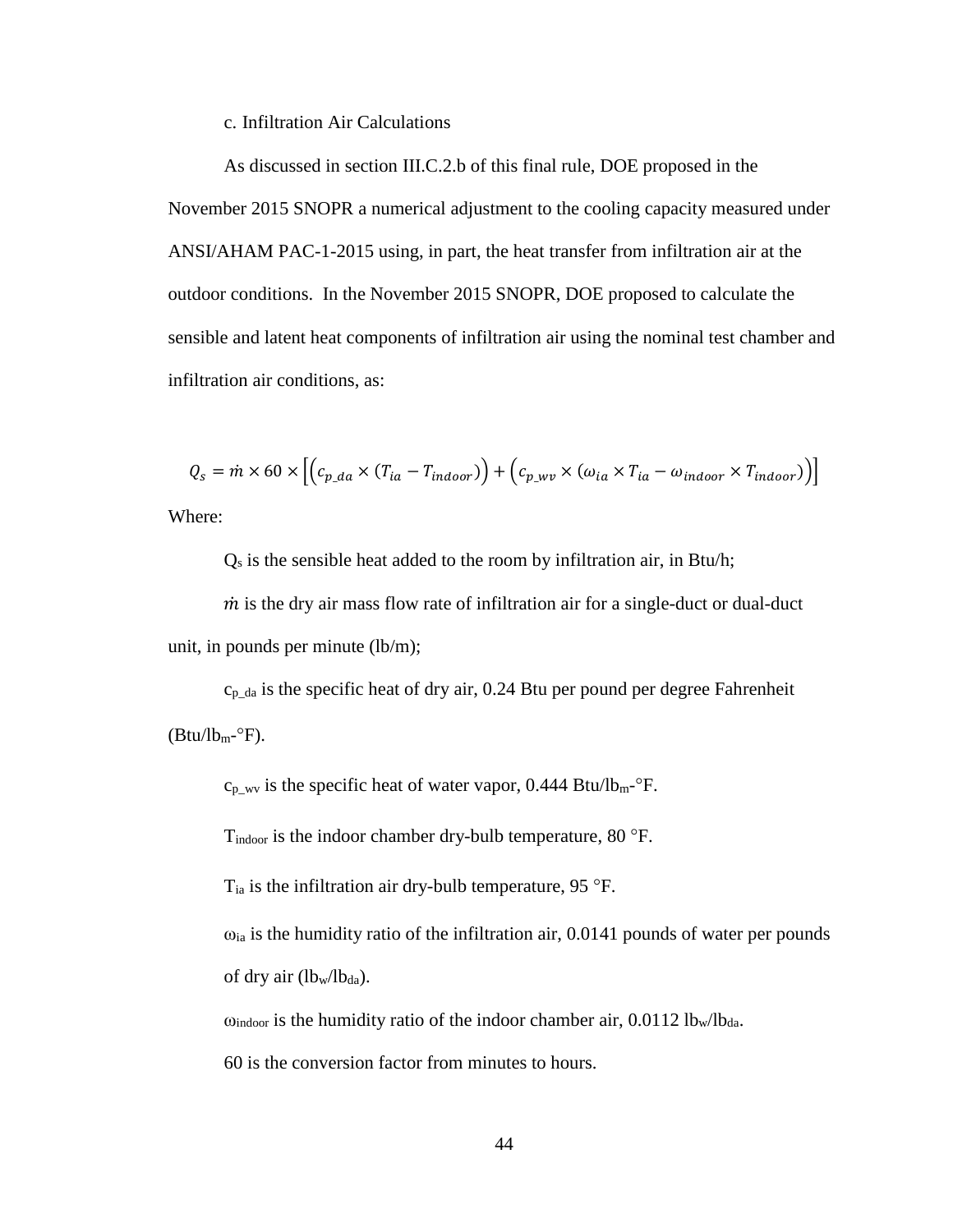$$
Q_l = \dot{m} \times 60 \times H_{fg} \times (\omega_{ia} - \omega_{indoor})
$$

Where:

 $Q<sub>l</sub>$  is the latent heat added to the room by infiltration air, in Btu/h.

 $\dot{m}$  is the mass flow rate of infiltration air for a single-duct or dual-duct duct unit, in lb/m.

 $H<sub>fg</sub>$  is the latent heat of vaporization for water vapor, 1061 Btu/lb<sub>m</sub>.

 $\omega_{ia}$  is the humidity ratio of the infiltration air, 0.0141 lb<sub>w</sub>/lb<sub>da</sub>.

 $\omega_{\text{indoor}}$  is the humidity ratio of the indoor chamber air, 0.0112 lb<sub>w</sub>/lb<sub>da</sub>.

60 is the conversion factor from minutes to hours.

The sensible and latent heat components of infiltration air are added, and this sum is subtracted from the measured indoor-side cooling capacity to provide a representative measure of net cooling capacity provided to the conditioned space. DOE received no comments on the sensible and latent heat components of infiltration air equations using the nominal test chamber and infiltration air conditions, and maintains these equations in this final rule.

# <span id="page-45-0"></span>3. Seasonally Adjusted Cooling Capacity

In the November 2015 SNOPR, DOE proposed to apply weighting factors of 20 percent and 80 percent to the adjusted capacities from the two proposed conditions of 95 °F and 83 °F, respectively. These weighting factors were developed using an analytical approach based upon 2012 hourly climate data from the National Climatic Data Center (NCDC) of the National Oceanic and Atmospheric Administration (NOAA), collected at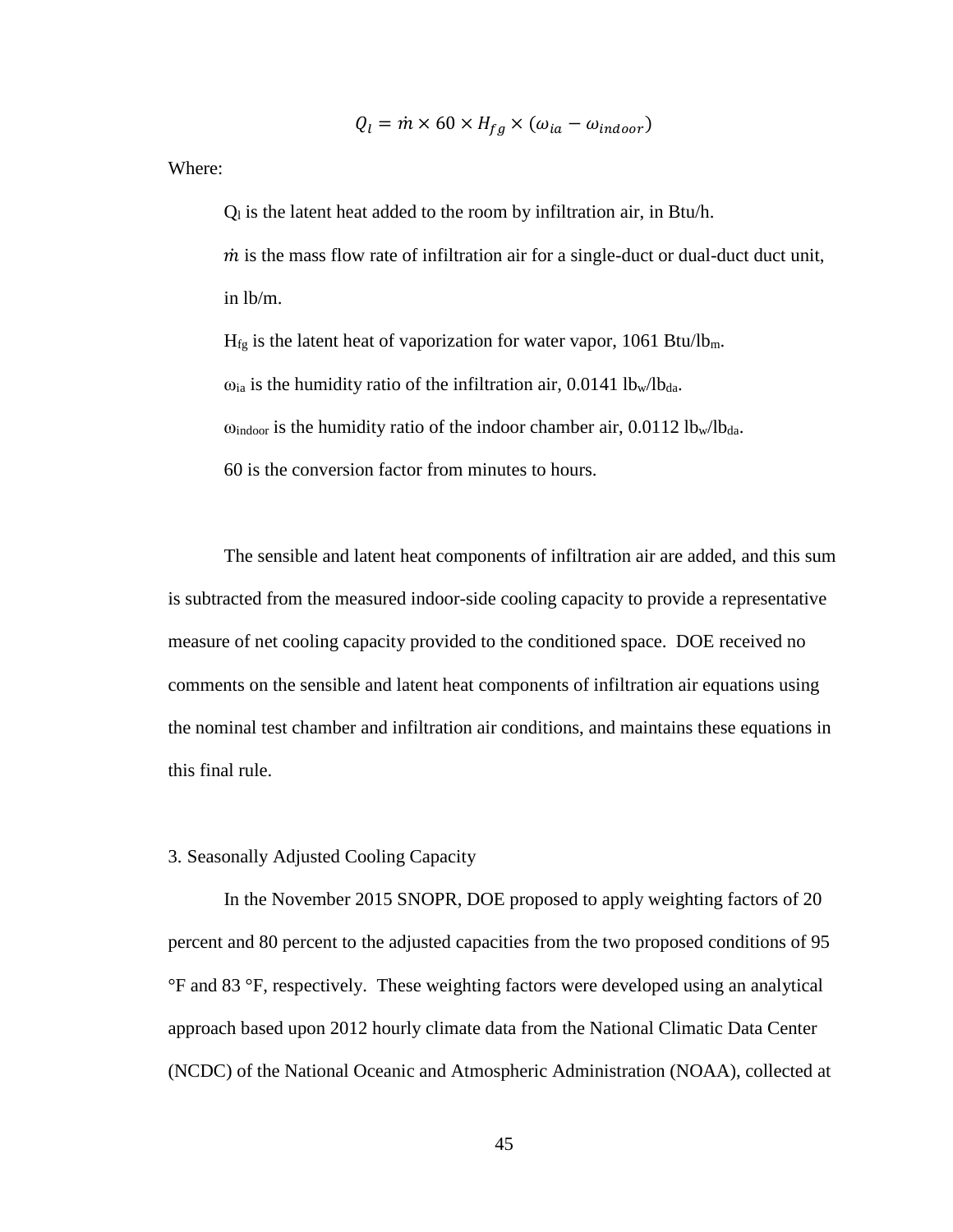weather stations in 44 representative states, and data from the 2009 edition of the Residential Energy Consumption Survey  $(RECS)^{11}$  $(RECS)^{11}$  $(RECS)^{11}$ , and estimating the percentage of portable AC operating hours that would be associated with each rating condition. DOE allocated the number of annual hours with temperatures that ranged from 80 °F (the indoor test condition) to 89 °F (a temperature mid-way between the two rating conditions) to the 83 °F rating condition. Similarly, the hours in which the ambient temperature was greater than 89 °F were assigned to the 95 °F rating condition. DOE then performed a geographical weighted averaging using data from RECS to determine weighting factors of 19.7 percent and 80.3 percent, respectively, for the 95 °F and 83 °F rating conditions. DOE proposed in the November 2015 SNOPR to apply rounded weighting factors of 20 percent and 80 percent to the results of its testing at 95 °F and 83 °F, respectively. The calculation for this "seasonally adjusted cooling capacity" (SACC), based on the cooling capacities measured at each rating condition and adjusted for the effect of infiltration air and duct heat transfer (the "adjusted cooling capacity" (ACC)), was proposed in the November 2015 SNOPR according to the following equation.

 $SACC = (ACC_{95} \times 0.2) + (ACC_{83} \times 0.8)$ 

Where:

SACC is the seasonally adjusted cooling capacity, in Btu/h.

 $ACC<sub>95</sub>$  and  $ACC<sub>83</sub>$  are the adjusted cooling capacities calculated at the 95 °F and 83 °F dry-bulb outdoor conditions, in Btu/h, respectively.

0.2 is the weighting factor for ACC<sub>95</sub>.

<span id="page-46-0"></span> $11$  RECS data are available online at

[http://www.eia.gov/consumption/residential/data/2009/"www.eia.gov/consumption/residential/data/2009/.](http://www.eia.gov/consumption/residential/data/2009/%22www.eia.gov/consumption/residential/data/2009/)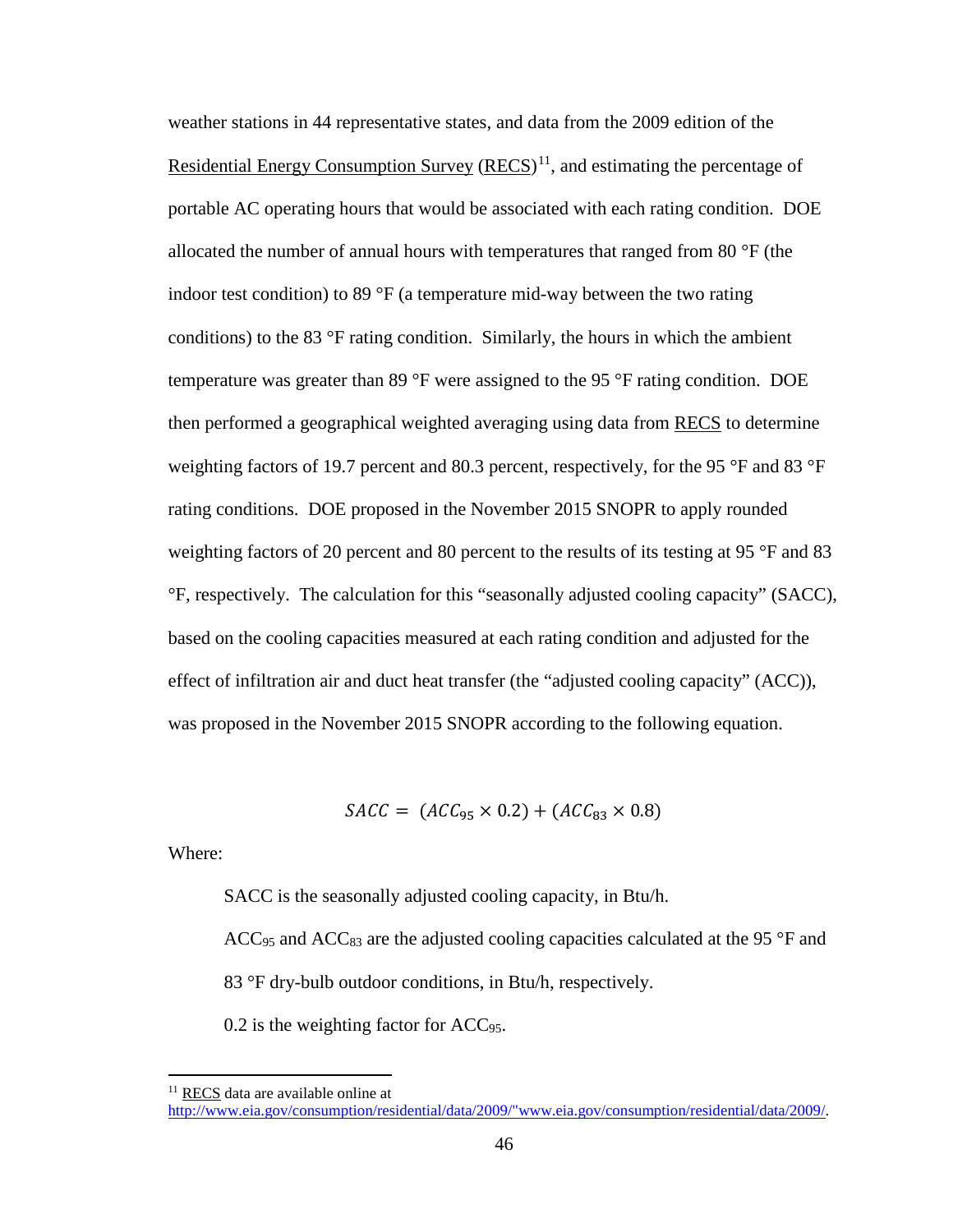0.8 is the weighting factor for  $ACC_{83}$ .

The California IOUs stated that the proposed weighting for these test conditions implies that portable ACs are four times more likely to be used when outdoor conditions are 83°F versus 95°F, the reverse of what they claim is expected. The California IOUs and SNOPR Joint Commenters expect consumers to primarily operate portable ACs during the hottest times, and stated that the test procedure should only measure performance at 95 °F without the weighting proposed in the November 2015 SNOPR. The California IOUs expressed concern that the 83 °F rating condition is not representative of actual use, and therefore objected to the 80-percent weighting of the results at that test condition in the calculations of SACC and CEER as proposed in the November 2015 SNOPR. The California IOUs urged DOE to base the portable AC test procedure and performance metrics on the single outdoor temperature of 95 °F. (California IOUs, No. 24 at p. 2; SNOPR Joint Commenters, No. 22 at p. 1)

AHAM and De' Longhi disagreed with DOE's approach to assign a temperature greater than 89 °F to the 95 °F rating condition. They noted that Table 16 of the ANSI/Air-Conditioning, Heating, and Refrigeration Institute (AHRI) Standard 210/240, "Performance Rating of Unitary Air-Conditioning and Air-Source Heat Pump Equipment" (ANSI/AHRI Standard 210/240), provides the distribution of fractional hours within a cooling season, and shows that temperatures greater than 95 °F account for only about 2 percent of the cooling season. Because these data are more granular than RECS data, AHAM and De' Longhi suggested that DOE apply weighting factors of 98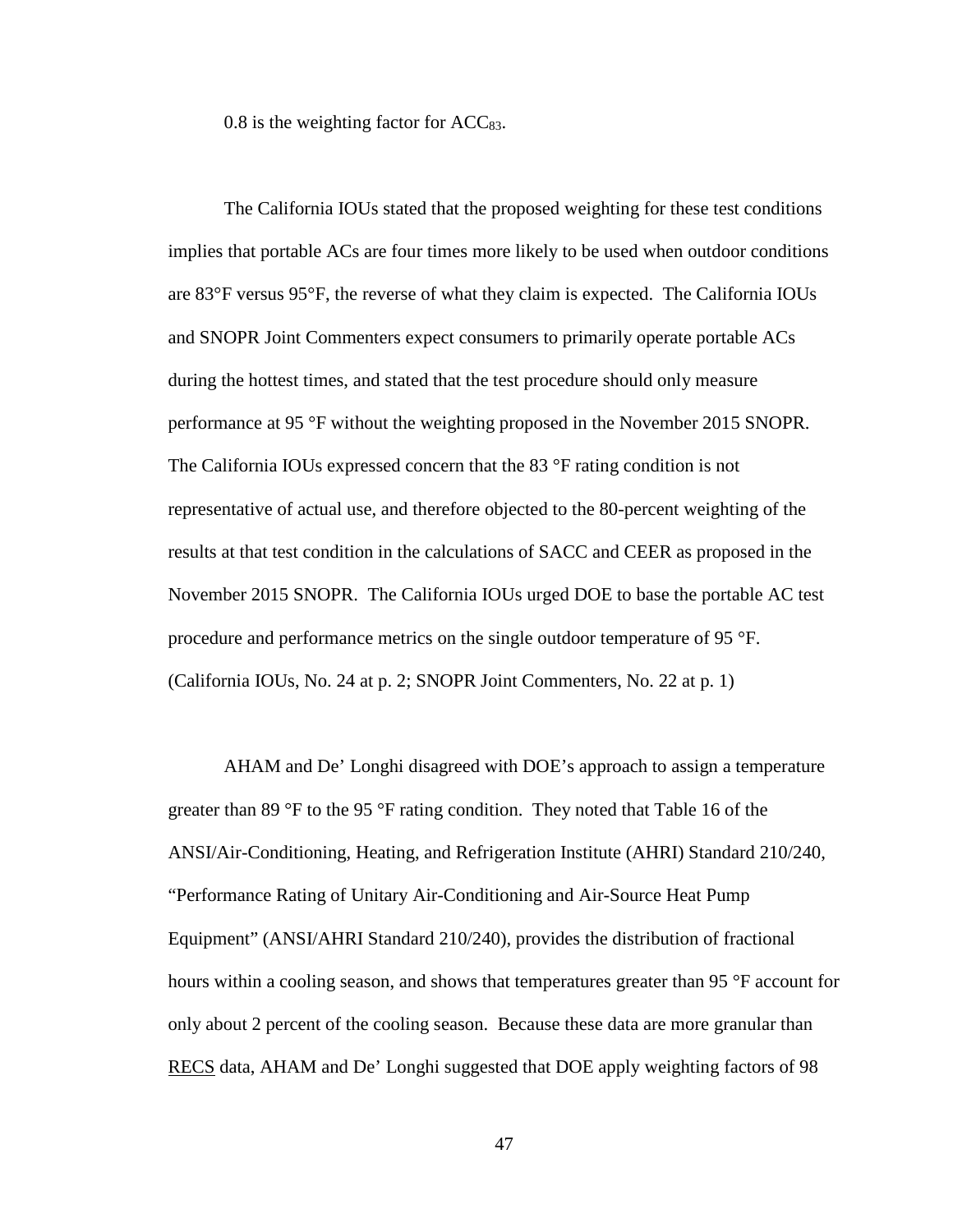percent to the 83 °F condition and 2 percent to the 95 °F condition in the SACC and CEER equations, which De' Longhi noted would still correspond to a weighted-average temperature higher than DOE's estimated national-average dry-bulb temperature of 83 °F. (AHAM, No. 23 at pp. 3–4; De' Longhi, No. 25 at p. 2)

For the reasons discussed in section III.C.2.a of this rulemaking, DOE has concluded based on research of typical ambient temperature conditions, expected geographical distribution, and annual usage of portable ACs that the 83 °F and 95 °F outdoor rating conditions are representative rating conditions. DOE notes that the analysis presented in the November 2015 SNOPR utilizes RECS data to determine the geographical distribution of the number of hours at the two test conditions within the cooling season. Although ANSI/AHRI Standard 210/240 provides a fractional distribution of hours in the cooling season, that single distribution is not necessarily appropriate for states in which RECS data suggest portable ACs are typically used. Furthermore, DOE believes it is appropriate to assign all hours at temperatures above 89 °F to the 95 °F test condition as the measured performance of the equipment varies incrementally between 83 °F and 95 °F and the performance measured at the 95 °F test condition is more representative of equipment performance for temperatures between 89  $\rm{^{\circ}F}$  and 95  $\rm{^{\circ}F}$  (e.g., 90  $\rm{^{\circ}F}$ ) than the measured performance at the 83  $\rm{^{\circ}F}$  rating condition. Because the threshold temperature of 89 °F evenly divides the temperature range that DOE apportions between the two rating conditions, DOE maintains that the weighting values proposed in the November 2015 SNOPR, based on the climate analysis and RECS data for geographical weighting of the distribution of temperature hours within the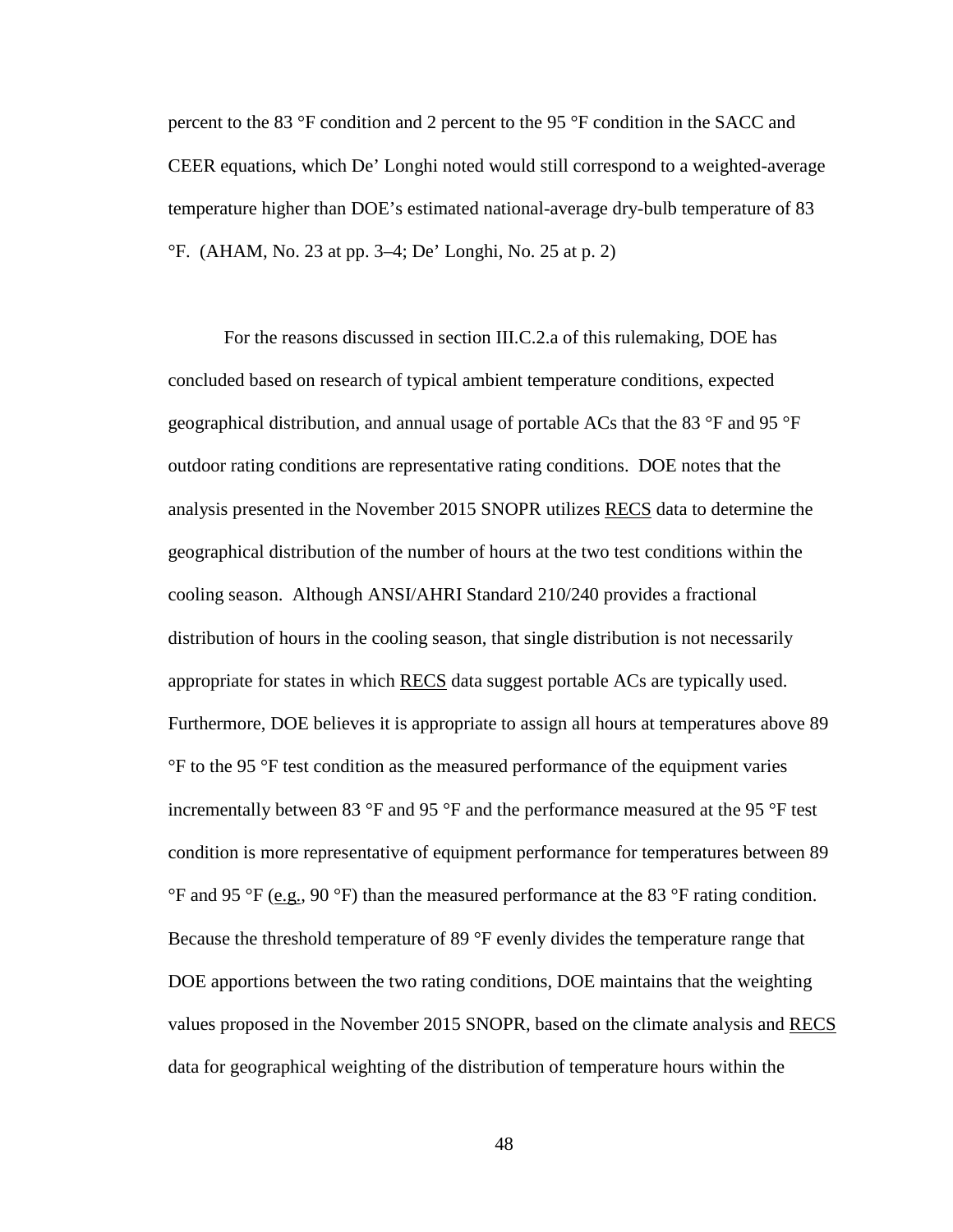cooling season, are representative of the SACC during typical periods of operation. Therefore, DOE is adopting, in this final rule, weights of 80 percent and 20 percent for the ACCs determined based on the 83 °F and 95 °F rating conditions, respectively, as proposed in the November 2015 SNOPR.

# 4. Test Duration

In the November 2015 SNOPR, DOE noted that ANSI/AHAM PAC-1-2015 specifies testing in accordance with certain sections of ANSI/ASHRAE Standard 37- 2009, but does not explicitly specify the test duration required when conducting portable AC active mode testing. DOE therefore proposed that the active mode test duration be determined in accordance with Section 8.7 of ANSI/ASHRAE Standard 37-2009.<sup>[12](#page-49-0)</sup> 80 FR 74020, 74027 (Nov. 27, 2015).

AHAM agreed with the proposal to aid in standardizing the test procedure and reducing variation in the results. In addition to Section 8.7 of ANSI/ASHRAE Standard 37-2009, AHAM suggested including Section 7.1.2 from ANSI/AHAM PAC-1-2015 that clarifies the test period adjustments necessary for portable ACs with a condensate pump. AHAM believes that referencing these sections will maximize accuracy, repeatability, and reproducibility of a DOE portable AC test procedure. (AHAM, No. 23 at pp. 4–5) In response to AHAM's suggestion, DOE notes that section 3.1.1.3 of the DOE test

<span id="page-49-0"></span> $12$  Section 8.7 of ANSI/ASHRAE Standard 37-2009 requires a steady-state period during which performance is consistent with the test tolerances specified in Table 2 of ANSI/ASHRAE Standard 37-2009 before cooling capacity test data are recorded. Data used in evaluating cooling capacity is then recorded at equal intervals that span five minutes or less until readings over a period of one-half hour are within the tolerances prescribed in section 9.2 of ANSI/ASHRAE Standard 37-2009.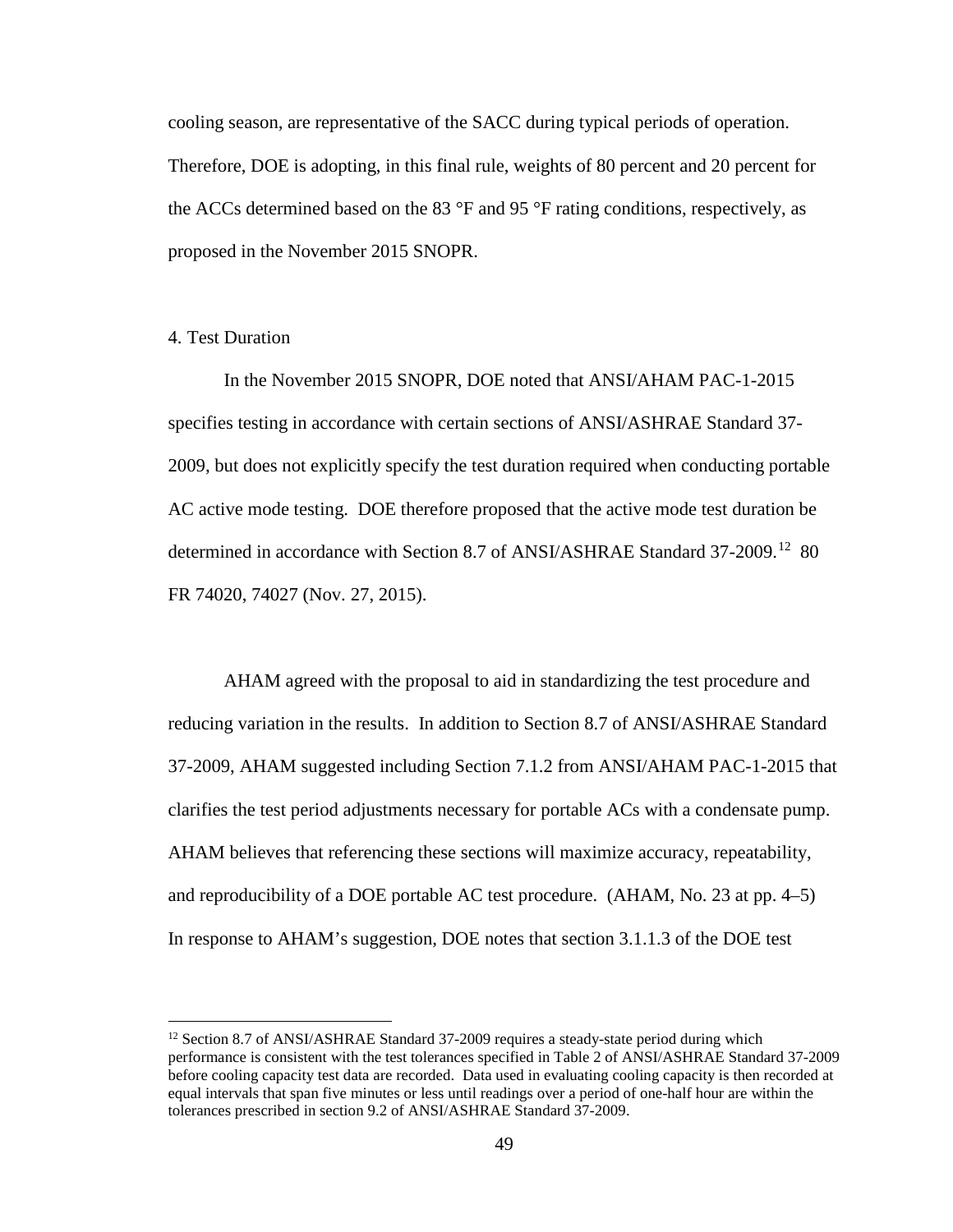procedure proposed in the November 2015 SNOPR provides direction on conducting the test for units with different condensate collection and removal capabilities. In that section, DOE prescribed specific test requirements for units tested with condensate pumps and stated that section 7.1.2 of ANSI/AHAM PAC-1-2015 should be used for units tested with a condensate pump that do not have an auto-evaporative feature or gravity drain and for which the manufacturer has not specified the use of an included condensate pump during cooling mode operation. These test provisions are discussed in more detail in section [III.C.8](#page-61-0) of this final rule.

In this final rule, DOE adopts the November 2015 SNOPR proposals regarding the active mode test duration period.

#### 5. Duct Heat Transfer and Leakage

#### a. Duct Heat Transfer Impacts

In the February 2015 NOPR, DOE presented its determination that duct heat losses and air leakage are non-negligible effects, and proposed to account for heat transferred from the duct surface to the conditioned space in the portable AC test procedure. DOE proposed that four equally spaced thermocouples be adhered to the side of the length of the condenser exhaust duct for single-duct units and the condenser inlet and exhaust ducts for dual-duct units. DOE proposed to determine the duct heat transfer for each duct from the average duct surface temperature as measured by the four thermocouples, a convection heat transfer coefficient of 4 Btu/h per square foot per °F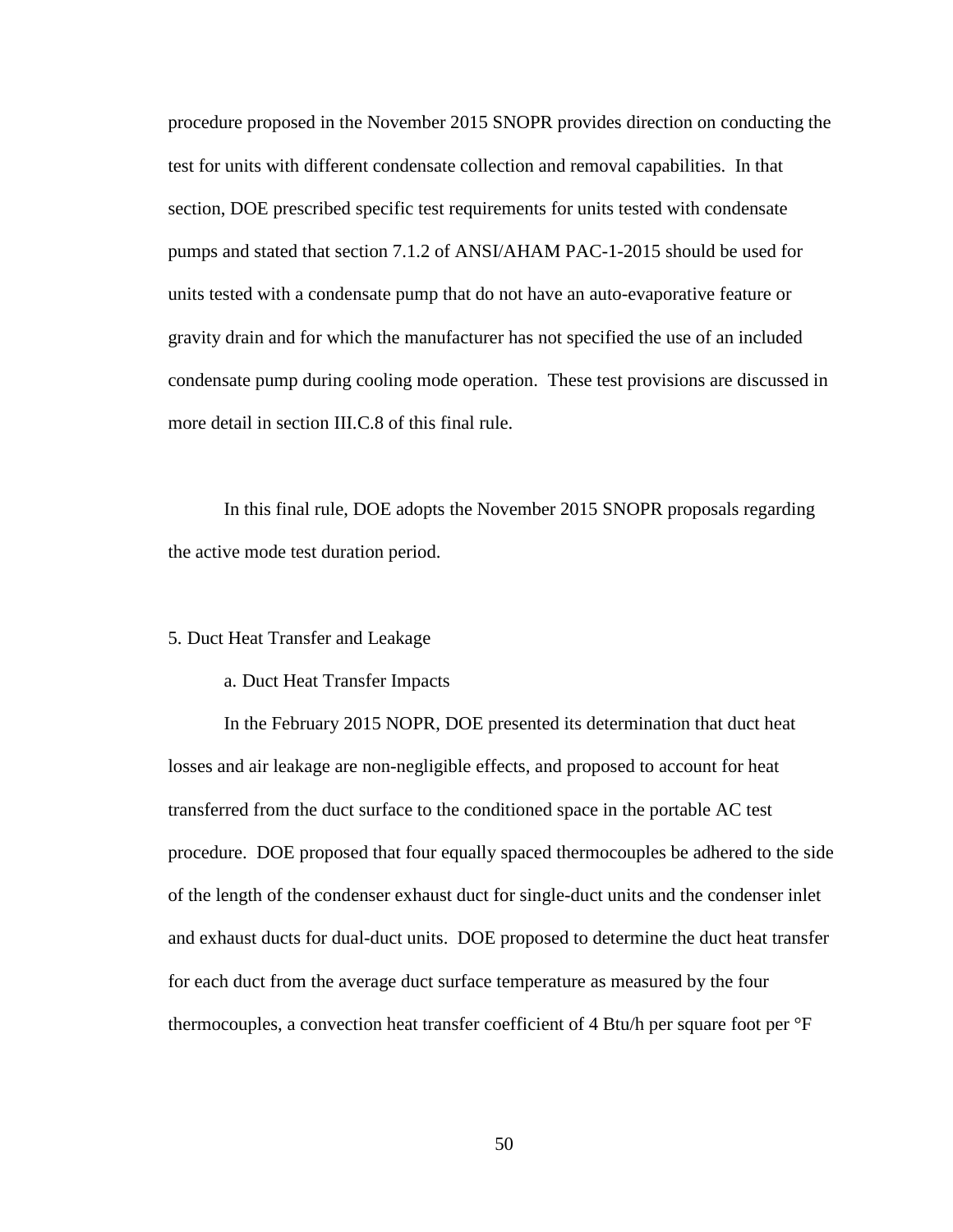(Btu/h-ft<sup>2</sup>- $\degree$ F), and the calculated duct surface area based on the test setup. 80 FR 10211, 10227 (Feb. 25, 2015).

In the November 2015 SNOPR, DOE found that the exhaust and intake duct surface heat transfer impacts were sufficiently significant to warrant the added test burdens associated with measuring and incorporating duct heat transfer impacts into the overall seasonally adjusted cooling capacity. 80 FR 74020, 74028 (Nov. 27, 2015).

AHAM and the SNOPR Joint Commenters agreed with DOE's proposal that duct heat transfer and losses need to be addressed as the duct heat transfer impacts are substantial and vary significantly among units. The SNOPR Joint Commenters supported incorporating duct heat transfer impacts in the test procedure to better reflect actual cooling capacity and efficiency of portable ACs and to encourage manufacturers to reduce duct heat transfer. (AHAM, No. 23 at p. 5; SNOPR Joint Commenters, No. 22 at p. 6)

In this final rule, DOE adopts the proposal in the November 2015 SNOPR and establishes that the duct heat transfer impacts be measured and incorporated into the overall SACC.

### b. Convection Coefficient

In the November 2015 SNOPR, DOE maintained the overall heat transfer convection coefficient of  $4 \text{ Btu/h-ft}^{2-\circ}$  F for calculating duct heat losses originally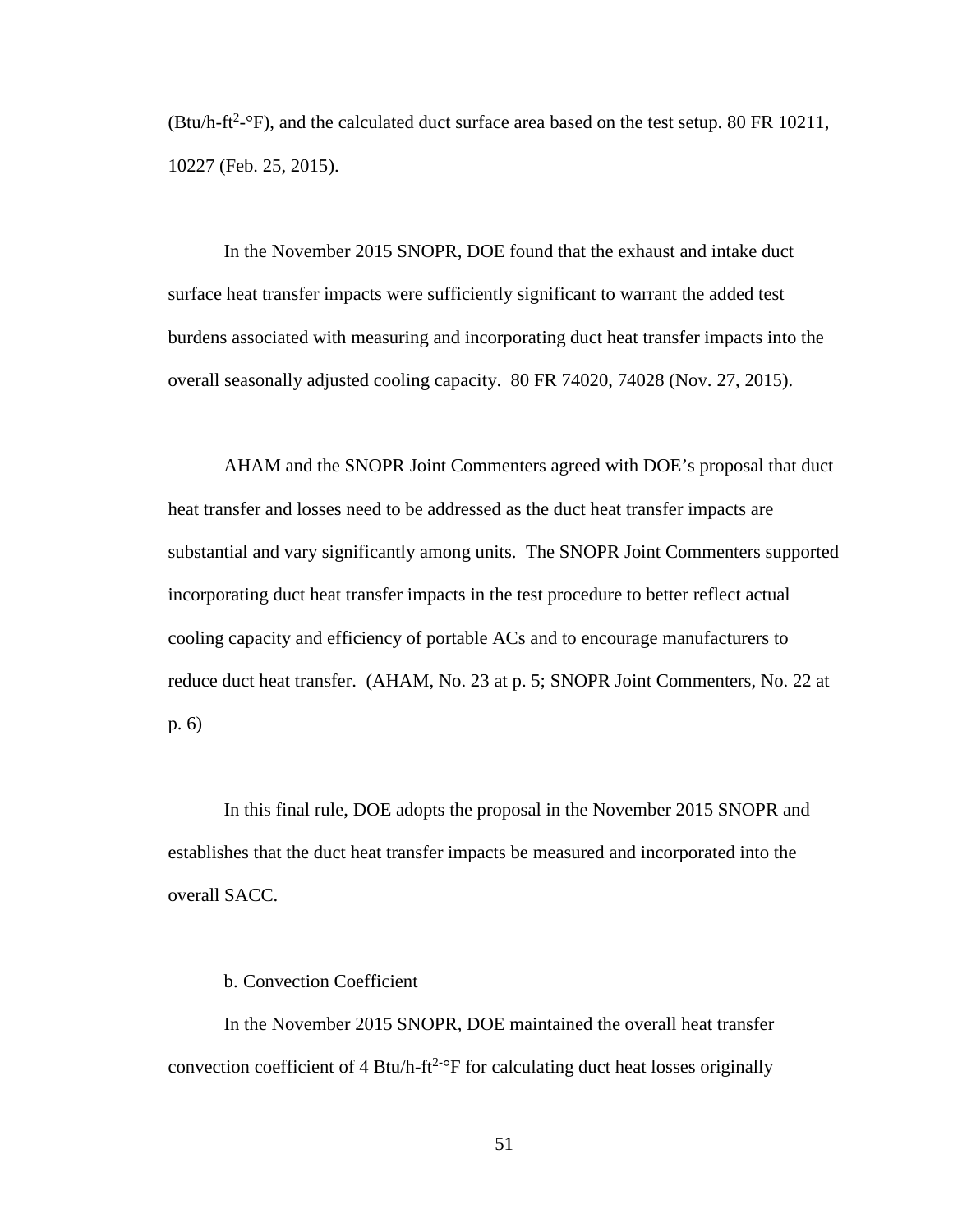proposed in the February 2015 NOPR. DOE explained that the 2013 ASHRAE Handbook—Fundamentals<sup>[13](#page-52-0)</sup> (hereinafter the ASHRAE Handbook) provides typical convection coefficient values for various types of assemblies in buildings. The proposed convection coefficient of 4 Btu/h-ft<sup>2-o</sup>F was based on typical free convection coefficients, ranging from 0.22 to 1.63 Btu/h-ft<sup>2-o</sup>F, and typical forced convection coefficients, between 4.00 and 6.00 Btu/h-ft<sup>2-o</sup>F, depending upon the air speed. DOE determined that the air speeds discussed in the ASHRAE Handbook would be similar to the air speeds over the portable AC duct(s) due to air circulation within the conditioned space.

In support of the November 2015 SNOPR, DOE re-examined the data it obtained from testing a sample of four single-duct and two dual-duct portable ACs for the May 2014 NODA to determine the duct heat transfer convection coefficient for each unit. The calculated heat transfer convection coefficients based on DOE's testing ranged from 1.70 Btu/h-ft<sup>2-o</sup>F to a high of 5.26 Btu/h-ft<sup>2-o</sup>F, with an average of 3.13 Btu/h-ft<sup>2-o</sup>F. In the November 2015 SNOPR, DOE noted that, although the average heat transfer coefficient calculated from DOE's test results was slightly lower than the value proposed in the February 2015 NOPR, the proposed value of 4 Btu/h-ft<sup>2-o</sup>F was within the range of values measured during DOE's testing and was appropriate based on the lower end of the range of typical convection coefficients in the **ASHRAE Handbook**. In the November 2015 SNOPR, DOE also noted the significant variation in individual results due to different duct types, installation configurations, forced convection air flow patterns, and other factors; therefore, it is possible that DOE's test results do not represent the full

<span id="page-52-0"></span><sup>&</sup>lt;sup>13</sup> ASHRAE Handbook—Fundamentals. American Society of Heating, Refrigerating, and Air-Conditioning Engineers, Atlanta, GA. 2013.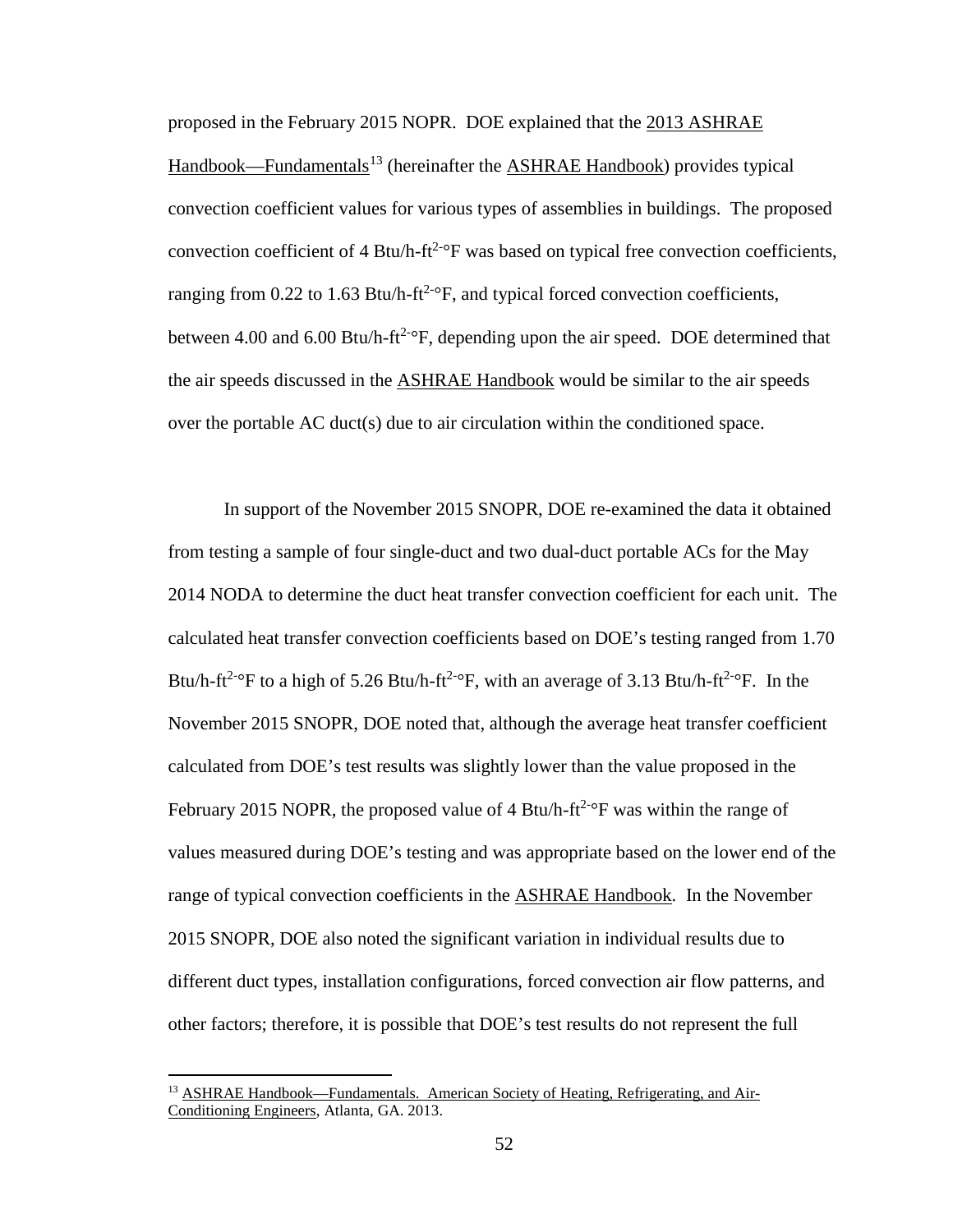range of possible heat loss coefficient values. DOE believed that the measured duct losses reported in the November 2015 SNOPR confirmed that the original value proposed in the February 2015 NOPR was sufficiently representative of typical duct losses and proposed to maintain the original duct heat transfer proposal from the February 2015 NOPR, including the convection heat transfer coefficient of  $4 \text{ Btu/h-ft}^{2-\circ}$ F. 80 FR 74020, 74029 (Nov. 27, 2015).

AHAM and De' Longhi stated that the average measured convection heat transfer coefficient in Table III.4 of the November 2015 SNOPR was 3.13 Btu/h-ft<sup>2-o</sup>F, which according to AHAM was based on values of the heat transfer coefficient ranging from a low of 2.11 Btu/h-ft<sup>2-o</sup>F to a high of 4.10 Btu/h-ft<sup>2-o</sup>F. AHAM asserted that the test data did not validate the value proposed in the February 2015 NOPR and therefore, AHAM suggested that, unless additional data supported a different value for the heat transfer coefficient, DOE adopt a rounded average value of 3 Btu/h-ft<sup>2-o</sup>F. De' Longhi similarly recommended that DOE use a value of 3 Btu/h-ft<sup>2-o</sup>F for the duct convection heat transfer coefficient. (AHAM, No. 23 at p. 5; De' Longhi, No. 25 at p. 2)

DOE notes that the value for the convection heat transfer coefficient proposed in the November 2015 SNOPR was based on standard industry handbook values under reasonably representative air flow conditions and was generally confirmed based on consideration of test data from DOE's sample of portable ACs. However, following additional consideration, DOE recognizes that the typical industry handbook convection coefficient values may not represent the variation of test conditions and range of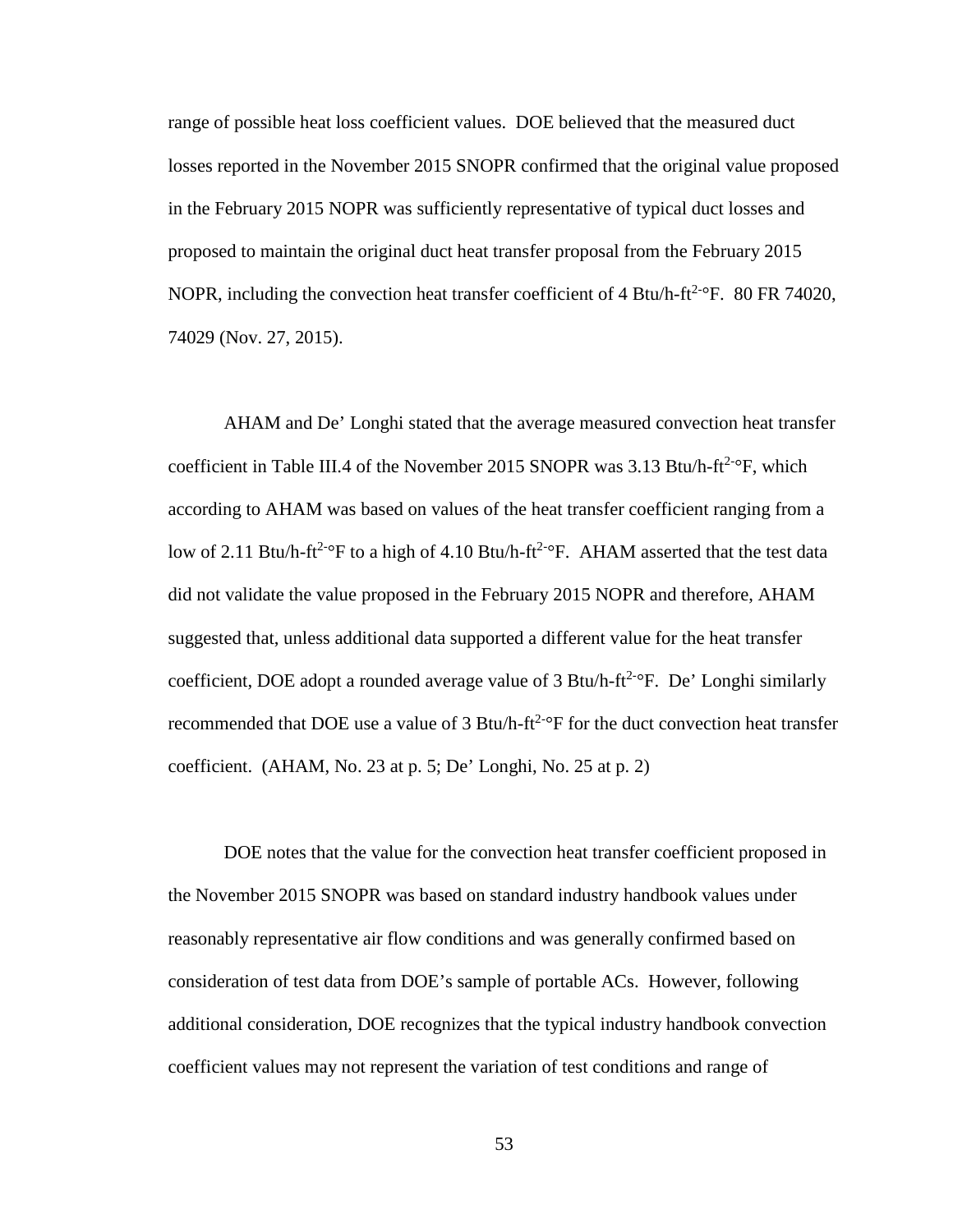convection coefficients applicable to portable AC ducts. As noted above, for both singleduct and dual-duct portable ACs in DOE's test sample, the duct heat transfer coefficients ranged from 1.70 to 5.26 Btu/h-ft<sup>2-o</sup>F, as listed in Table III.4 of the November 2015 SNOPR, with an average value of approximately 3.1 Btu/h- $ft^{2-\circ}F$ . 80 FR 74020, 74029 (Nov. 27, 2015).

After considering the AHAM and De' Longhi comments and reviewing the test data presented in the November 2015 SNOPR, DOE has concluded that its test data provide the best indication of the appropriate convection heat transfer coefficient for portable AC ducts. Therefore, DOE concludes that the most representative value of the convection heat transfer coefficient would be a rounded average of its measured values, and in this final rule establishes the convection heat transfer coefficient as  $3 \text{ Btu/h-ft}^{2-\circ}F$ .

# c. Duct Surface Area Measurements

In the February 2015 NOPR, DOE proposed that the duct surface area be calculated using the outer duct diameter and extended length of the duct while under test. 80 FR 10211, 10227 (Feb. 25, 2015). In response to comments suggesting that the ducts have corrugated surfaces and there is likely a high uncertainty in measuring the duct surface area, DOE reassessed the duct surface area calculations and concluded in the November 2015 SNOPR that any uncertainty or variability in duct surface area measurements would not have a significant impact on test repeatability and reproducibility and maintained the surface area measurement as proposed in the February 2015 NOPR. 80 FR 74020, 74029 (Nov. 27, 2015).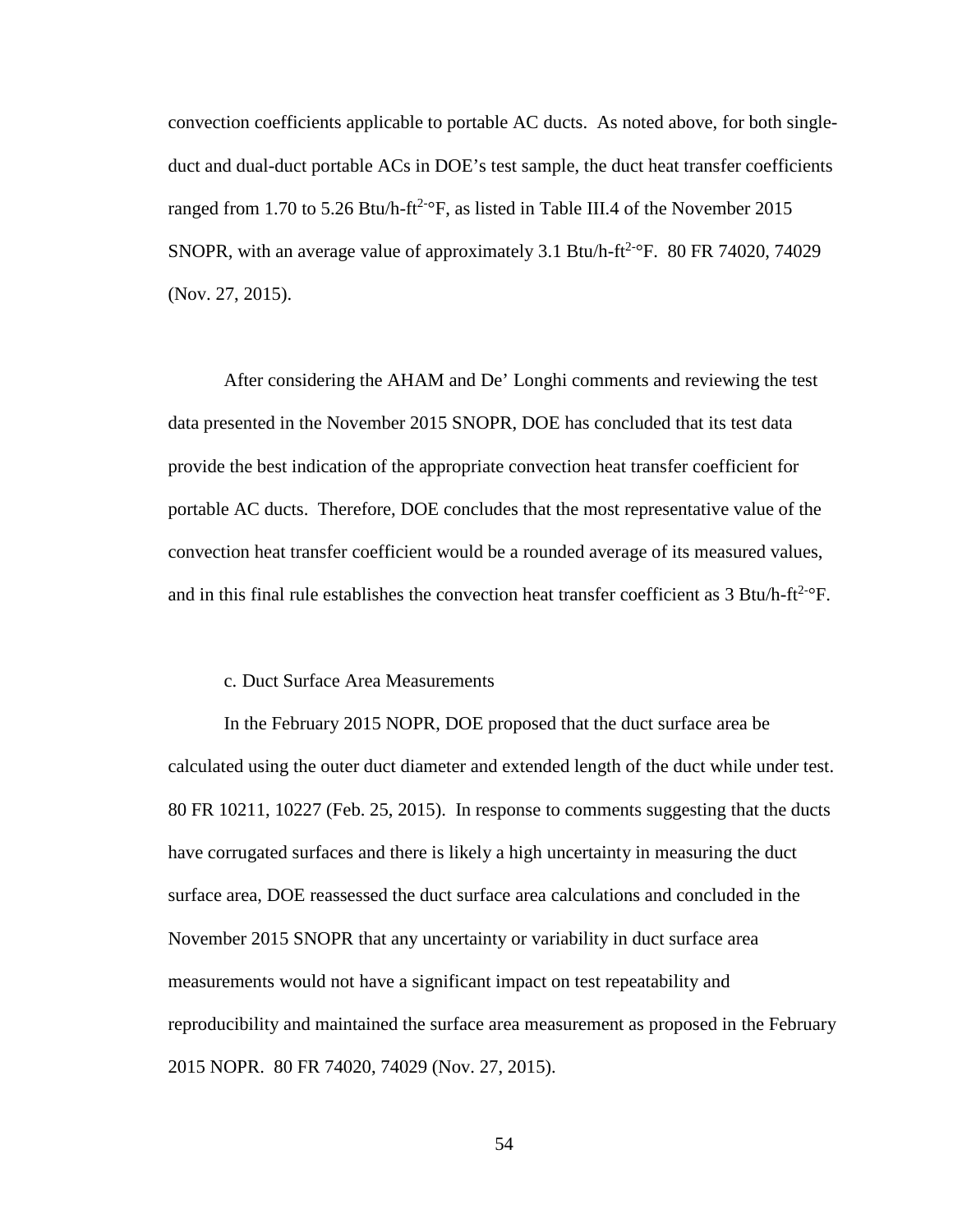DOE received no comments regarding uncertainty of duct surface area measurements in response to the November 2015 SNOPR proposals, and therefore maintains and establishes in this final rule that the duct surface area be calculated using the measured outer duct diameter and extended length of the duct while under test. However, DOE clarifies in the calculation of the duct surface area that the outer diameter of the duct includes any manufacturer-supplied insulation. See section [III.C.7](#page-58-0) of this final rule for further discussion regarding setup and installations instructions for such insulation.

# 6. Case Heat Transfer

In the February 2015 NOPR, DOE proposed that case heat transfer be determined using a method similar to the approach proposed for duct heat transfer. DOE proposed that the surface area and average temperature of each side of the case be measured to determine the overall heat transferred from the portable AC case to the conditioned space, which would be used to adjust the cooling capacity and efficiency. DOE noted that the case heat transfer methodology would impose additional test burden, but determined that the burdens were likely outweighed by the benefit of addressing the heat transfer effects of all internal heating components. 80 FR 10211, 10227–10229 (Feb. 25, 2015).

In the November 2015 SNOPR, DOE investigated the effects of case heat transfer as a percentage of the overall cooling capacity and determined, based on test data, that the case heat transfer was, on average, 1.76 percent of the AHAM PAC-1-2009 cooling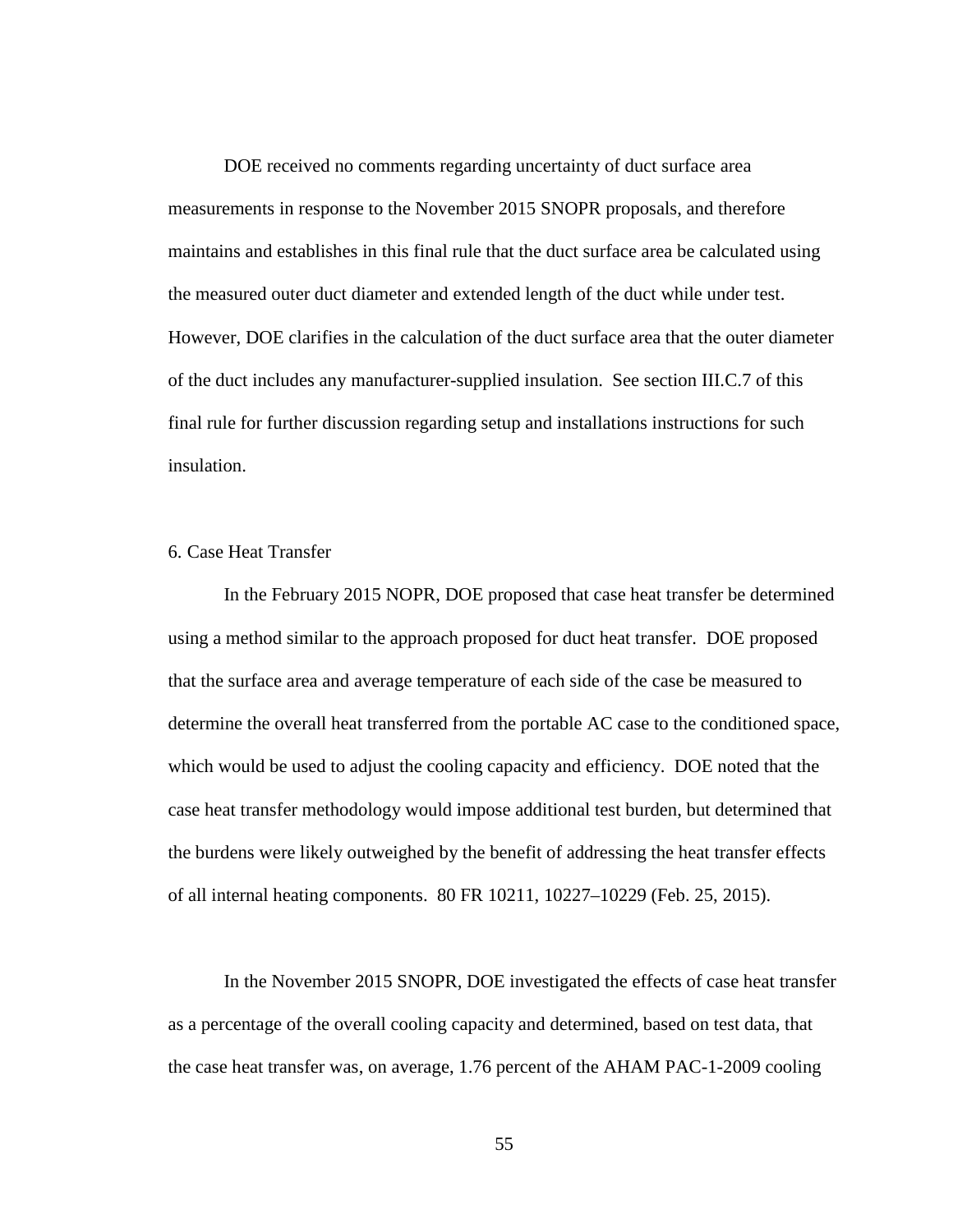capacity, with a maximum of 6.53 percent. Because the total case heat transfer impact was, on average, less than 2 percent of the cooling capacity without adjustments for infiltration air and heat transfer effects, DOE determined it had minimal impact on the cooling capacity and therefore proposed to remove the provisions for determining case heat transfer from the portable AC test procedure proposed in the February 2015 NOPR. 80 FR 74020, 74030 (Nov. 27, 2015).

AHAM supported DOE's proposal to remove consideration of case heat transfer from the test procedure due to the minimal impact on cooling capacity. (AHAM, No. 23 at p. 5)

The SNOPR Joint Commenters noted that despite the relatively low average impact of case heat transfer on the AHAM PAC-1-2009 cooling capacity, the impact ranged from 0 percent to 6.5 percent. The SNOPR Joint Commenters also noted that the "Modified AHAM" cooling capacity reported in the February 2015 NOPR, which accounted for air infiltration, case, and duct heat transfer, is significantly lower than the AHAM PAC-1-2009 cooling capacity. Therefore, the impact of case heat transfer as a percentage of adjusted cooling capacity as measured by the DOE test procedure proposed in the February 2015 NOPR, which accounts for air infiltration and other heat transfer effects, would be larger than the impact as a percentage of the AHAM PAC-1-2009 cooling capacity. Accordingly, the SNOPR Joint Commenters urged DOE to retain the measurement of case heat transfer in the portable AC test procedure. (SNOPR Joint Commenters, No. 22 at pp. 2–3) DOE notes that the "Modified AHAM" values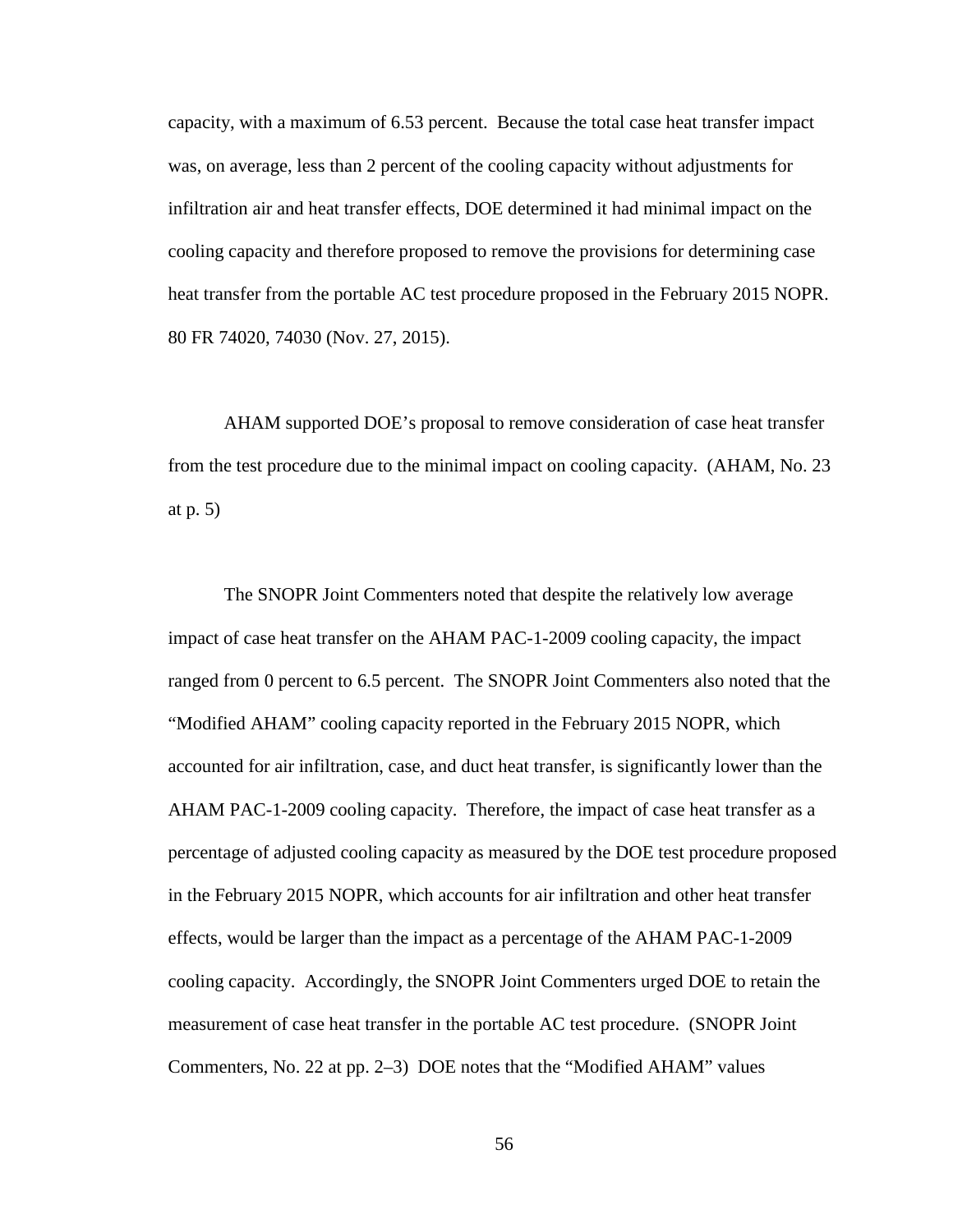presented in the February 2015 NOPR are only reflective of performance and infiltration air at the 95 °F test condition. DOE subsequently conducted additional analysis to determine the overall impact of case heat transfer on the SACC as determined based on the two test conditions proposed in the November 2015 SNOPR and adopted in this final rule (see section [III.C.2](#page-31-1) of this final rule). DOE found that the overall impact of case heat transfer on the SACC, which includes adjustments for infiltration air and duct heat transfer at the two test conditions, ranged from 0 percent to 9.1 percent with an average impact of 2.12 percent. DOE maintains, therefore, that the case heat transfer typically would have a minimal impact on SACC, and that any slight improvement in the accuracy of the SACC metric by including it would not warrant the added burden associated with the case heat transfer measurements. DOE also observed that the range of case heat transfer impacts varied despite products in the test sample including similar amounts of case insulation and similar case designs. DOE expects that thermocouple placement in relation to internal components (e.g., compressor and condenser placement) may introduce variability in the case heat transfer results. For these reasons, DOE is not including a measurement of case heat transfer in the portable AC test procedure established in this final rule.

The California IOUs opposed elimination of the case heat transfer measurement because they believe manufacturers may produce leakier, less-insulated cases in order to reduce the duct heat transfer, which is measured in the test procedure and impacts performance. They urged DOE to require measurement of the case surface temperature in the portable AC test procedure to incentivize manufacturers to design units with better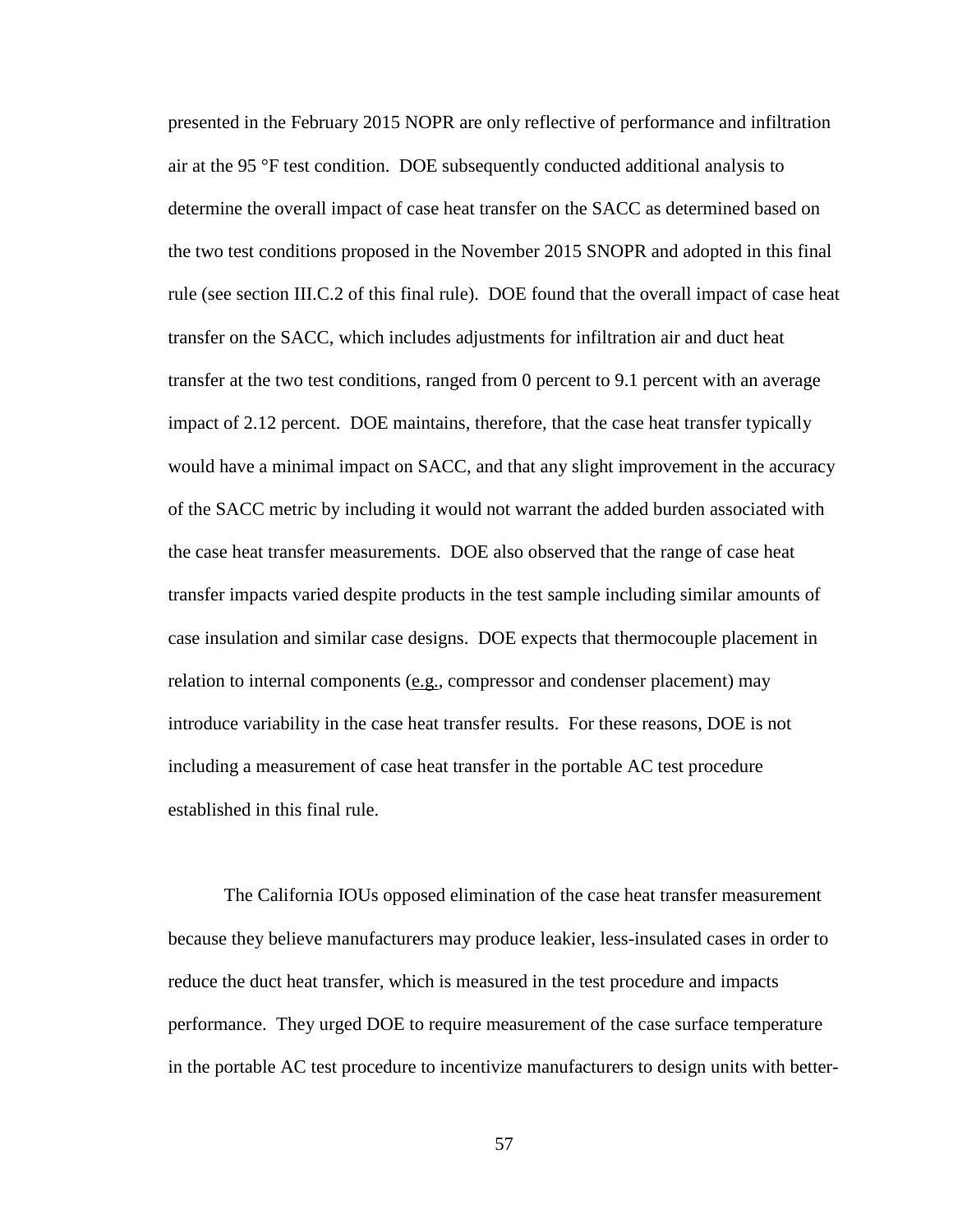insulated cases. The California IOUS further noted that the heating effects of the case and duct are inter-dependent. (California IOUs, No. 24 at p. 4) DOE recognizes that case and duct heat transfer are related and that manufacturers are able to make design tradeoffs between duct heat transfer and localized heat transfer through the case. However, DOE notes that the units in DOE's test sample had similar case insulation, and does not expect manufacturers to significantly adjust construction of their products because greater leakage and reduced insulation would also increase noise and case surface temperatures, potentially reducing customer satisfaction.

#### <span id="page-58-0"></span>7. Test Setup and Unit Placement

In the February 2015 NOPR, DOE proposed that for all portable AC configurations, there must be no less than 6 feet between the evaporator inlet and any chamber wall surface, and for single-duct units, there must be no less than 6 feet between the condenser inlet surface and any other wall surface. Additionally, DOE proposed that there be no less than 3 feet between the other surfaces of the portable AC with no air inlet or exhaust (other than the bottom of the unit) and any wall surfaces. 80 FR 10211, 10229–10230 (Feb. 25, 2015). In the November 2015 SNOPR, DOE modified that proposal, and further clarified that there shall be no less than 3 feet between any test chamber wall and any surface on the portable AC (other than the bottom surface), except the surface or surfaces that have a duct attachment, as prescribed by the ANSI/AHAM PAC-1-2015 test setup requirements. 80 FR 74020, 74030 (Nov. 27, 2015).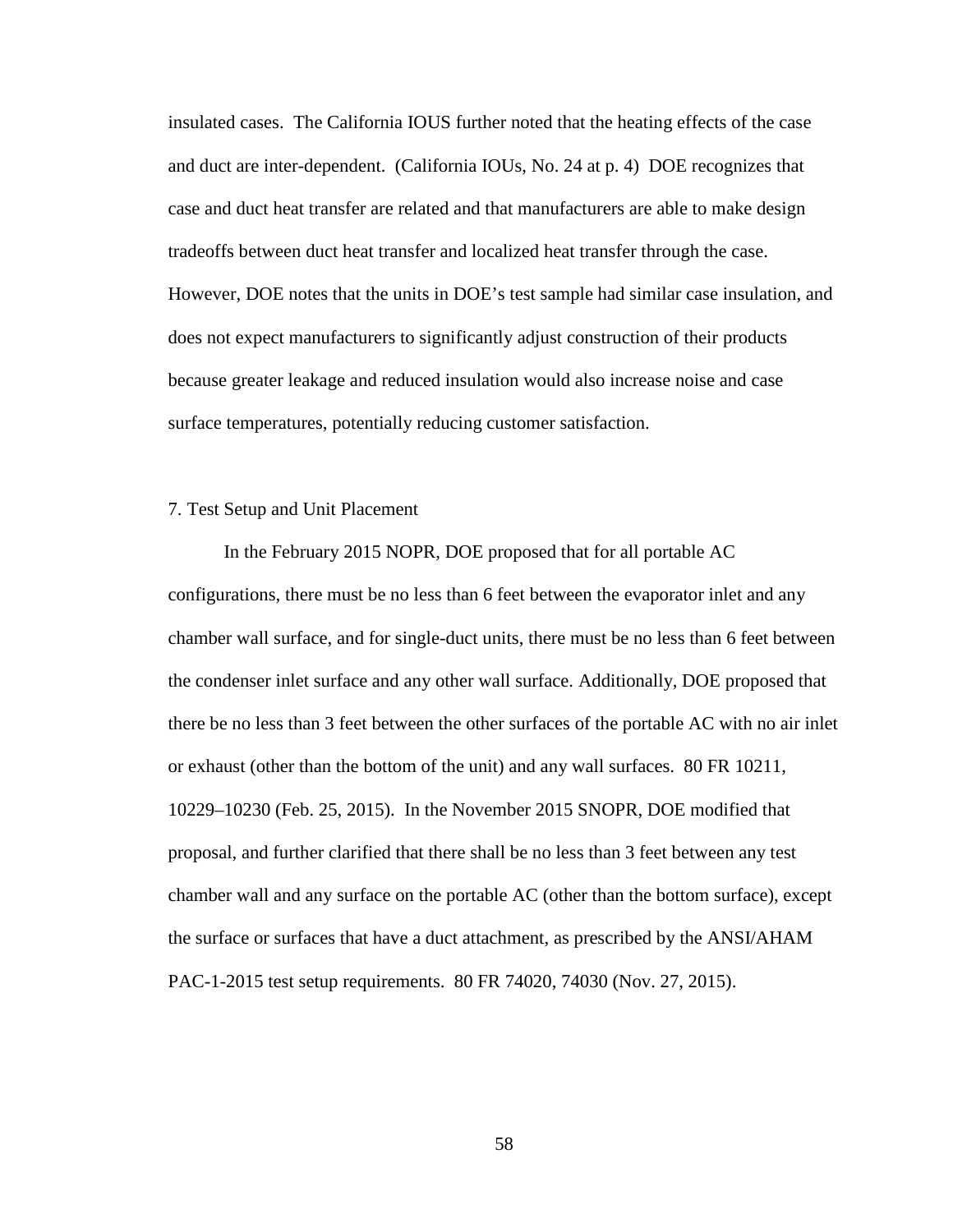AHAM agreed with DOE's proposal that the test unit and all ducting components, as supplied by the manufacturer, be set up and installed in accordance with manufacturer instructions. AHAM stated, however, that certain sections of ANSI/AHAM PAC-1-2015 include appropriate requirements for unit placement in the test chamber and suggested that DOE change the unit placement requirements to reference the setup requirements in ANSI/AHAM PAC-1-2015. (AHAM, No. 23 at p. 6; AHAM, No. 18 at pp. 5–6) As discussed in the February 2015 NOPR and the November 2015 SNOPR, although Section 7.3.7, "Condenser (heat rejection) arrangement," of ANSI/AHAM PAC-1-2015 includes test unit placement instructions in reference to the surface of the portable AC that includes the duct attachments, by means of specifying the distance from the test unit to the test chamber partition wall, it does not provide placement instructions in relation to the other surfaces of the test unit. Therefore, in this final rule, DOE maintains the proposals from the November 2015 SNOPR that the test unit placement be such that there is no less than 3 feet between any test chamber wall and any surface on the portable AC (other than the bottom surface), except that placement of the surface or surfaces that have a duct attachment shall be as prescribed by Section 7.3.7 of ANSI/AHAM PAC-1-2015. DOE notes that this specification is consistent with the requirements of ANSI/AHAM PAC-1-2015 and serves only to add specificity to the placement of the unit with respect to the other surfaces that do not have a duct attachment, which is not specified by ANSI/AHAM PAC-1-2015.

AHAM commented that DOE's duct setup and duct temperature measurement instructions do not account for any sealing or insulation materials that may be provided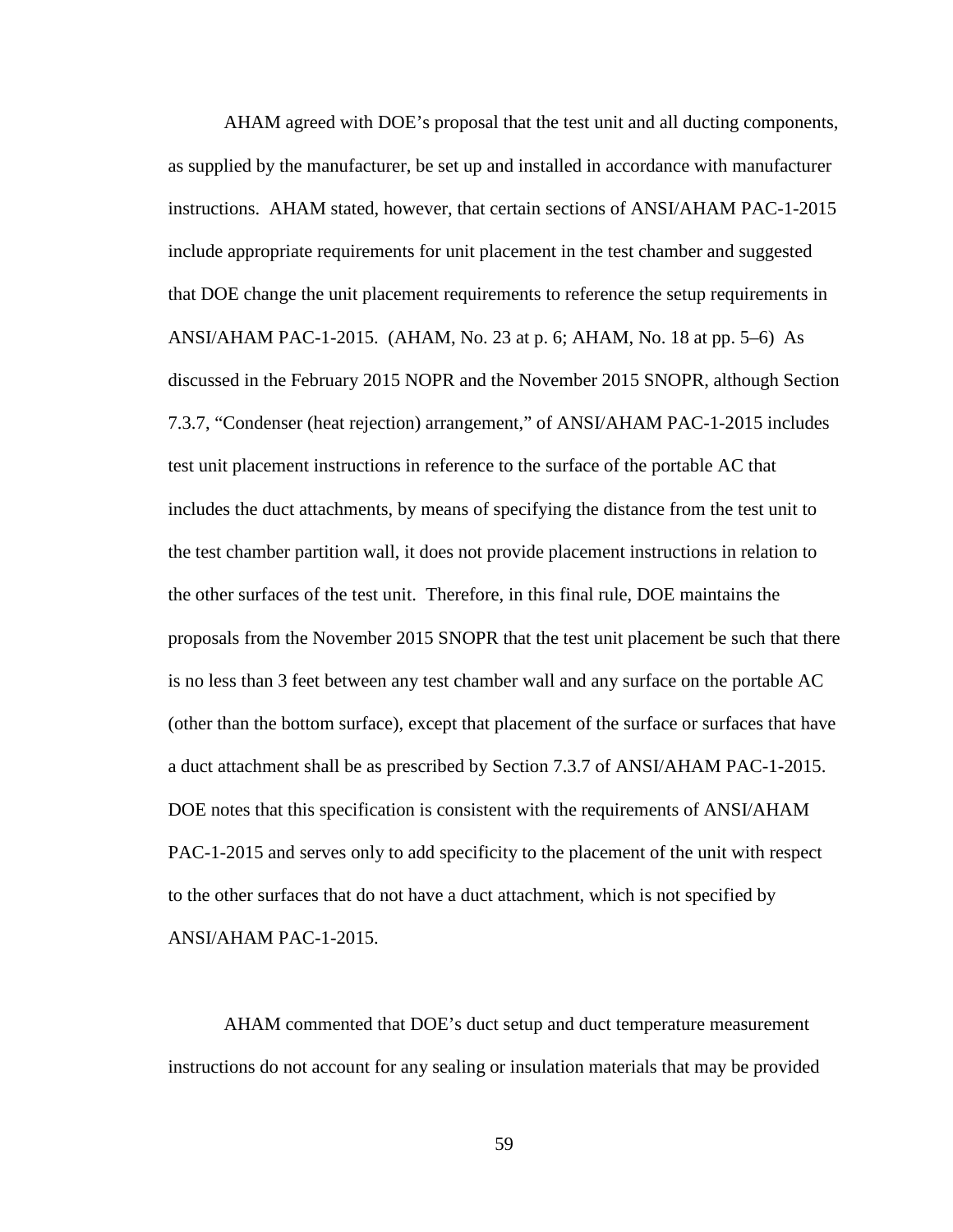by the manufacturer. Therefore, AHAM suggested language to add in the installation instructions proposed in the November 2015 SNOPR that would address sealing and insulation materials in the duct setup and duct temperature measurement instructions. DOE's proposed duct setup and temperature measurement requirements presented in the November 2015 SNOPR with AHAM's suggested additions to the proposed text, denoted with underline, are:

3.1.1.1 Duct Setup. Use ducting components provided by the manufacturer, including, where provided by the manufacturer, sealing, insulation, ducts, connectors for attaching the duct(s) to the test unit, and window mounting fixtures. Do not apply additional sealing or insulation.

3.1.1.6 Duct temperature measurements. Measure the surface temperatures of each duct using four equally spaced thermocouples per duct, adhered to the outer surface of the entire length of the duct. Temperature measurements must have an error no greater than ±0.5 °F over the range being measured. Insulation and sealing provided by the manufacturer must be installed prior to measurement. (AHAM, No. 23 at p. 6)

De' Longhi suggested similar modifications to the installation instructions proposed in the November 2015 SNOPR to address manufacturer-provided sealing and insulation materials in the duct setup and duct temperature measurement instructions. (De' Longhi, No. 25 at p. 2)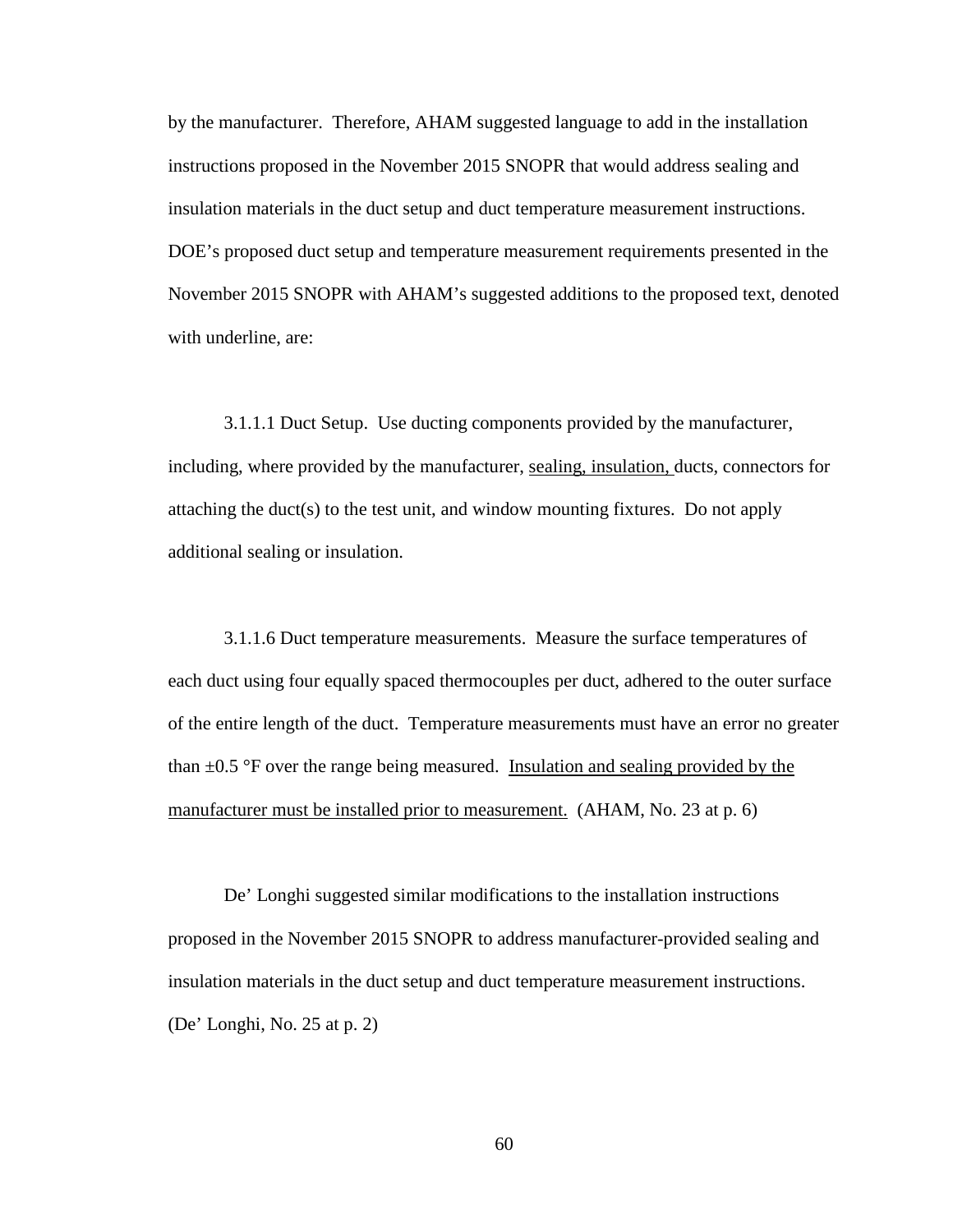DOE agrees that any duct insulation or mounting sealant provided by the manufacturer should be installed according to manufacturer instructions, and that duct temperature measurements should be made with any such insulation or sealant in place. However, DOE believes it is necessary to clarify in the specification of duct temperature measurements that the measurements should occur on the outer surface of the entire duct, which would be the outer surface of the insulation, if provided by the manufacturer. DOE therefore establishes the following modified duct setup and duct temperature measurement instructions in this final rule, clarifying AHAM's and De' Longhi's suggested language for the duct temperature measurements.

3.1.1.1 Duct Setup. Use ducting components provided by the manufacturer, including, where provided by the manufacturer*,* ducts, connectors for attaching the duct(s) to the test unit, sealing, insulation, and window mounting fixtures. Do not apply additional sealing or insulation.

3.1.1.6 Duct temperature measurements. Install any insulation and sealing provided by the manufacturer. Then adhere four equally spaced thermocouples per duct to the outer surface of the entire length of the duct. Measure the surface temperatures of each duct. Temperature measurements must have an error no greater than  $\pm 0.5$  °F over the range being measured.

# <span id="page-61-0"></span>8. Condensate Collection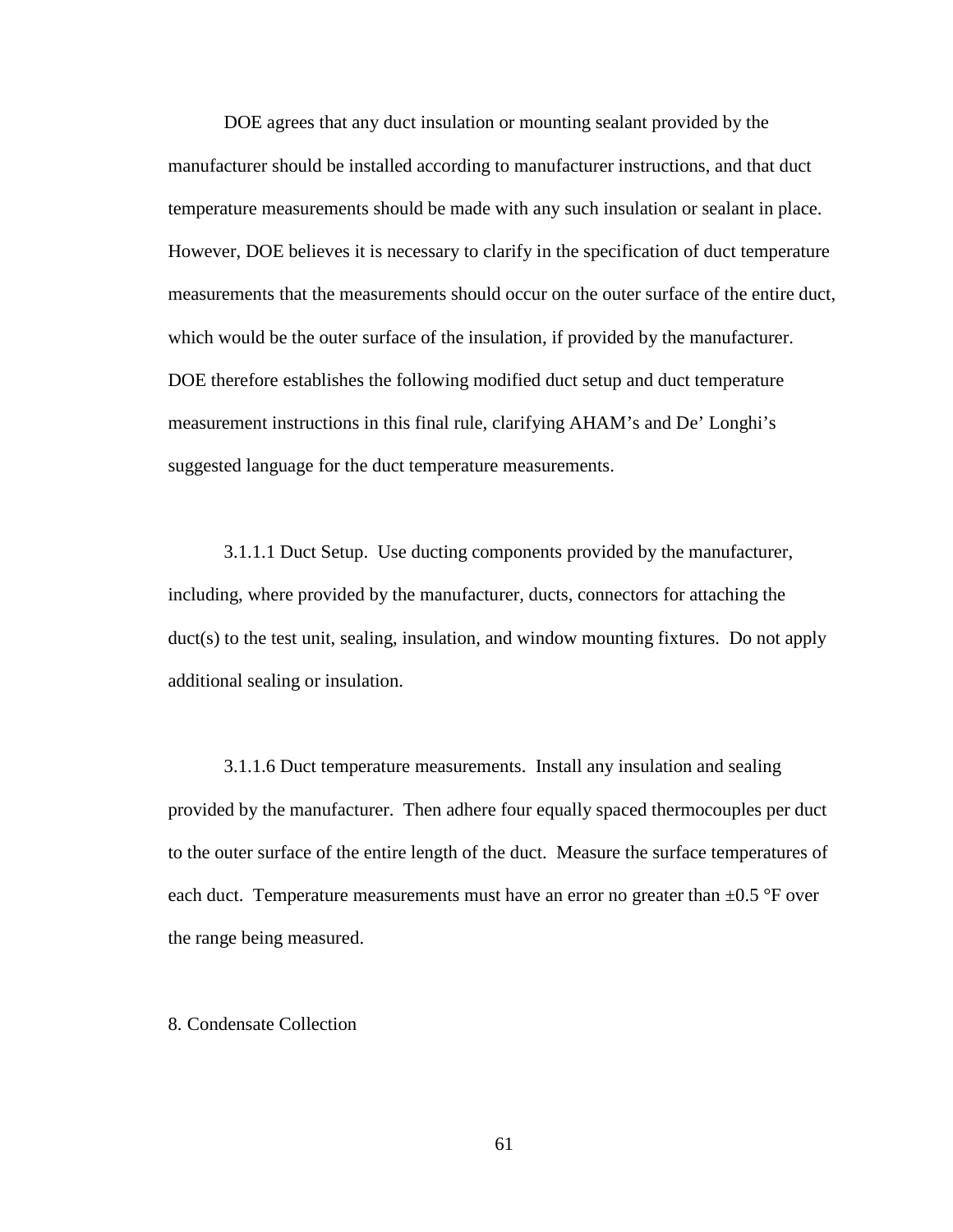In the February 2015 NOPR, DOE proposed that portable ACs undergoing cooling mode testing would be configured in accordance with manufacturer installation and setup instructions unless otherwise specified in the DOE test procedure. In addition, DOE proposed that, where available and as instructed by the manufacturer, the autoevaporation feature would be utilized for condensate removal during cooling mode testing. DOE proposed that, if no auto-evaporative feature is available, the gravity drain would be used. DOE further proposed that, if no auto-evaporative feature or gravity drain is available, and a condensate pump is included, or if the manufacturer specifies the use of an included condensate pump during cooling mode operation, then the portable AC would be tested with the condensate pump enabled. For these units, DOE also proposed to require the use of Section 7.1.2 of AHAM PAC-1-2014 if the pump cycles on and off. 80 FR 10211, 10229 (Feb. 25, 2015).

AHAM agreed that, for portable ACs both with and without means for autoevaporation to remove the collected condensate, an internal pump to collect condensate should be used only if it is specified by the manufacturer for use during typical cooling operation. (AHAM, No. 18 at p. 6) DENSO agreed that the test procedure should specify the form of condensate disposal recommended by the manufacturer. (DENSO, No. 14 at p. 2) Therefore, DOE adopts in this final rule the test setup instructions relating directly to condensate collection proposed in the February 2015 NOPR.

9. Control Settings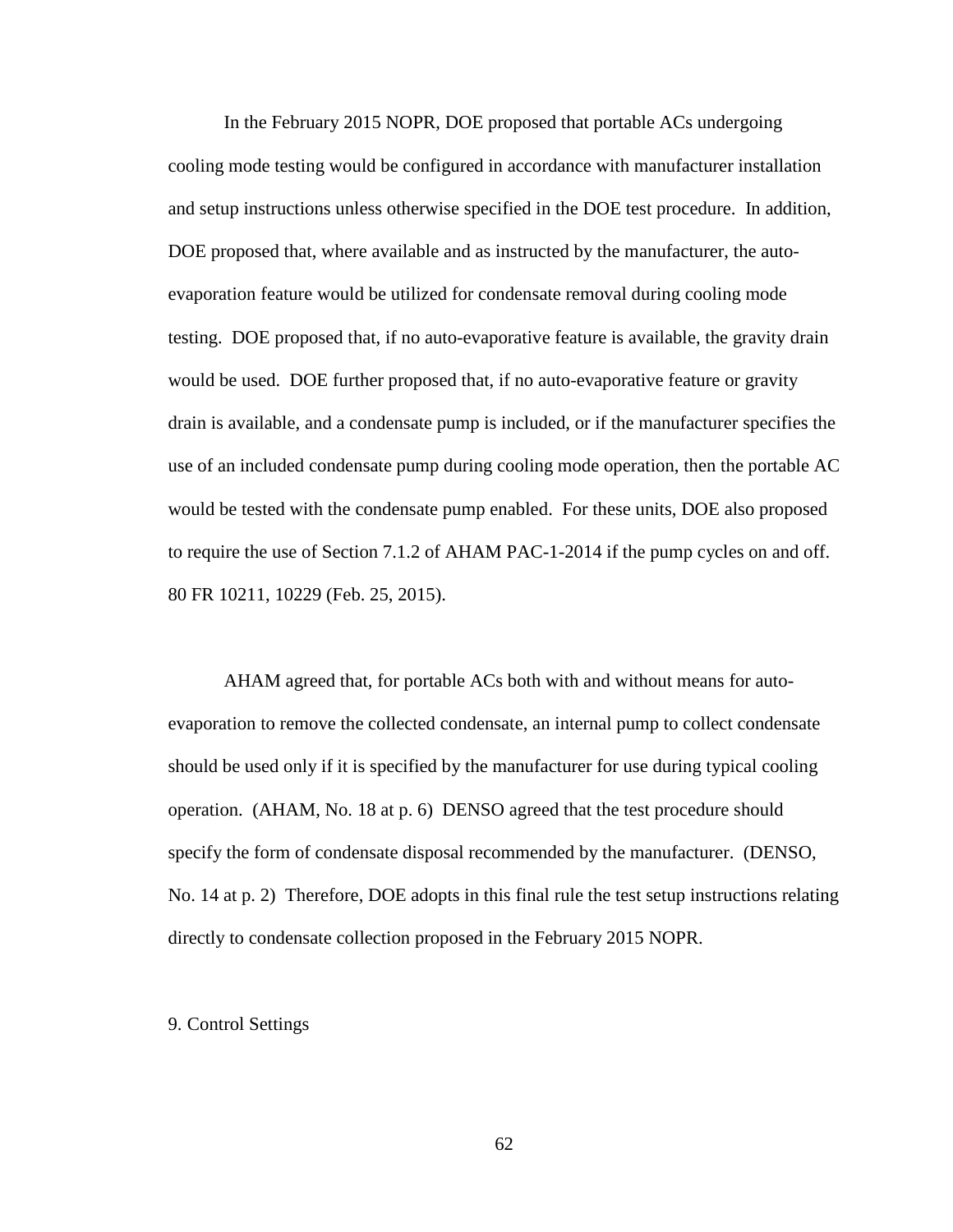In the February 2015 NOPR, DOE proposed that when conducting the cooling mode and heating mode tests (the latter of which was removed from consideration in the November 2015 SNOPR), the fan be set at the maximum speed if the fan speed is user adjustable and the temperature controls be set to the lowest or highest available values, respectively. These control settings represent the settings a consumer would select to achieve the primary function of the portable AC, which is to cool or heat the desired space as quickly as possible and then to maintain these conditions. 80 FR 10211, 10229 (Feb. 25, 2015).

AHAM and DENSO agreed with DOE's proposed control settings for fan speed and cooling and heating mode temperature controls. (AHAM, No. 18 at p. 6; DENSO, No. 14 at pp. 2–3) DOE maintains the February 2015 NOPR proposal in this final rule to set the fan speed to the maximum speed and the thermostat to the lowest setting during cooling mode testing. As noted earlier in this section and discussed in more detail in section [III.D](#page-66-0) of this final rule, in the November 2015 SNOPR, DOE removed heating mode testing from its proposal; and, therefore, the February 2015 NOPR proposal regarding configuration of controls during heating mode is no longer relevant.

In the February 2015 NOPR, DOE proposed that all portable AC testing be conducted with any louver oscillation feature disabled and the louvers fully open and positioned parallel to the air flow to provide maximum air flow and capacity. If the louvers oscillate by default with no option to disable the feature, testing would proceed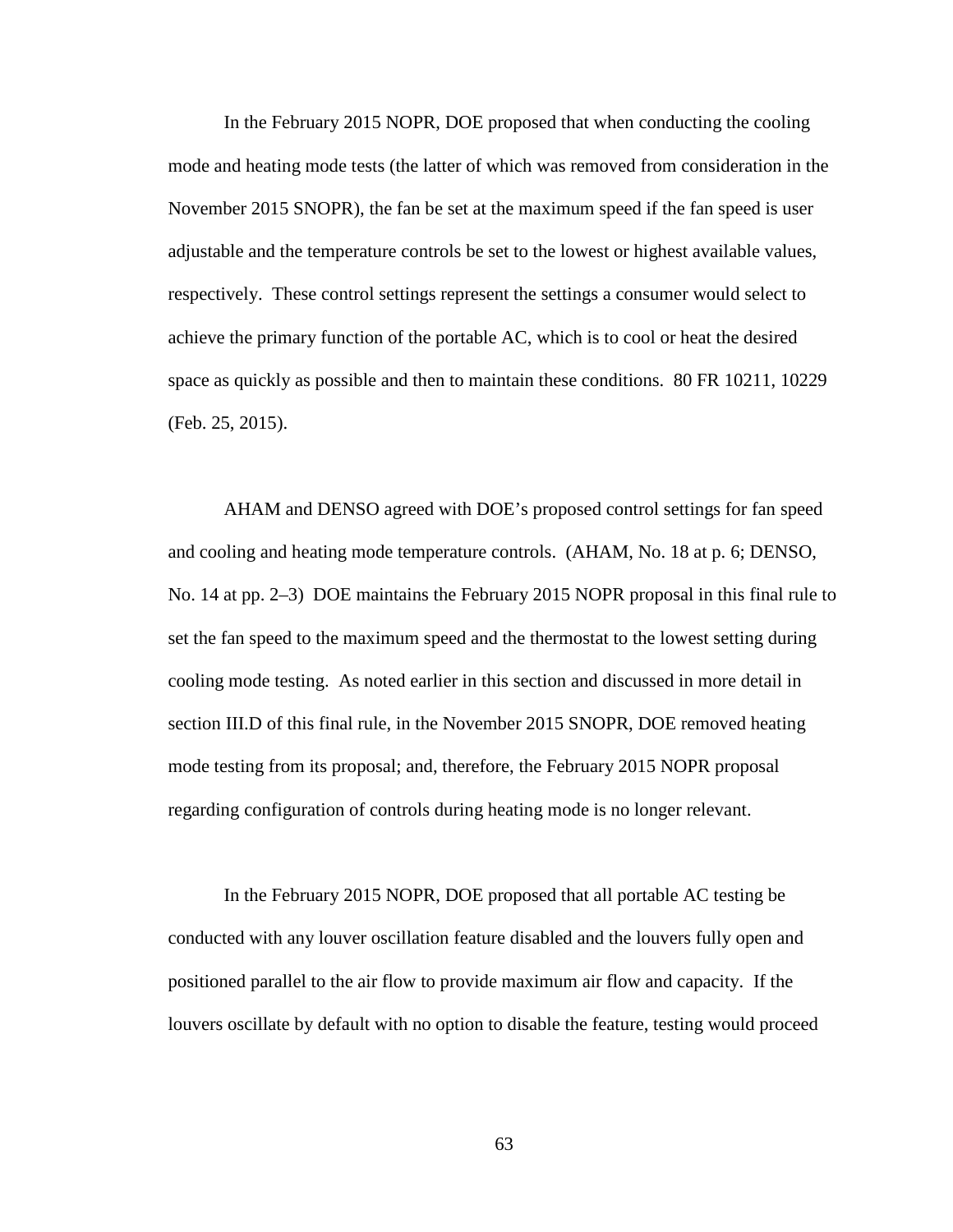with the louver oscillation enabled, without altering the unit construction or programming. 80 FR 10211, 10229 (Feb. 25, 2015).

AHAM and DENSO agreed with DOE's proposed clarification that all portable AC performance testing be conducted with the maximum louver opening and, where applicable, with the louver oscillation feature disabled throughout testing. (AHAM, No. 18 at p. 6; DENSO, No. 14 at pp. 2–3) DOE adopts in this final rule the proposals in the February 2015 NOPR regarding the louver positioning and oscillating feature settings.

<span id="page-64-0"></span>10. Electrical Supply

In the February 2015 NOPR, DOE proposed that for active mode testing, the input standard voltage be maintained at 115 V  $\pm$ 1 percent and that the electrical supply be set to the nameplate listed rated frequency, maintained within  $\pm 1$  percent. 80 FR 10211, 10230 (Feb. 25, 2015).

AHAM supported DOE's proposed input voltage and frequency standard. (AHAM, No. 18 at p. 7) DOE adopts in this final rule the February 2015 NOPR proposals regarding the input standard voltage and frequency settings.

11. Power Factor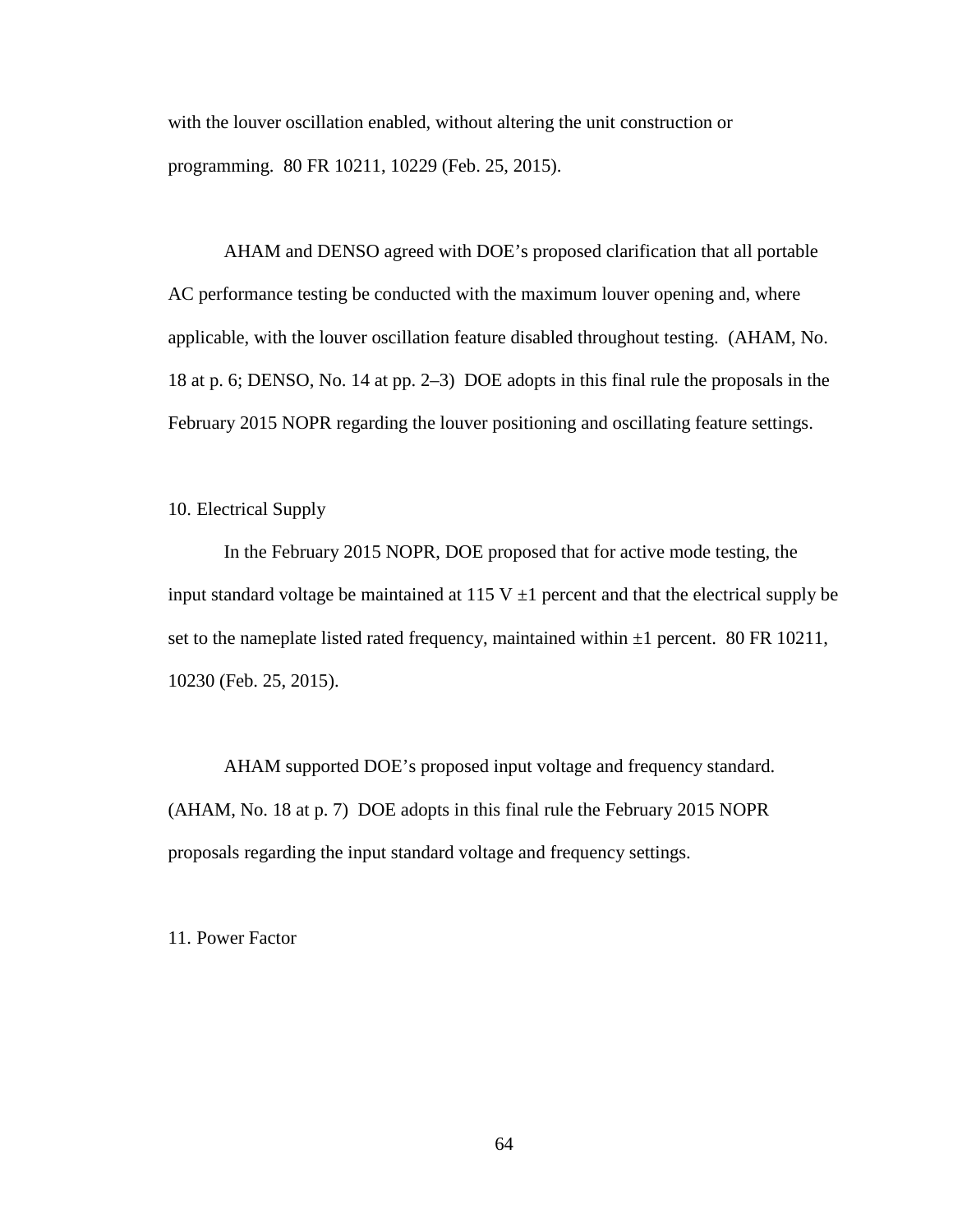The California IOUs recommended that DOE require testing and reporting of portable AC power factor<sup>[14](#page-65-0)</sup> under the proposed test procedure, as this would allow DOE to better assess minimum power factor requirements and related consumer benefits in a future rulemaking. The California IOUs believe that improving power factor may yield significant societal benefits through cost savings for electric utility customers, improved grid efficiency, and reduced greenhouse gases. The California IOUs noted that the CEC currently requires reporting of power factor for a variety of appliances including fluorescent lamp ballasts, residential portable light-emitting diode (LED) luminaires, televisions, and large battery charger systems, and specifies minimum power factor requirements for portable LED luminaires and large battery charger systems. (California IOUs, Standards Preliminary Analysis, No. 15 at p. 4; California IOUs, No. 20 at pt. 2)

Based on limited power factor data on four test units, DOE observed average power factors of 0.978, 0.971, 0.987, and 0.95 with all cooling mode components operating. Because the power factors are consistently near 1, DOE's information suggests there is no significant difference between the power drawn by a portable AC and the apparent power supplied to the unit. DOE expects that the metrics established in this final rule accurately reflect the energy consumption of portable ACs, and that the burdens of measuring and reporting power factor would outweigh any potential benefits of this

<span id="page-65-0"></span><sup>&</sup>lt;sup>14</sup> The power factor of an alternating current electrical power system is defined as the ratio of the real power flowing to the load to the apparent power in the circuit. A load with a low power factor draws more electrical current than a load with a high power factor for the same amount of useful power transferred. The higher currents associated with low power factor increase the amount of energy lost in the electricity distribution system.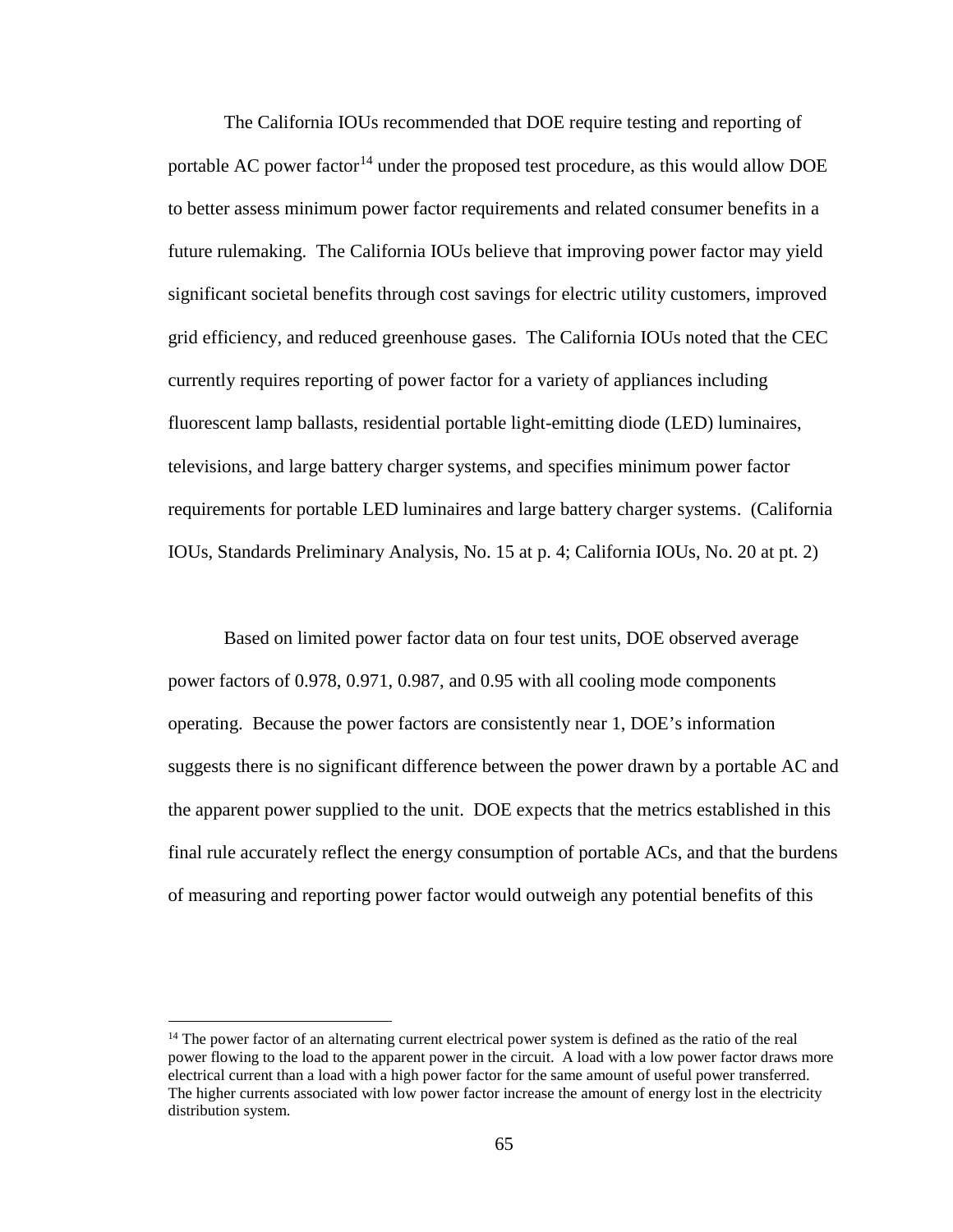information. Therefore, DOE is not establishing requirements for measuring and reporting power factor in this final rule.

### 12. Test Condition Tolerances

In the February 2015 NOPR, DOE proposed a more stringent tolerance for the evaporator inlet dry-bulb temperature when testing single-duct portable ACs compared to the tolerance specified for dry-bulb temperature in Table 2b of ANSI/ASHRAE Standard 37-2009. The proposed tolerance is consistent with the evaporator inlet wet-bulb temperature tolerance; i.e., individual values must remain within a range of 1.0  $\textdegree$ F, with the average of all measured values within 0.3 °F of the nominal value. Specifically, DOE proposed that the condenser inlet dry-bulb temperature would be maintained within the test tolerance as specified in Table 2b of ANSI/ASHRAE Standard 37-2009. This tolerance modification ensured that all test laboratories first maintain the evaporator inlet test conditions and then ensure that condenser inlet conditions satisfy the tolerance requirements. 80 FR 10211, 10226 (Feb. 25, 2015).

AHAM agreed with DOE's proposed tolerance for the evaporator inlet dry-bulb within a range of 1.0 °F with an average difference of 0.3 °F. (AHAM, No. 18 at p. 5) Therefore, in this final rule, DOE adopts this tolerance specification in appendix CC.

#### <span id="page-66-0"></span>D. Heating Mode

In the February 2015 NOPR, DOE proposed a definition for heating mode and proposed a heating mode test procedure that was based on AHAM PAC-1-2014 with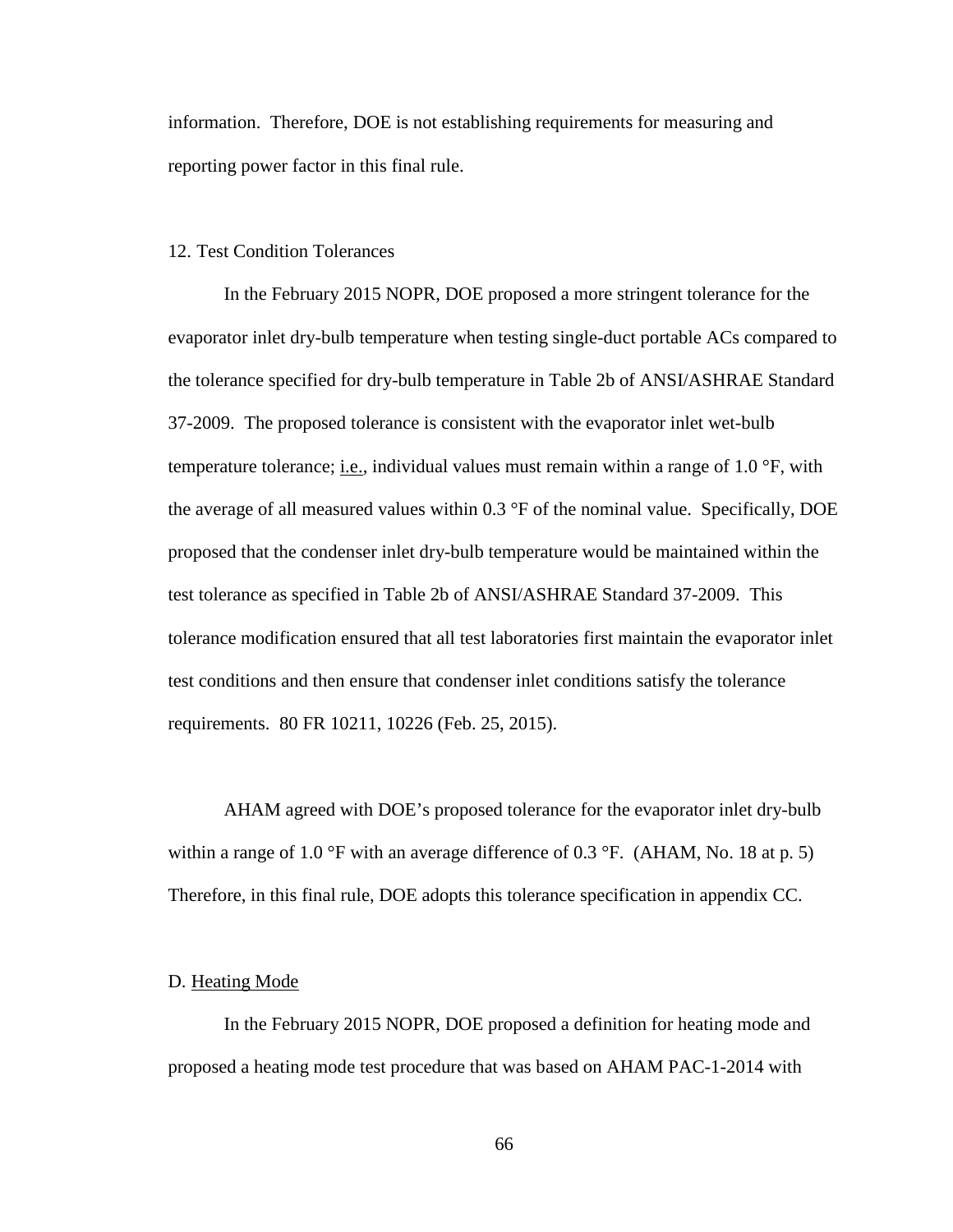comparable adjustments as were considered for cooling mode, except at lower temperature ambient conditions. 80 FR 10211, 10230–10231 (Feb. 25, 2015). DOE received comments in response to the February 2015 NOPR proposals, and, based on those comments, in the November 2015 SNOPR, DOE removed the heating mode test provisions from the proposed DOE portable AC test procedure, including the definition of heating mode and calculations for heating mode-specific and total combined energy efficiency ratio. DOE concluded that the combined energy efficiency ratio, CEER, which represents energy efficiency in cooling mode, off-cycle mode, standby mode, and off mode, would capture representative performance of portable ACs because they are primarily used as cooling products. 80 FR 74020, 74031 (Nov. 27, 2015).

AHAM supported DOE's proposal to remove the heating mode metric from the test procedure, as it is consistent with AHAM's position that heating is not the main consumer utility and that there is no adequate data on consumer usage to demonstrate a benefit that would justify the burden of testing in this mode. (AHAM, No. 23 at pp. 5–6)

The California IOUs commented that heating mode is a significant operating mode for portable ACs and should be included in the test procedure in order to accurately reflect the actual usage of the equipment. The California IOUs noted that heating mode may work in conjunction with cooling mode, as seen in products with an "auto mode" that automatically selects heating or cooling mode using a thermostat to maintain the set temperature. They further noted that DOE's annual operating hour estimates for heating mode suggested that the heating season is longer than the cooling season and would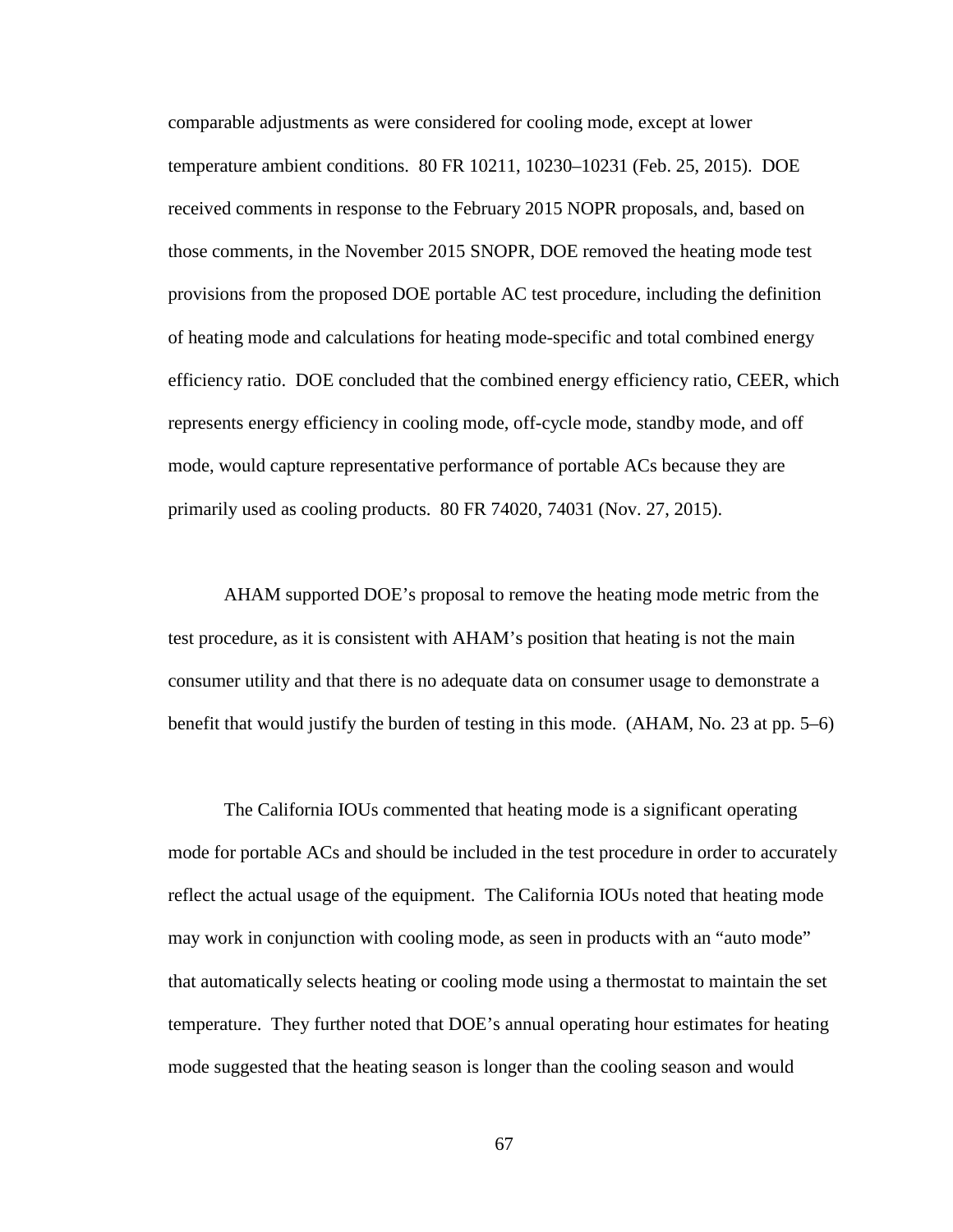therefore provide more opportunity for heating mode operation. The California IOUs concluded that cooling and heating functions are both primary modes, unlike dehumidification mode and others omitted from the test procedure. The California IOUs believe that including heating mode testing would not disproportionately increase test burden. The California IOUs proposed that DOE define a separate efficiency ratio, CEERHM, similar to the cooling mode metric proposed in the February 2015 NOPR, CEERCM, and that units with a heating mode would then be rated with a separate metric for heating capacity. The California IOUs believe that this would mitigate potential confusion with a blended metric and consumers would be effectively informed of independent performance in cooling and heating modes. (California IOUs, No. 24 at p. 3)

DOE notes that although some portable ACs offer an "auto mode" that allows for both cooling and heating mode operation depending upon the ambient temperature, available data suggest that portable ACs are not used for heating purposes for a substantial amount of time. In the Burke Portable AC Study, the 19 metered test units were determined to operate solely in cooling mode, fan mode, or off/standby mode, even for an example test site where monthly average outdoor temperatures ranged from 59.8 °F to 71.5 °F. Input from manufacturers during confidential interviews confirmed the conclusion that any heating function for portable ACs is infrequently used, and no further substantiation was provided by the California IOUs to support their assertion that heating mode is a significant operating mode. DOE concludes that doubling the active mode testing time and correspondingly increasing test burden is not justified. Therefore, DOE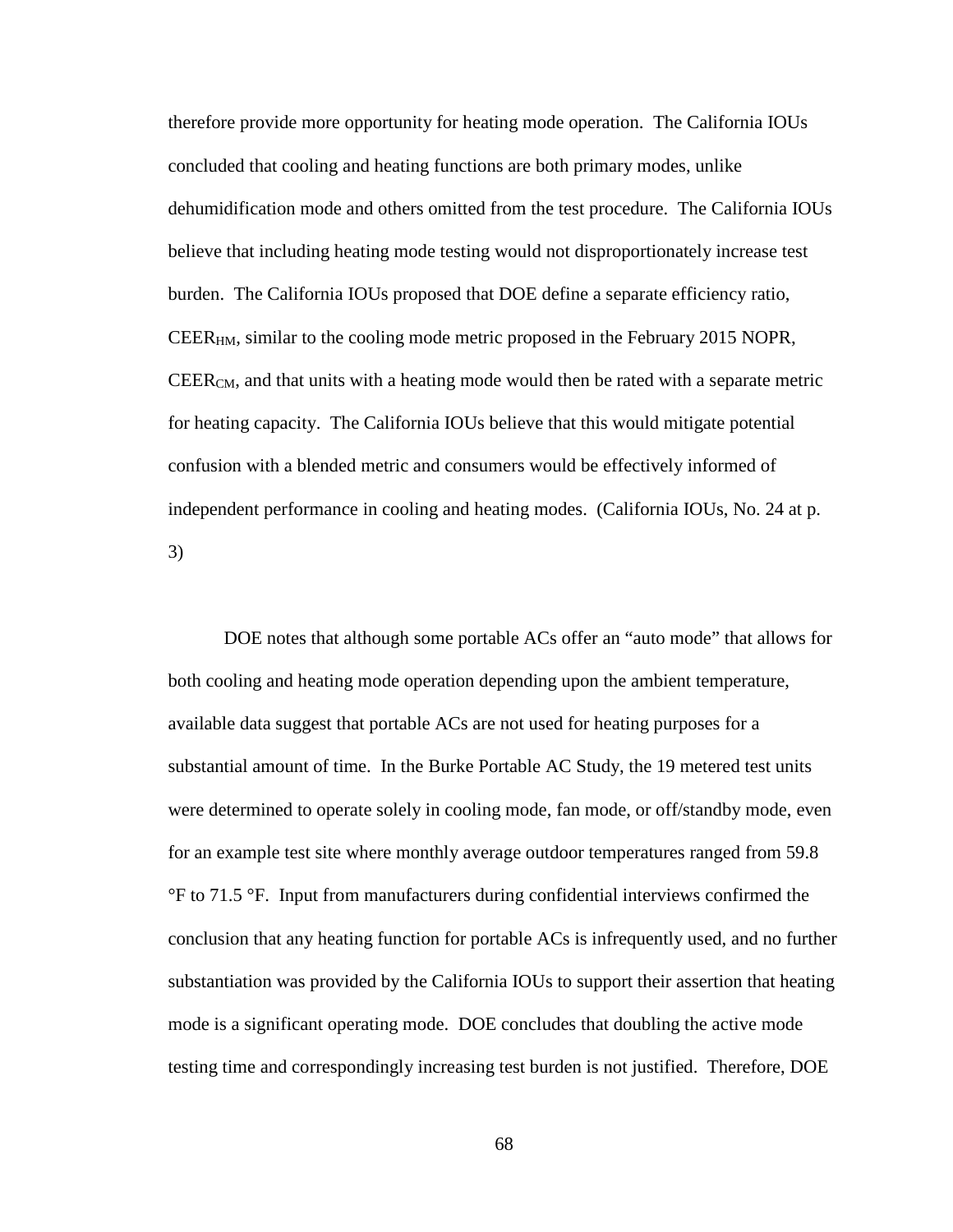maintains the November 2015 SNOPR proposal and does not establish a heating mode test or efficiency metric in this final rule. As stated in the November 2015 SNOPR, DOE will continue to evaluate the need for a representative heating mode test procedure for portable ACs and may consider including a test for heating mode in a future test procedure rulemaking.

### E. Air Circulation Mode

In the February 2015 NOPR, DOE proposed to not measure energy consumption in, or allocate annual operating hours to, air circulation mode due to lack of usage information for this consumer-initiated air circulation feature. 80 FR 10211, 10216, 10236 (Feb. 25, 2015).

AHAM and DENSO agreed with DOE's proposal to not include a measurement for air circulation mode. (AHAM, Public Meeting Transcript, No. 13 at p. 64; DENSO, No. 14 at p. 3)

DOE adopts in this final rule the February 2015 NOPR proposals to not measure or allocate annual operating hours to air circulation mode.

#### F. Off-Cycle Mode

In the February 2015 NOPR, DOE proposed a definition for off-cycle mode and further proposed that off-cycle mode energy use be measured according to a test beginning 5 minutes after the completion of the cooling mode test and ending after a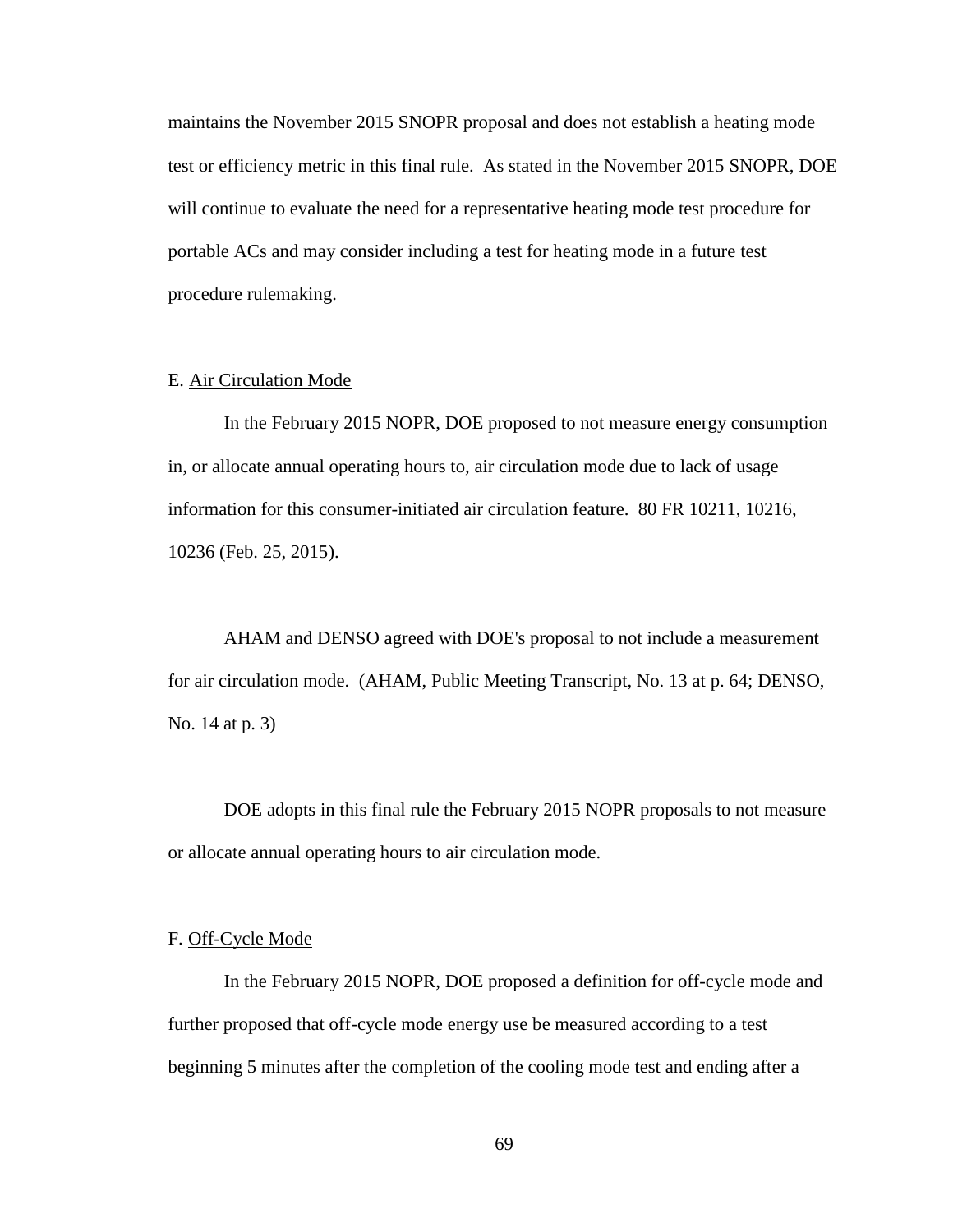period of 2 hours. DOE also proposed that the electrical supply be the same as specified for cooling mode (see section [III.C.10](#page-64-0) of this final rule) and that this measurement be made using the same power meter specified for standby mode and off mode. DOE further proposed that for units with adjustable fan speed settings, the fan remain set at the maximum speed during off-cycle mode testing. 80 FR 10211, 10232 (Feb. 25, 2015).

AHAM opposed the proposed measurement of off-cycle mode energy use, suggesting that DOE did not provide sufficient portable AC-specific usage data to support the inclusion of off-cycle mode and estimate the burden associated with testing. Specifically, AHAM expressed concern that DOE based the proposed definition and testing provisions for portable ACs on a recent dehumidifier test procedure rulemaking because the two products do not have the same consumer usage. AHAM suggested that portable ACs have fewer standby operating hours than dehumidifiers and that off-cycle mode will contribute a negligible amount of energy use. (AHAM, No. 18 at p. 8)

Because portable ACs have a similar off-cycle mode to dehumidifiers, DOE used the dehumidifier test procedure as a starting point for the development of the portable AC definitions and test procedure. DOE notes that for dehumidifiers and portable ACs, offcycle mode is a mode automatically entered when the dehumidifier humidity setpoint or portable AC temperature setpoint is reached. Therefore, although the consumer usage of these products affects the time spent in off-cycle mode by means of the humidity or temperature setpoint selection, off-cycle mode hours are also a function of the unit capacity, room size, and ambient heat or humidity load. Therefore, there is no basis for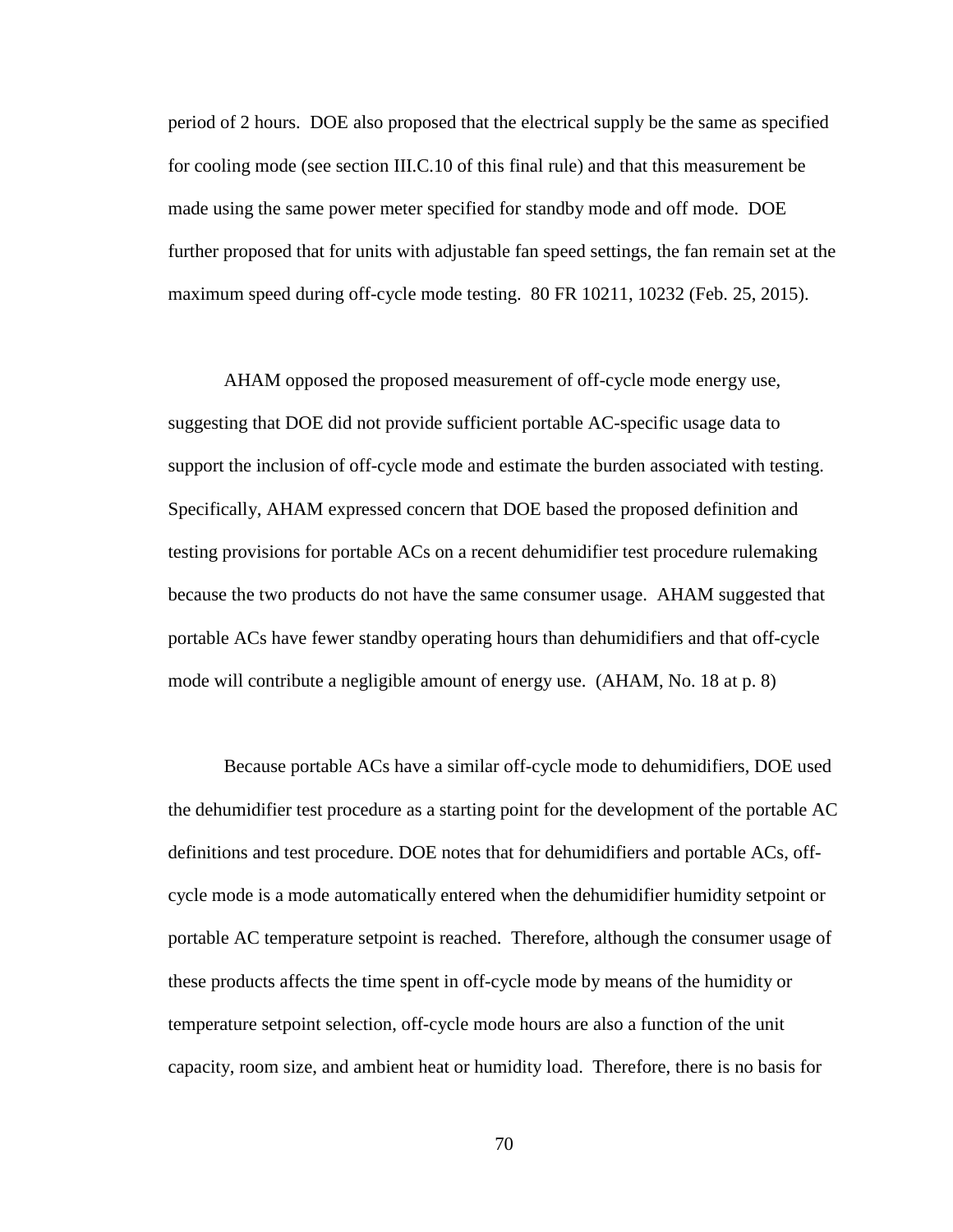concluding that the dehumidifier provisions for testing off-cycle mode are any less applicable to portable ACs than they are for dehumidifiers. Further, because off-cycle mode is performed immediately following active mode, there are no necessary test setup adjustments and the only burden associated with off-cycle mode is test time, during which no technician input is necessary. Therefore, DOE believes the incremental test burden associated with testing off-cycle mode energy consumption is low. DOE discusses the burden associated with the adopted portable AC test procedure in detail in section [IV.B](#page-83-0) of this final rule.

DENSO noted that other similar products, such as room ACs, generally operate the fans only when the compressor operates, possibly with a short delay-off at the end of the compressor cycle. In addition, DENSO commented that it does not believe that the fan would be operating at the maximum speed unless the compressor is running. DENSO commented, therefore, that off-cycle mode testing should be conducted under representative operating conditions, and that the fan control setting should be in accordance with manufacturer's instructions. (DENSO, No. 14 at p. 3)

In development of the portable AC test procedure, DOE reviewed other test procedures for similar products. With respect to DENSO's comment, DOE recognizes that there may be benefits associated with running the fan for a short period of time following a compressor cycle, such as for defrosting and drying coils and providing additional cooling to the room, and therefore maintains the provisions in this final rule which specify that the off-cycle mode test procedure begin 5 minutes following the end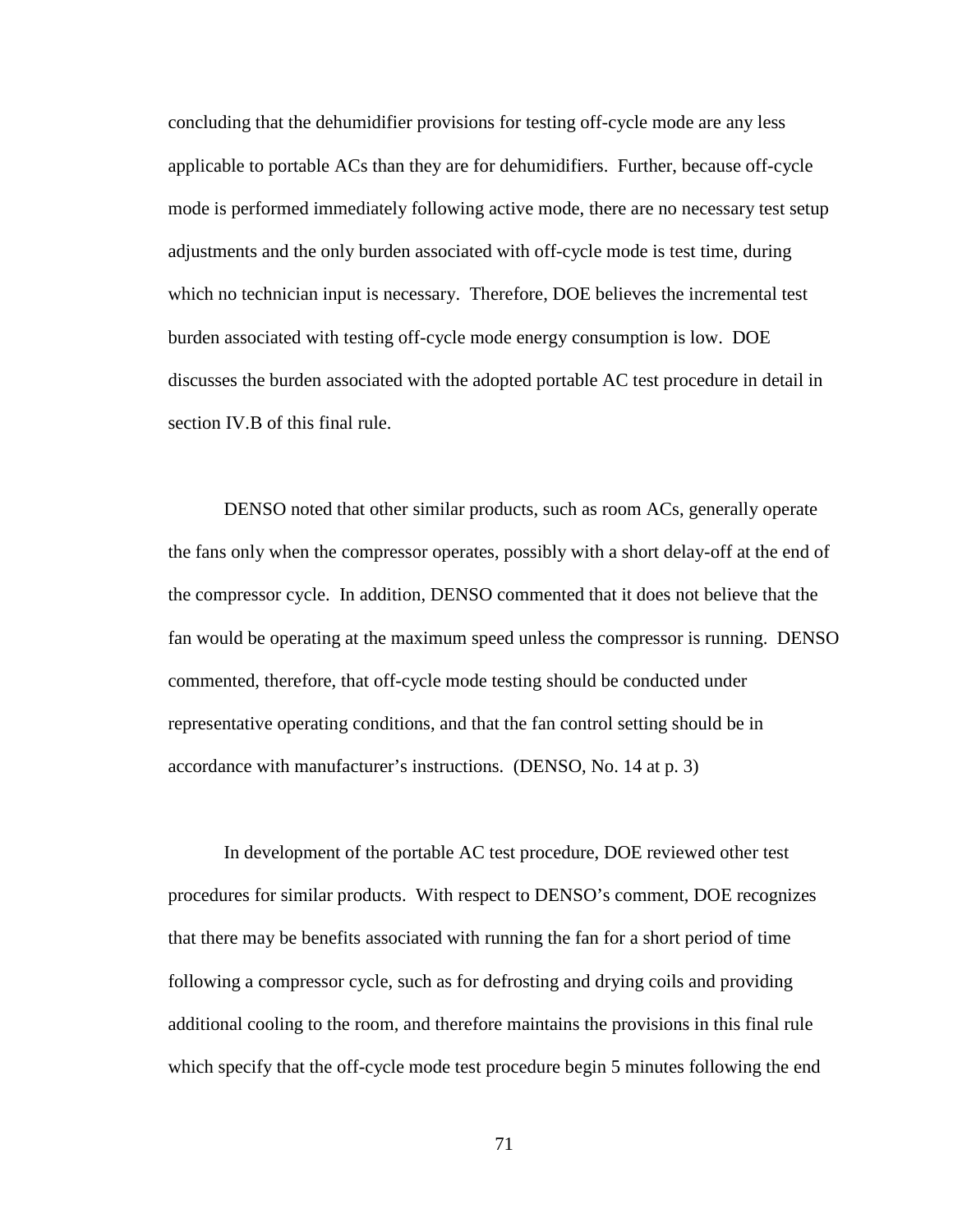of a compressor on cycle. Because consumers are unlikely to readjust control settings, including fan speed, between cooling mode and off-cycle mode and manufacturers may automatically adjust fan speed during off-cycle mode regardless of the user control settings, DOE is specifying that no control settings other than temperature setpoint are to be manually changed between cooling mode testing and the subsequent off-cycle mode testing in the appendix CC established in this final rule.

#### G. Standby Mode and Off Mode

# 1. Mode Definitions

In the February 2015 NOPR, DOE proposed definitions for standby mode and off mode, as well as methods to measure standby mode and off mode energy consumption for portable ACs. DOE also proposed to consider the power consumption in inactive mode, defined as a standby mode, as representative of delay-start mode and to include the operating hours for delay-start mode in the estimate for inactive mode operating hours for the purposes of calculating a combined metric. Further detail on each of these modes and the proposal to include the delay-start mode hours in the estimate for inactive mode operating hours can be found in the February 2015 NOPR. 80 FR 10211, 10233 (Feb. 25, 2015).

AHAM agreed with DOE's proposed definitions of standby mode and also agreed with DOE's proposal to incorporate delay start into inactive mode. (AHAM, No. 18 at p. 9)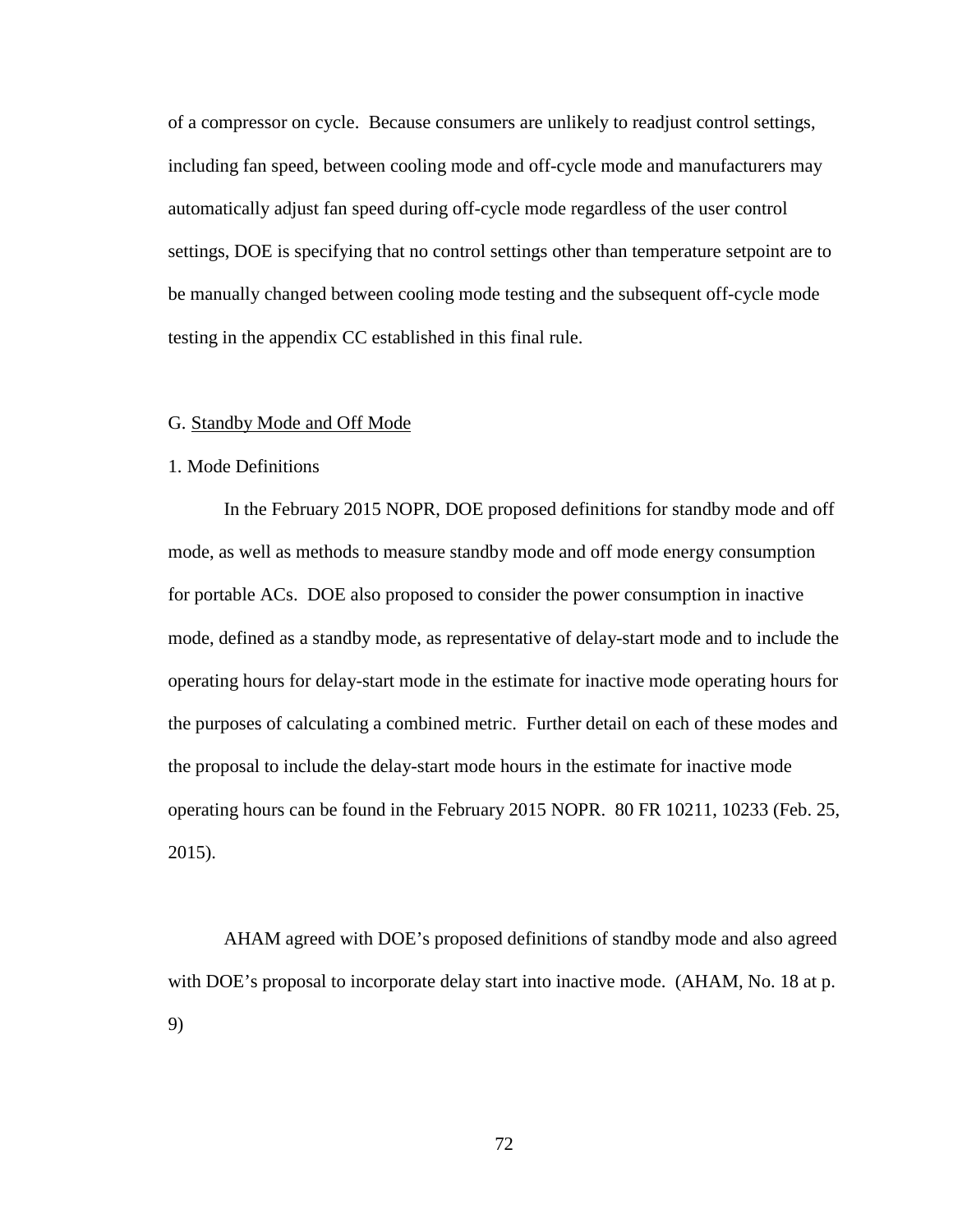In this final rule, DOE establishes in appendix CC the standby mode, inactive mode, and off mode definitions proposed in the February 2015 NOPR, and also maintains the determination that the power consumption in inactive mode is representative of delaystart mode and thus does not require measurement of delay-start mode power consumption.

# 2. Determination of Standby Mode and Off Mode Power Consumption

In the February 2015 NOPR, DOE proposed to specify testing and conditions for measuring standby mode and off power consumption according to International Electrotechnical Commission (IEC) Standard 62301, "Household electrical appliances— Measurement of standby power," Publication 62301, Edition 2.0 (2011–01) (hereinafter referred to as ''IEC Standard 62301'') in accordance with EPCA. DOE proposed that the power consumption in inactive mode be measured, and that the annual hours assigned to that power measurement would be the sum of annual hours for inactive mode and bucketfull mode<sup>15</sup>, based on a determination of commonality in power consumption in inactive and bucket-full modes. DOE additionally proposed that the test room ambient air temperatures for standby mode and off mode testing would be specified in accordance with IEC Standard 62301. 80 FR 10211, 10233–10234 (Feb. 25, 2015).

AHAM agreed with each of these proposals. (AHAM, No. 18 at p. 9) In this final rule, DOE establishes the February 2015 NOPR proposals regarding the

<span id="page-73-0"></span><sup>&</sup>lt;sup>15</sup> In the February 2015 NOPR, DOE described bucket-full mode as a standby mode in which the condensate level in the internal collection container reaches a manufacturer-specified threshold or the collection container is removed; any cooling, heating, or air-circulation functions are disabled; and an indication is provided to the consumer that the container is full.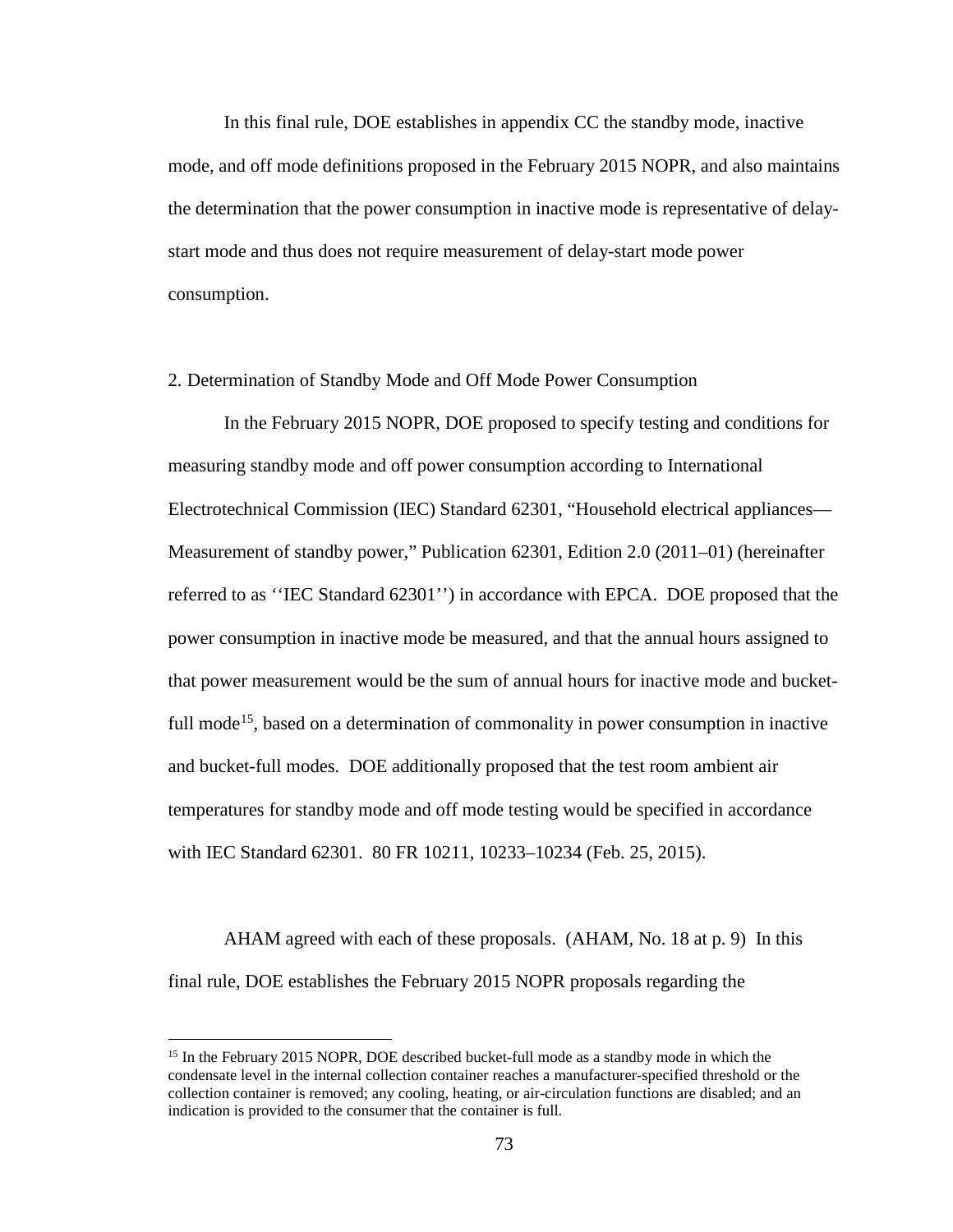determination of standby mode and off mode power consumption, the test room ambient temperature during testing, and the assignment of power consumption and operating hours for inactive mode and bucket-full mode.

# H. Energy Efficiency Metrics

1. Annual Operating Mode Hours

As initially presented in the February 2015 NOPR, DOE developed estimates of portable AC annual operating mode hours for cooling mode, heating mode, off-cycle mode, and inactive or off mode. In the November 2015 SNOPR, DOE removed consideration of heating mode and updated the proposed annual operating hours for the remaining modes based on the "Cooling Only" scenario presented in the February 2015 NOPR as follows in Table III.4:

| <b>Modes</b>         | <b>Operating Hours</b> |
|----------------------|------------------------|
| Cooling Mode         | 750                    |
| Off-Cycle Mode       | 880                    |
| Inactive or Off Mode | 1,355                  |

<span id="page-74-0"></span>**Table III.4 SNOPR Proposed Annual Operating Hours by Mode**

More information on the development of these annual hours for each operating mode can be found in the February 2015 NOPR. 80 FR 10211, 10235–10237 (Feb. 25, 2015).

AHAM opposed DOE's reliance on room AC data to determine annual operating hours for portable ACs. According to AHAM, although portable ACs and room ACs are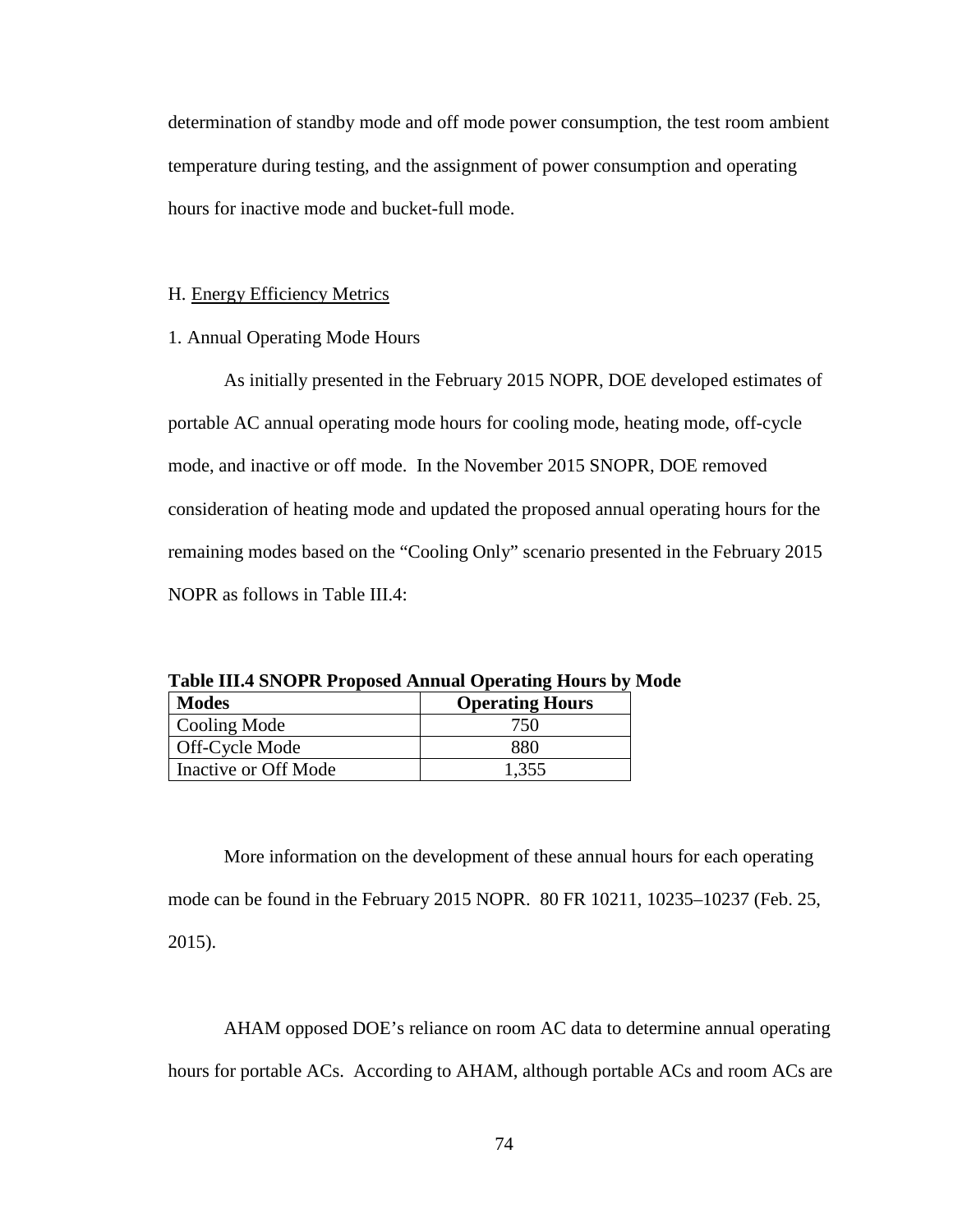similar, they have inherent differences in installation and use patterns. AHAM urged DOE to obtain portable AC-specific consumer usage data to demonstrate that portable AC and room AC use are comparable to validate the annual operating hour proposals. (AHAM, No. 23 at pp. 6–7)

In response to AHAM's concern regarding the lack of portable AC-specific data, DOE notes that the utility of portable ACs and room ACs are similar, in that they serve similar applications and are similar in technologies, cost, and functionality. Therefore, DOE believes that it is reasonable to assume that usage patterns of portable ACs and room ACs will also be similar. DOE requested data and information regarding consumer usage of portable ACs in both the February 2015 NOPR and the November 2015 SNOPR. DOE notes that no additional information or data were provided by AHAM or any other party regarding portable AC usage patterns. Therefore, in the absence of additional consumer usage data from any available sources, DOE continues to utilize the most relevant consumer use data available for portable ACs and establishes in appendix CC the annual operating mode hours in [Table III.4.](#page-74-0)

# 2. CEER Calculation

In the November 2015 SNOPR, DOE proposed to revise the CEER metric calculation that was proposed in the February 2015 NOPR to reflect the elimination of heating mode and the addition of a second set of testing conditions for dual-duct units. DOE proposed that the updated CEER calculation, which would use the same weighting factors as were developed for SACC, would be determined as: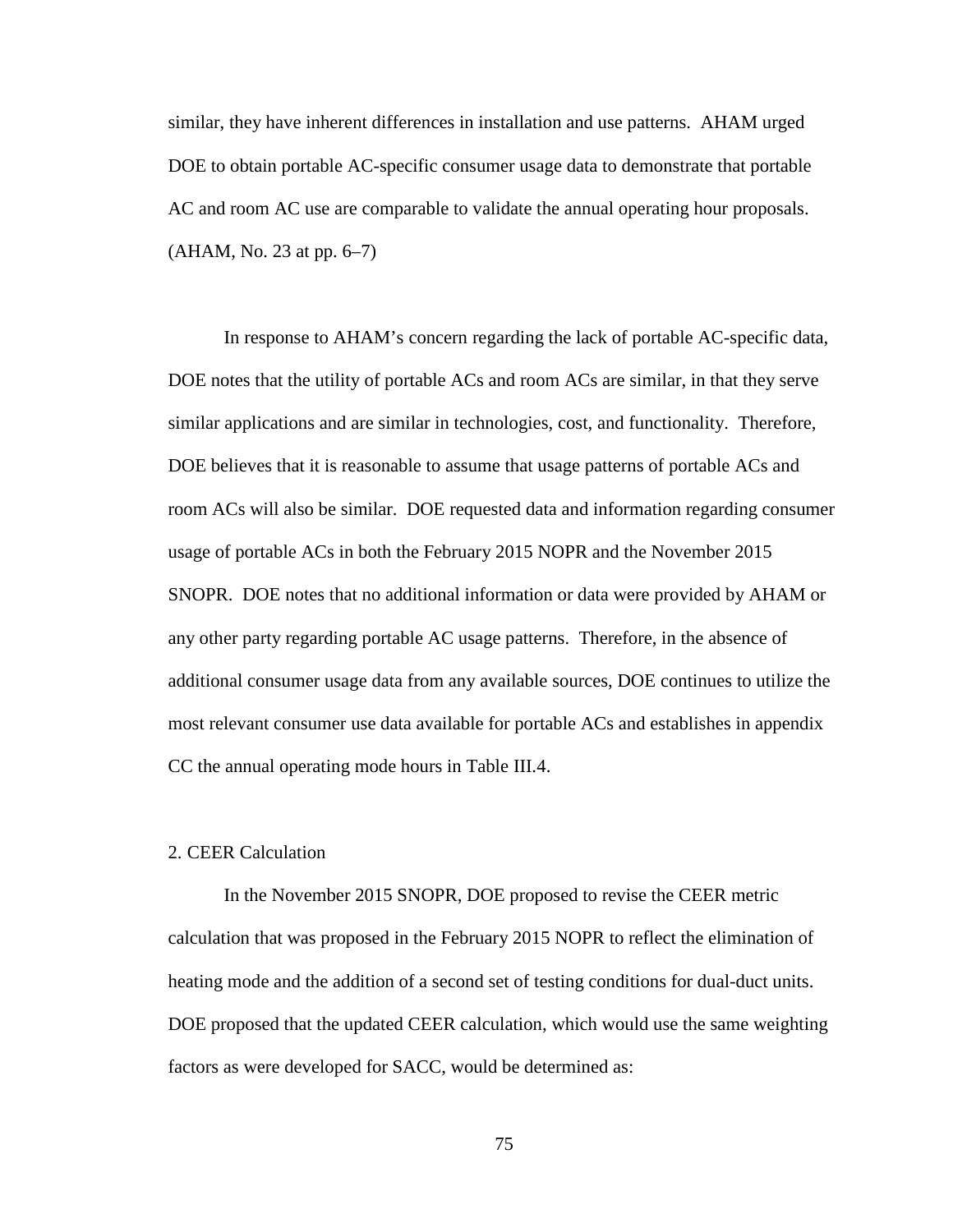$$
CEER_{SD} = \left[\frac{(ACC_{95} \times 0.2 + ACC_{83} \times 0.8)}{\left(\frac{AEC_{SD} + AEC_T}{k \times t}\right)}\right]
$$

$$
CEER_{DD} = \left[\frac{ACC_{95}}{\left(\frac{AEC_{95} + AEC_T}{k \times t}\right)}\right] \times 0.2 + \left[\frac{ACC_{83}}{\left(\frac{AEC_{83} + AEC_T}{k \times t}\right)}\right] \times 0.8
$$

Where:

CEERSD and CEERDD are the combined energy efficiency ratios for single-duct and dual duct units, respectively, in British thermal units per watt-hour (Btu/Wh).

 $ACC_{95}$  and  $ACC_{83}$  are the adjusted cooling capacities at the 95°F and 83 °F drybulb outdoor conditions, respectively, in Btu/h.

AECSD is the annual energy consumption in cooling mode for single-duct units, in kWh/year.

AEC95 is the annual energy consumption in cooling mode for dual-duct units,

assuming all cooling mode hours would be at the 95 °F dry-bulb outdoor conditions, in kWh/year.

AEC83 is the annual energy consumption in cooling mode for dual-duct units, assuming all cooling mode hours would be at the 83 °F dry-bulb outdoor conditions, in kWh/year.

 $AEC_T$  is the total annual energy consumption attributed to all modes except cooling, in kWh/year.

t is the number of cooling mode hours per year, 750.

k is 0.001 kWh/Wh conversion factor for watt-hours to kilowatt-hours.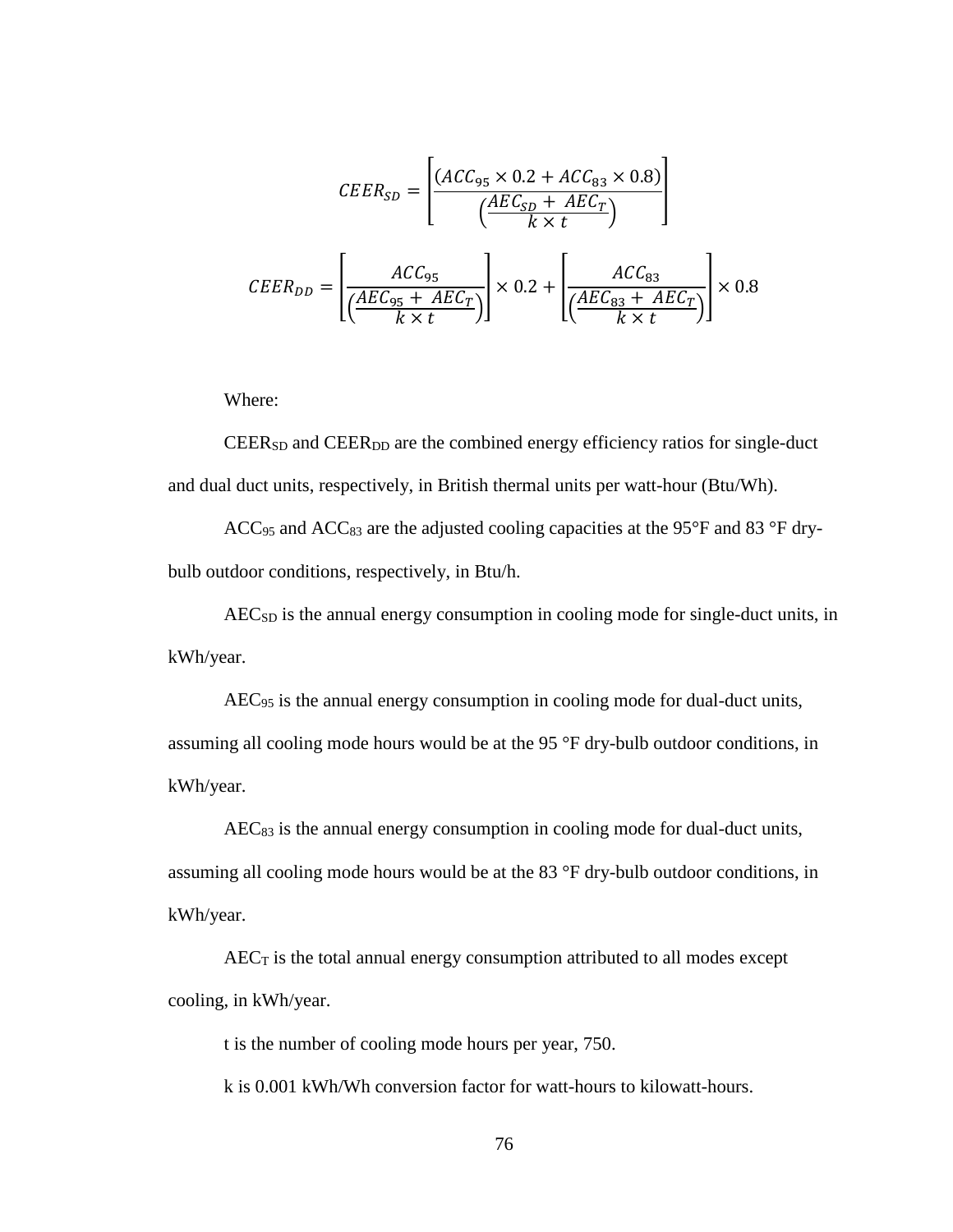0.2 is the weighting factor for the 95 °F dry-bulb outdoor condition test.

0.8 is the weighting factor for the 83 °F dry-bulb outdoor condition test. 80 FR 74020, 74032 (Nov. 27, 2015).

The California IOUs supported the proposed test procedure and CEER calculations with the ACC metric, which accounts for the impact of infiltration air due to the draw of condenser air flow from the conditioned space as well as duct and case heat transfer effects. (California IOUs, No. 20 at p. 1)

AHAM opposed the proposed CEER equations as proposed in the February 2015 NOPR, commenting that the equations should be modified to remove the considerations for air infiltration and duct and case heat transfer effects. (AHAM, No. 18 at p. 10)

For the reasons discussed previously in this notice, DOE is including air infiltration and duct heat transfer effects in its measurement of portable AC performance, but is not including case heat transfer effects (see section [III.C.2.c,](#page-44-0) section [III.C.5,](#page-50-0) and section [III.C.6](#page-55-0) of this final rule, respectively). DOE maintains the proposals from the November 2015 SNOPR, and establishes the above CEER calculations in this final rule.

# 3. Annual Operating Costs

In the February 2015 NOPR, DOE proposed that the annual energy consumption in cooling mode, AEC<sub>cm</sub>, and the total annual energy consumption in all modes except cooling and heating,  $AEC_T$ , would be utilized in calculating the estimated annual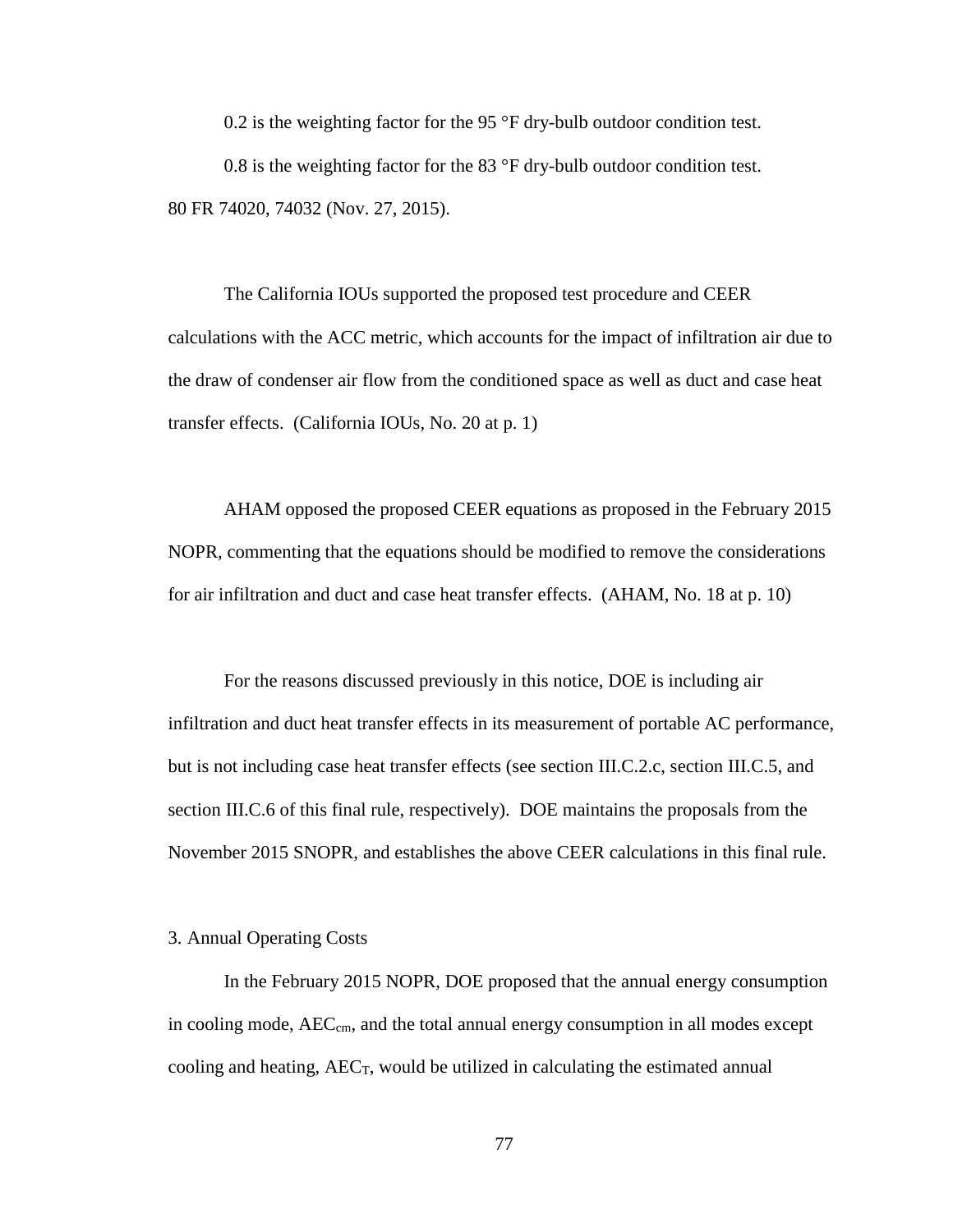operating cost. The sum of the two annual energy consumption metrics would then be multiplied by a representative average unit cost of electrical energy in dollars per kilowatt-hour as provided by the Secretary to obtain the estimated annual operating cost. 80 FR 10211, 10234 (Feb. 25, 2015). DOE maintained this proposal in the November 2015 SNOPR with slight modifications to address multiple cooling mode test conditions and to remove reference to heating mode. DOE received no comments from interested parties in response to either proposal. Therefore, in the absence of any comments and to support a potential portable AC labeling program should the Federal Trade Commission (FTC) establish such a program similar to that for room ACs, DOE adopts in this final rule the annual operating cost calculations that were proposed in the November 2015 SNOPR.

# I. Compliance with other Energy Policy and Conservation Act Requirements

#### 1. Test Burden

EPCA requires that any test procedures prescribed or amended be reasonably designed to produce test results which measure energy efficiency, energy use, or estimated annual operating cost of a covered product during a representative average use cycle or period of use and not be unduly burdensome to conduct.  $(42 \text{ U.S.C. } 6293(b)(3))$ In the February 2015 NOPR, DOE concluded that establishing a test procedure to measure the energy consumption of single-duct and dual-duct portable ACs in active mode, standby mode, and off mode would produce the required test results and would not be unduly burdensome to conduct. This determination was driven by the many similarities between the necessary testing equipment and facilities for portable ACs and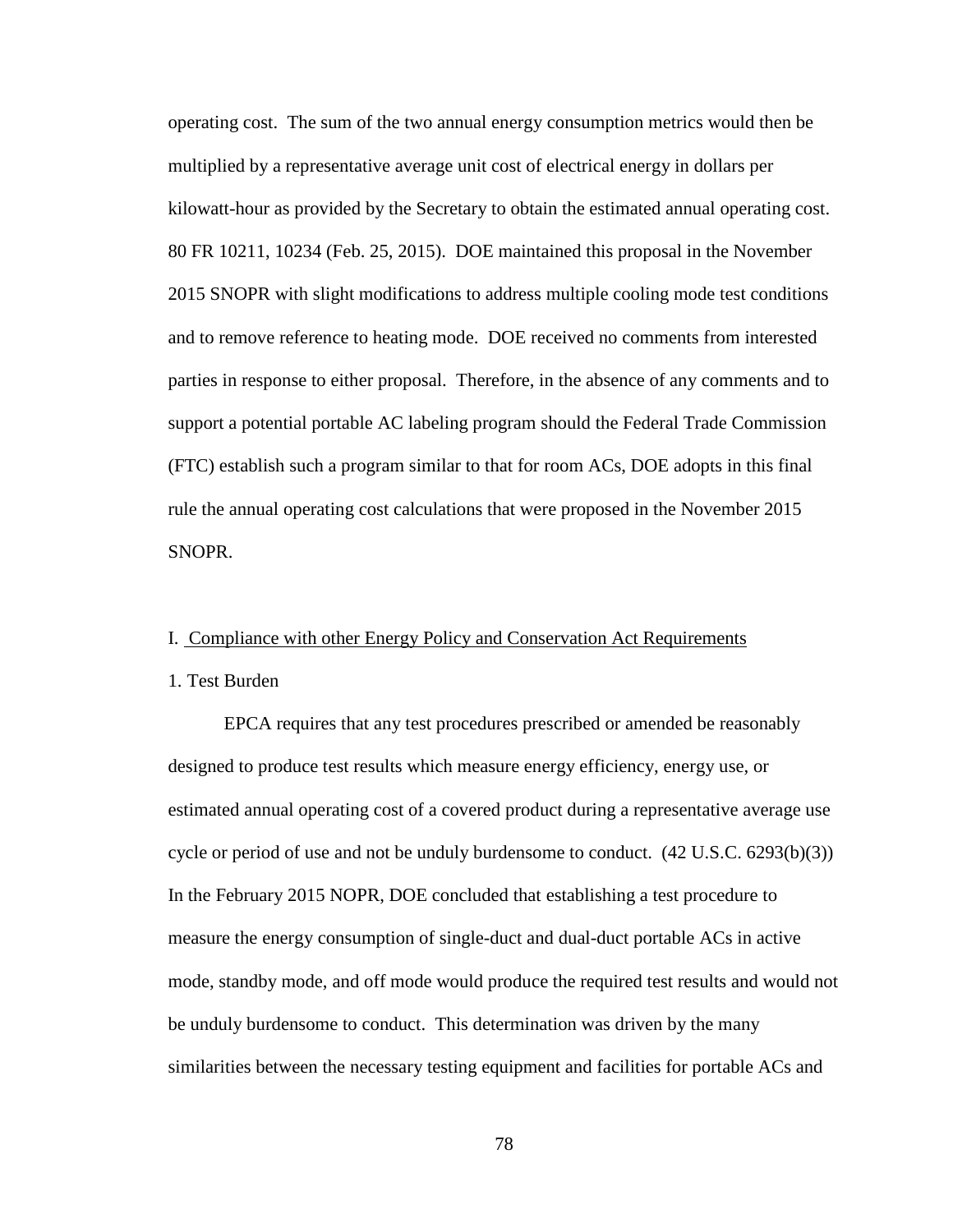other products, the performance of which is currently certified through a DOE test procedure. Therefore, DOE tentatively concluded that manufacturers would not be required to make significant investment in test facilities and new equipment. 80 FR 10211, 10238 (Feb. 25, 2015)

In the November 2015 SNOPR, DOE proposed modifications to the test procedure proposed in the February 2015 NOPR, and noted that those modifications to the portable AC test procedures would not significantly increase the overall test burden compared to the test procedure proposed in the February 2015 NOPR and may instead reduce the overall test burden. 80 FR 74020, 74032–74033 (Nov. 27, 2015).

Because no substantive changes were made between the November 2015 SNOPR and this final rule, DOE maintains its determination from the November 2015 SNOPR that the portable AC test procedure established in this final rule would produce test results that measure energy consumption during representative use and would not be unduly burdensome to conduct.

2. Potential Incorporation of International Electrotechnical Commission Standard 62087 Under 42 U.S.C. 6295(gg)(2)(A), EPCA directs DOE to consider IEC Standard 62087 when amending test procedures for covered products to include standby mode and off mode power measurements. DOE reviewed IEC Standard 62087, "Methods of measurement for the power consumption of audio, video, and related equipment" (Edition 3.0 2011-04), and has determined that it would not be applicable to measuring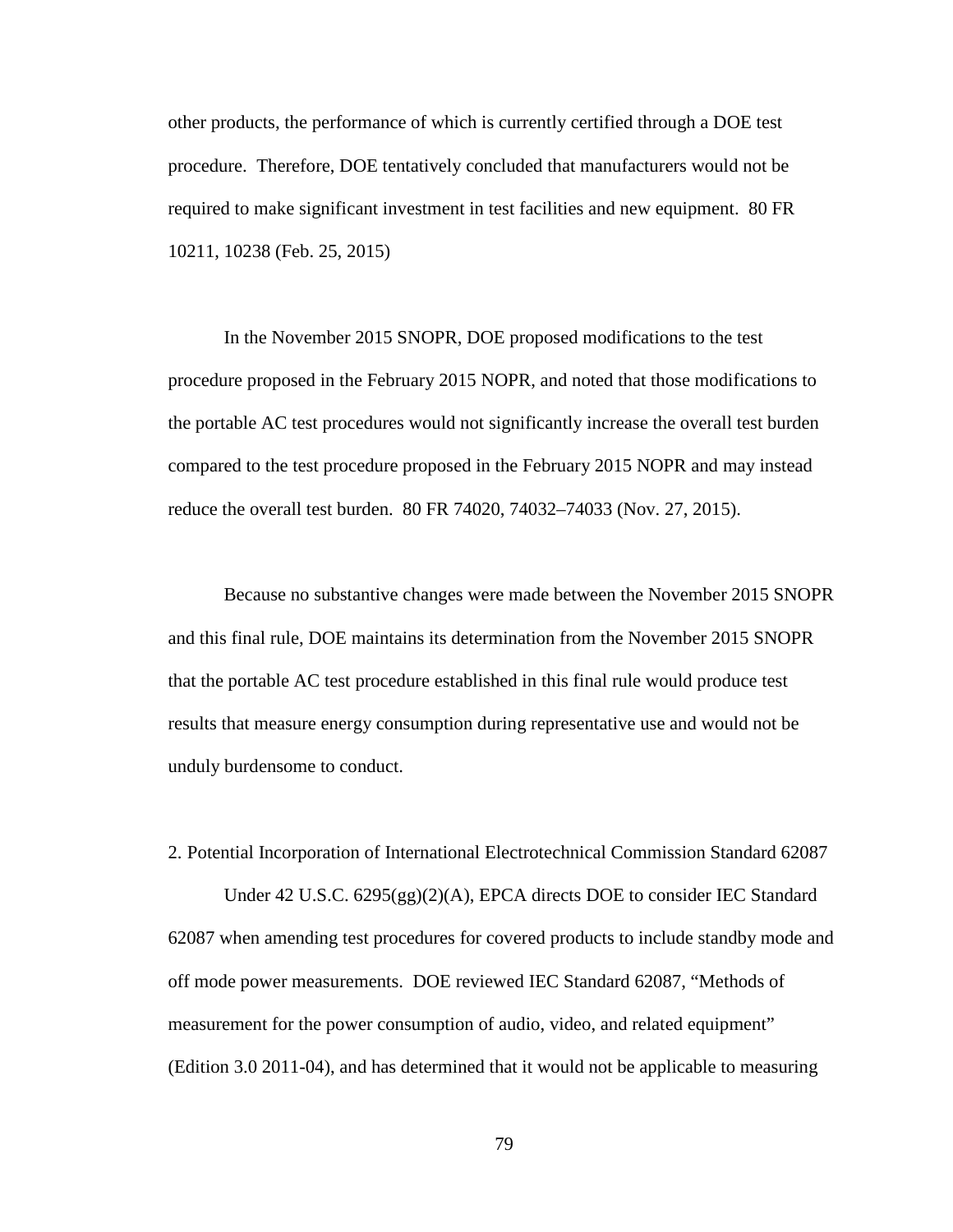power consumption of electrical appliances such as portable ACs. Therefore, DOE determined that referencing IEC Standards 62087 is not appropriate for the test procedure established in this final rule.

# J. Sampling Plan and Rounding Requirements

In the February 2015 NOPR, DOE proposed sampling plan and rounding requirements for portable ACs to enable manufacturers to make representations of energy consumption or efficiency metrics, which would be included in the proposed 10 CFR 429.62. For the sampling plan, DOE proposed general sampling requirements for selecting units to be tested and provided direction regarding a sufficient sample size. DOE also proposed a method to determine a representative value for measures of energy consumption, that all calculations be performed with the unrounded measured values, and that the reported cooling or heating capacity be rounded in accordance with Table 1 of AHAM PAC-1-2014, now referenced as ANSI/AHAM PAC-1-2015 as discussed in section [III.C.1](#page-25-0) of this final rule. DOE further proposed that all energy efficiency metrics be rounded to the nearest 0.1 Btu/Wh. 80 FR 10211, 10237–10238 (Feb. 25, 2015).

In the November 2015 SNOPR, DOE removed reference to the eliminated cooling energy efficiency ratio and heating energy efficiency ratio and replaced cooling mode capacity and heating mode capacity with SACC in the proposed sampling plan and rounding requirements in 10 CFR part 429. The rated SACC would be based on the test sample mean, rounded as appropriate. DOE also clarified that the representative CEER for a basic model would be calculated based on statistical sampling provisions, which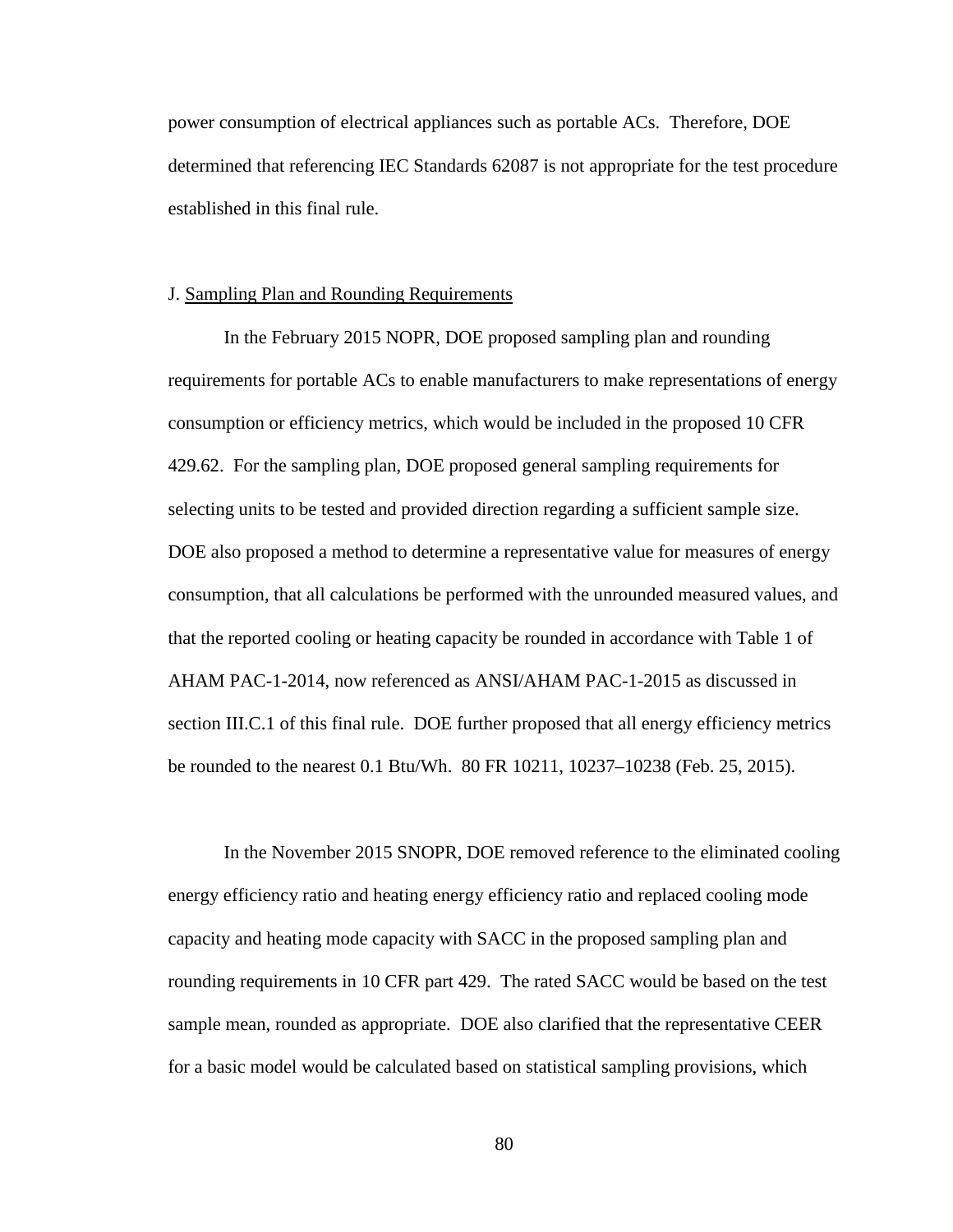account for manufacturing and testing variability in product certification and compliance, rather than be determined as the mean value among tested units. Under these requirements, manufacturers would rate CEER based on the lower of the sample mean or the lower 95-percent confidence limit of the true mean divided by 0.90. 80 FR 74020, 74032 (Nov. 27, 2015). The confidence limit and derating factor proposed are consistent with those applied to other refrigeration-based consumer products, such as dehumidifiers and refrigerators, as DOE believes product variability and measurement repeatability associated with the measurements proposed for rating portable ACs are similar to those for the other consumer products.

DOE received no comments in response to the sampling plan and rounding requirements proposed in either the February 2015 NOPR or the November 2015 SNOPR, and therefore maintains the proposals from the November 2015 SNOPR to establish a new section 10 CFR 429.62 in this final rule that specifies the sampling and rounding requirements for CEER and SACC for portable ACs.

DOE also notes that certification requirements for portable ACs, which would also be located at 10 CFR 429.62(b), would be considered in the concurrent energy conservation standards rulemaking, as certification is not required for any equipment until and unless energy conservation standards are established.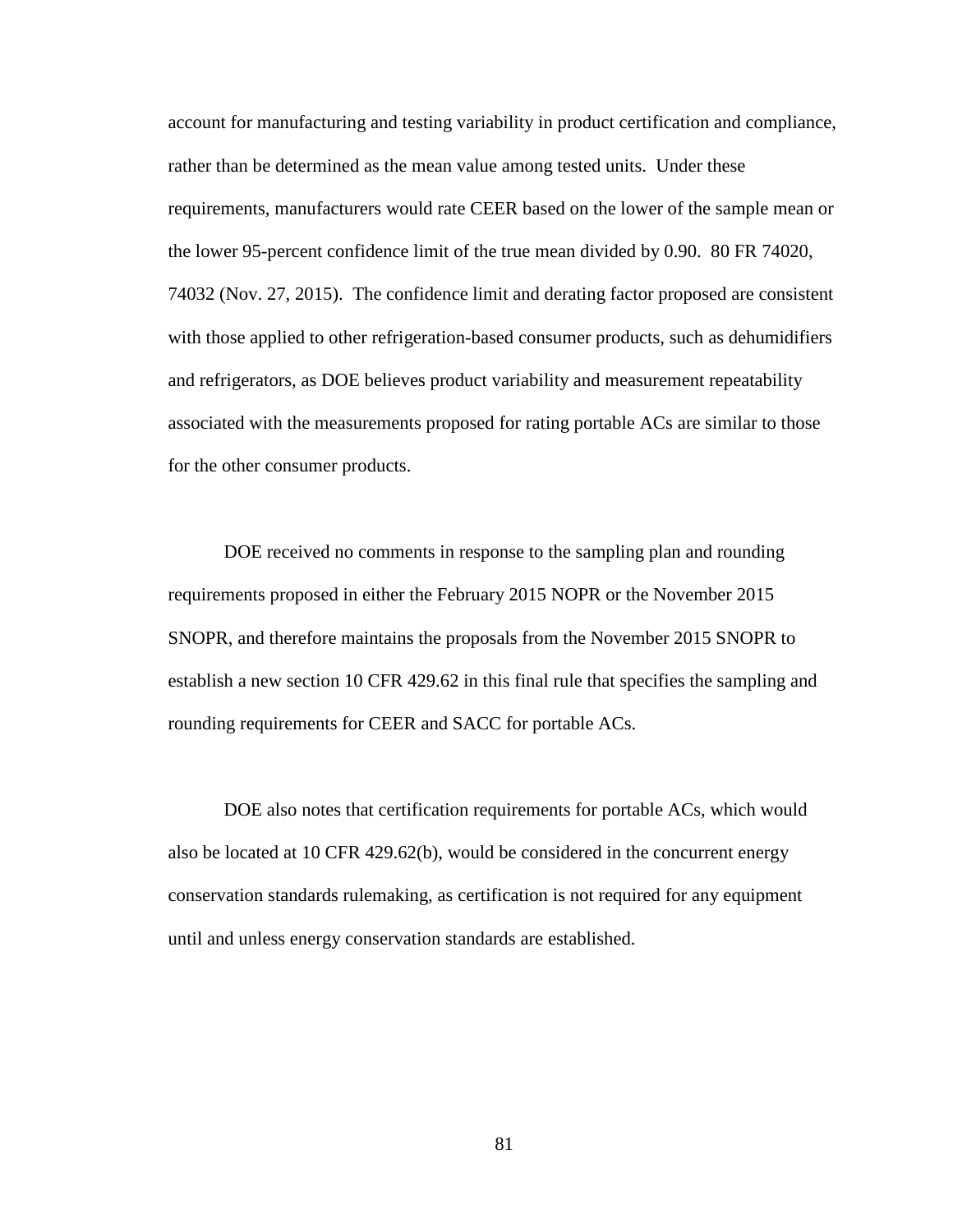# K. General Comments

De' Longhi stated that a round robin test would be necessary to compare the results of different laboratories on the same units and ensure the validity of the test procedure. (De' Longhi, No. 16 at p. 4) DOE invited manufacturers and other interested parties to submit testing data on its various proposals, and did not receive any results pertaining to its proposals.

AHAM stated that it supports energy conservation standards and test procedures for portable ACs, and requested that DOE finalize the test procedure prior to publishing a proposed rule for portable AC standards. (AHAM, No. 18 at p. 2) In issuing this final rule, DOE is completing its rulemaking to establish a new test procedure for portable ACs. DOE is continuing to consider portable AC energy conservation standards in a concurrent rulemaking.

# **IV. Procedural Issues and Regulatory Review**

# A. Review Under Executive Order 12866

The Office of Management and Budget (OMB) has determined that test procedure rulemakings do not constitute "significant regulatory actions" under section 3(f) of Executive Order 12866, Regulatory Planning and Review, 58 FR 51735 (Oct. 4, 1993). Accordingly, this action was not subject to review under the Executive Order by the Office of Information and Regulatory Affairs (OIRA) in the OMB.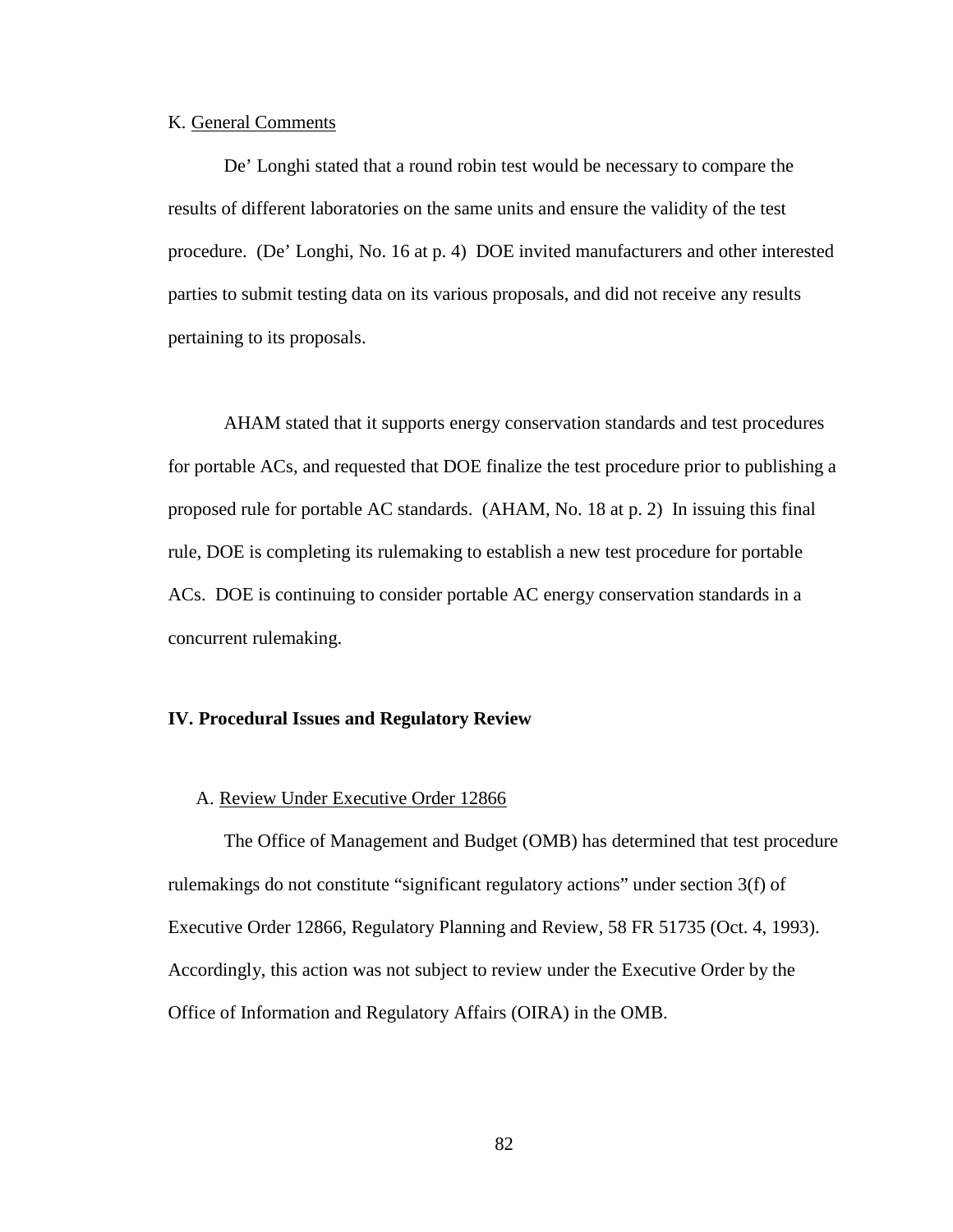#### B. Review under the Regulatory Flexibility Act

The Regulatory Flexibility Act (5 U.S.C. 601 et seq.) requires preparation of an initial regulatory flexibility analysis (IRFA) for any rule that by law must be proposed for public comment and a final regulatory flexibility analysis (FRFA) for any such rule that an agency adopts as a final rule, unless the agency certifies that the rule, if promulgated, will not have a significant economic impact on a substantial number of small entities. A regulatory flexibility analysis examines the impact of the rule on small entities and considers alternative ways of reducing negative effects. As required by Executive Order 13272, "Proper Consideration of Small Entities in Agency Rulemaking," 67 FR 53461 (Aug. 16, 2002), DOE published procedures and policies on February 19, 2003, to ensure that the potential impacts of its rules on small entities are properly considered during the DOE rulemaking process. 68 FR 7990. DOE has made its procedures and policies available on the Office of the General Counsel's website: [http://energy.gov/gc/office](http://energy.gov/gc/office-general-counsel)[general-counsel.](http://energy.gov/gc/office-general-counsel)

DOE reviewed this final rule under the provisions of the Regulatory Flexibility Act and the procedures and policies published on February 19, 2003. This final rule establishes test procedures to measure the energy consumption of single-duct and dualduct portable ACs in active modes, standby modes, and off mode. DOE has concluded that the rule would not have a significant impact on a substantial number of small entities. The factual basis for this certification is as follows: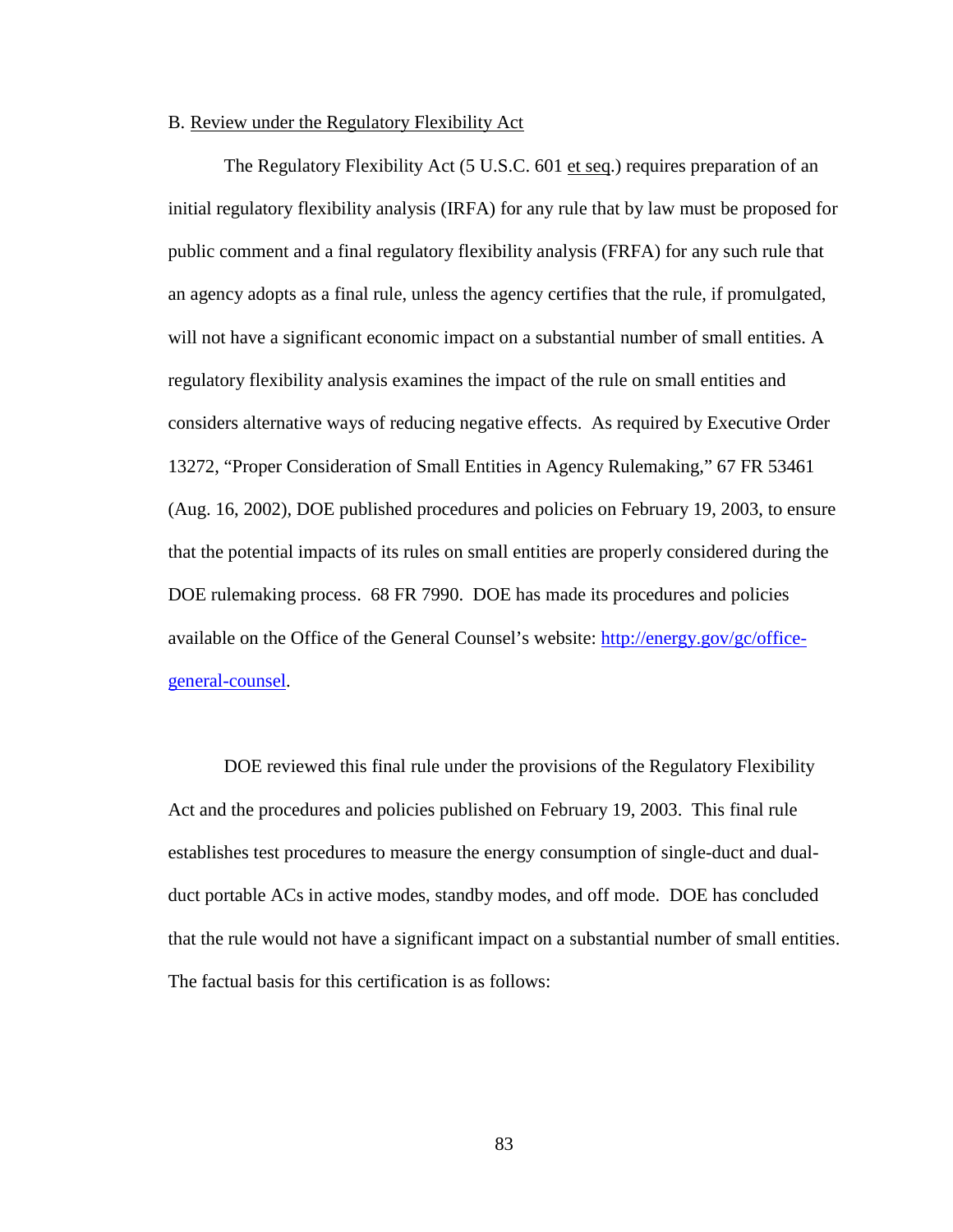The Small Business Administration (SBA) considers a business entity to be small business, if, together with its affiliates, it employs less than a threshold number of workers specified in 13 CFR part 121. These size standards and codes are established by the North American Industry Classification System (NAICS). The threshold number for NAICS classification code 333415, "Air-Conditioning and Warm Air Heating Equipment and Commercial and Industrial Refrigeration Equipment Manufacturing," which includes manufacturers of portable ACs, is 1,250 employees.

As discussed in the February 2015 NOPR, DOE surveyed the AHAM member directory to identify manufacturers of portable ACs. DOE also consulted publicly available data, purchased company reports from vendors such as Dun and Bradstreet, and contacted manufacturers, where needed, to determine if the number of manufacturers with manufacturing facilities located within the United States that meet the SBA's definition of a "small business manufacturing facility."

In the February 2015 NOPR, DOE estimated that there was one small business that may manufacture single-duct or dual-duct portable ACs and would be subject to the test procedure proposed in the February 2015 NOPR. After the February 2015 NOPR was published, DOE determined that the small business does not currently produce single-duct or dual-duct portable ACs. DOE, therefore, tentatively concluded and certified in the November 2015 SNOPR that the proposed rule would not have a significant economic impact on a substantial number of small entities, since none could be identified that manufactured products subject to the test procedure proposed in the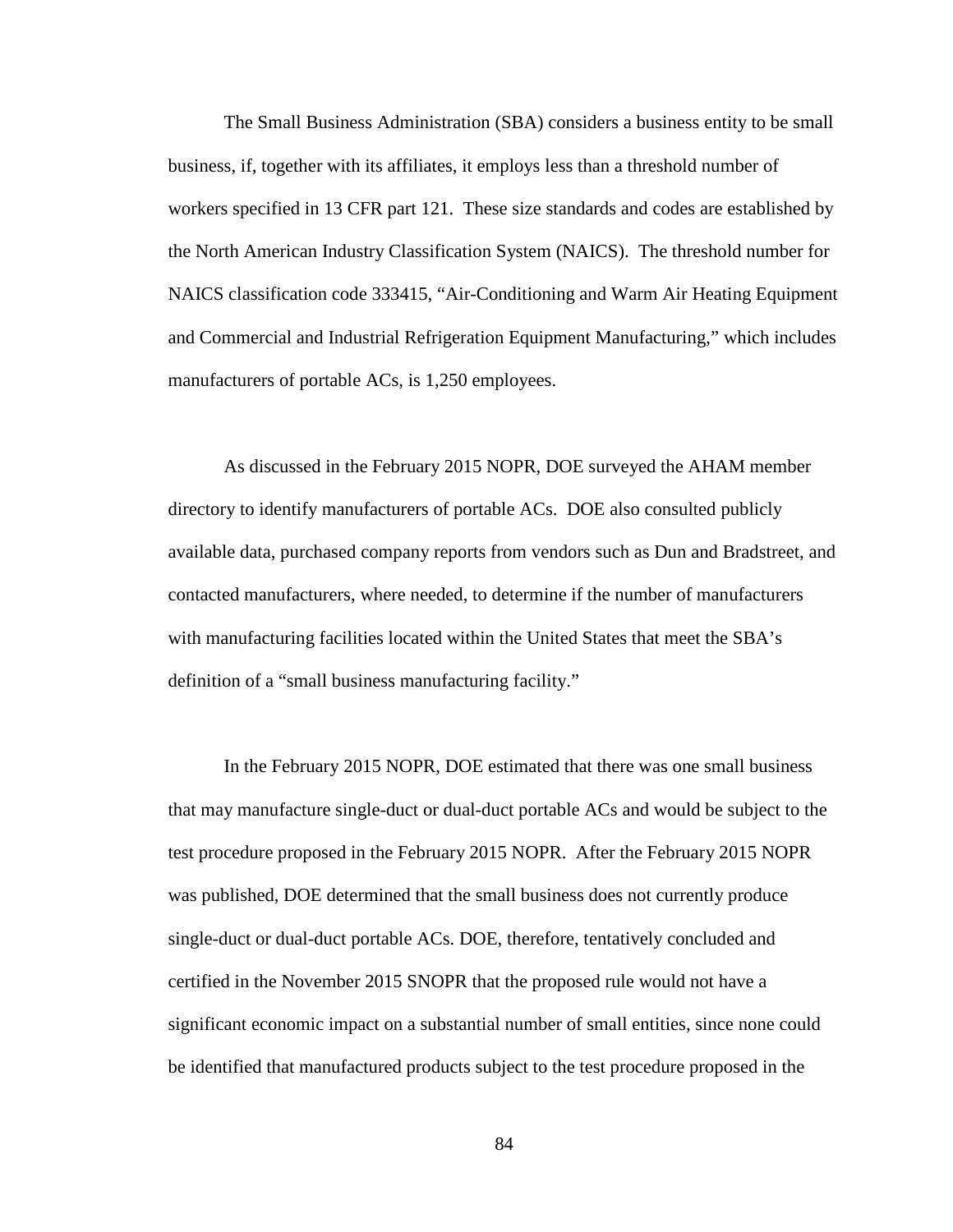November 2015 SNOPR. Since the publication of the November 2015 SNOPR, DOE did not discover any small businesses that currently manufacturer single-duct or dual-duct portable ACs, and therefore, concludes that the test procedure established in this final rule would not have a significant impact on a substantial number of small entities. On this basis, DOE has determined that the preparation of an FRFA is not warranted and has submitted a certification and supporting statement of factual basis to the Chief Counsel for Advocacy of the Small Business Administration for review under 5 U.S.C. 605(b).

DOE notes that, in response to the February 2015 NOPR, Oceanaire and NAM commented that the cost of testing and certification for commercial portable ACs would significantly impact their businesses (or manufacturers that they represent). These commenters estimated that approximately 15,000 large capacity commercial portable ACs (rated capacities up to 65,000 Btu/h) are manufactured annually. Oceanaire and NAM suggested that their niche industry utilizes specialized designs, often carrying 45 to 50 basic models and other custom designs for costumers with models typically manufactured in quantities of 10 or less annually. Oceanaire asserted that a certification program with third-party verification and compliance to the DOE statistical sampling protocol would exceed \$1 million per year per company, severely limiting their ability to create unique products for customers. Oceanaire and NAM both suggested that the financial and resource impacts would ultimately force commercial portable AC manufacturers out of business. DENSO agreed, suggesting that the testing, reporting, and record-keeping associated with maintaining compliance with any DOE energy conservation standards would be substantial and place disproportionate burden on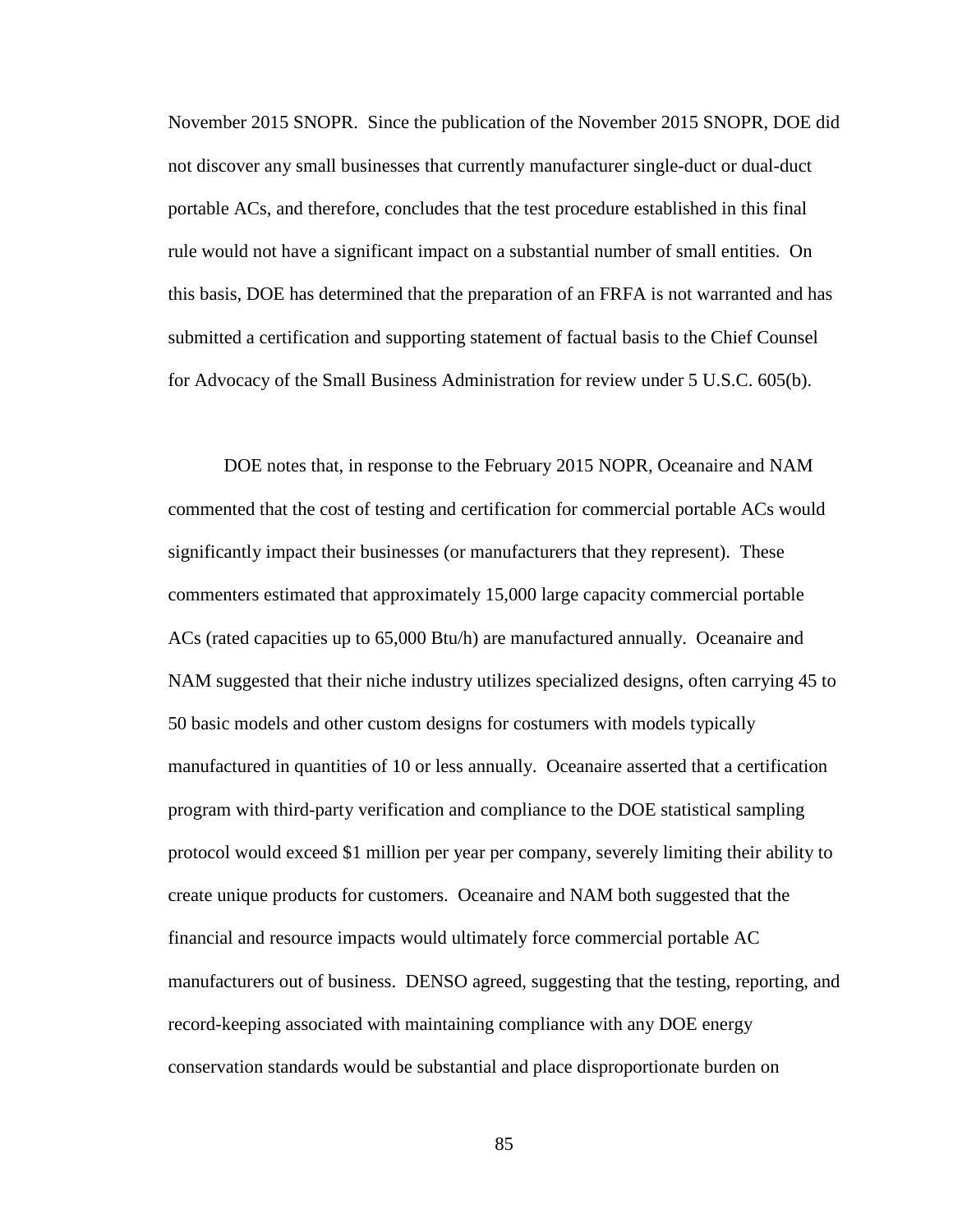commercial portable AC manufacturers. (Oceanaire, No. 10 at pp. 1–2; NAM, No. 17 at p. 3; DENSO, No. 14 at p. 4)

Over the course of this rulemaking and the concurrent standards rulemaking for portable ACs, DOE has sought and carefully considered inputs received from interested parties regarding test burdens and associated impacts on all portable AC manufacturers affected by the rulemakings, including any small entities. Furthermore, DOE established a definition of a "portable air conditioner" in the April 2106 Coverage Determination for portable ACs (81 FR 22514, 22516, 22519–22520 (April 18, 2016)) that clarifies the characteristics and operation of this consumer product. The requirement that the product operate on single-phase electric current would exclude from coverage many of the highcapacity products to which Oceanaire and NAM referred. Additionally, any products that meet the portable AC definition as established in the coverage determination and that do not meet the definitions for single-duct portable AC or dual-duct portable AC are not required to be tested under the provisions established in this final rule. Although Oceanaire, NAM, and DENSO may manufacture products that meet the portable AC definition (or represent such manufacturers), DOE has determined that these niche manufacturers do not produce products that meet the single-duct or dual-duct definitions. Therefore, as discussed earlier in this section, DOE has not identified any small businesses that manufacture the single-duct and dual-duct portable ACs that would be affected by this final rule.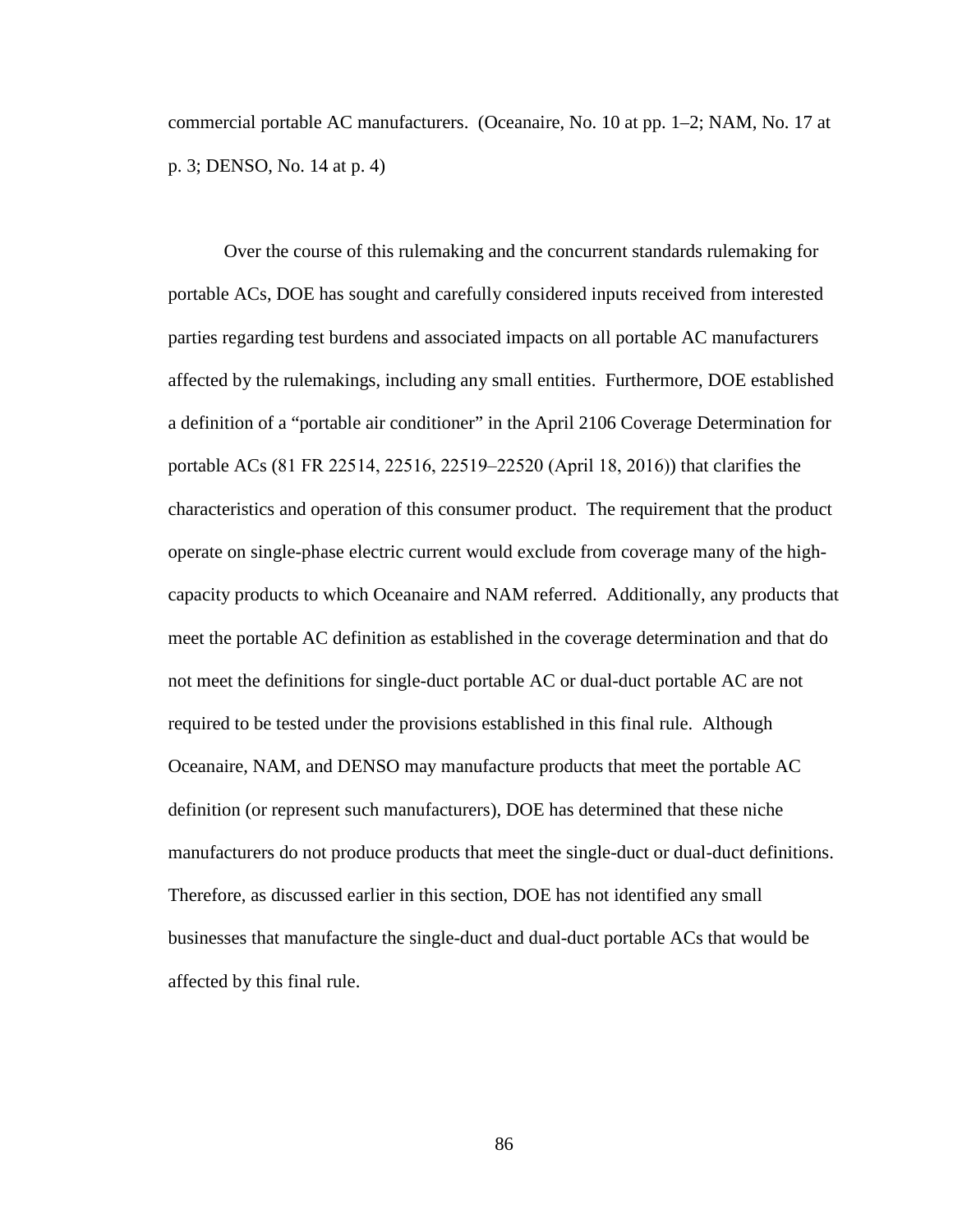Furthermore, DOE evaluated the impact of the test procedure established in this final rule, should any small business manufacturers of single-duct or dual-duct portable ACs be identified in the future. This final rule adopts the proposals in the November 2015 SNOPR with minor additional modifications discussed previously in this final rule, though none of the modifications impact test burden. Therefore, the analysis regarding small business impacts conducted in the November 2015 SNOPR applies for the test procedure established in this final rule. The November 2015 SNOPR proposed modifications to the February 2015 NOPR, and DOE determined that those modifications were likely to reduce overall test burden with respect to the proposals in the February 2015 NOPR. In the February 2015 NOPR, DOE concluded that the costs associated with its proposals were small compared to the overall financial investment needed to undertake the business enterprise of developing and testing consumer products. DOE determined that no small business would require the purchase or modification of testing equipment in order to conduct cooling mode testing, and estimated a potential cost of approximately \$2,000 in the event that a small business needed to purchase a wattmeter suitable for standby mode, off mode, and off-cycle mode testing. 80 FR 10211, 10239 (Feb. 25, 2015), 80 FR 74020, 74033 (Nov. 27, 2015).

After estimating the potential impacts of the new test procedure provisions and considering feedback from interested parties regarding test burdens, DOE concludes that the cost effects accruing from the final rule would not have a "significant economic impact on a substantial number of small entities," and that the preparation of an FRFA on that basis also would not be warranted.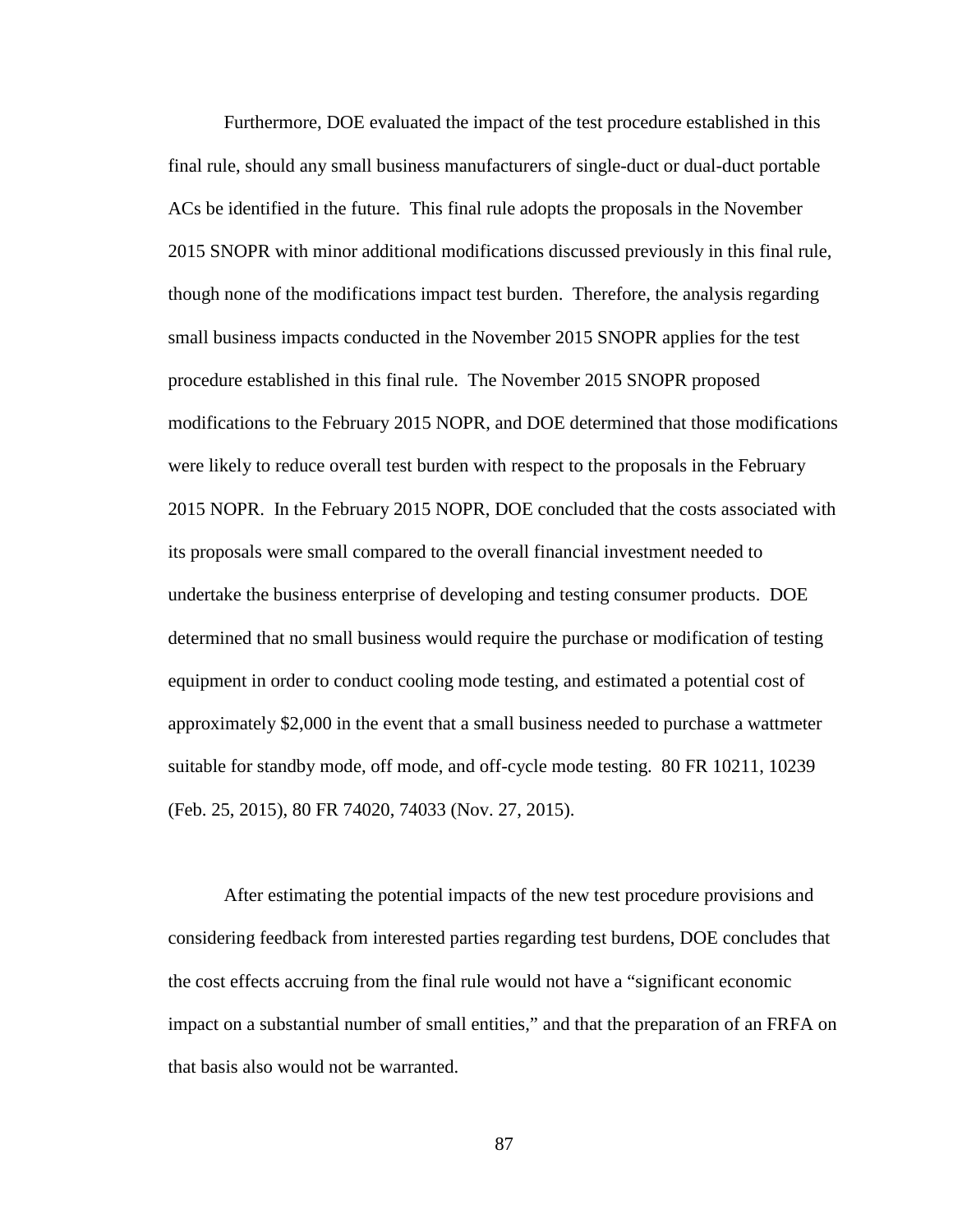## C. Review Under the Paperwork Reduction Act of 1995

While there are currently no energy conservation standards for portable ACs, DOE recently published a final determination establishing portable ACs as a type of covered product (81 FR 22514, 22517 (April 18, 2016)) and is considering establishing energy conservation standards for such products as part of a parallel rulemaking (Docket No. EERE-2013-BT-STD-0033). Manufacturers of portable ACs must certify to DOE that their products comply with any applicable energy conservation standards, once established. To certify compliance, manufacturers must first obtain test data for their products according to the DOE test procedures for portable ACs and maintain records of that testing for a period of two years, consistent with the requirements of 10 CFR 429.71. As part of this test procedure final rule, DOE is establishing regulations for recordkeeping requirements for portable ACs. The collection-of-information requirement for the certification and recordkeeping is subject to review and approval by OMB under the Paperwork Reduction Act (PRA). This requirement has been approved by OMB under OMB control number 1910-1400. Public reporting burden for the certification is estimated to average 30 hours per response, including the time for reviewing instructions, searching existing data sources, gathering and maintaining the data needed, and completing and reviewing the collection of information.

Notwithstanding any other provision of the law, no person is required to respond to, nor shall any person be subject to a penalty for failure to comply with, a collection of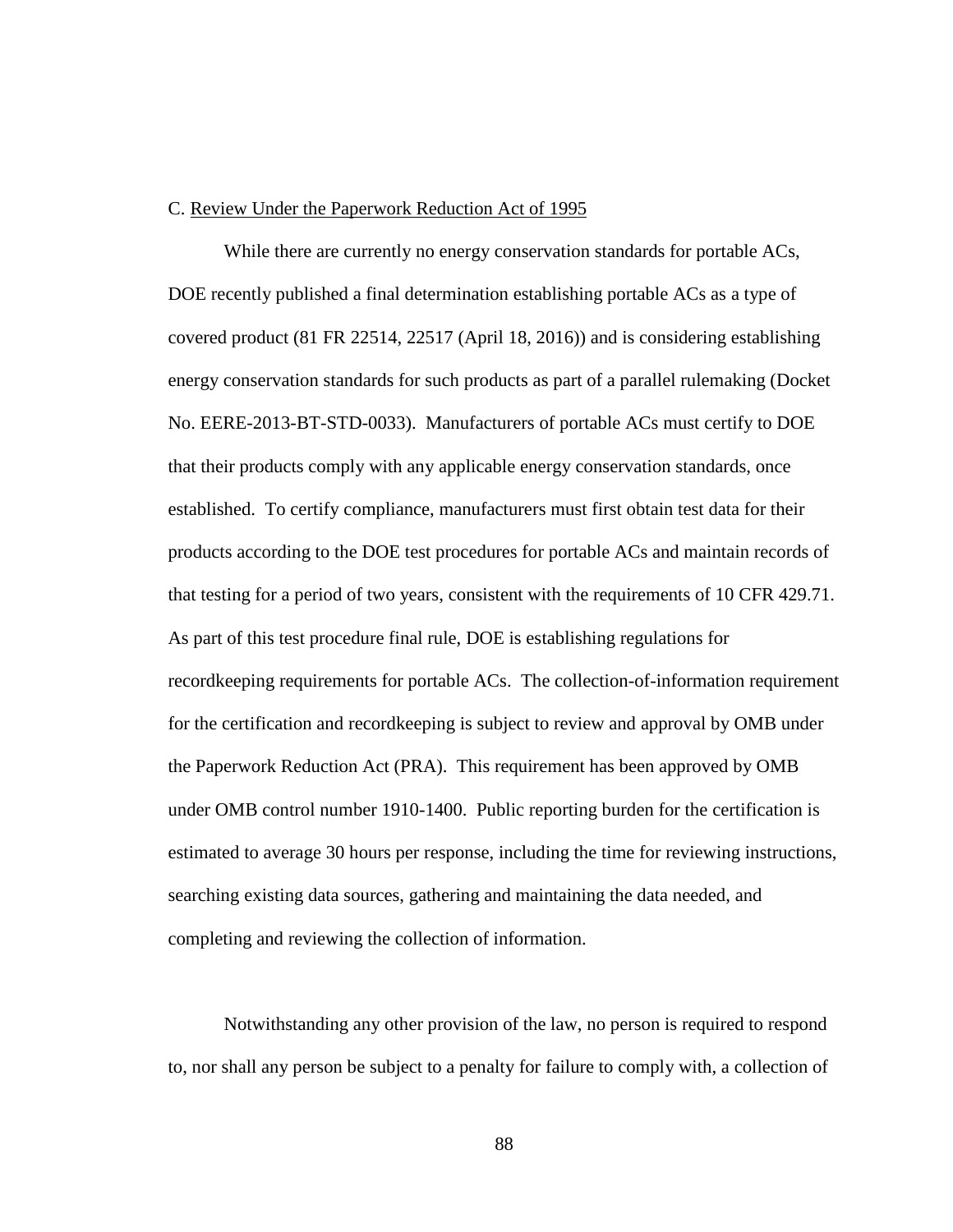information subject to the requirements of the PRA, unless that collection of information displays a currently valid OMB Control Number.

## D. Review Under the National Environmental Policy Act of 1969

In this final rule, DOE establishes a test procedure for portable ACs that will be used to support any future energy conservation standards for portable ACs. DOE has determined that this rule falls into a class of actions that are categorically excluded from review under the National Environmental Policy Act of 1969 (42 U.S.C. 4321 et seq.) and DOE's implementing regulations at 10 CFR part 1021. Specifically, this rule considers a test procedure for portable ACs that is largely based upon industry test procedures and methodologies, subject to significant input from interested parties in response to the February 2015 NOPR and November 2015 SNOPR, so it would not affect the amount, quality or distribution of energy usage, and, therefore, will not result in any environmental impacts. Thus, this rulemaking is covered by Categorical Exclusion A5 under 10 CFR part 1021, subpart D. Accordingly, neither an environmental assessment nor an environmental impact statement is required.

#### E. Review Under Executive Order 13132

Executive Order 13132, "Federalism," 64 FR 43255 (Aug. 10, 1999) imposes certain requirements on agencies formulating and implementing policies or regulations that preempt State law or that have Federalism implications. The Executive Order requires agencies to examine the constitutional and statutory authority supporting any action that would limit the policymaking discretion of the States and to carefully assess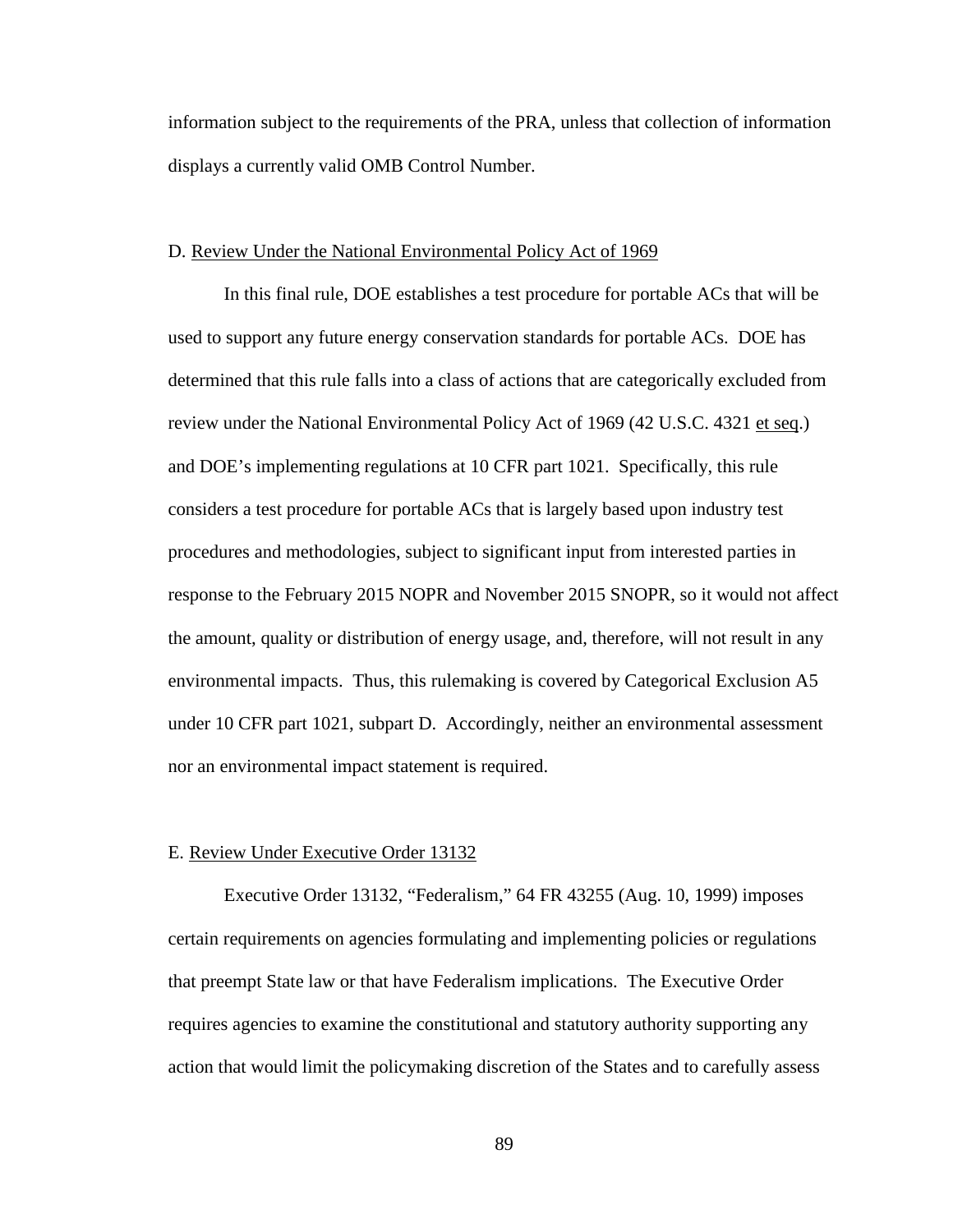the necessity for such actions. The Executive Order also requires agencies to have an accountable process to ensure meaningful and timely input by State and local officials in the development of regulatory policies that have Federalism implications. On March 14, 2000, DOE published a statement of policy describing the intergovernmental consultation process it will follow in the development of such regulations. 65 FR 13735. DOE examined this final rule and determined that it will not have a substantial direct effect on the States, on the relationship between the national government and the States, or on the distribution of power and responsibilities among the various levels of government. EPCA governs and prescribes Federal preemption of State regulations as to energy conservation for the products that are the subject of this final rule. States can petition DOE for exemption from such preemption to the extent, and based on criteria, set forth in EPCA. (42 U.S.C. 6297(d)) No further action is required by Executive Order 13132.

#### F. Review Under Executive Order 12988

Regarding the review of existing regulations and the promulgation of new regulations, section 3(a) of Executive Order 12988, "Civil Justice Reform," 61 FR 4729 (Feb. 7, 1996), imposes on Federal agencies the general duty to adhere to the following requirements: (1) eliminate drafting errors and ambiguity; (2) write regulations to minimize litigation; (3) provide a clear legal standard for affected conduct rather than a general standard; and (4) promote simplification and burden reduction. Section 3(b) of Executive Order 12988 specifically requires that Executive agencies make every reasonable effort to ensure that the regulation: (1) clearly specifies the preemptive effect, if any; (2) clearly specifies any effect on existing Federal law or regulation; (3) provides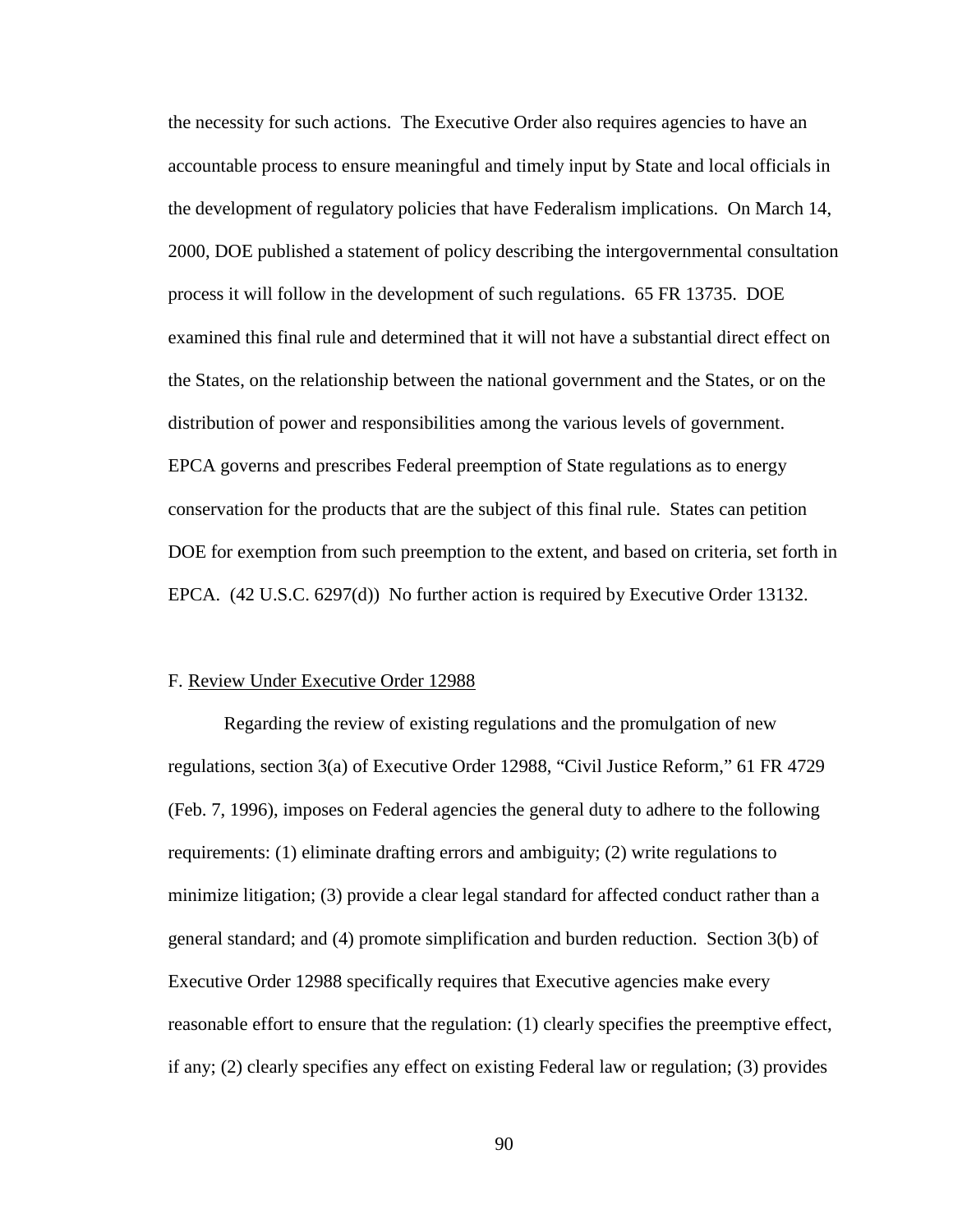a clear legal standard for affected conduct while promoting simplification and burden reduction; (4) specifies the retroactive effect, if any; (5) adequately defines key terms; and (6) addresses other important issues affecting clarity and general draftsmanship under any guidelines issued by the Attorney General. Section 3(c) of Executive Order 12988 requires Executive agencies to review regulations in light of applicable standards in sections 3(a) and 3(b) to determine whether they are met or it is unreasonable to meet one or more of them. DOE has completed the required review and determined that, to the extent permitted by law, this final rule meets the relevant standards of Executive Order 12988.

# G. Review Under the Unfunded Mandates Reform Act of 1995

Title II of the Unfunded Mandates Reform Act of 1995 (UMRA) requires each Federal agency to assess the effects of Federal regulatory actions on State, local, and Tribal governments and the private sector. Public Law No. 104-4, sec. 201 (codified at 2 U.S.C. 1531). For a regulatory action resulting in a rule that may cause the expenditure by State, local, and Tribal governments, in the aggregate, or by the private sector of \$100 million or more in any one year (adjusted annually for inflation), section 202 of UMRA requires a Federal agency to publish a written statement that estimates the resulting costs, benefits, and other effects on the national economy. (2 U.S.C. 1532(a), (b)) The UMRA also requires a Federal agency to develop an effective process to permit timely input by elected officers of State, local, and Tribal governments on a proposed "significant intergovernmental mandate," and requires an agency plan for giving notice and opportunity for timely input to potentially affected small governments before establishing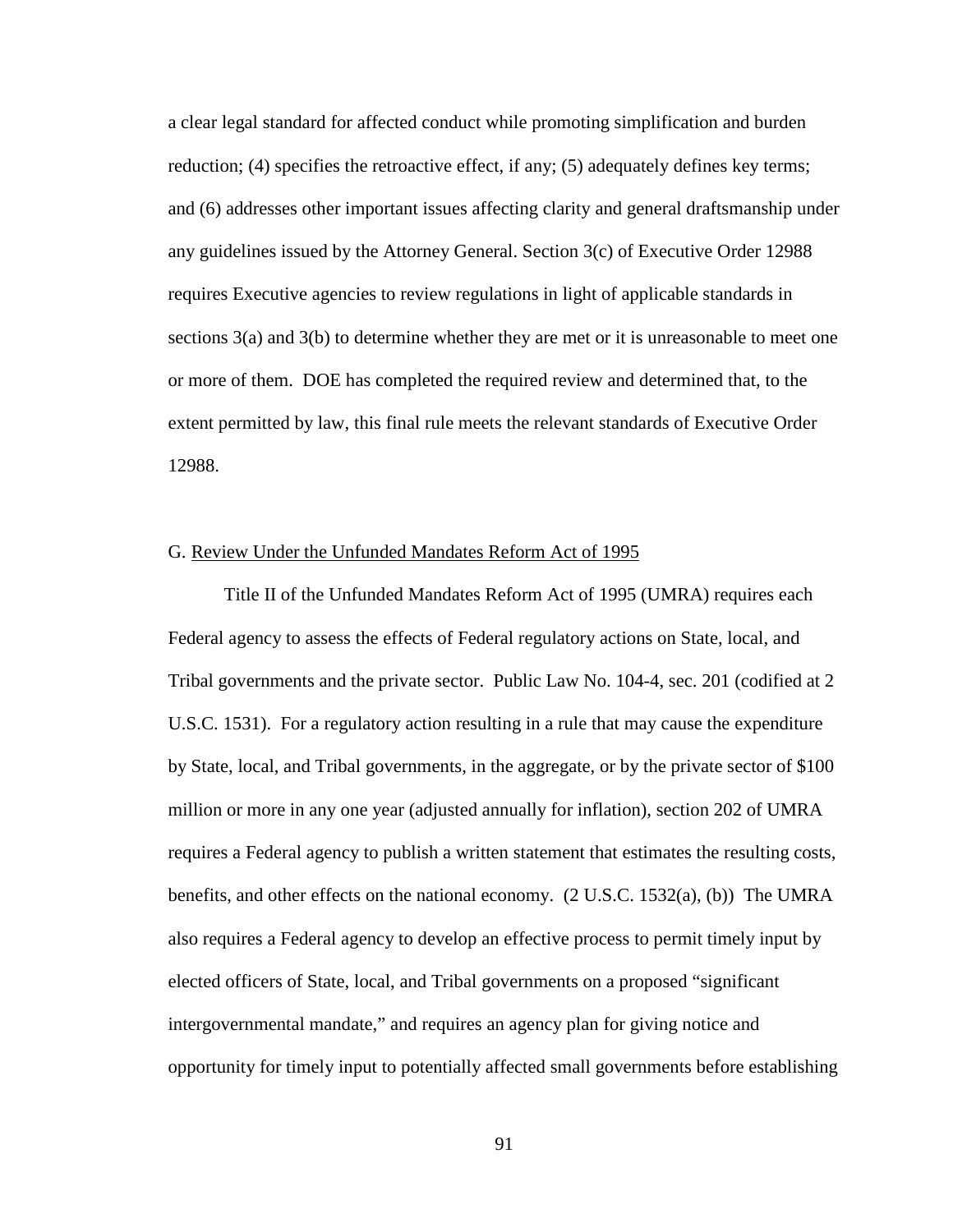any requirements that might significantly or uniquely affect small governments. On March 18, 1997, DOE published a statement of policy on its process for intergovernmental consultation under UMRA. 62 FR 12820; also available at [http://energy.gov/gc/office-general-counsel.](http://energy.gov/gc/office-general-counsel) DOE examined this final rule according to UMRA and its statement of policy and determined that the rule contains neither an intergovernmental mandate, nor a mandate that may result in the expenditure of \$100 million or more in any year, so these requirements do not apply.

# H. Review Under the Treasury and General Government Appropriations Act, 1999

Section 654 of the Treasury and General Government Appropriations Act, 1999 (Public Law 105-277) requires Federal agencies to issue a Family Policymaking Assessment for any rule that may affect family well-being. This final rule will not have any impact on the autonomy or integrity of the family as an institution. Accordingly, DOE has concluded that it is not necessary to prepare a Family Policymaking Assessment.

#### I. Review Under Executive Order 12630

DOE has determined, under Executive Order 12630, "Governmental Actions and Interference with Constitutionally Protected Property Rights" 53 FR 8859 (March 18, 1988),that this regulation will not result in any takings that might require compensation under the Fifth Amendment to the U.S. Constitution.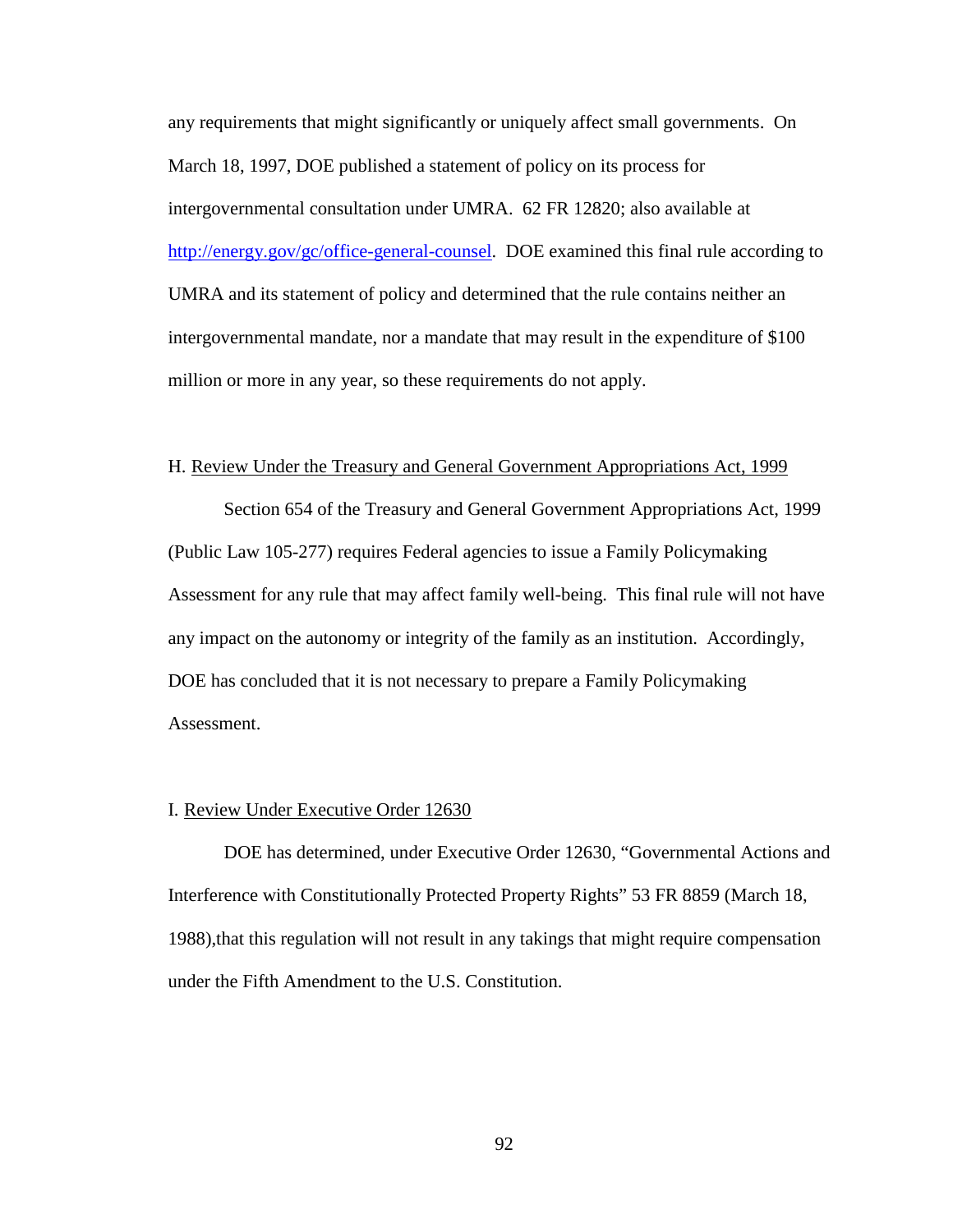#### J. Review Under Treasury and General Government Appropriations Act, 2001

Section 515 of the Treasury and General Government Appropriations Act, 2001 (44 U.S.C. 3516 note) provides for agencies to review most disseminations of information to the public under guidelines established by each agency pursuant to general guidelines issued by OMB. OMB's guidelines were published at 67 FR 8452 (Feb. 22, 2002), and DOE's guidelines were published at 67 FR 62446 (Oct. 7, 2002). DOE has reviewed this final rule under the OMB and DOE guidelines and has concluded that it is consistent with applicable policies in those guidelines.

# K. Review Under Executive Order 13211

Executive Order 13211, "Actions Concerning Regulations That Significantly Affect Energy Supply, Distribution, or Use," 66 FR 28355 (May 22, 2001), requires Federal agencies to prepare and submit to OMB, a Statement of Energy Effects for any significant energy action. A "significant energy action" is defined as any action by an agency that promulgates or is expected to lead to promulgation of a final rule, and that: (1) is a significant regulatory action under Executive Order 12866, or any successor order; and (2) is likely to have a significant adverse effect on the supply, distribution, or use of energy; or (3) is designated by the Administrator of OIRA as a significant energy action. For any proposed significant energy action, the agency must give a detailed statement of any adverse effects on energy supply, distribution, or use if the regulation is implemented, and of reasonable alternatives to the action and their expected benefits on energy supply, distribution, and use.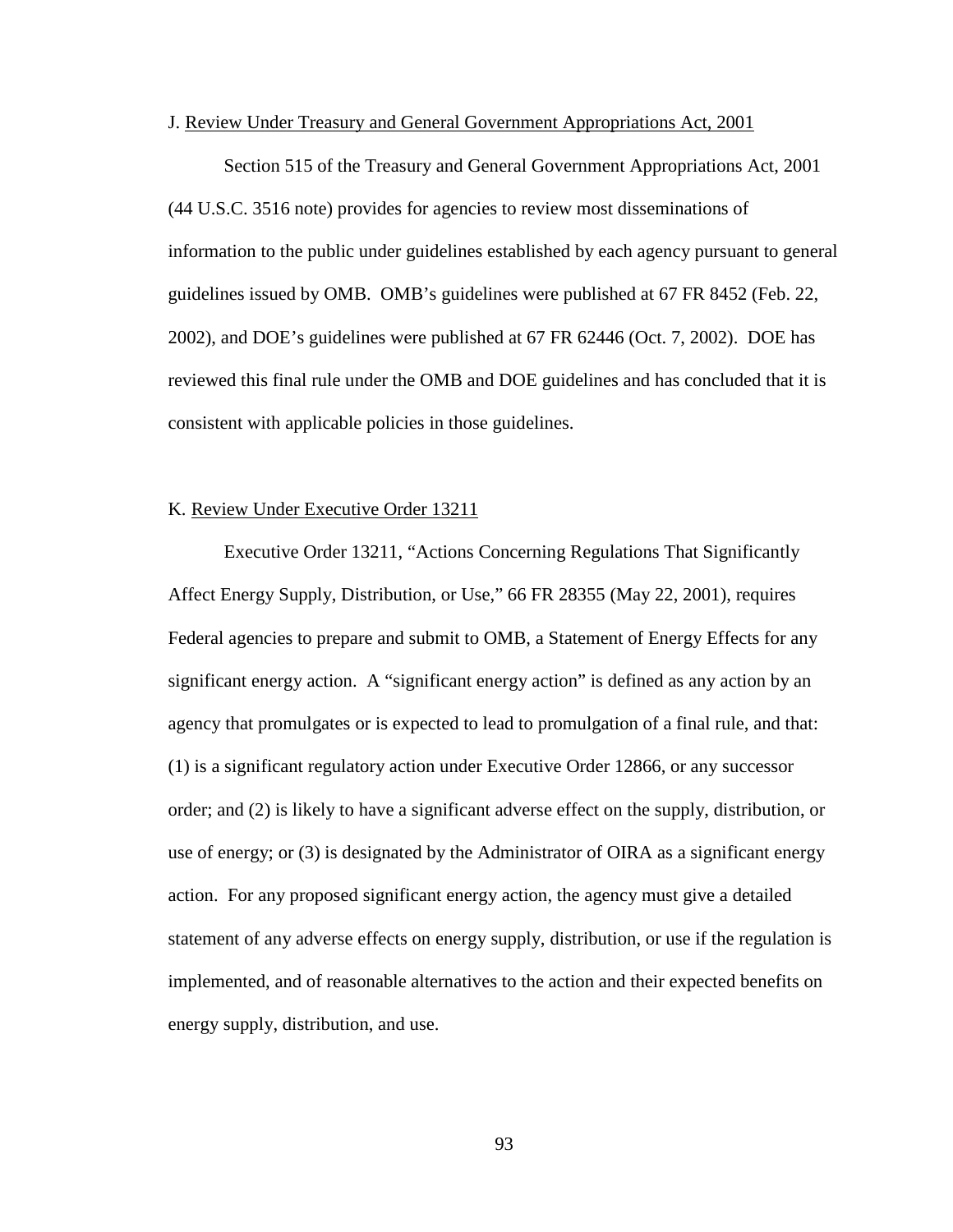This regulatory action is not a significant regulatory action under Executive Order 12866. Moreover, it would not have a significant adverse effect on the supply, distribution, or use of energy, nor has it been designated as a significant energy action by the Administrator of OIRA. Therefore, it is not a significant energy action, and, accordingly, DOE has not prepared a Statement of Energy Effects.

# L. Review Under Section 32 of the Federal Energy Administration Act of 1974

Under section 301 of the Department of Energy Organization Act (Public Law 95–91; 42 U.S.C. 7101 et seq.), DOE must comply with section 32 of the Federal Energy Administration Act of 1974 (Public Law 93-275), as amended by the Federal Energy Administration Authorization Act of 1977 (Public Law 95-70). (15 U.S.C. 788; FEAA) Section 32 essentially provides in relevant part that, where a proposed rule authorizes or requires use of commercial standards, the notice of proposed rulemaking must inform the public of the use and background of such standards. In addition, section 32(c) requires DOE to consult with the Attorney General and the Chairman of the Federal Trade Commission (FTC) concerning the impact of the commercial or industry standards on competition.

This final rule establishes testing methods contained in the following commercial standards: ANSI/AHAM PAC-1-2015, "Portable Air Conditioners"; and ANSI/ASHRAE Standard 37-2009, "Methods of Testing for Rating Electrically Driven Unitary Air-Conditioning and Heat Pump Equipment". While the newly established test procedure at appendix CC is not exclusively based on these standards, the general approach and many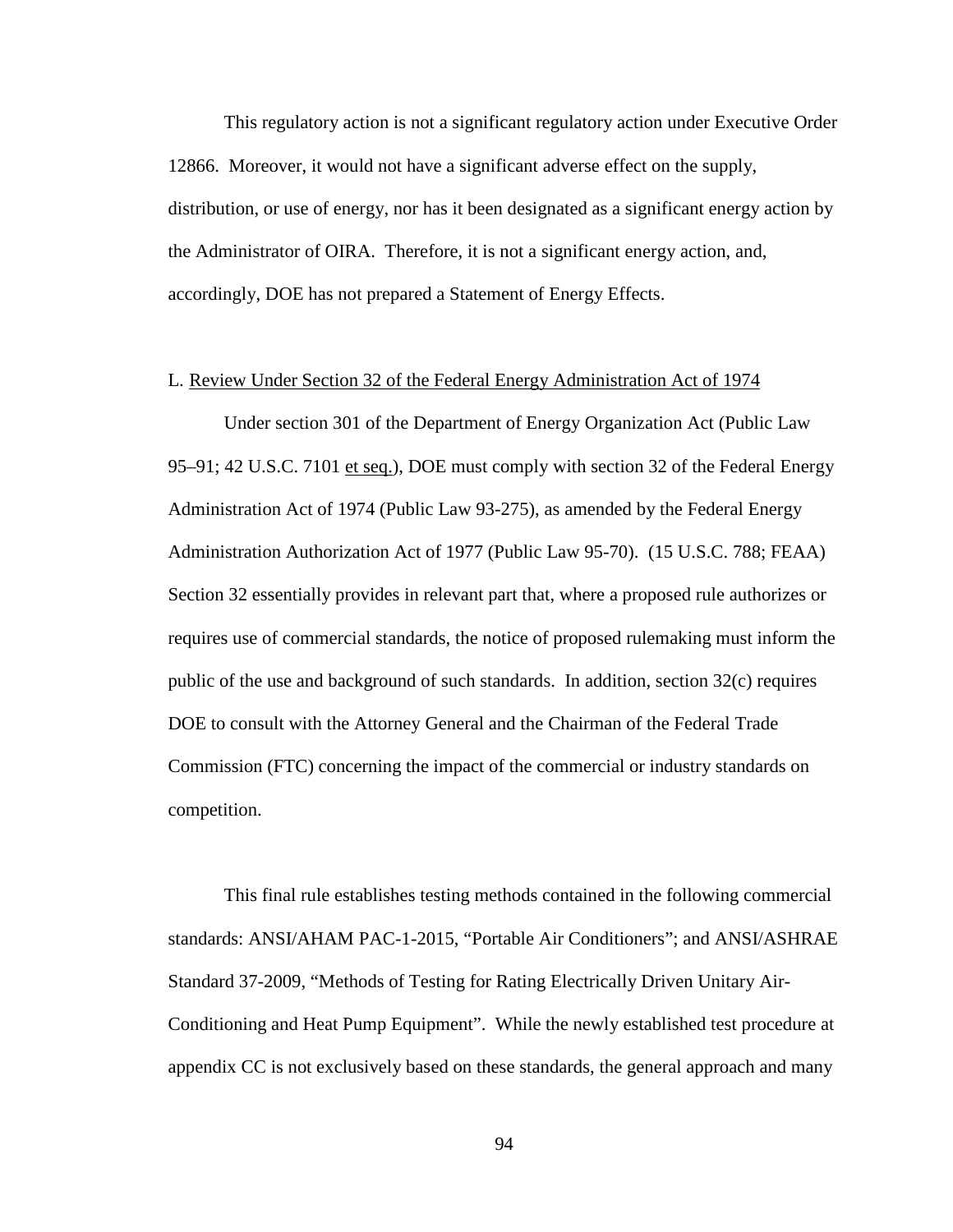components of the test procedure adopt provisions from these standards without amendment. DOE has evaluated these standards and is unable to conclude whether they fully comply with the requirements of section 32(b) of the FEAA, (i.e., that they were developed in a manner that fully provides for public participation, comment, and review). DOE has consulted with the Attorney General and the Chairman of the FTC concerning the impact on competition of requiring manufacturers to use the test methods contained in these standards, and neither recommended against incorporation of these standards.

#### M. Congressional Notification

As required by 5 U.S.C. 801, DOE will report to Congress on the promulgation of this rule before its effective date. The report will state that it has been determined that the rule is not a "major rule" as defined by 5 U.S.C. 804(2).

#### N. Materials Incorporated by Reference

In this final rule, DOE incorporates by reference the test standard published by AHAM, titled "Portable Air Conditioners," ANSI/AHAM PAC-1-2015 (ANSI Approved). ANSI/AHAM PAC-1-2015 is an industry-accepted test procedure that measures portable AC performance in cooling mode and is applicable to products sold in North America. ANSI/AHAM PAC-1-2015 specifies testing conducted in accordance with other industry-accepted test procedures (already incorporated by reference) and determines energy efficiency metrics for various portable AC configurations. The test procedure established in this final rule references various sections of ANSI/AHAM PAC-1-2015 that address test setup, instrumentation, test conduct, calculations, and rounding.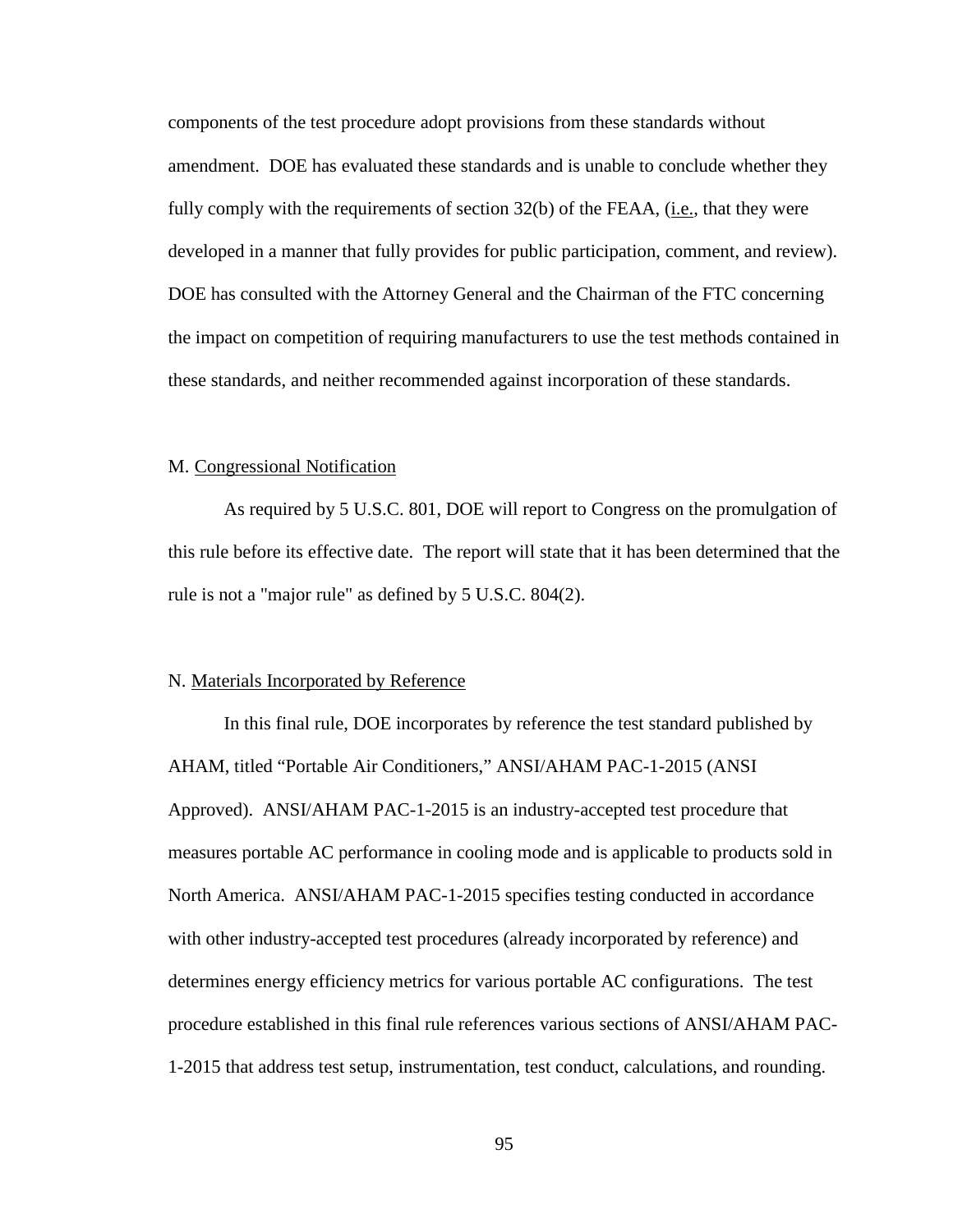ANSI/AHAM PAC-1-2015 is readily available on AHAM's website at [https://www.aham.org/ht/d/Store/.](https://www.aham.org/ht/d/Store/)

In this final rule, DOE also incorporates by reference the test standard ASHRAE Standard 37-2009, titled "Methods of Testing for Rating Electrically Driven Unitary Air-Conditioning and Heat Pump Equipment," (ANSI Approved). ANSI/ASHRAE Standard 37-2009 is an industry-accepted test standard referenced by ANSI/AHAM PAC-1-2015 that defines various uniform methods for measuring performance of air conditioning and heat pump equipment. Although ANSI/AHAM PAC-1-2015 references a number of sections in ANSI/ASHRAE Standards 37-2009, the test procedure established in this final rule additionally references one section in ANSI/ASHRAE Standard 37-2009 that addresses test duration. ANSI/ASHRAE Standard 37-2009 is readily available at http://www.ashrae.org.

In this final rule, DOE also incorporates by reference the test standard IEC 62301, titled "Household electrical appliances ‒ Measurement of standby power," (Edition 2.0, 2011-01). IEC 62301 is an industry-accepted test standard that sets a standardized method to measure the standby power of household and similar electrical appliances. IEC 62301 includes details regarding test set-up, test conditions, and stability requirements that are necessary to ensure consistent and repeatable standby and off-mode test results. IEC 62301 is readily available at <https://webstore.iec.ch/> and [http://www.webstore.ansi.org.](http://www.webstore.ansi.org/)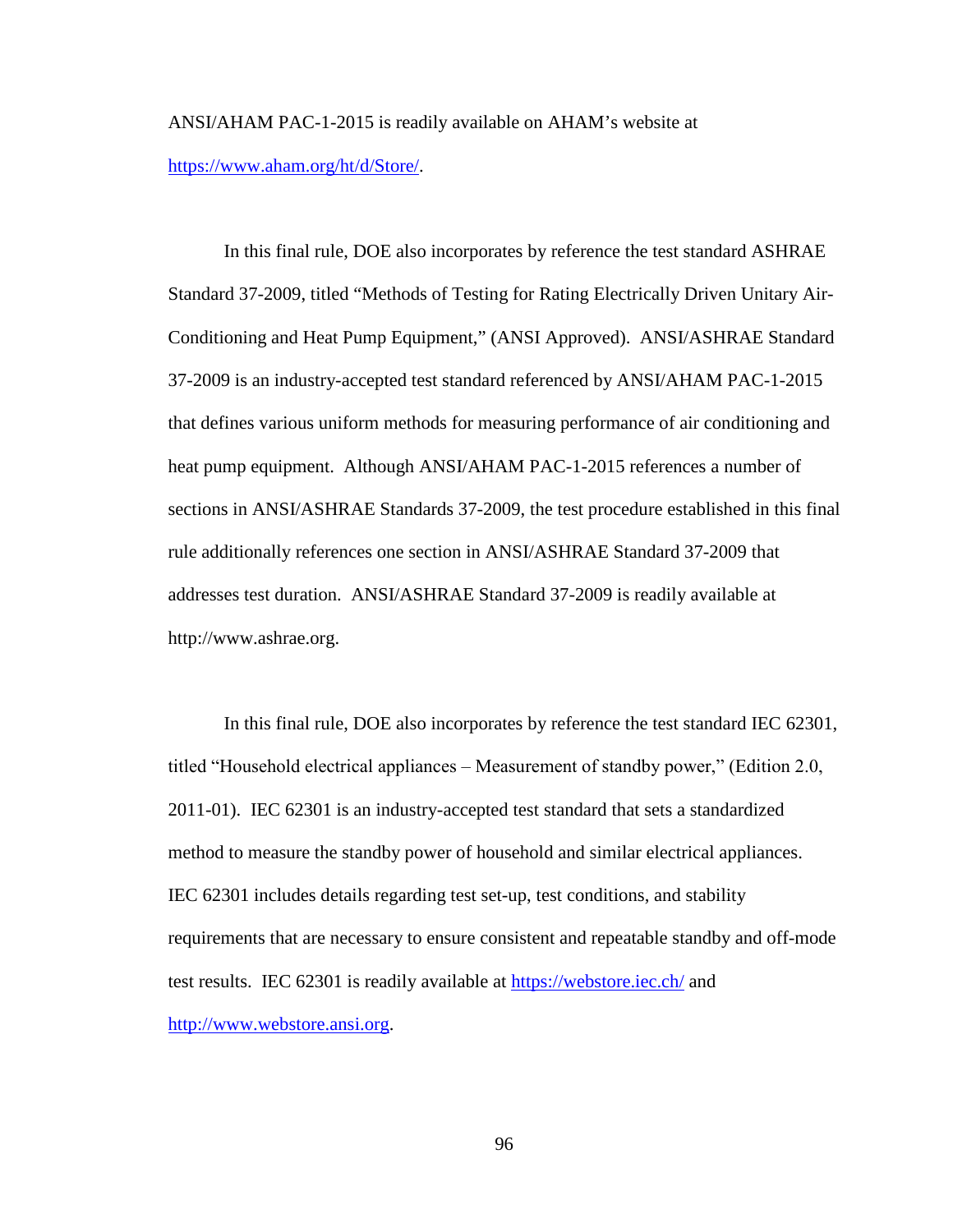# V. Approval of the Office of the Secretary

The Secretary of Energy has approved publication of this final rule.

#### **List of Subjects**

# 10 CFR Part 429

Confidential business information, Energy conservation, Household appliances, Imports, Incorporation by reference, Reporting and recordkeeping requirements.

#### 10 CFR Part 430

Administrative practice and procedure, Confidential business information, Energy

conservation, Household appliances, Imports, Incorporation by reference,

Intergovernmental relations, Small businesses.

Issued in Washington, DC, on April 26, 2016

Kathleen B. Hogan Deputy Assistant Secretary for Energy Efficiency Energy Efficiency and Renewable Energy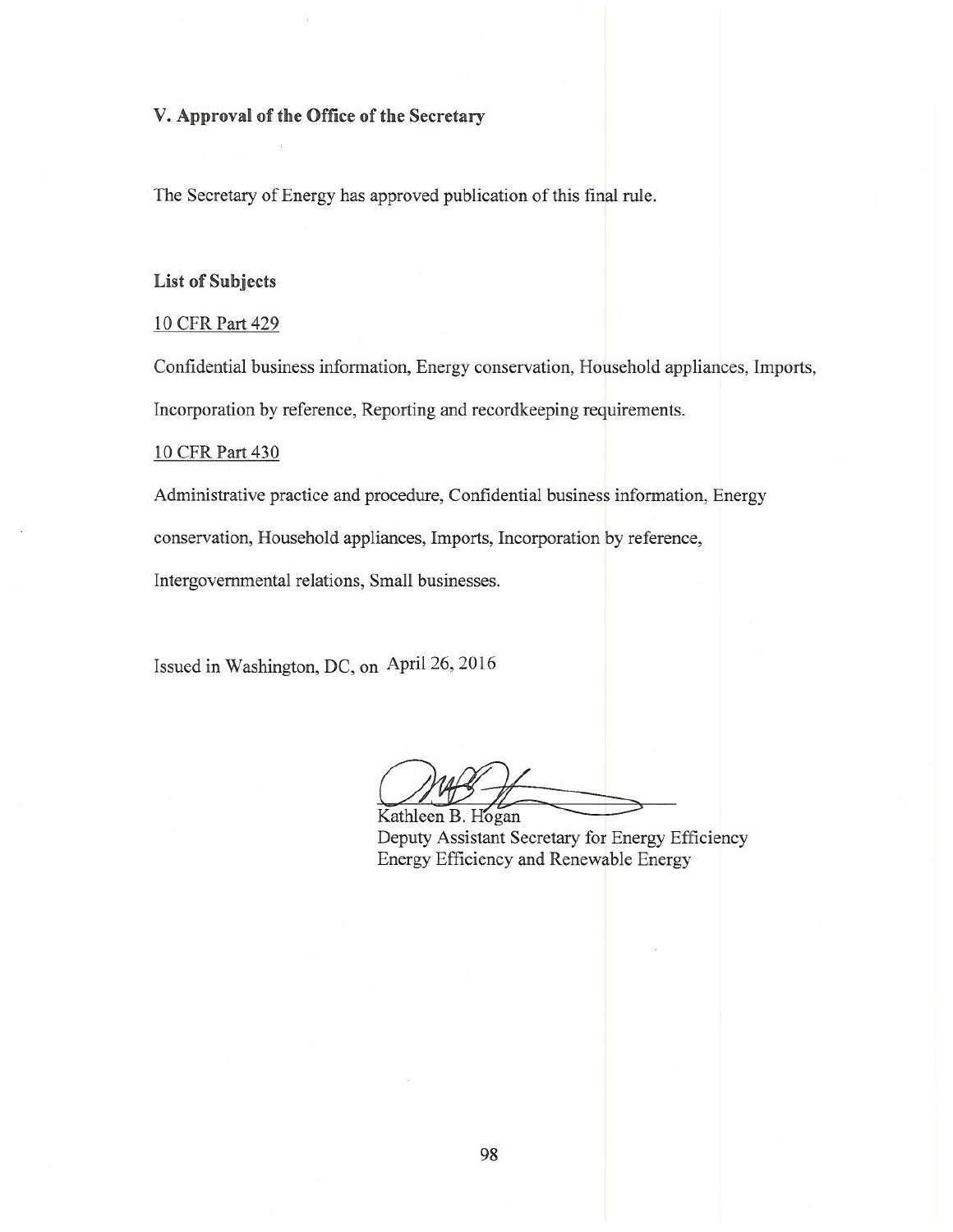For the reasons stated in the Preamble, DOE amends parts 429 and 430 of chapter II of title 10, Code of Federal Regulations as set forth below:

# **PART 429 – CERTIFICATION, COMPLIANCE, AND ENFORCEMENT FOR CONSUMER PRODUCTS AND COMMERCIAL AND INDUSTRIAL**

# **EQUIPMENT**

1. The authority citation for part 429 continues to read as follows:

**Authority:** 42 U.S.C. 6291–6317.

2. Section 429.4 is amended by adding paragraph (b)(3) to read as follows:

# **§ 429.4 Materials incorporated by reference**.

\* \* \* \* \* (b) \* \* \*

(3) ANSI/AHAM PAC-1-2015 ("ANSI/AHAM PAC-1-2015"), Portable Air Conditioners, June 19, 2015, IBR approved for § 429.62.

\* \* \* \* \*

3. Add § 429.62 to read as follows:

# **§ 429.62 Portable air conditioners.**

(a) Sampling plan for selection of units for testing*.* (1) The requirements of

§429.11 are applicable to portable air conditioners; and

(2) For each basic model of portable air conditioner, a sample of sufficient size must be randomly selected and tested to ensure that—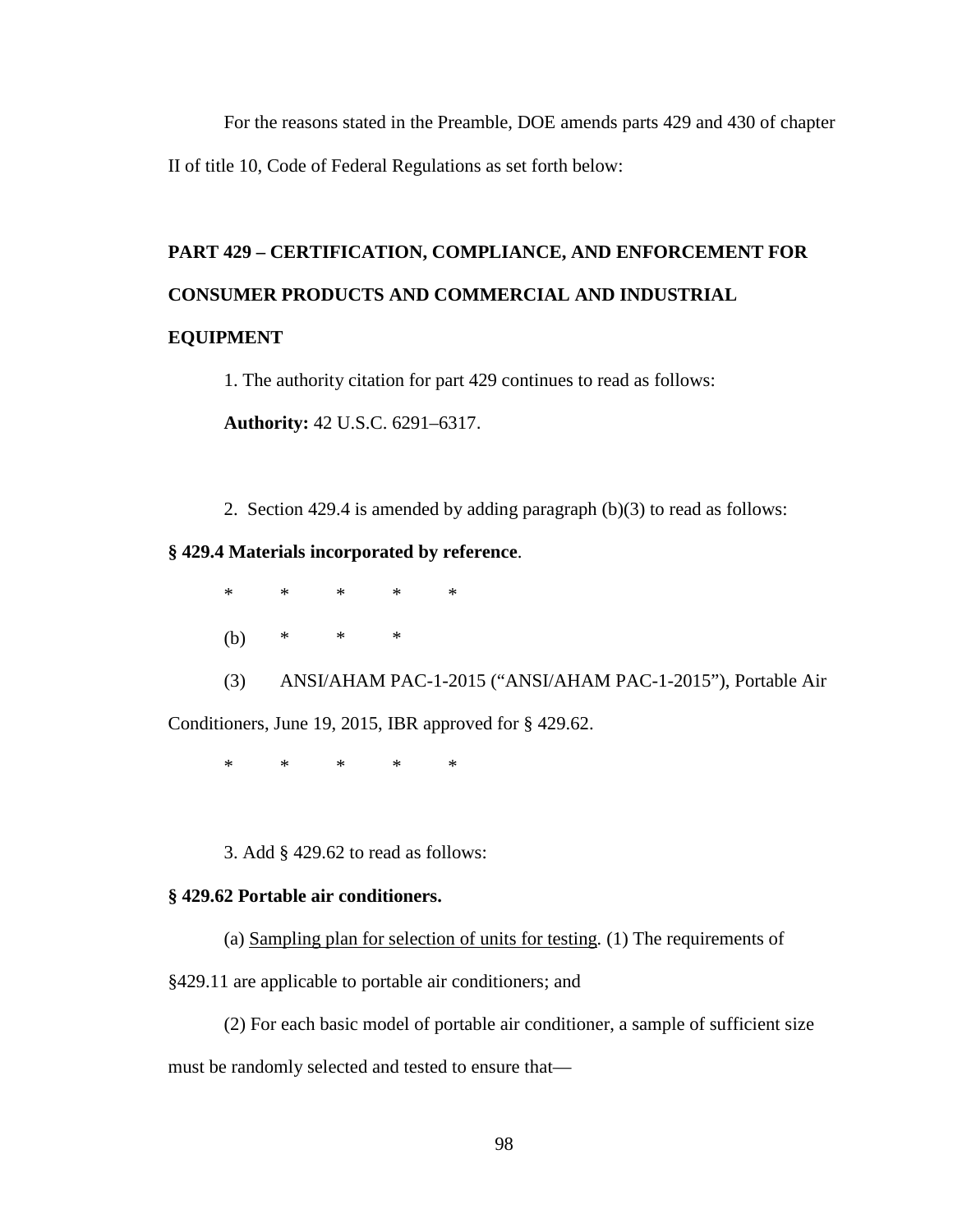(i) Any represented value of energy consumption or other measure of energy consumption of a basic model for which consumers would favor lower values is greater than or equal to the higher of:

(A) The mean of the sample:

$$
\bar{x} = \frac{1}{n} \sum_{i=1}^{n} x_i
$$

Where:

 $\bar{x}$  is the sample mean;

 $x_i$  is the i<sup>th</sup> sample; and

n is the number of units in the test sample.

Or,

(B) The upper 95 percent confidence limit (UCL) of the true mean divided by 1.10:

$$
UCL = \bar{x} + t_{0.95} \left(\frac{s}{\sqrt{n}}\right)
$$

Where:

 $\bar{x}$  is the sample mean;

s is the sample standard deviation;

n is the number of units in the test sample; and

t0.95 is the t statistic for a 95% one-tailed confidence interval with n-1 degrees of freedom.

And,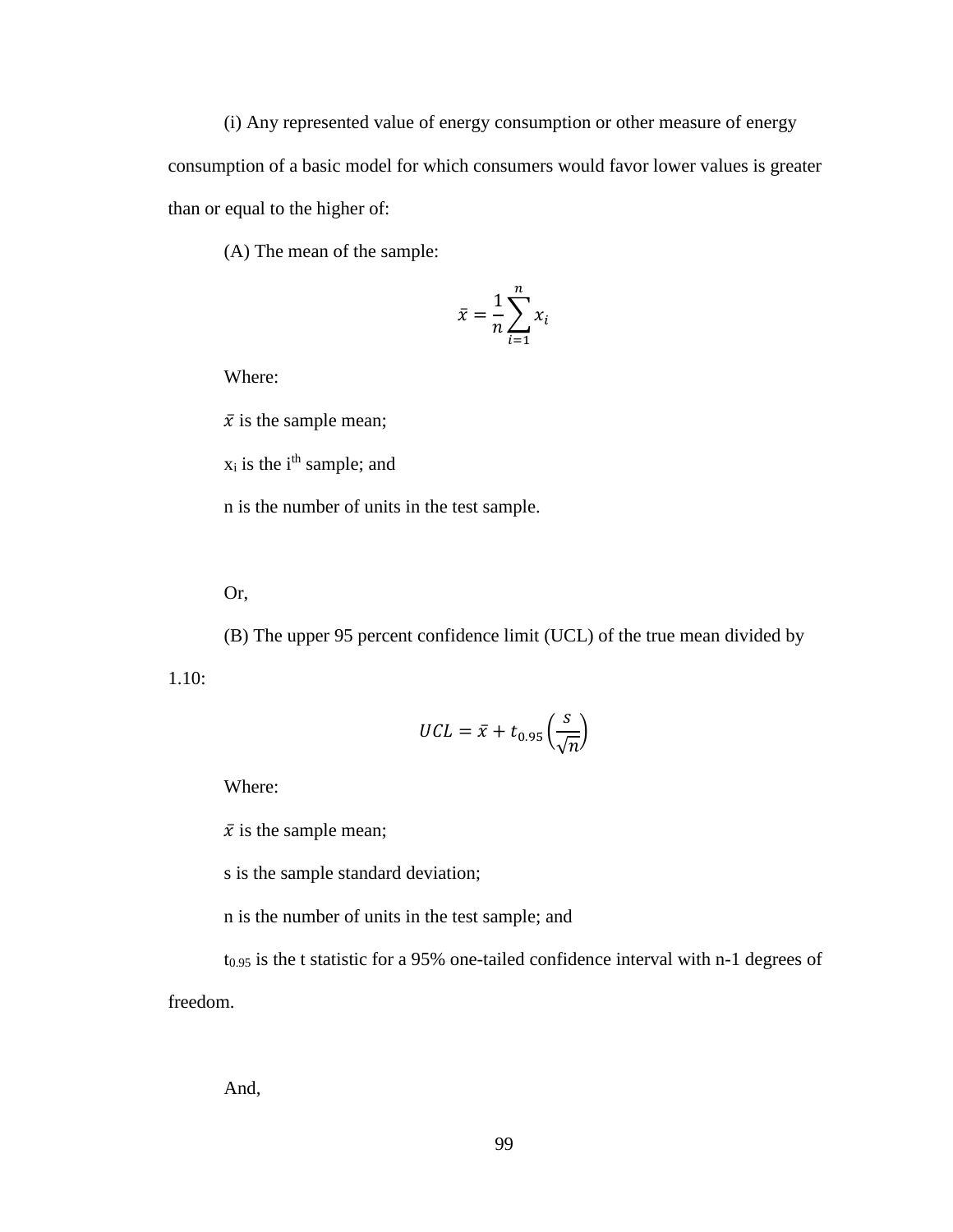(ii) Any represented value of the combined energy efficiency ratio or other measure of energy consumption of a basic model for which consumers would favor higher values is less than or equal to the lower of:

(A) The mean of the sample:

$$
\bar{x} = \frac{1}{n} \sum_{i=1}^{n} x_i
$$

Where:

 $\bar{x}$  is the sample mean;

 $x_i$  is the i<sup>th</sup> sample; and

n is the number of units in the test sample.

Or,

(B) The lower 95 percent confidence limit (LCL) of the true mean divided by 0.90:

$$
LCL = \bar{x} - t_{0.95} \left(\frac{s}{\sqrt{n}}\right)
$$

Where:

 $\bar{x}$  is the sample mean;

s is the sample standard deviation;

n is the number of units in the test sample; and

t0.95 is the t statistic for a 95% one-tailed confidence interval with n-1 degrees of freedom.

And,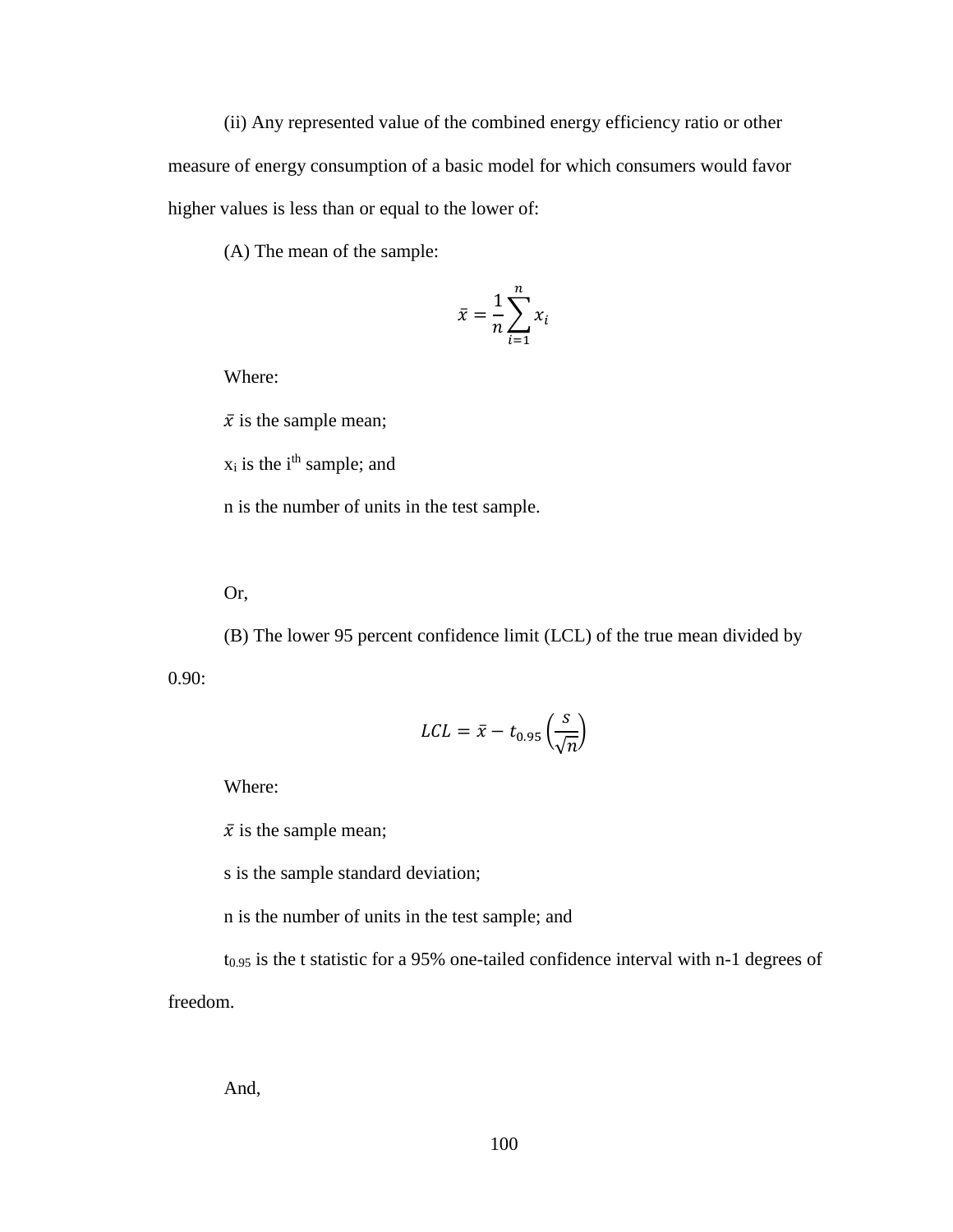(3) The value of seasonally adjusted cooling capacity of a basic model must be the mean of the seasonally adjusted cooling capacities for each tested unit of the basic model. Round the mean seasonally adjusted cooling capacity value to the nearest 50, 100, 200, or 500 Btu/h, depending on the magnitude of the calculated seasonally adjusted cooling capacity, in accordance with Table 1 of ANSI/AHAM PAC-1-2015, (incorporated by reference, see § 429.4), "Multiples for reporting Dual Duct Cooling Capacity, Single Duct Cooling Capacity, Spot Cooling Capacity, Water Cooled Condenser Capacity and Power Input Ratings." (4) Round the value of combined energy efficiency ratio of a basic model to the nearest 0.1 Btu/Wh.

(5) Single-duct and dual-duct portable air conditioners distributed in commerce by the manufacturer with multiple duct configuration options that meet DOE's definitions for single-duct portable AC and dual-duct portable AC, must be rated and certified under both applicable duct configurations.

(b) Certification reports*.* [Reserved]

# **PART 430 -- ENERGY CONSERVATION PROGRAM FOR CONSUMER PRODUCTS**

4. The authority citation for part 430 continues to read as follows: **Authority**: 42 U.S.C. 6291–6309; 28 U.S.C. 2461 note.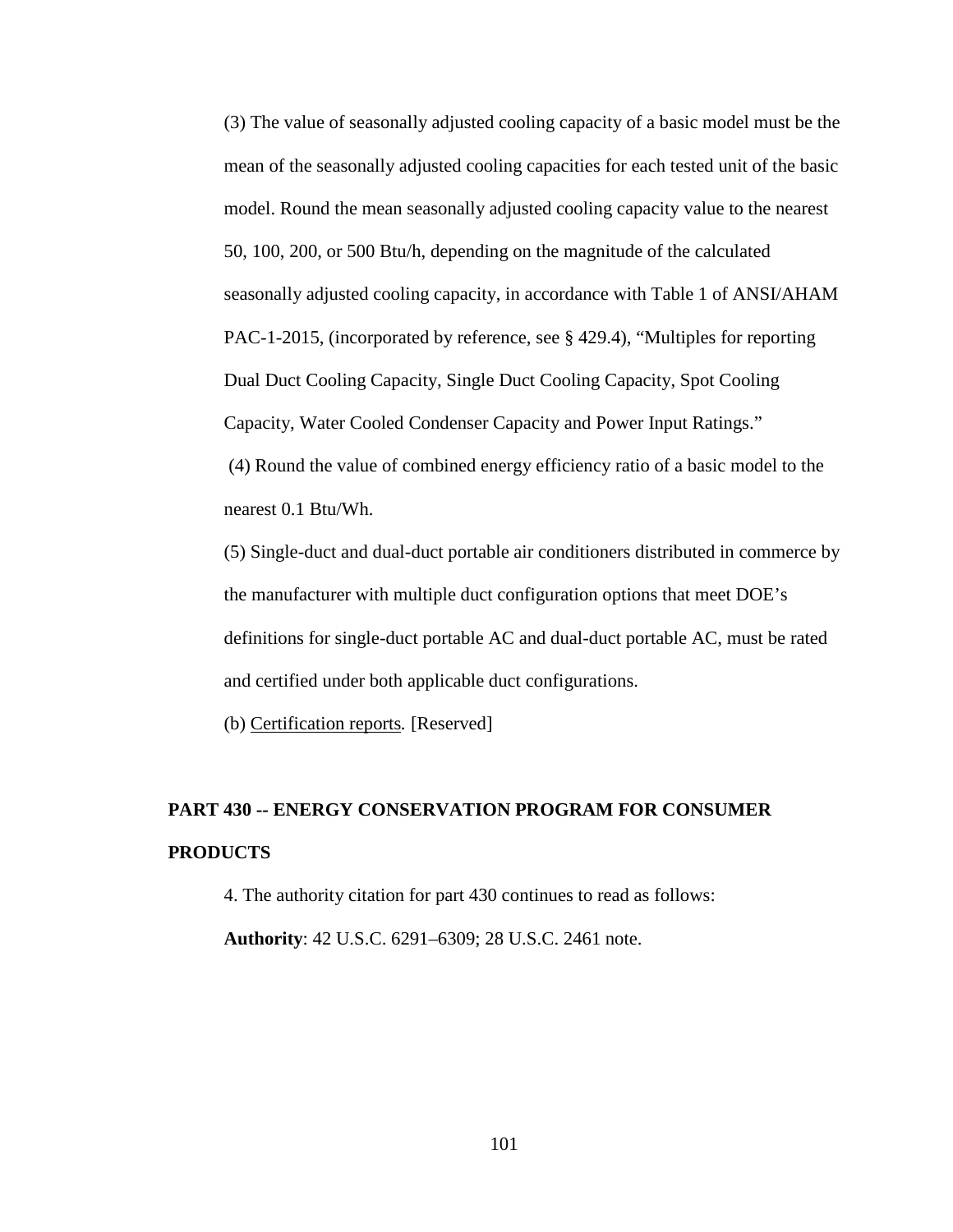5. Section 430.2 is amended by adding, in alphabetical order, the definitions for "dual-duct portable air conditioner" and "single-duct portable air conditioner" to read as follows:

#### **§ 430.2 Definitions**.

\* \* \* \* \*

Dual-duct portable air conditioner means a portable air conditioner that draws some or all of the condenser inlet air from outside the conditioned space through a duct attached to an adjustable window bracket, may draw additional condenser inlet air from the conditioned space, and discharges the condenser outlet air outside the conditioned space by means of a separate duct attached to an adjustable window bracket.

\* \* \* \* \*

Single-duct portable air conditioner means a portable air conditioner that draws all of the condenser inlet air from the conditioned space without the means of a duct, and discharges the condenser outlet air outside the conditioned space through a single duct attached to an adjustable window bracket.

\* \* \* \* \*

6. Section 430.3 is amended by:

a. Removing "AA to subpart B" in paragraph (g)(4), and adding in its place, "AA and CC to subpart B";

b. Redesignating paragraph  $(i)(8)$  as  $(i)(9)$ , and adding a new paragraph  $(i)(8)$ ; and c. Removing "and Z to subpart B" in paragraph  $(p)(4)$ , and adding in its place, "Z and CC to subpart B".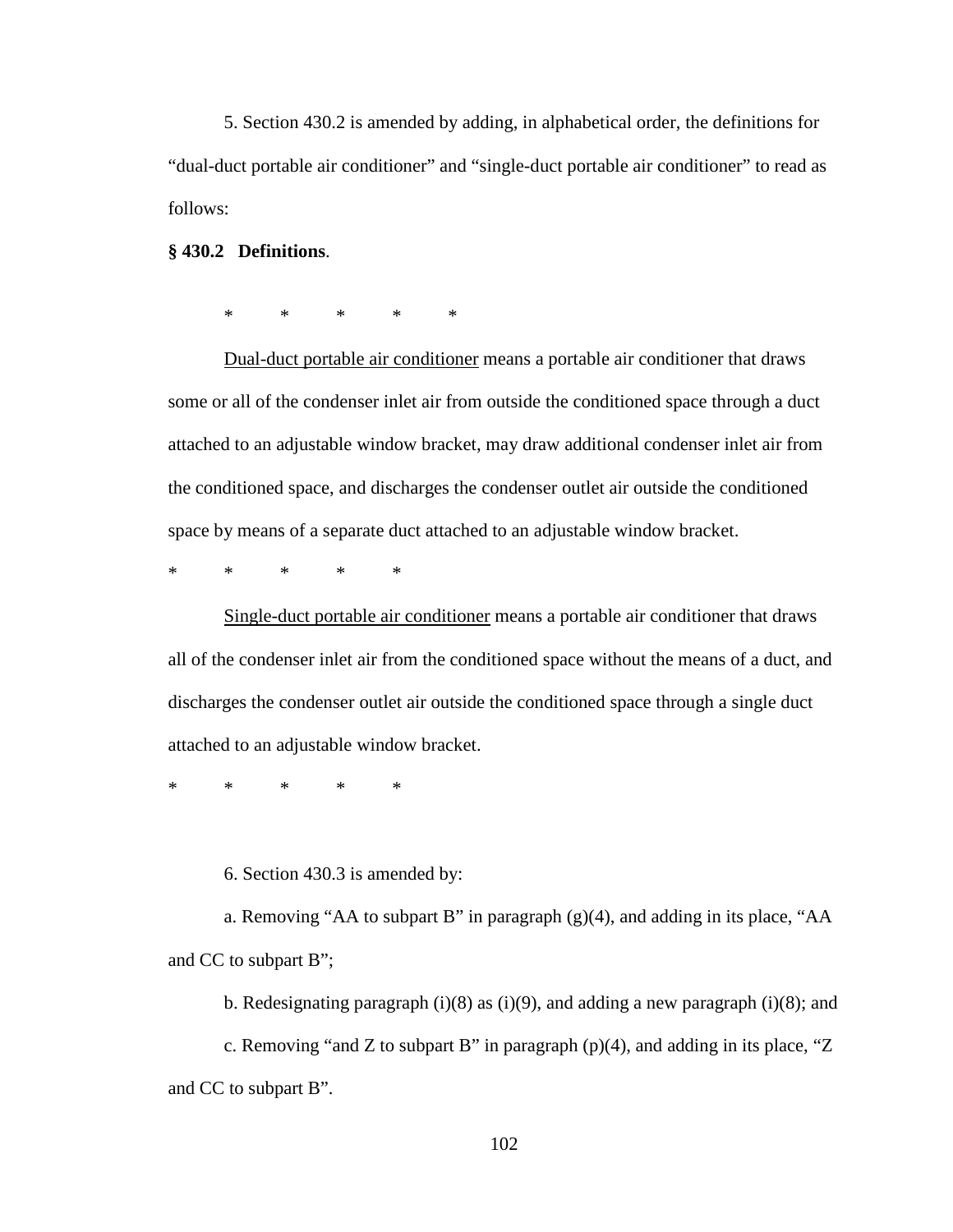The addition reads as follows:

# **§ 430.3 Materials incorporated by reference.**

\* \* \* \* \* (i) \* \* \* (8) ANSI/AHAM PAC-1-2015, ("ANSI/AHAM PAC-1-2015"), Portable Air Conditioners, June 19, 2015, IBR approved for appendix CC to subpart B.

\* \* \* \* \*

7. Section 430.23 is amended by adding paragraph (dd) to read as follows:

# **§ 430.23 Test procedures for the measurement of energy and water consumption.**

\* \* \* \* \* \* \*

(dd) Portable air conditioners*.* (1) For single-duct and dual-duct portable air conditioners, measure the seasonally adjusted cooling capacity, expressed in British thermal units per hour (Btu/h), and the combined energy efficiency ratio, expressed in British thermal units per watt-hour (Btu/Wh) in accordance with appendix CC of this subpart.

(2) Determine the estimated annual operating cost for portable air conditioners, expressed in dollars per year, by multiplying the following two factors: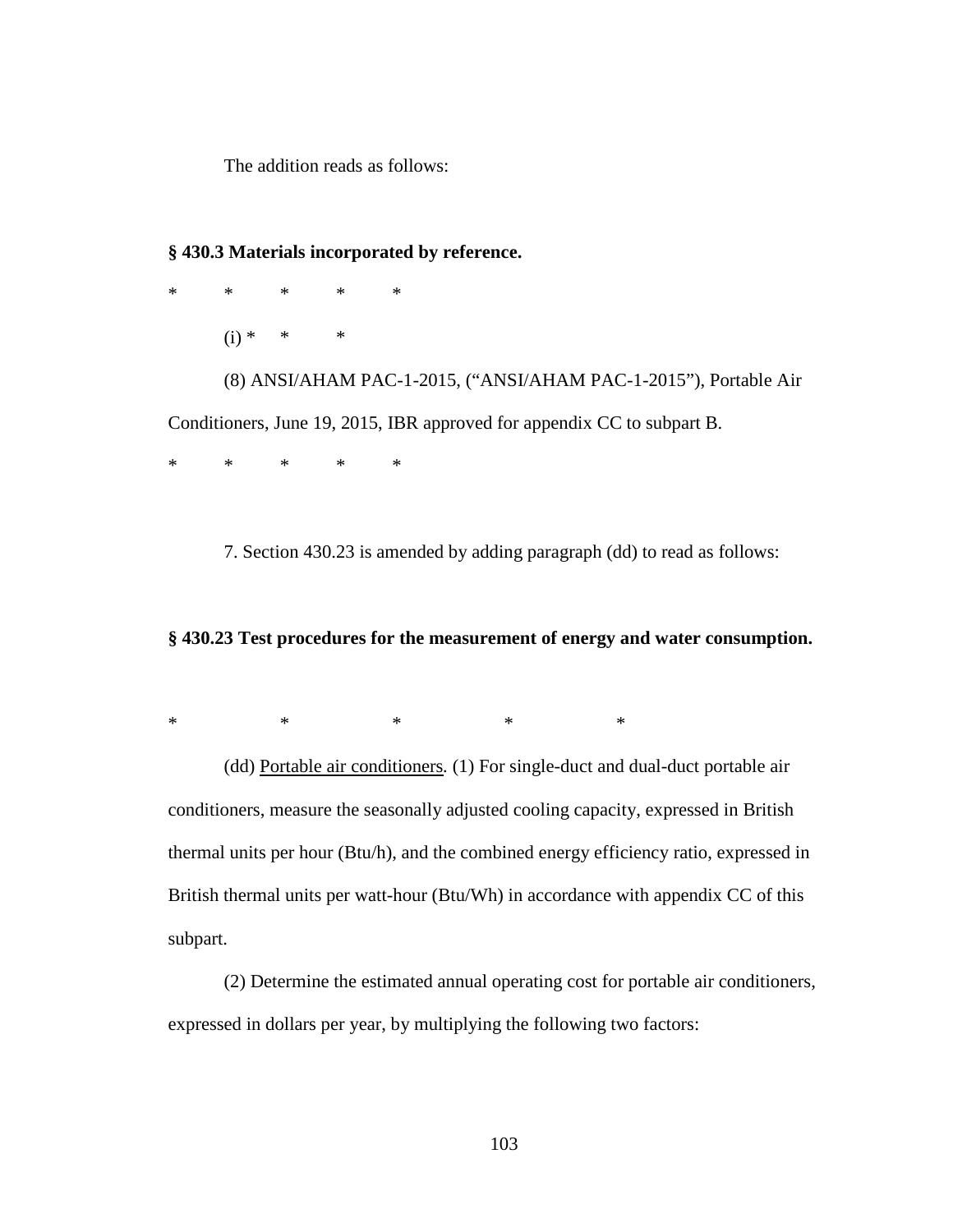(i) For dual-duct portable air conditioners, the sum of  $AEC_{95}$  multiplied by 0.2,  $AEC_{83}$  multiplied by 0.8, and  $AEC_T$  as measured in accordance with section 5.3 of appendix CC of this subpart; or for single-duct portable air conditioners, the sum of  $AEC<sub>SD</sub>$  and  $AEC<sub>T</sub>$  as measured in accordance with section 5.3 of appendix CC of this subpart; and

(ii) A representative average unit cost of electrical energy in dollars per kilowatthour as provided by the Secretary.

(iii) Round the resulting product to the nearest dollar per year.

8. Add appendix CC to subpart B of part 430 to read as follows:

# **Appendix CC to Subpart B of Part 430–Uniform Test Method for Measuring the Energy Consumption of Portable Air Conditioners**

# 1. Scope

This appendix covers the test requirements used to measure the energy performance of single-duct and dual-duct portable air conditioners, as defined at 10 CFR 430.2.

#### 2. Definitions

2.1 ANSI/AHAM PAC-1-2015 means the test standard published by the Association of Home Appliance Manufacturers, titled "Portable Air Conditioners," ANSI/AHAM PAC-1-2015 (incorporated by reference; see § 430.3).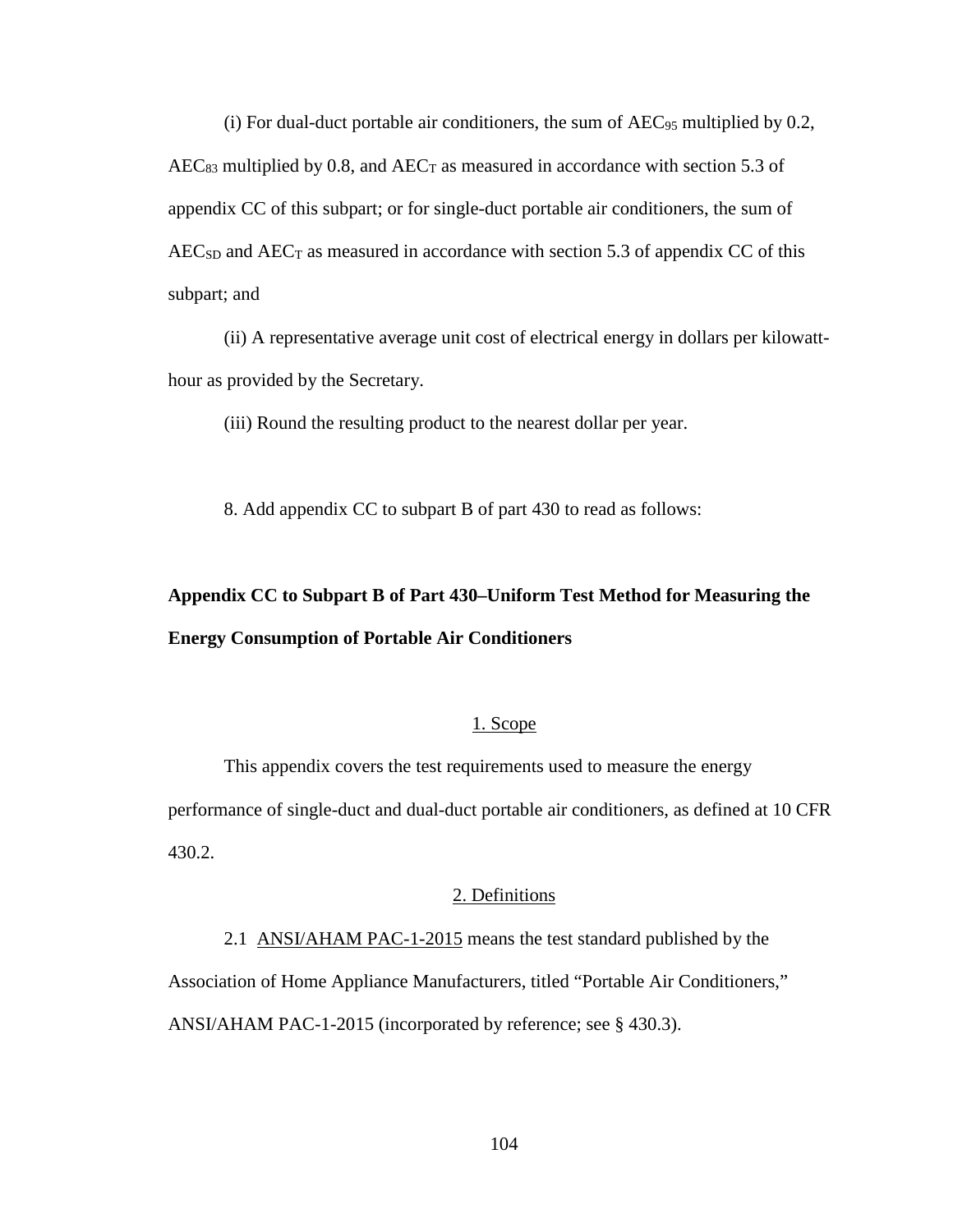2.2 ASHRAE Standard 37-2009 means the test standard published by the American National Standards Institute and American Society of Heating, Refrigerating and Air-Conditioning Engineers and, titled "Methods of Testing for Rating Electrically Driven Unitary Air-Conditioning and Heat Pump Equipment," ASHRAE Standard 37- 2009 (incorporated by reference; see § 430.3).

2.3 Combined energy efficiency ratio is the energy efficiency of a portable air conditioner as measured in accordance with this test procedure in Btu per watt-hours (Btu/Wh) and determined in section 5.4.

2.4 Cooling mode means a mode in which a portable air conditioner has activated the main cooling function according to the thermostat or temperature sensor signal, including activating the refrigeration system, or activating the fan or blower without activation of the refrigeration system.

2.5 IEC 62301 means the test standard published by the International Electrotechnical Commission, titled "Household electrical appliances–Measurement of standby power," Publication 62301 (Edition 2.0 2011-01) (incorporated by reference; see § 430.3).

2.6 Inactive mode means a standby mode that facilitates the activation of an active mode or off-cycle mode by remote switch (including remote control), internal sensor, or timer, or that provides continuous status display.

2.7 Off-cycle mode means a mode in which a portable air conditioner:

(1) Has cycled off its main cooling or heating function by thermostat or temperature sensor signal;

(2) May or may not operate its fan or blower; and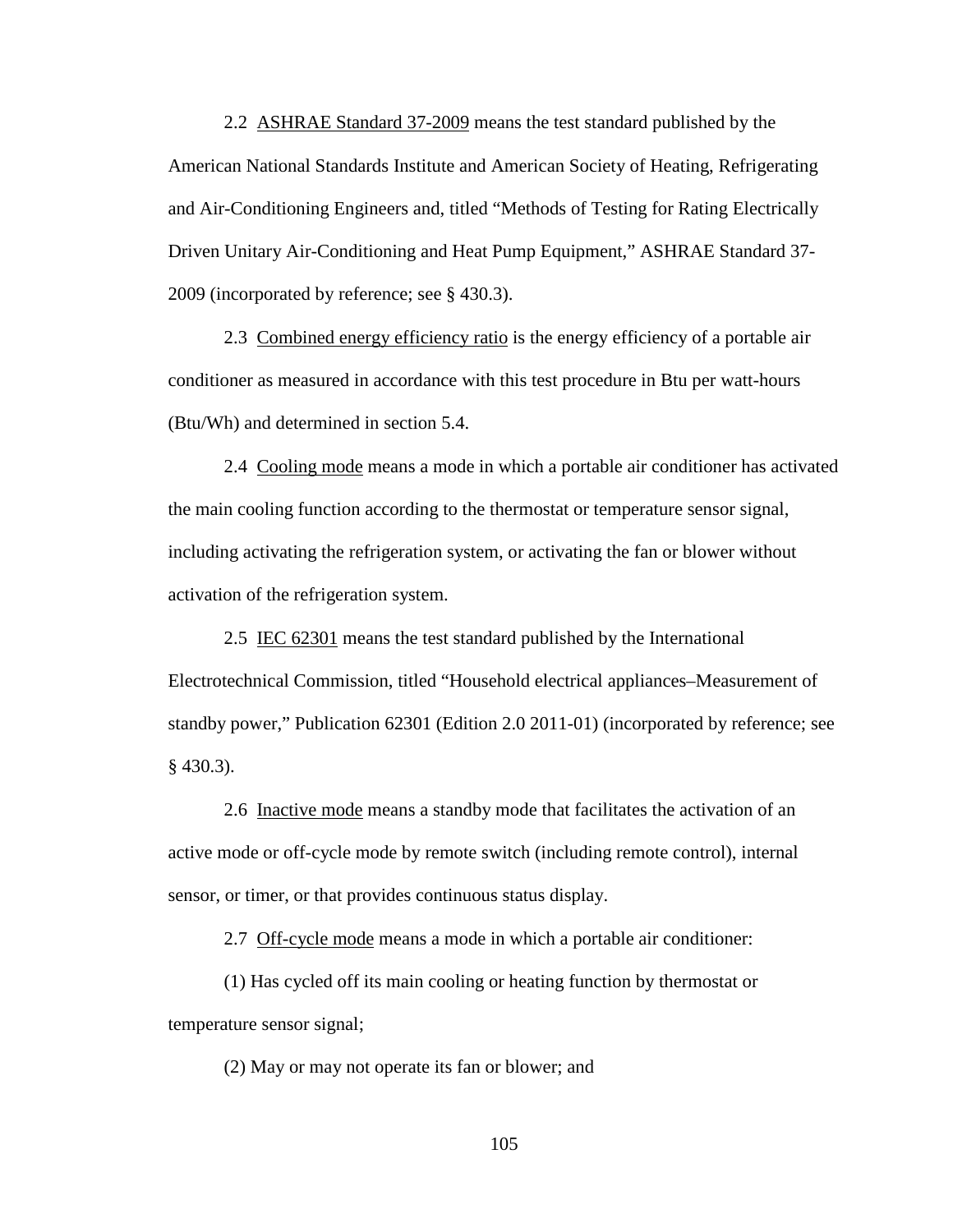(3) Will reactivate the main function according to the thermostat or temperature sensor signal.

2.8 Off mode means a mode in which a portable air conditioner is connected to a mains power source and is not providing any active mode, off-cycle mode, or standby mode function, and where the mode may persist for an indefinite time. An indicator that only shows the user that the portable air conditioner is in the off position is included within the classification of an off mode.

2.9 Seasonally adjusted cooling capacity means the amount of cooling, measured in Btu/h, provided to the indoor conditioned space, measured under the specified ambient conditions.

2.10 Standby mode means any mode where a portable air conditioner is connected to a mains power source and offers one or more of the following user-oriented or protective functions which may persist for an indefinite time:

(1) To facilitate the activation of other modes (including activation or deactivation of cooling mode) by remote switch (including remote control), internal sensor, or timer; or

(2) Continuous functions, including information or status displays (including clocks) or sensor-based functions. A timer is a continuous clock function (which may or may not be associated with a display) that provides regular scheduled tasks  $(e.g.,)$ switching) and that operates on a continuous basis.

# 3. Test Apparatus and General Instructions

3.1 Active mode.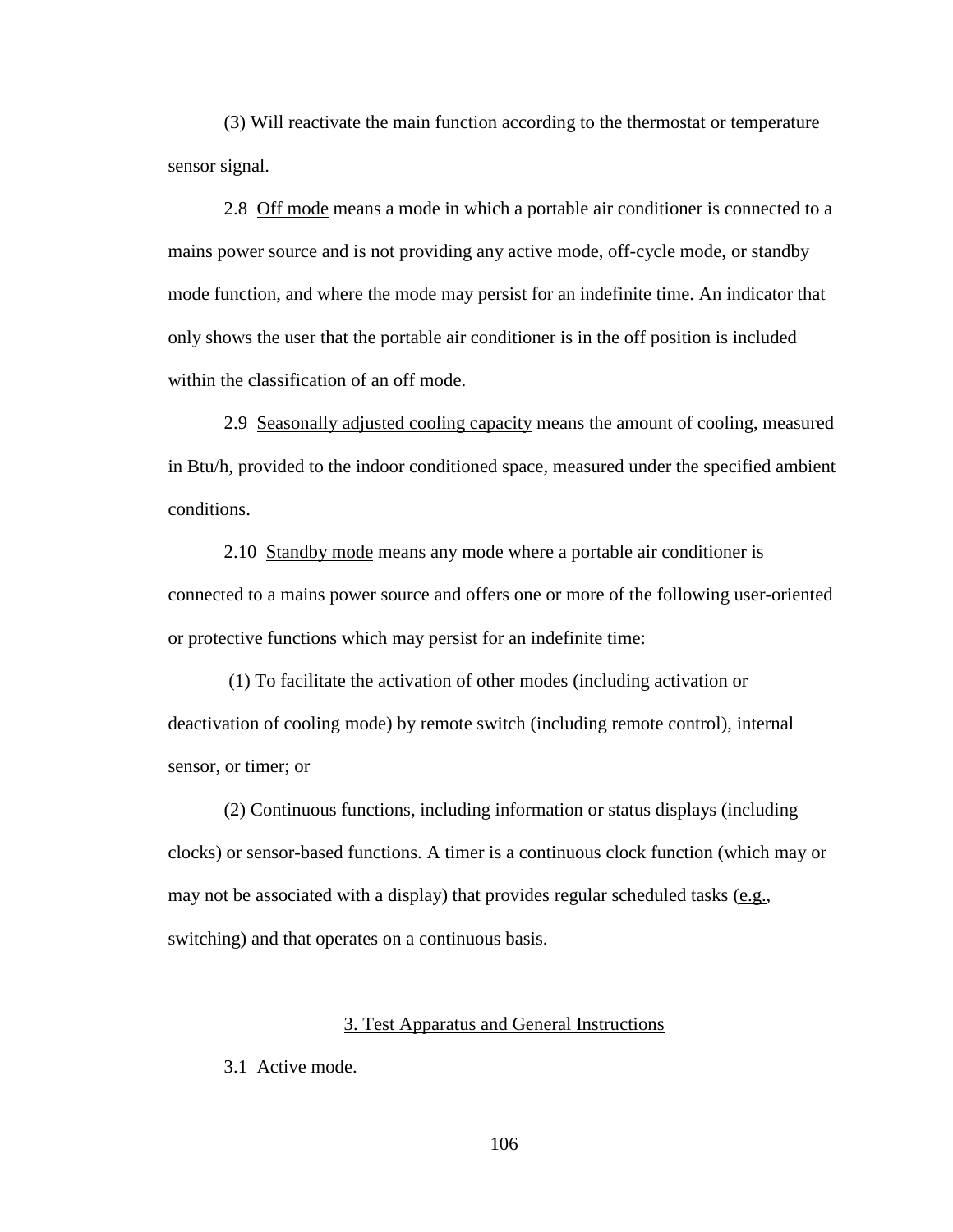3.1.1 Test conduct. The test apparatus and instructions for testing portable air conditioners in cooling mode and off-cycle mode must conform to the requirements specified in Section 4, "Definitions" and Section 7, "Tests," of ANSI/AHAM PAC-1- 2015 (incorporated by reference; see §430.3), except as otherwise specified in this appendix. Where applicable, measure duct heat transfer and infiltration air heat transfer according to section 4.1.1.1 and section 4.1.1.2 of this appendix, respectively. Note that if a product is able to operate as both a single-duct and dual-duct portable AC as distributed in commerce by the manufacturer, it must be tested and rated for both duct configurations.

3.1.1.1 Duct setup. Use ducting components provided by the manufacturer, including, where provided by the manufacturer, ducts, connectors for attaching the duct(s) to the test unit, sealing, insulation, and window mounting fixtures. Do not apply additional sealing or insulation.

3.1.1.2 Single-duct evaporator inlet test conditions. When testing single-duct portable air conditioners, maintain the evaporator inlet dry-bulb temperature within a range of 1.0 °F with an average difference within 0.3 °F.

3.1.1.3 Condensate Removal. Set up the test unit in accordance with manufacturer instructions. If the unit has an auto-evaporative feature, keep any provided drain plug installed as shipped and do not provide other means of condensate removal. If the internal condensate collection bucket fills during the test, halt the test, remove the drain plug, install a gravity drain line, and start the test from the beginning. If no autoevaporative feature is available, remove the drain plug and install a gravity drain line. If no auto-evaporative feature or gravity drain is available and a condensate pump is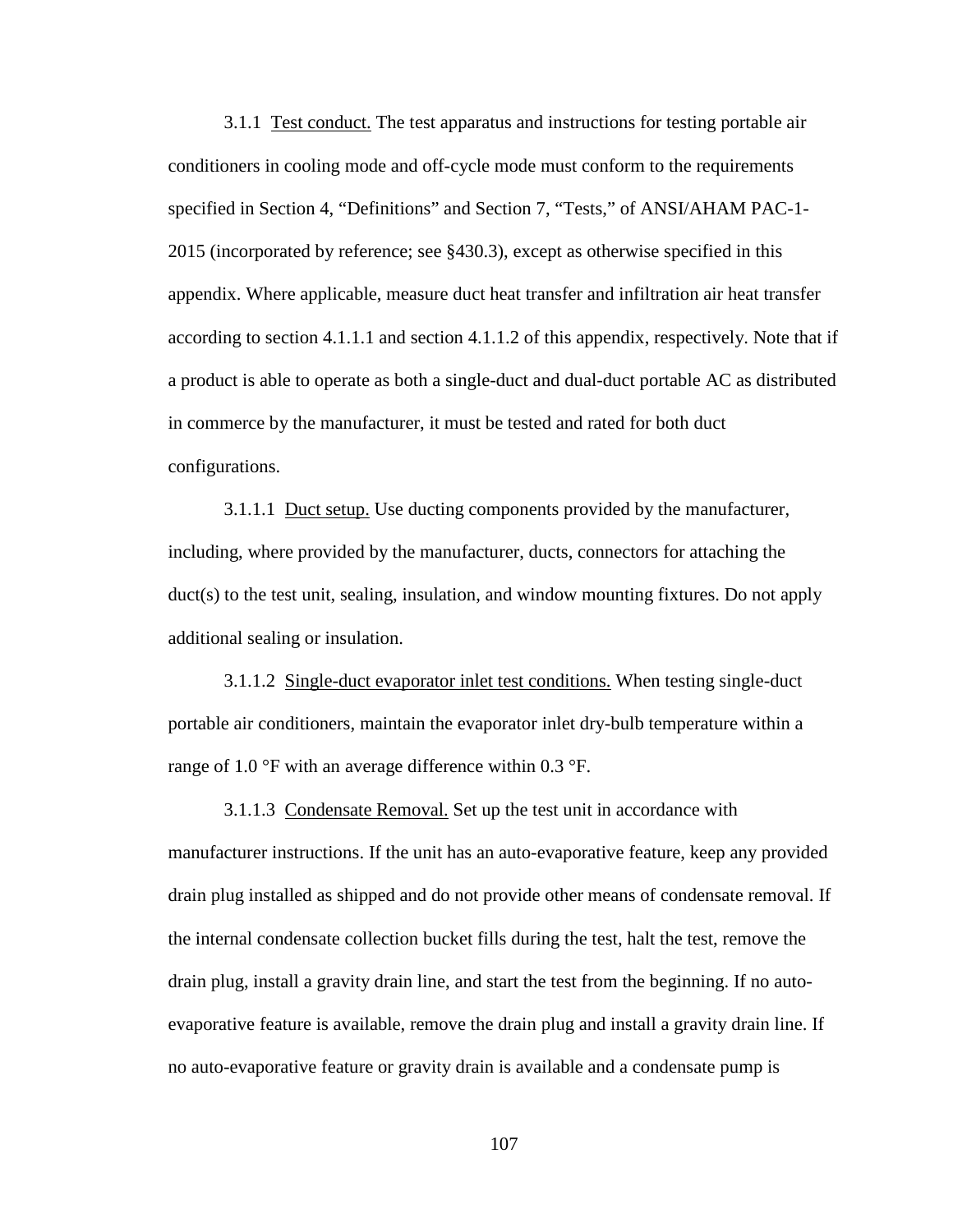included, or if the manufacturer specifies the use of an included condensate pump during cooling mode operation, then test the portable air conditioner with the condensate pump enabled. For units tested with a condensate pump, apply the provisions in Section 7.1.2 of ANSI/AHAM PAC-1-2015 (incorporated by reference; see § 430.3) if the pump cycles on and off.

3.1.1.4 Unit Placement. There shall be no less than 3 feet between any test chamber wall surface and any surface on the portable air conditioner, except the surface or surfaces of the portable air conditioner that include a duct attachment. The distance between the test chamber wall and a surface with one or more duct attachments is prescribed by the test setup requirements in Section 7.3.7 of ANSI/AHAM PAC-1-2015 (incorporated by reference; see § 430.3).

3.1.1.5 Electrical supply. Maintain the input standard voltage at 115 V  $\pm$ 1 percent. Test at the rated frequency, maintained within  $\pm 1$  percent.

3.1.1.6 Duct temperature measurements. Install any insulation and sealing provided by the manufacturer. Then adhere four equally spaced thermocouples per duct to the outer surface of the entire length of the duct. Measure the surface temperatures of each duct. Temperature measurements must have an error no greater than  $\pm 0.5$  °F over the range being measured.

3.1.2 Control settings. Set the controls to the lowest available temperature setpoint for cooling mode. If the portable air conditioner has a user-adjustable fan speed, select the maximum fan speed setting. If the portable air conditioner has an automatic louver oscillation feature, disable that feature throughout testing. If the louver oscillation feature is included but there is no option to disable it, test with the louver oscillation

108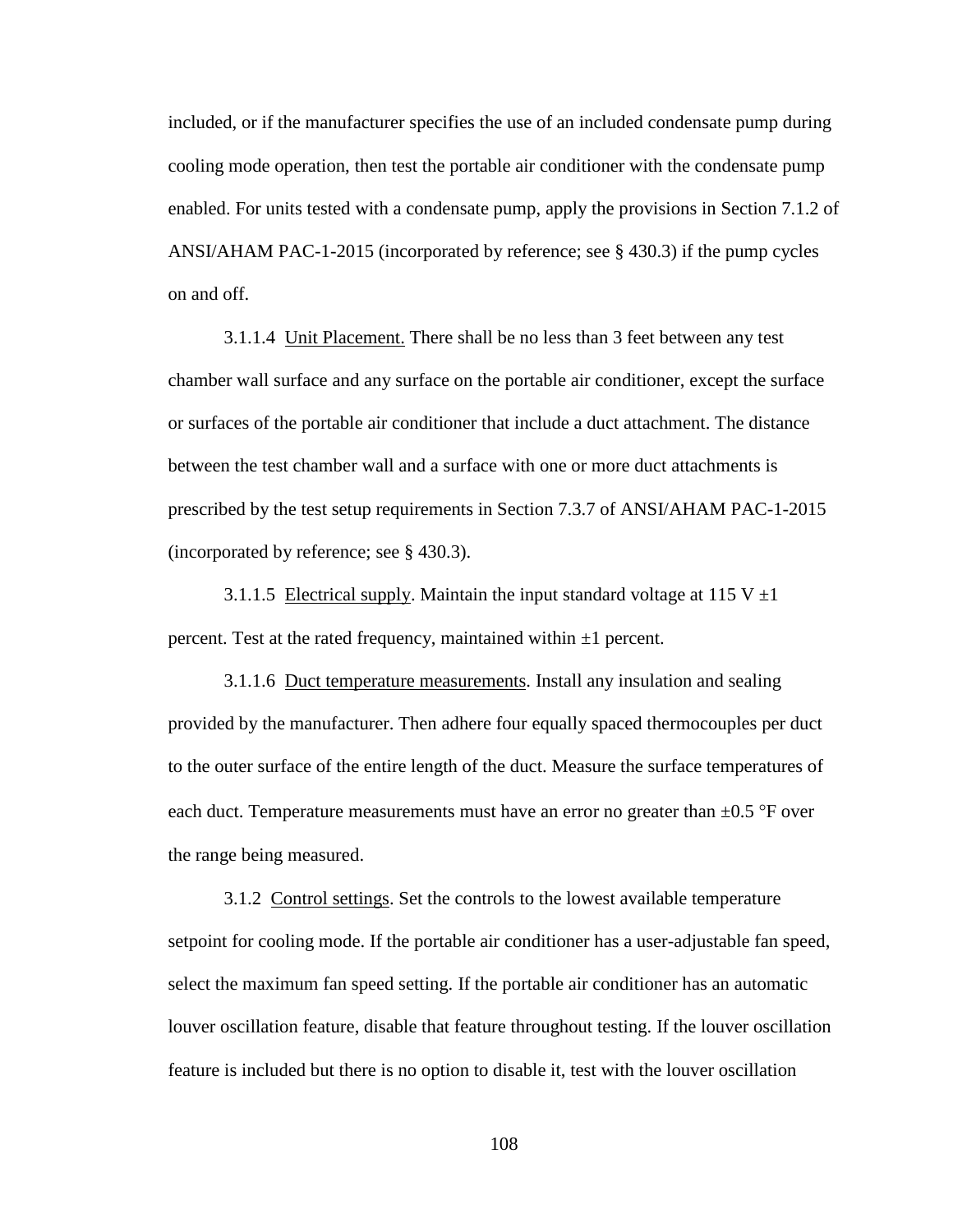enabled. If the portable air conditioner has adjustable louvers, position the louvers parallel with the air flow to maximize air flow and minimize static pressure loss.

3.1.3 Measurement resolution. Record measurements at the resolution of the test instrumentation.

3.2 Standby mode and off mode.

3.2.1 Installation requirements. For the standby mode and off mode testing, install the portable air conditioner in accordance with Section 5, Paragraph 5.2 of IEC 62301 (incorporated by reference; see § 430.3), disregarding the provisions regarding batteries and the determination, classification, and testing of relevant modes.

3.2.2 Electrical energy supply.

3.2.2.1 Electrical supply. For the standby mode and off mode testing, maintain the input standard voltage at 115 V  $\pm$ 1 percent. Maintain the electrical supply at the rated frequency  $\pm 1$  percent.

3.2.2.2 Supply voltage waveform. For the standby mode and off mode testing, maintain the electrical supply voltage waveform indicated in Section 4, Paragraph 4.3.2 of IEC 62301 (incorporated by reference; see § 430.3).

3.2.3 Standby mode and off mode wattmeter. The wattmeter used to measure standby mode and off mode power consumption must meet the requirements specified in Section 4, Paragraph 4.4 of IEC 62301 (incorporated by reference; see § 430.3).

3.2.4 Standby mode and off mode ambient temperature. For standby mode and off mode testing, maintain room ambient air temperature conditions as specified in Section 4, Paragraph 4.2 of IEC 62301 (incorporated by reference; see § 430.3).

109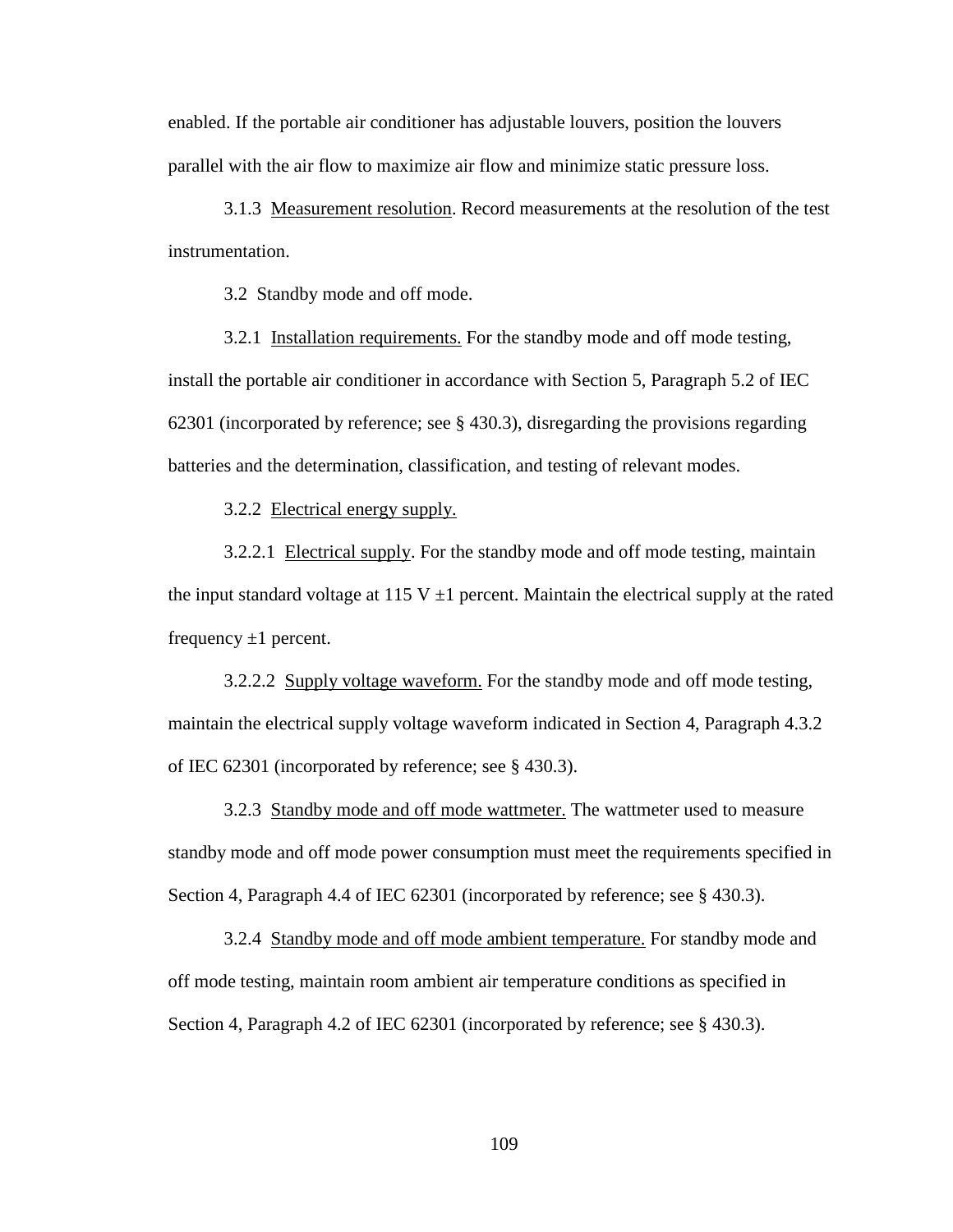## 4. Test Measurement

4.1 Cooling mode. Measure the indoor room cooling capacity and overall power input in cooling mode in accordance with Section 7.1.b and 7.1.c of ANSI/AHAM PAC-1-2015 (incorporated by reference; see §430.3), respectively. Determine the test duration in accordance with Section 8.7 of ASHRAE Standard 37-2009 (incorporated by reference; § 430.3). Apply the test conditions for single-duct and dual-duct portable air conditioners presented in Table 1 of this appendix instead of the test conditions in Table 3 of ANSI/AHAM PAC-1-2015. For single-duct units, measure the indoor room cooling capacity, Capacity<sub>SD</sub>, and overall power input in cooling mode,  $P_{SD}$ , in accordance with the ambient conditions for test configuration 5, presented in Table 1 of this appendix. For dual-duct units, measure the indoor room cooling capacity and overall power input in accordance with ambient conditions for test configuration 3, condition A (Capacity<sub>95</sub>, P95), and then measure the indoor room cooling capacity and overall power input a second time in accordance with the ambient conditions for test configuration 3, condition B (Capacity<sub>83</sub>, P<sub>83</sub>), presented in Table 1 of this appendix. Note that for the purposes of this cooling mode test procedure, evaporator inlet air is considered the "indoor air" of the conditioned space and condenser inlet air is considered the "outdoor air" outside of the conditioned space.

| <b>Test Configuration</b>  |          | Evaporator Inlet Air, <sup>o</sup> F | racio 1: Evaporator (macor) and condenser (catacor) milet rest conditions<br>Condenser Inlet Air, <sup>o</sup> F |            |
|----------------------------|----------|--------------------------------------|------------------------------------------------------------------------------------------------------------------|------------|
|                            |          |                                      |                                                                                                                  |            |
|                            | Dry Bulb | Wet Bulb                             | Dry Bulb                                                                                                         | Wet Bulb   |
| 3 (Dual-Duct, Condition A) | 80(26.7) | 67(19.4)                             | 95(35.0)                                                                                                         | 75(23.9)   |
| 3 (Dual-Duct, Condition B) | 80(26.7) | 67(19.4)                             | 83 (28.3)                                                                                                        | 67.5(19.7) |
| 5 (Single-Duct)            | 80(26.7) | 67(19.4)                             | 80(26.7)                                                                                                         | 67(19.4)   |

Table 1: Evaporator (Indoor) and Condenser (Outdoor) Inlet Test Conditions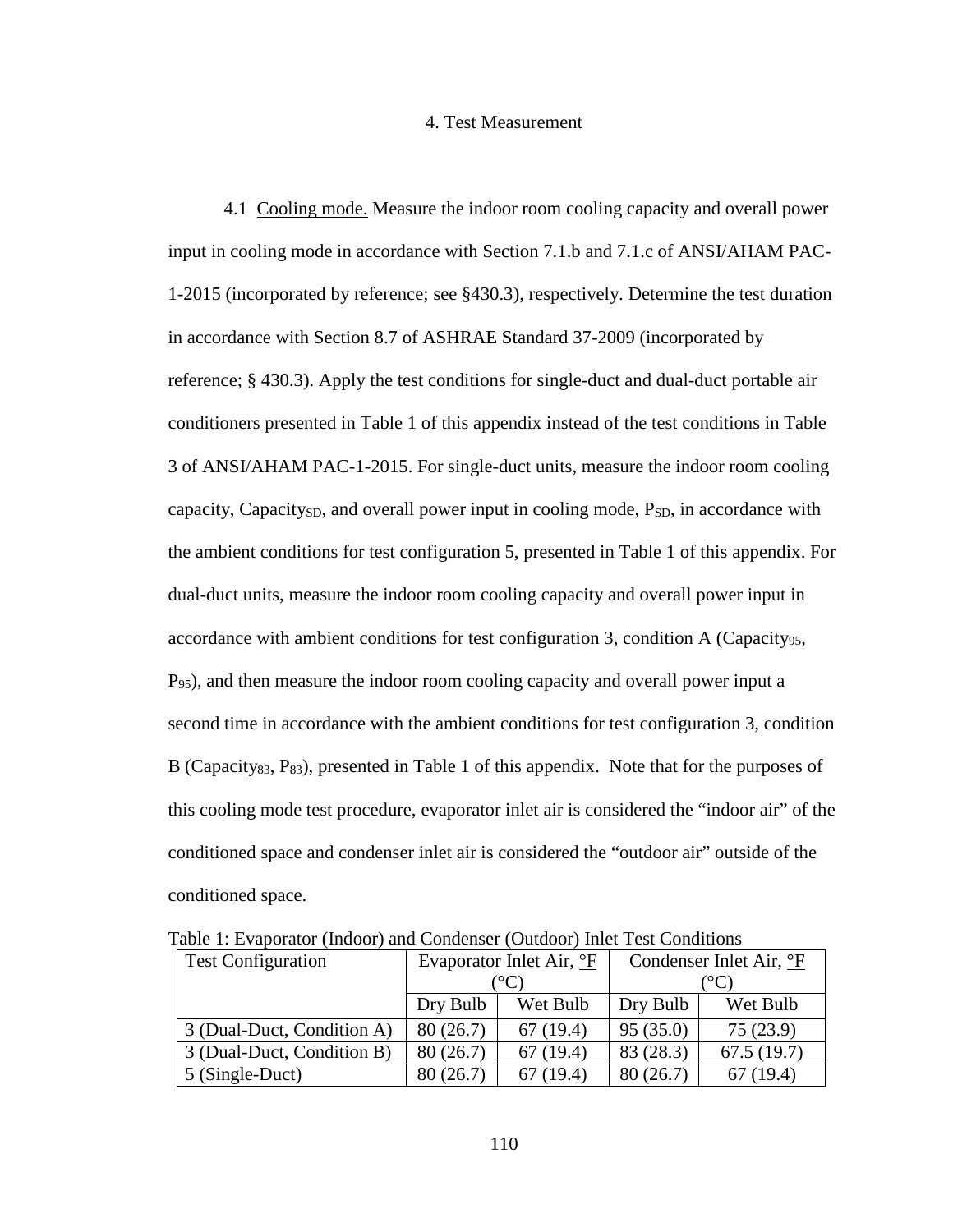4.1.1. Duct Heat Transfer. Measure the surface temperature of the condenser exhaust duct and condenser inlet duct, where applicable, throughout the cooling mode test. Calculate the average temperature at each individual location, and then calculate the average surface temperature of each duct by averaging the four average temperature measurements taken on that duct. Calculate the surface area  $(A_{duct_i})$  of each duct according to:

Aduct  $j = \pi \times d_i \times L_j$ 

Where:

 $d_i$  = the outer diameter of duct "j", including any manufacturer-supplied insulation.

 $L_j$  = the extended length of duct "j" while under test.

j represents the condenser exhaust duct and, for dual-duct units, the condenser exhaust duct and the condenser inlet duct.

Calculate the total heat transferred from the surface of the duct(s) to the indoor conditioned space while operating in cooling mode for the outdoor test conditions in Table 1 of this appendix, as follows. For single-duct portable air conditioners:

 $Q_{\text{duct\_SD}} = h \times A_{\text{duct}\_\mathit{j}} \times (T_{\text{duct}\_\mathit{SD}\_\mathit{i}} - T_{ei})$ 

For dual-duct portable air conditioners:

$$
Q_{\text{duct\_95}} = \sum_{j} \{ h \times A_{\text{duct\_j}} \times (T_{\text{duct\_95\_j}} - T_{ei}) \}
$$
  

$$
Q_{\text{duct\_83}} = \sum_{j} \{ h \times A_{\text{duct\_j}} \times (T_{\text{duct\_83\_j}} - T_{ei}) \}
$$
  
Where: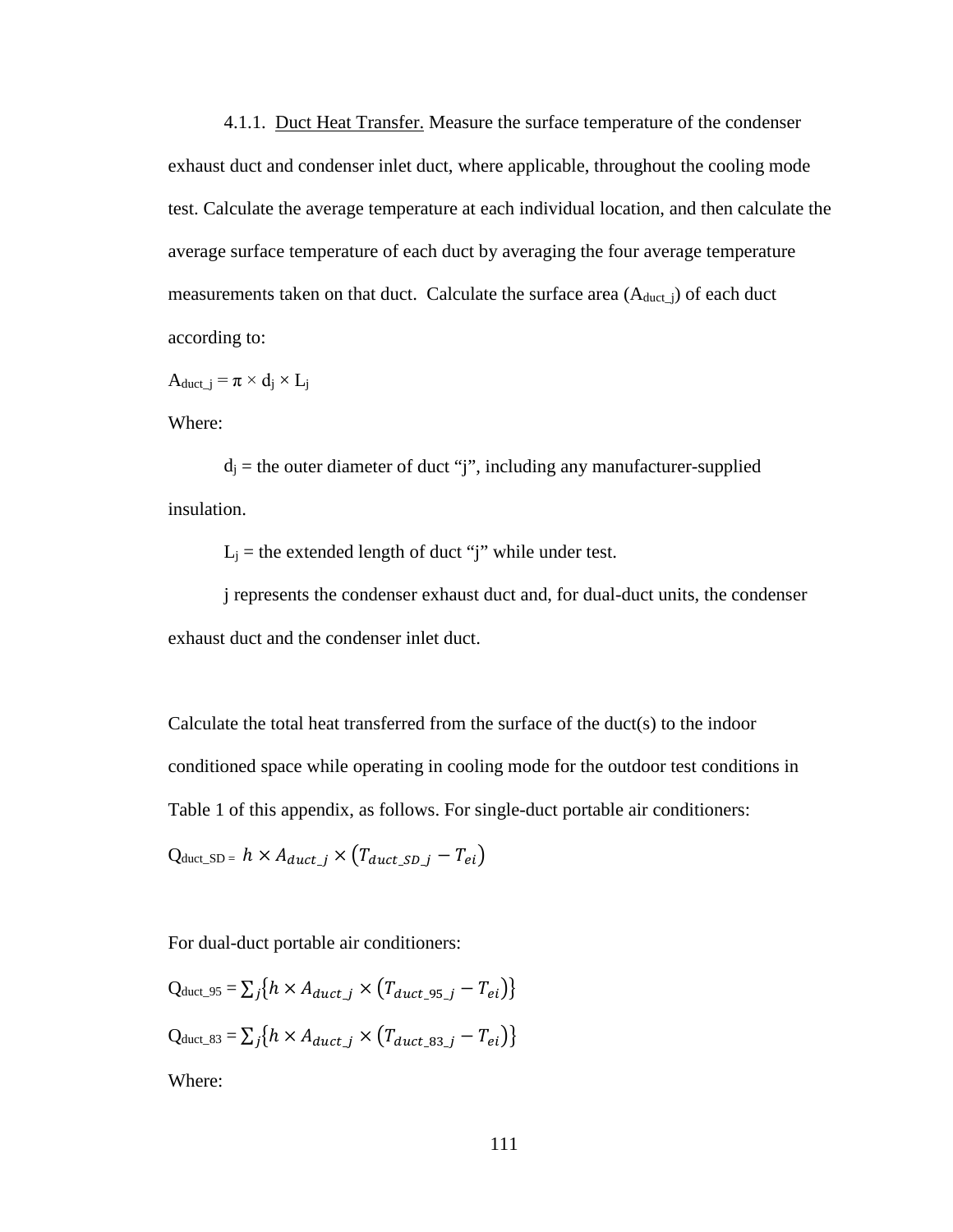$Q_{\text{duct SD}} =$  for single-duct portable air conditioners, the total heat transferred from the duct to the indoor conditioned space in cooling mode when tested according to the test conditions in Table 1 of this appendix, in Btu/h.

 $Q_{\text{duct\_95}}$  and  $Q_{\text{duct\_83}}$  = for dual-duct portable air conditioners, the total heat transferred from the ducts to the indoor conditioned space in cooling mode, in Btu/h, when tested according to the 95 °F dry-bulb and 83 °F dry-bulb outdoor test conditions in Table 1 of this appendix, respectively.

h = convection coefficient, 3 Btu/h per square foot per  $\mathrm{P}F$ .

 $A_{duct_i}$  = surface area of duct "j", in square feet.

 $T_{\text{duct\_SD\_j}}$  = average surface temperature for the condenser exhaust duct of singleduct portable air conditioners, as measured during testing according to the test condition in Table 1 of this appendix, in °F.

T<sub>duct</sub> 95 j and T<sub>duct</sub> 83 j = average surface temperature for duct "j" of dual-duct portable air conditioners, as measured during testing according to the two outdoor test conditions in Table 1 of this appendix, in °F.

j represents the condenser exhaust duct and, for dual-duct units, the condenser exhaust duct and the condenser inlet duct.

 $T_{ei}$  = average evaporator inlet air dry-bulb temperature, in  ${}^{\circ}$ F.

4.1.2 Infiltration Air Heat Transfer. Measure the heat contribution from infiltration air for single-duct portable air conditioners and dual-duct portable air conditioners that draw at least part of the condenser air from the conditioned space. Calculate the heat contribution from infiltration air for single-duct and dual-duct portable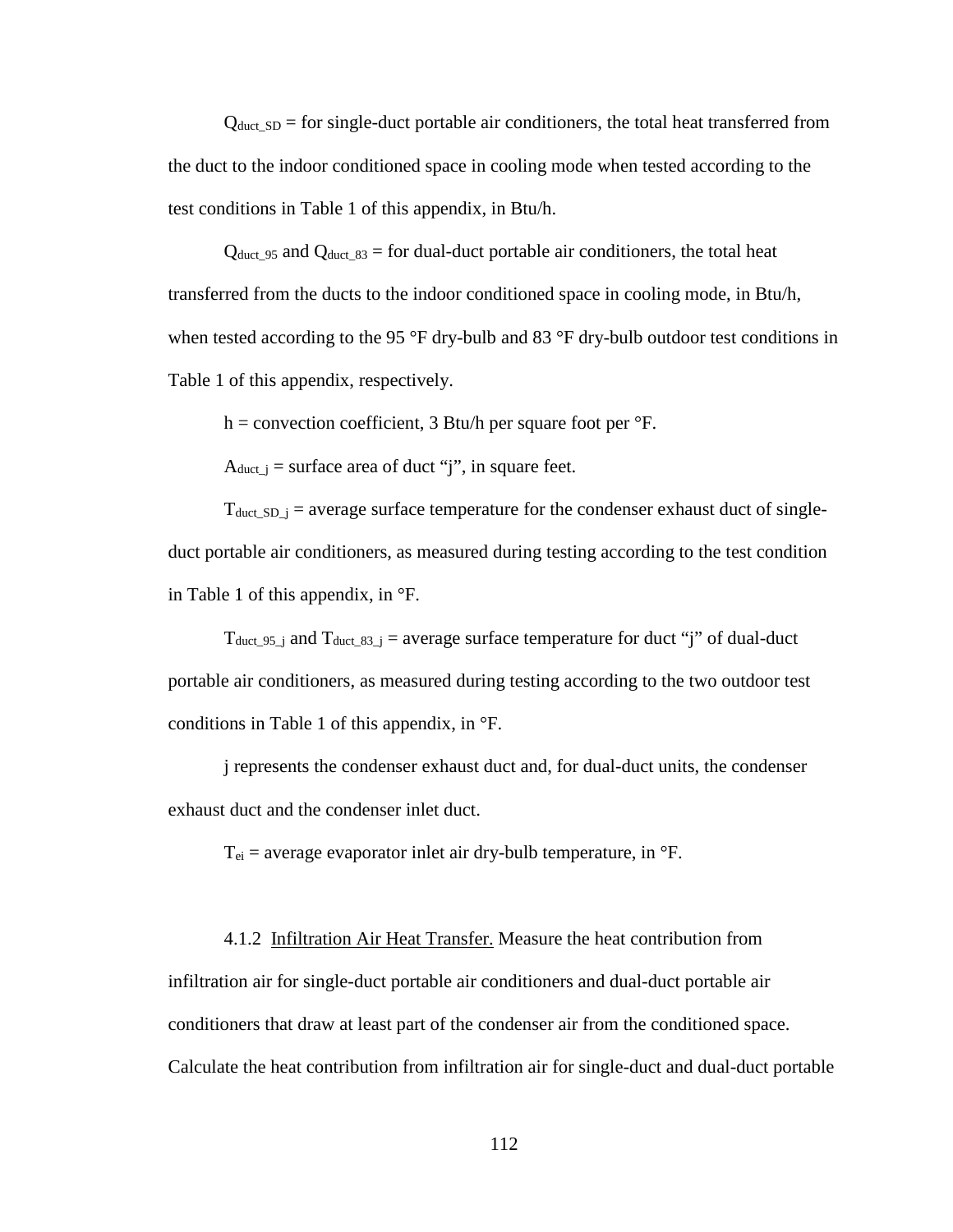air conditioners for both cooling mode outdoor test conditions, as described in this section. Calculate the dry air mass flow rate of infiltration air according to the following equations:

$$
\dot{m}_{SD} = \frac{V_{co\_SD} \times \rho_{co\_SD}}{\left(1 + \omega_{co\_SD}\right)}
$$

For dual-duct portable air conditioners:

$$
\dot{m}_{95} = \left[ \frac{V_{co_95} \times \rho_{co_95}}{(1 + \omega_{co_95})} \right] - \left[ \frac{V_{ci_95} \times \rho_{ci_95}}{(1 + \omega_{ci_95})} \right]
$$
\n
$$
\dot{m}_{83} = \left[ \frac{V_{co_83} \times \rho_{co_83}}{(1 + \omega_{co_83})} \right] - \left[ \frac{V_{ci_83} \times \rho_{ci_83}}{(1 + \omega_{ci_83})} \right]
$$

Where:

 $\dot{m}_{SD}$  = dry air mass flow rate of infiltration air for single-duct portable air conditioners, in pounds per minute (lb/m).

 $\dot{m}_{95}$  and  $\dot{m}_{83}$  = dry air mass flow rate of infiltration air for dual-duct portable air conditioners, as calculated based on testing according to the test conditions in Table 1 of this appendix, in lb/m.

 $V_{\text{co SD}}$ ,  $V_{\text{co Q5}}$ , and  $V_{\text{co Q5}}$  as = average volumetric flow rate of the condenser outlet air during cooling mode testing for single-duct portable air conditioners; and at the 95 °F and 83 °F dry-bulb outdoor conditions for dual-duct portable air conditioners, respectively, in cubic feet per minute (cfm).

 $V_{ci_95}$ , and  $V_{ci_83}$  = average volumetric flow rate of the condenser inlet air during cooling mode testing at the 95 °F and 83 °F dry-bulb outdoor conditions for dual-duct portable air conditioners, respectively, in cfm.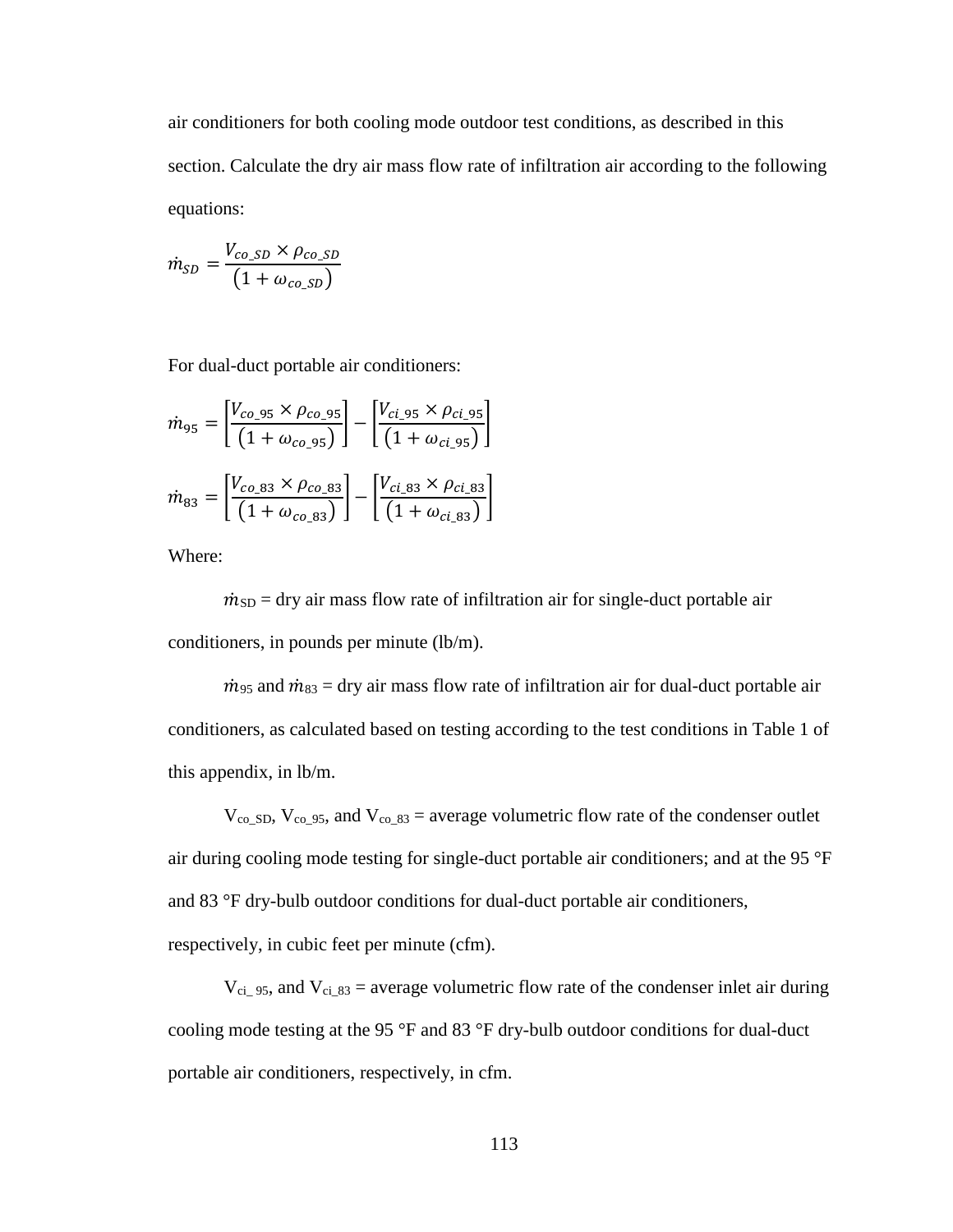$\rho_{\text{co}_s, \text{Do}_s, \text{co}_s, \text{Do}_s}$  and  $\rho_{\text{co}_s, \text{Bo}_s}$  = average density of the condenser outlet air during cooling mode testing for single-duct portable air conditioners, and at the 95 °F and 83 °F dry-bulb outdoor conditions for dual-duct portable air conditioners, respectively, in pounds mass per cubic foot  $(lb_m/ft^3)$ .

 $\rho_{ci_95}$ , and  $\rho_{ci_83}$  = average density of the condenser inlet air during cooling mode testing at the 95 °F and 83 °F dry-bulb outdoor conditions for dual-duct portable air conditioners, respectively, in  $lb<sub>m</sub>/ft<sup>3</sup>$ .

 $\omega_{\rm co, SD}$ ,  $\omega_{\rm co, 95}$ , and  $\omega_{\rm co, 83}$  = average humidity ratio of condenser outlet air during cooling mode testing for single-duct portable air conditioners, and at the 95 °F and 83 °F dry-bulb outdoor conditions for dual-duct portable air conditioners, respectively, in pounds mass of water vapor per pounds mass of dry air  $(lb_w/lb_{da})$ .

 $ω_{ci}$  95, and  $ω_{ci}$  83 = average humidity ratio of condenser inlet air during cooling mode testing at the 95 °F and 83 °F dry-bulb outdoor conditions for dual-duct portable air conditioners, respectively, in  $lb_w/b_{da}$ .

For single-duct and dual-duct portable air conditioners, calculate the sensible component of infiltration air heat contribution according to:

$$
Q_{s_295} = \dot{m} \times 60
$$

$$
\times \left[ \left( c_{p\_da} \times \left( T_{ia_295} - T_{indoor} \right) \right) + c_{p_{\_wv}}
$$

$$
\times \left( \omega_{ia_295} \times T_{ia_295} - \omega_{indoor} \times T_{indoor} \right) \right]
$$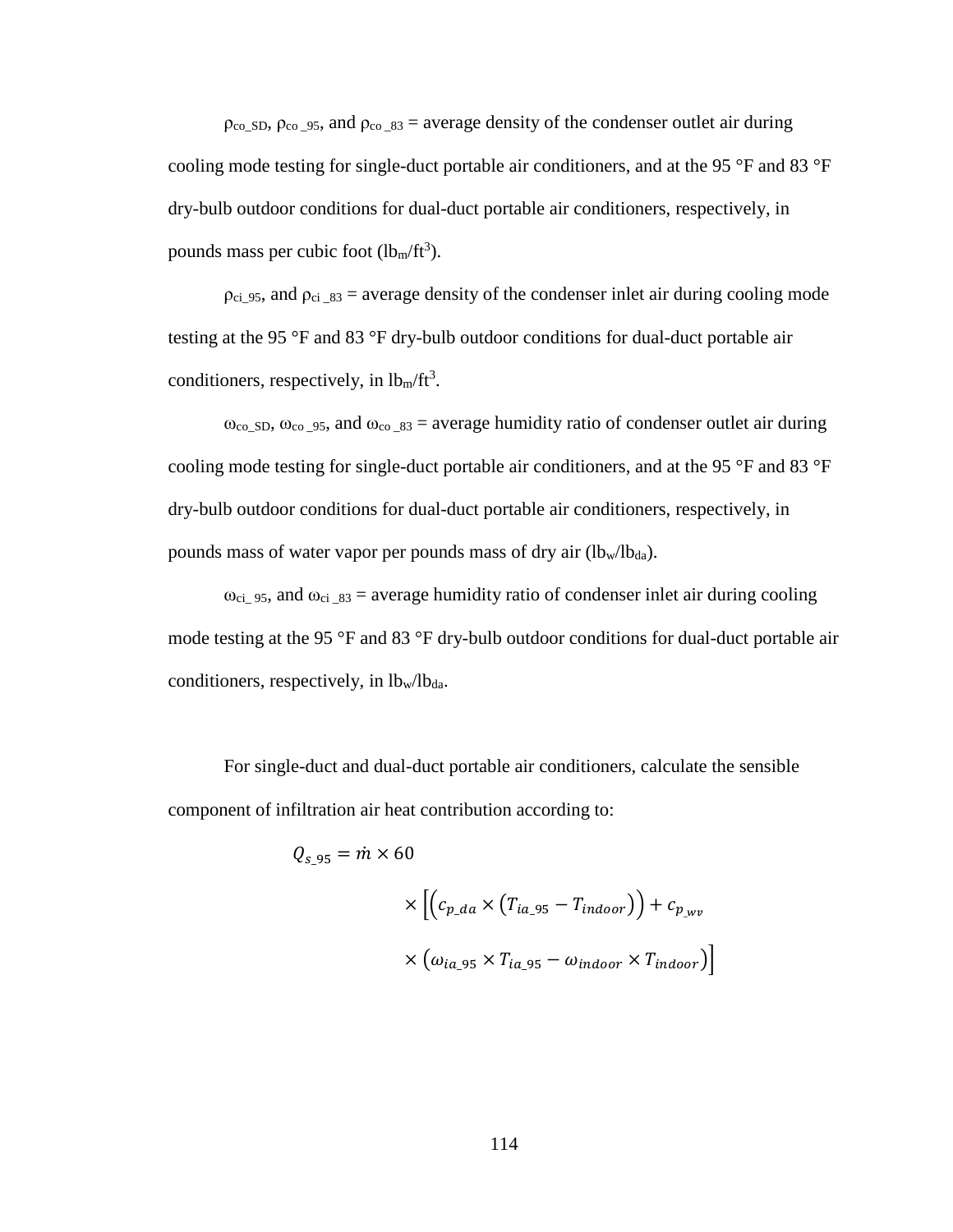$Q_{s, 83} = \dot{m} \times 60$ 

$$
\times \left[ \left( c_{p\_da} \times \left( T_{ia\_83} - T_{indoor} \right) \right) + c_{p\_wv}
$$

$$
\times \left( \omega_{ia\_83} \times T_{ia\_83} - \omega_{indoor} \times T_{indoor} \right) \right]
$$

Where:

 $Q_{s_1,95}$  and  $Q_{s_1,83}$  = sensible heat added to the room by infiltration air, calculated at the 95 °F and 83 °F dry-bulb outdoor conditions in Table 1 of this appendix, in Btu/h.

 $\dot{m}$  = dry air mass flow rate of infiltration air,  $\dot{m}_{SD}$  or  $\dot{m}_{95}$  when calculating Q<sub>s\_95</sub> and  $\dot{m}_{SD}$  or  $\dot{m}_{83}$  when calculating  $Q_{s_8,83}$ , in lb/m.

 $c_{p\_da}$  = specific heat of dry air, 0.24 Btu/lb<sub>m</sub>- $\mathrm{P}$ F.

 $c_{p_2}$  = specific heat of water vapor, 0.444 Btu/lb<sub>m</sub>- $\rm{^{\circ}F}$ .

 $T_{\text{indoor}} = \text{indoor chamber dry-bulb temperature}, 80 \text{ }^{\circ}\text{F}.$ 

 $T_{ia_95}$  and  $T_{ia_83}$  = infiltration air dry-bulb temperatures for the two test conditions in Table 1 of this appendix, 95 °F and 83 °F, respectively.

 $\omega_{ia_95}$  and  $\omega_{ia_83}$  humidity ratios of the 95 °F and 83 °F dry-bulb infiltration air,

0.0141 and 0.01086  $lb_w/b_{da}$ , respectively.

 $\omega_{\text{indoor}}$  = humidity ratio of the indoor chamber air, 0.0112 lb<sub>w</sub>/lb<sub>da</sub>.

 $60 =$  conversion factor from minutes to hours.

Calculate the latent heat contribution of the infiltration air according to:

 $Q_{l_295} = \dot{m} \times 60 \times H_{fg} \times (\omega_{ia_295} - \omega_{indoor})$ 

 $Q_{l 83} = \dot{m} \times 60 \times H_{fg} \times (\omega_{ia 83} - \omega_{indoor})$ 

Where: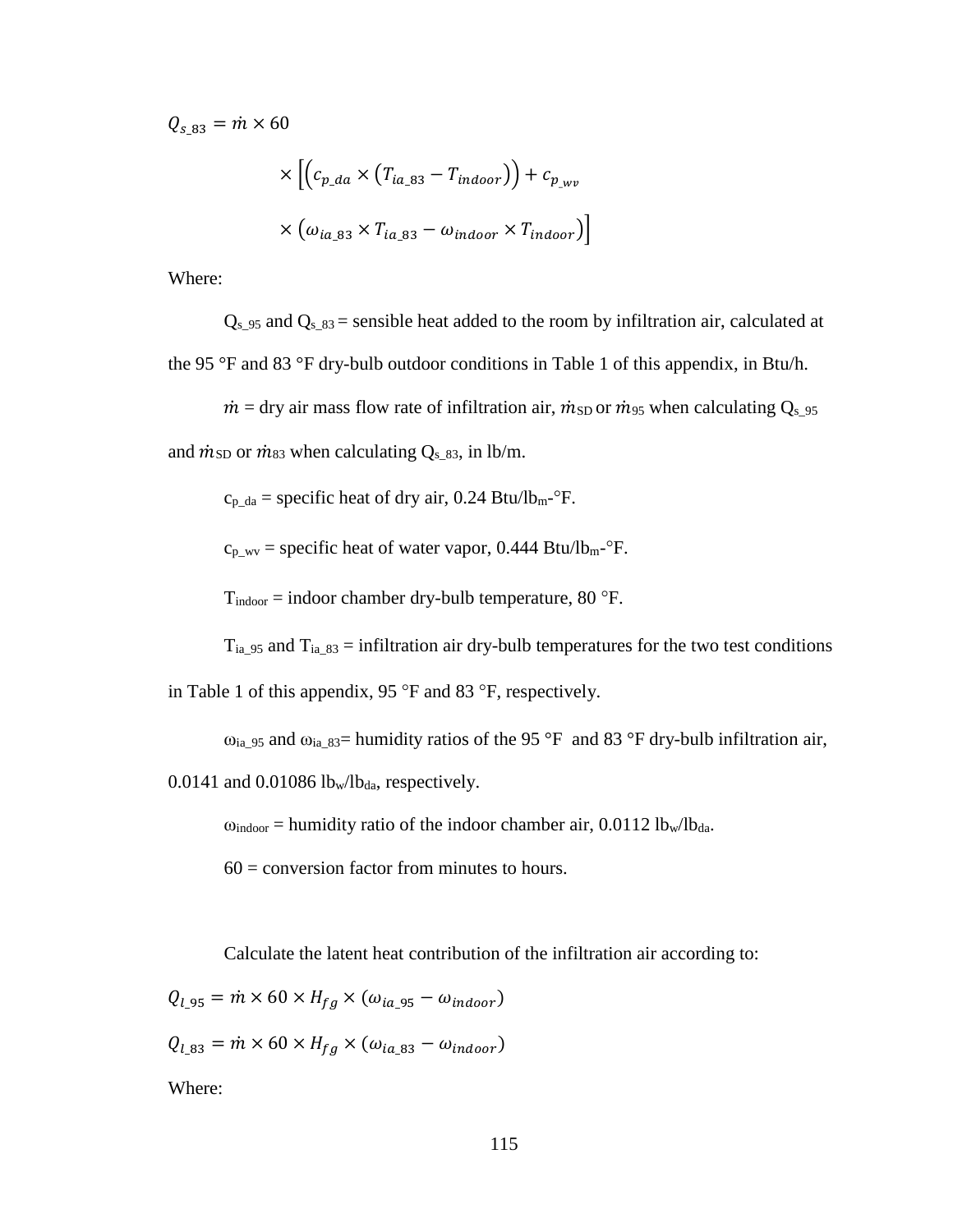$Q_1$  95 and  $Q_1$  83 = latent heat added to the room by infiltration air, calculated at the 95°F and 83 °F dry-bulb outdoor conditions in Table 1 of this appendix, in Btu/h.

 $\dot{m}$  = mass flow rate of infiltration air,  $\dot{m}_{SD}$  or  $\dot{m}_{95}$  when calculating Q<sub>1.95</sub> and  $\dot{m}_{SD}$ or  $\dot{m}_{83}$  when calculating  $Q_{1,83}$ , in lb/m.

 $H_{fg}$  = latent heat of vaporization for water vapor, 1061 Btu/lb<sub>m</sub>.

 $\omega_{ia_95}$  and  $\omega_{ia_83}$  = humidity ratios of the 95 °F and 83 °F dry-bulb infiltration air,

0.0141 and 0.01086  $lb_w/b_{da}$ , respectively.

 $\omega_{\text{indoor}}$  = humidity ratio of the indoor chamber air, 0.0112 lb<sub>w</sub>/lb<sub>da</sub>.

 $60 =$  conversion factor from minutes to hours.

The total heat contribution of the infiltration air is the sum of the sensible and latent heat:

 $Q_{infiltration.95} = Q_{s.95} + Q_{l.95}$ 

 $Q_{inflittation\ 83} = Q_{s\ 83} + Q_{l\ 83}$ 

Where:

 $Q_{infiltration$  95 and  $Q_{infiltration$  83 = total infiltration air heat in cooling mode, calculated at the 95 °F and 83 °F dry-bulb outdoor conditions in Table 1 of this appendix, in Btu/h.

 $Q_{s_1,95}$  and  $Q_{s_1,83}$  sensible heat added to the room by infiltration air, calculated at the 95 °F and 83 °F dry-bulb outdoor conditions in Table 1 of this appendix, in Btu/h.

 $Q_{1.95}$  and  $Q_{1.83}$  = latent heat added to the room by infiltration air, calculated at the 95 °F and 83 °F dry-bulb outdoor conditions in Table 1 of this appendix, in Btu/h.

4.2 Off-cycle mode. Establish the test conditions specified in section 3.1.1 of this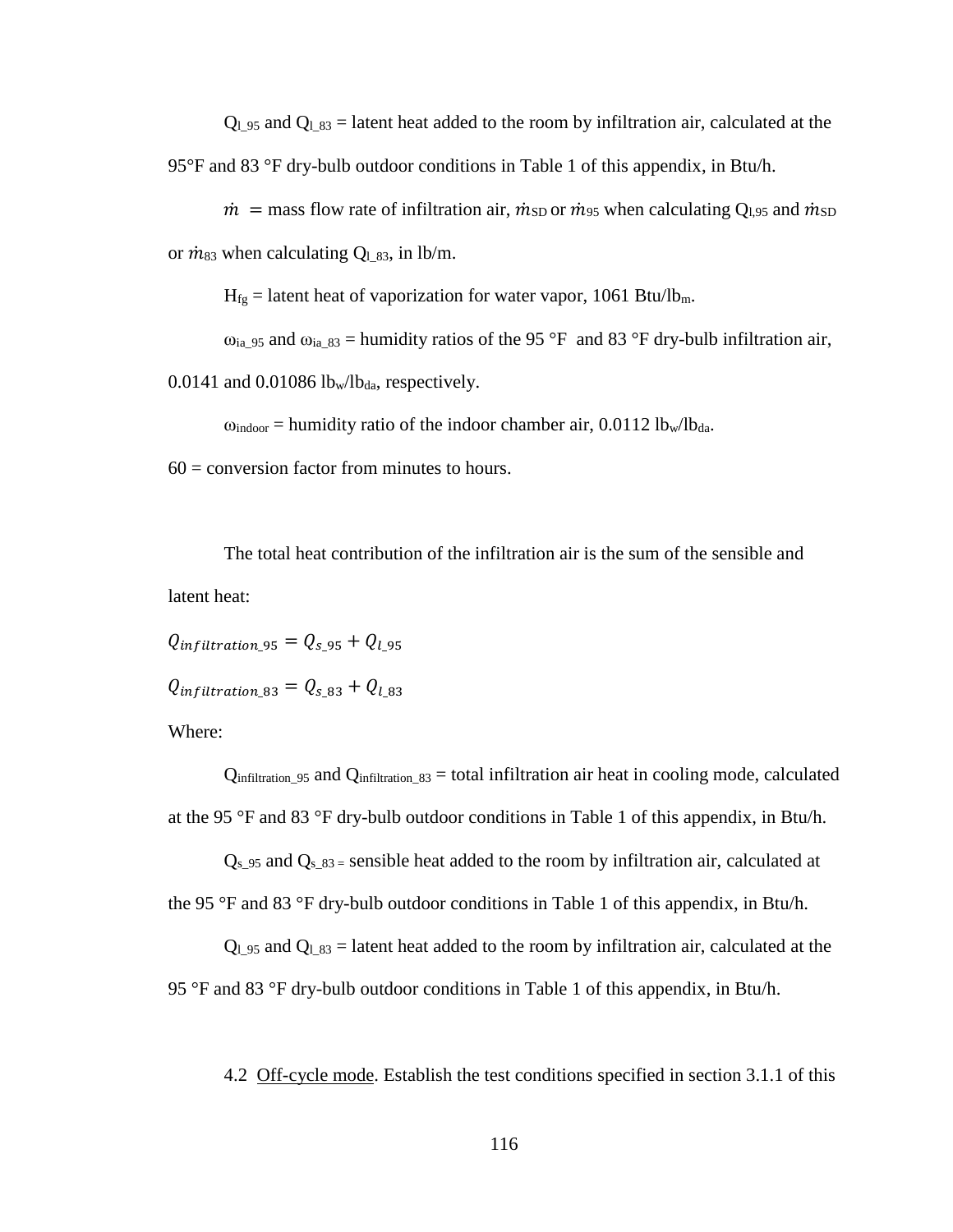appendix for off-cycle mode and use the wattmeter specified in section 3.2.3 of this appendix (but do not use the duct measurements in section 3.1.1.6). Begin the off-cycle mode test period 5 minutes following the cooling mode test period. Adjust the setpoint higher than the ambient temperature to ensure the product will not enter cooling mode and begin the test 5 minutes after the compressor cycles off due to the change in setpoint. Do not change any other control settings between the end of the cooling mode test period and the start of the off-cycle mode test period. The off-cycle mode test period must be 2 hours in duration, during which period, record the power consumption at the same intervals as recorded for cooling mode testing. Measure and record the average off-cycle mode power of the portable air conditioner,  $P_{\text{oc}}$ , in watts.

4.3 Standby mode and off mode. Establish the testing conditions set forth in section 3.2 of this appendix, ensuring that the portable air conditioner does not enter any active modes during the test. For portable air conditioners that take some time to enter a stable state from a higher power state as discussed in Section 5, Paragraph 5.1, Note 1 of IEC 62301, (incorporated by reference; see § 430.3), allow sufficient time for the portable air conditioner to reach the lowest power state before proceeding with the test measurement. Follow the test procedure specified in Section 5, Paragraph 5.3.2 of IEC 62301 for testing in each possible mode as described in sections 4.3.1 and 4.3.2 of this appendix.

4.3.1 If the portable air conditioner has an inactive mode, as defined in section 2.6 of this appendix, but not an off mode, as defined in section 2.8 of this appendix, measure and record the average inactive mode power of the portable air conditioner, Pia, in watts.

117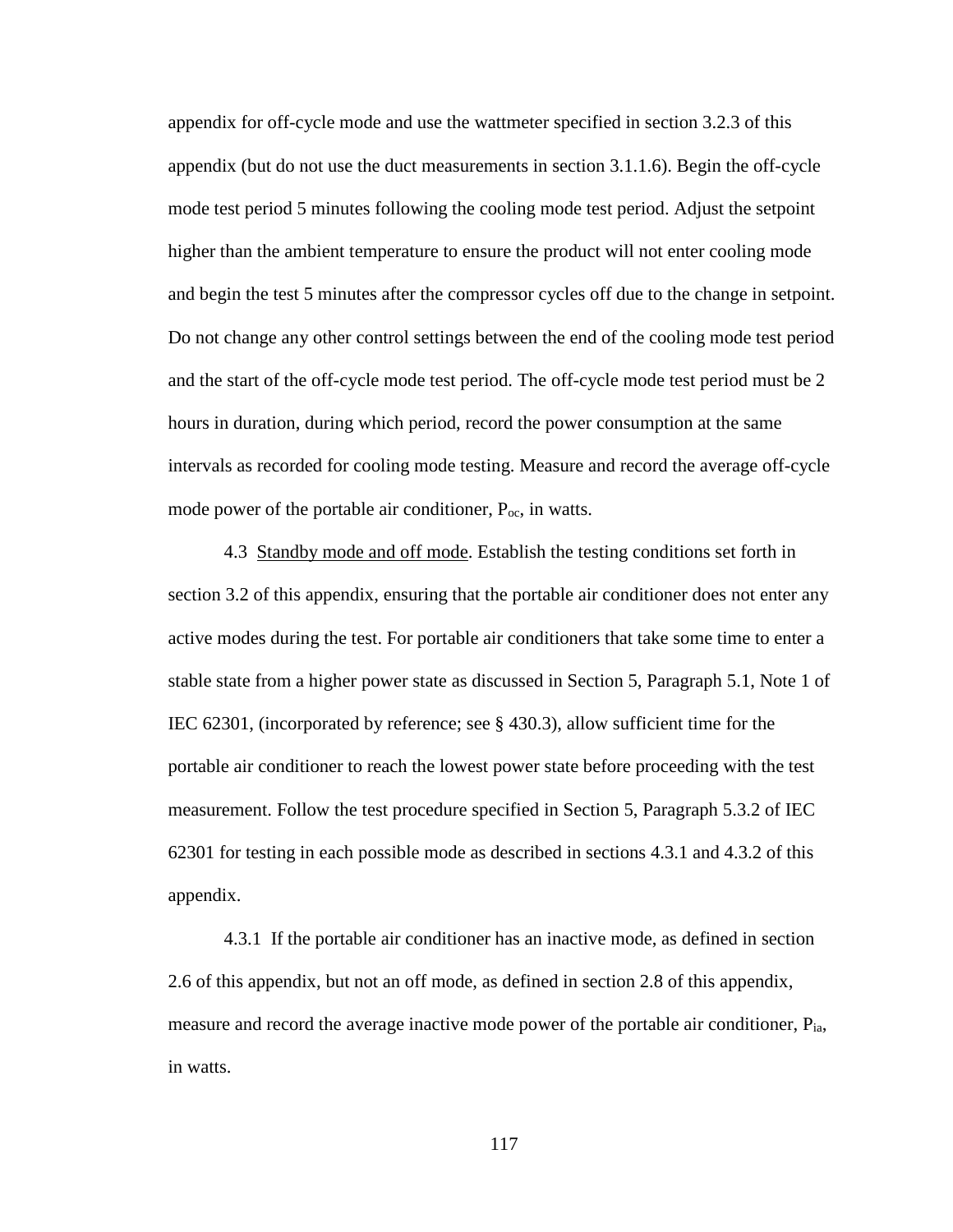4.3.2 If the portable air conditioner has an off mode, as defined in section 2.8 of this appendix, measure and record the average off mode power of the portable air conditioner, Pom, in watts.

## 5. Calculation of Derived Results From Test Measurements

5.1 Adjusted Cooling Capacity. Calculate the adjusted cooling capacities for portable air conditioners,  $ACC_{95}$  and  $ACC_{83}$ , expressed in Btu/h, according to the following equations. For single-duct portable air conditioners:

 $ACC_{95} = Capacity_{SD} - Q_{duct, SD} - Q_{infiltration, 95}$ 

 $\text{ACC}_{83} = \text{Capacity}_{SD} - \text{Quct } SD - \text{Q}_{infiltration 83}$ 

For dual-duct portable air conditioners:

 $ACC_{95} = Capacity_{95} - Q_{duct}$  95  $-Q_{infiltration}$  95  $\textit{ACC}_{83} = \textit{Capacity}_{83} - \textit{Q}_{duct 83} - \textit{Q}_{infiltration 83}$ Where:

Capacity<sub>SD</sub>, Capacity<sub>95</sub>, and Capacity<sub>83</sub> = cooling capacity measured in section 4.1.1 of this appendix.

 $Q_{\text{duct\_SD}}$ ,  $Q_{\text{duct\_95}}$ , and  $Q_{\text{duct\_83}}$  = duct heat transfer while operating in cooling mode, calculated in section 4.1.1.1 of this appendix.

 $Q_{infiltration}$  95 and  $Q_{infiltration}$  83 = total infiltration air heat transfer in cooling mode, calculated in section 4.1.1.2 of this appendix.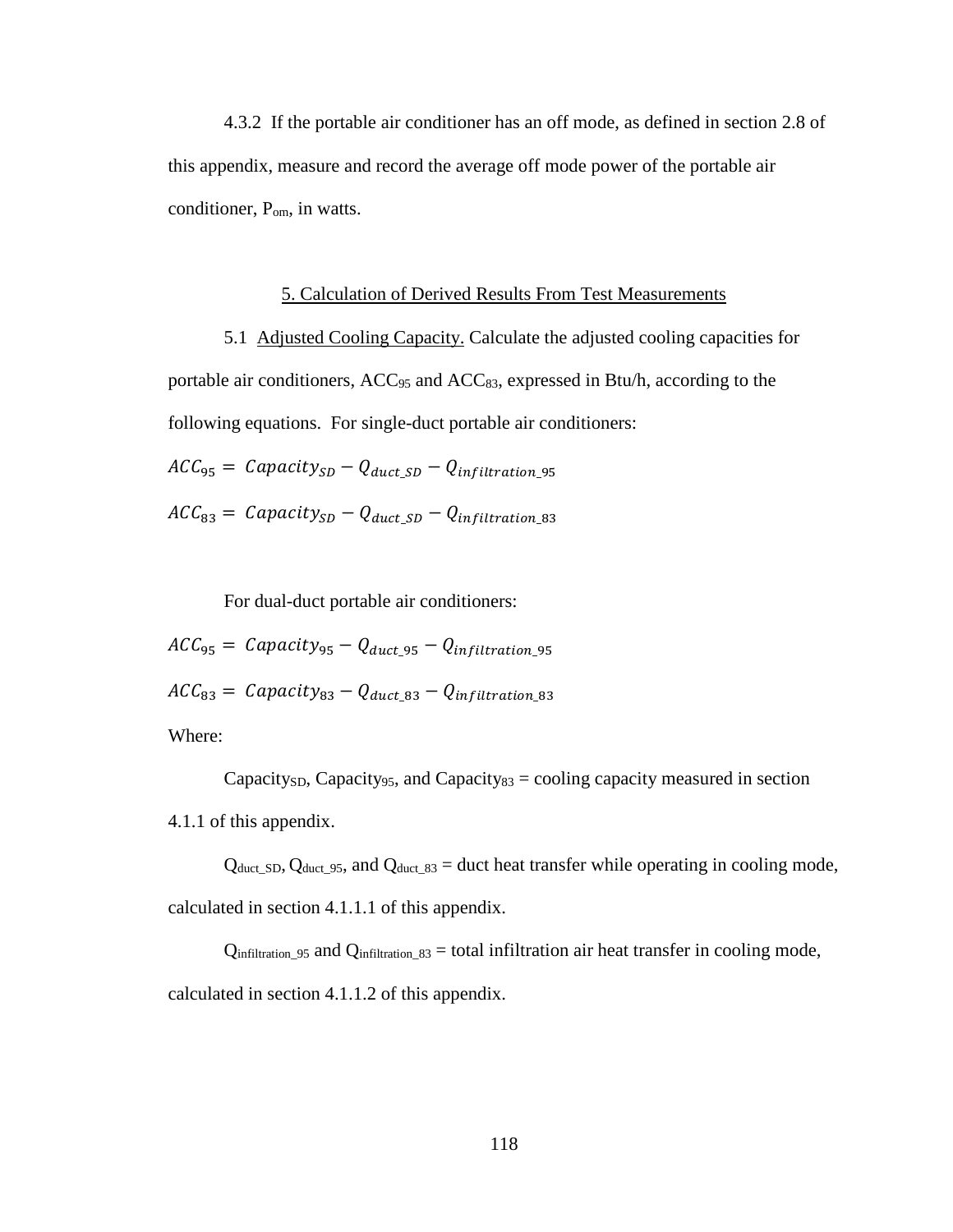5.2 Seasonally Adjusted Cooling Capacity. Calculate the seasonally adjusted cooling capacity for portable air conditioners, SACC, expressed in Btu/h, according to:  $SACC = ACC_{95} \times 0.2 + ACC_{83} \times 0.8$ 

Where:

 $ACC_{95}$  and  $ACC_{83} =$  adjusted cooling capacity, in Btu/h, calculated in section 5.1 of this appendix.

 $0.2$  = weighting factor for ACC<sub>95</sub>.

 $0.8$  = weighting factor for ACC<sub>83</sub>.

5.3 Annual Energy Consumption. Calculate the annual energy consumption in

each operating mode,  $AEC_m$ , expressed in kilowatt-hours per year (kWh/year). Use the

following annual hours of operation for each mode:

| <b>Operating Mode</b>                       | <b>Annual Operating Hours</b> |  |  |
|---------------------------------------------|-------------------------------|--|--|
| Cooling Mode, Dual-Duct 95 $\mathrm{P}^1$   | 750                           |  |  |
| Cooling Mode, Dual-Duct 83 $\mathrm{P}^{1}$ | 750                           |  |  |
| Cooling Mode, Single-Duct                   | 750                           |  |  |
| Off-Cycle                                   | 880                           |  |  |
| Inactive or Off                             | 1,355                         |  |  |

<sup>1</sup> These operating mode hours are for the purposes of calculating annual energy consumption under different ambient conditions for dual-duct portable air conditioners, and are not a division of the total cooling mode operating hours. The total dual-duct cooling mode operating hours are 750 hours.

 $AEC_m = P_m \times t_m \times k$ 

Where:

 $AEC_m =$  annual energy consumption in each mode, in kWh/year.

 $P_m$  = average power in each mode, in watts.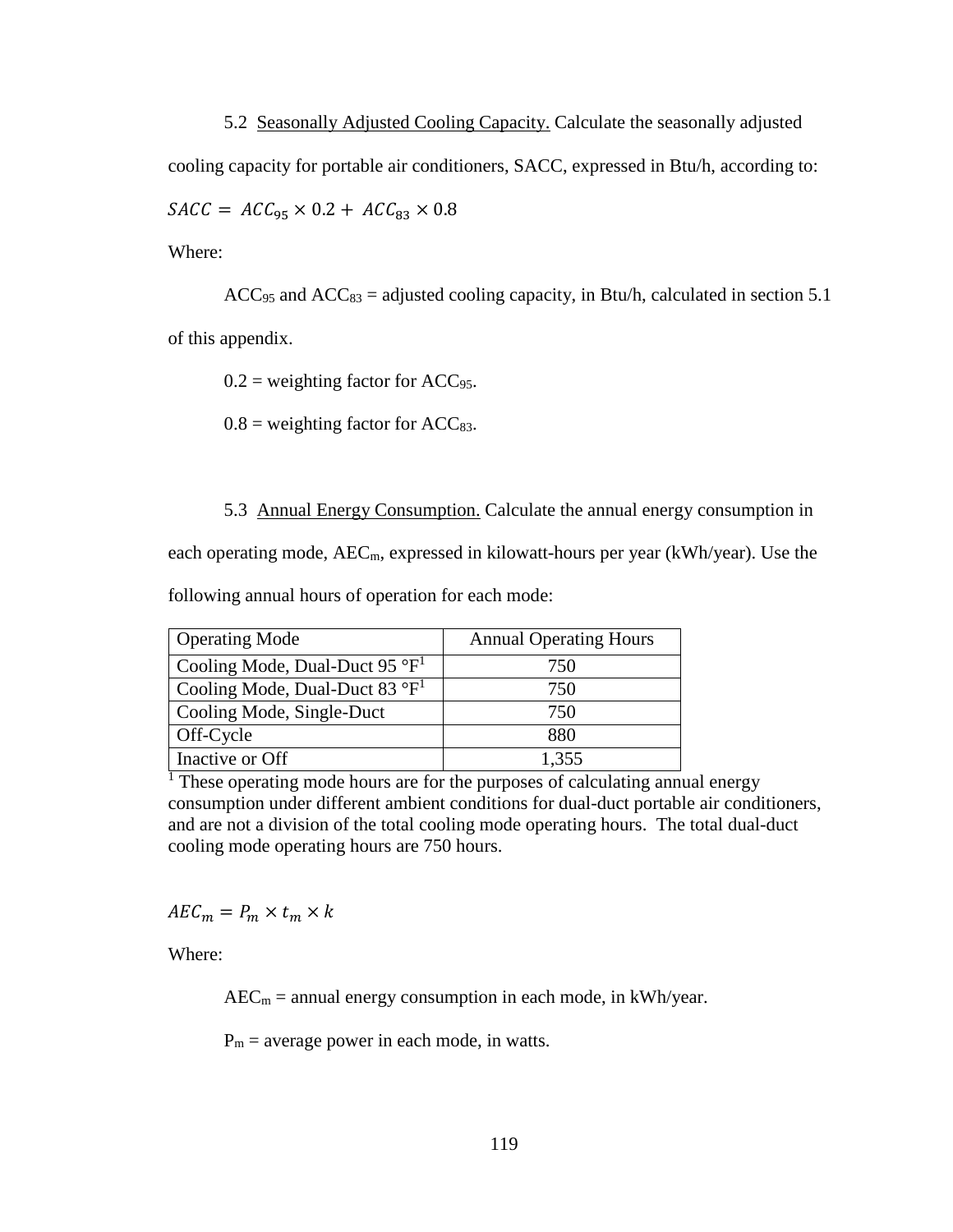m represents the operating mode ("95" and "83" cooling mode at the 95 °F and 83 °F dry-bulb outdoor conditions, respectively for dual-duct portable air conditioners, "SD" cooling mode for single-duct portable air conditioners, "oc" off-cycle, and "ia" inactive or "om" off mode).

 $t =$  number of annual operating time in each mode, in hours.

 $k = 0.001$  kWh/Wh conversion factor from watt-hours to kilowatt-hours.

Total annual energy consumption in all modes except cooling, is calculated according to:

$$
AEC_T = \sum_{m} AEC_m
$$

Where:

 $AEC_T =$  total annual energy consumption attributed to all modes except cooling, in kWh/year;

 $AEC_m =$  total annual energy consumption in each mode, in kWh/year.

m represents the operating modes included in  $AEC_T$  ("oc" off-cycle, and "im" inactive or "om" off mode).

5.4 Combined Energy Efficiency Ratio. Using the annual operating hours, as outlined in section 5.3 of this appendix, calculate the combined energy efficiency ratio, CEER, expressed in Btu/Wh, according to the following:

$$
CEER_{SD} = \left[\frac{(ACC_{95} \times 0.2 + ACC_{83} \times 0.8)}{\left(\frac{AEC_{SD} + AEC_T}{k \times t}\right)}\right]
$$